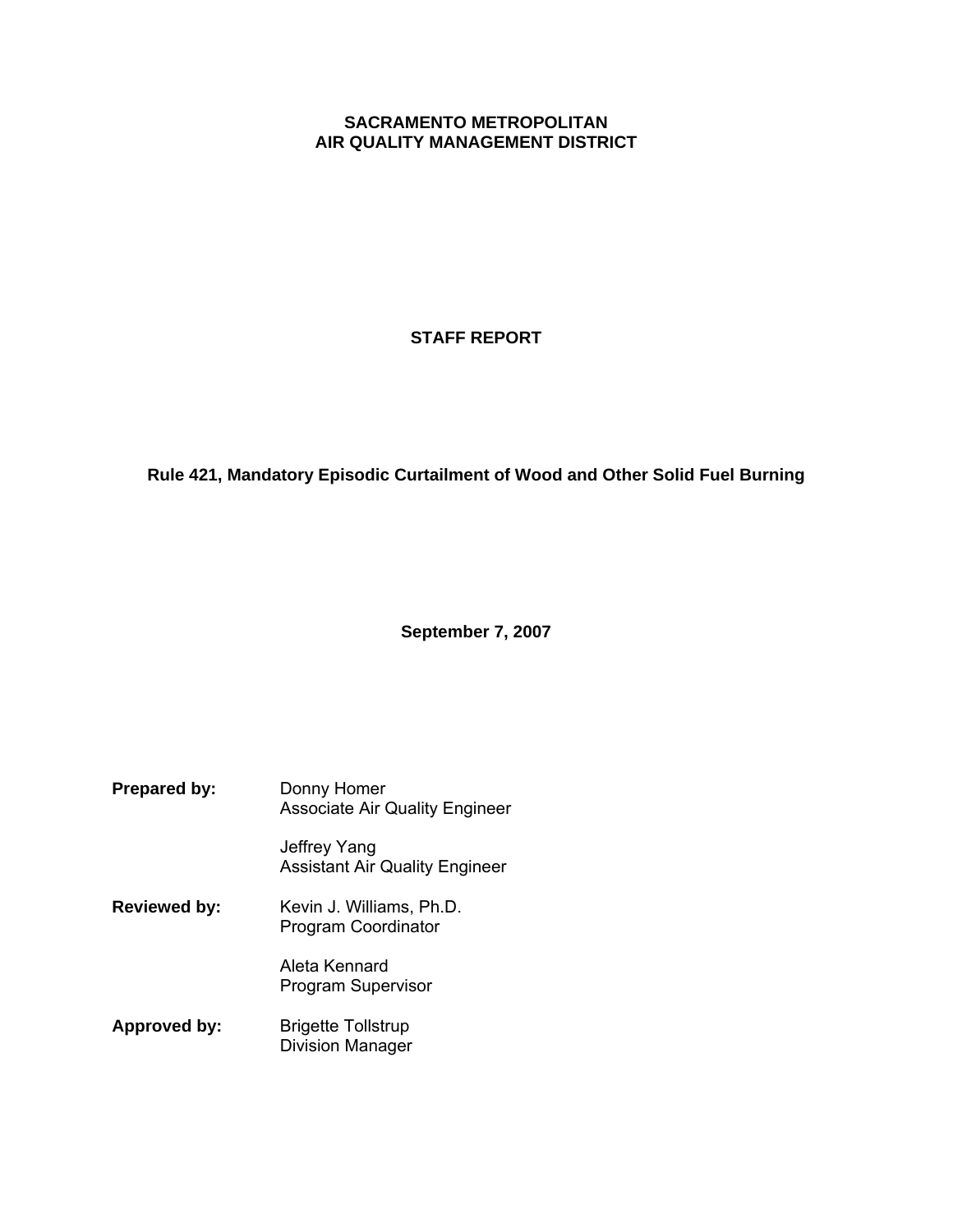#### **BACKGROUND**

Particulate matter (PM) is a mixture of very small liquid droplets and solid particles that are suspended in the air. Adverse health effects are linked to particles that are less than 10 microns in diameter (PM10), and the subset of fine particles that are less than 2.5 microns in diameter (PM2.5). Consequently, the California Air Resources Board (CARB) and the U.S. Environmental Protection Agency (EPA) established ambient air quality standards for PM10 and PM2.5.

Sacramento County does not meet the state ambient air quality standards for PM10 and PM2.5. Sacramento County does not meet the federal 24-hour ambient air quality standards for PM2.5 established in 2006 and is expected to be designated nonattainment. State and federal laws require actions to reduce emissions to meet the standards.

#### **HEALTH IMPACTS**

According to the EPA, health studies have linked exposure to PM, especially fine particles, to several significant health problems, including:

- increased respiratory symptoms, such as irritation of the airways, coughing, or difficulty breathing;
- decreased lung function;
- aggravated asthma;
- development of chronic bronchitis;
- irregular heartbeat;
- nonfatal heart attacks; and
- premature death in people with heart or lung disease.

Exposure to PM pollution can cause coughing, wheezing, and decreased lung function even in otherwise healthy children and adults. EPA estimates that thousands of elderly people die prematurely each year from exposure to fine particles. In addition, a recent study (Dominici et al., 2006) of the correlation between PM2.5 concentrations and hospital admission rates concluded that short-term exposure to PM2.5 increases the risk of hospitalization for cardiovascular and respiratory diseases.

CARB has estimated both the public health and economic impacts caused by exposure to PM2.5. For the Sacramento Metropolitan Area, CARB estimates that each year:

- 90 people die prematurely;
- 20 people are admitted to hospitals;
- there are 1,200 asthma and lower respiratory symptom cases;
- there are 110 acute bronchitis cases;
- there are 7,900 lost work days;
- there are 42,000 minor restricted activity days; and
- the total economic impact of PM2.5 exposure is over \$700,000,000 per year.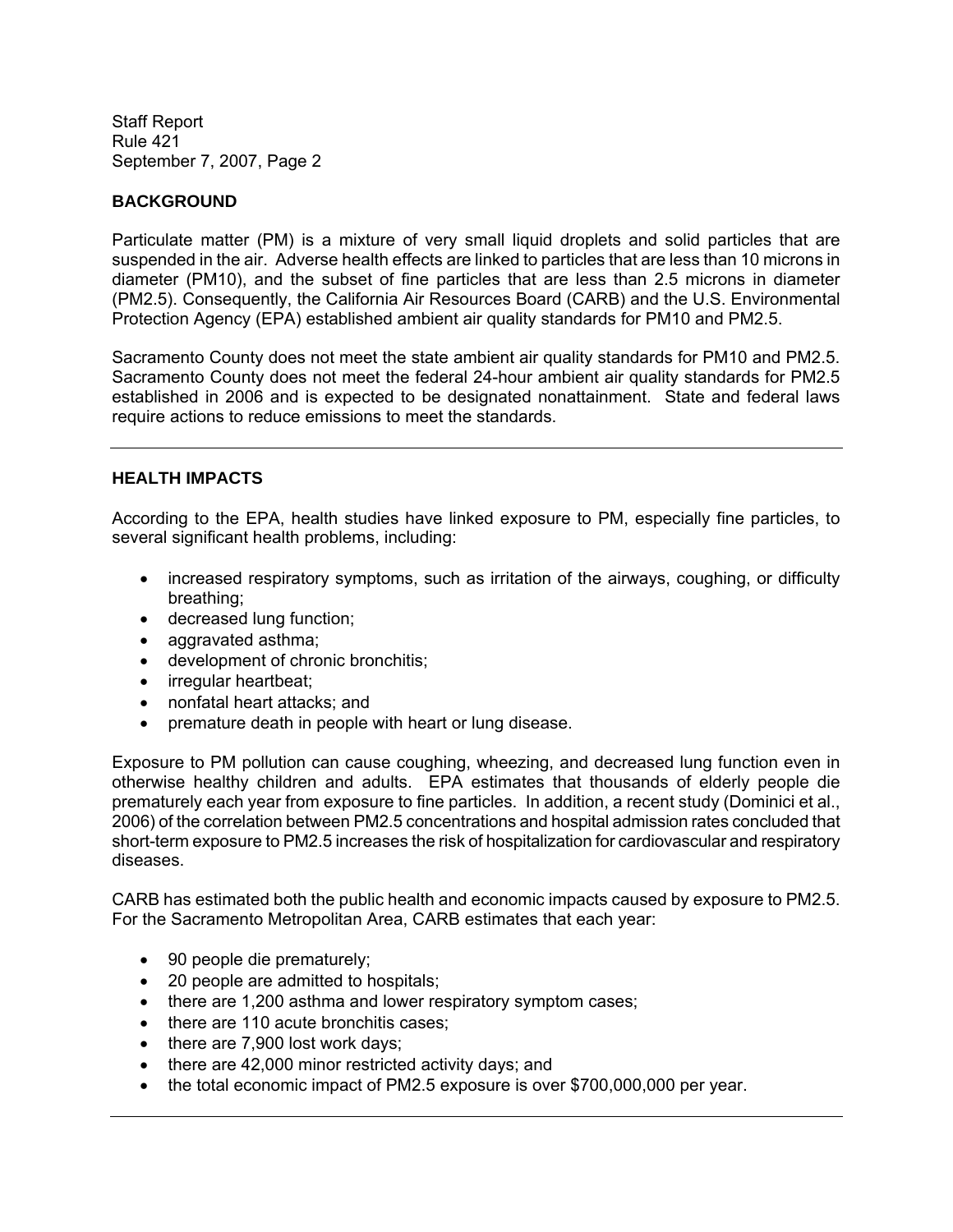# **LEGAL MANDATES**

**Federal Mandate:** Sacramento County meets the federal PM10 and 1997 federal PM2.5 standards. EPA issued new federal PM2.5 standards, which reduced the allowed 24-hour PM2.5 concentration by almost half, effective December 2006. Staff expects Sacramento to be designated nonattainment for the new federal 24-hour PM2.5 standards. Federal nonattainment designations are expected to be made by EPA in December 2008.

Attainment status is determined by calculating the annual  $98<sup>th</sup>$  percentile PM2.5 concentration, averaged over a three-year period. States must submit designation recommendations to EPA by December 18, 2007, based on 2004-2006 data. The table below shows that the PM2.5 concentrations measured at Sacramento County monitoring stations from 2004-2006 exceeded the federal standard.

| 98 <sup>th</sup> Percentile 24-hour PM2.5 Concentration <sup>1</sup><br>2004-2006 |                        |  |  |
|-----------------------------------------------------------------------------------|------------------------|--|--|
| <b>Monitoring Station</b>                                                         | $\mu$ g/m <sup>3</sup> |  |  |
| 13 <sup>th</sup> and T Street                                                     | 41.3                   |  |  |
| UCD Med. Center - Stockton Blvd.                                                  | 38.7                   |  |  |
| Del Paso Manor                                                                    | 48.7                   |  |  |
| 2006 Federal Standard<br>35                                                       |                        |  |  |
| <b>1997 Federal Standard</b>                                                      | 65                     |  |  |

If designated nonattainment, an attainment plan must be submitted not later than 3 years after the effective date of the designation (EPA estimates this to be April 2012<sup>2</sup>). The plan must include transportation conformity budgets and control measures. Transportation conformity budgets will require that future transportation projects stay within specified emission levels that meet attainment and progress goals. Failure to do so can result in withholding federal transportation project approvals and funding.

Because of the potentially significant benefits from this rule, staff evaluated whether this rule might provide additional options to minimize or avoid impacts from federal nonattainment, through; 1) an Early Action Compact or 2) reduced requirements due to early attainment.

#### Early Action Compacts

EPA approved Early Action Compacts for 33 new federal ozone nonattainment areas in 2002. Those early action compacts required a signed agreement with EPA to 1) approve and submit local strategies designed to attain the federal standards before deadlines in the Clean Air Act and 2) to attain federal standards by prescribed dates. In exchange for these local commitments, EPA agreed to defer for a few years the formal nonattainment designation. The advantage to locals was early health benefits from local strategies and potentially avoiding the following nonattainment

 $\overline{a}$  $1$  This data was acquired at the three stations located in Sacramento County that have federal reference method monitors. The data is from 2004, 2005, and 2006. The average value is calculated according to procedures specified in Appendix N of Title 40, Code of Federal Regulations Part 50. The procedures require selection of the 98<sup>th</sup> percentile monitored concentration. For example, in 2006 the top seven readings were excluded from the calculation.

<sup>&</sup>lt;sup>2</sup> EPA Workshop, PM2.5 Implementation Rule, Chicago, Illinois, June 20, 2007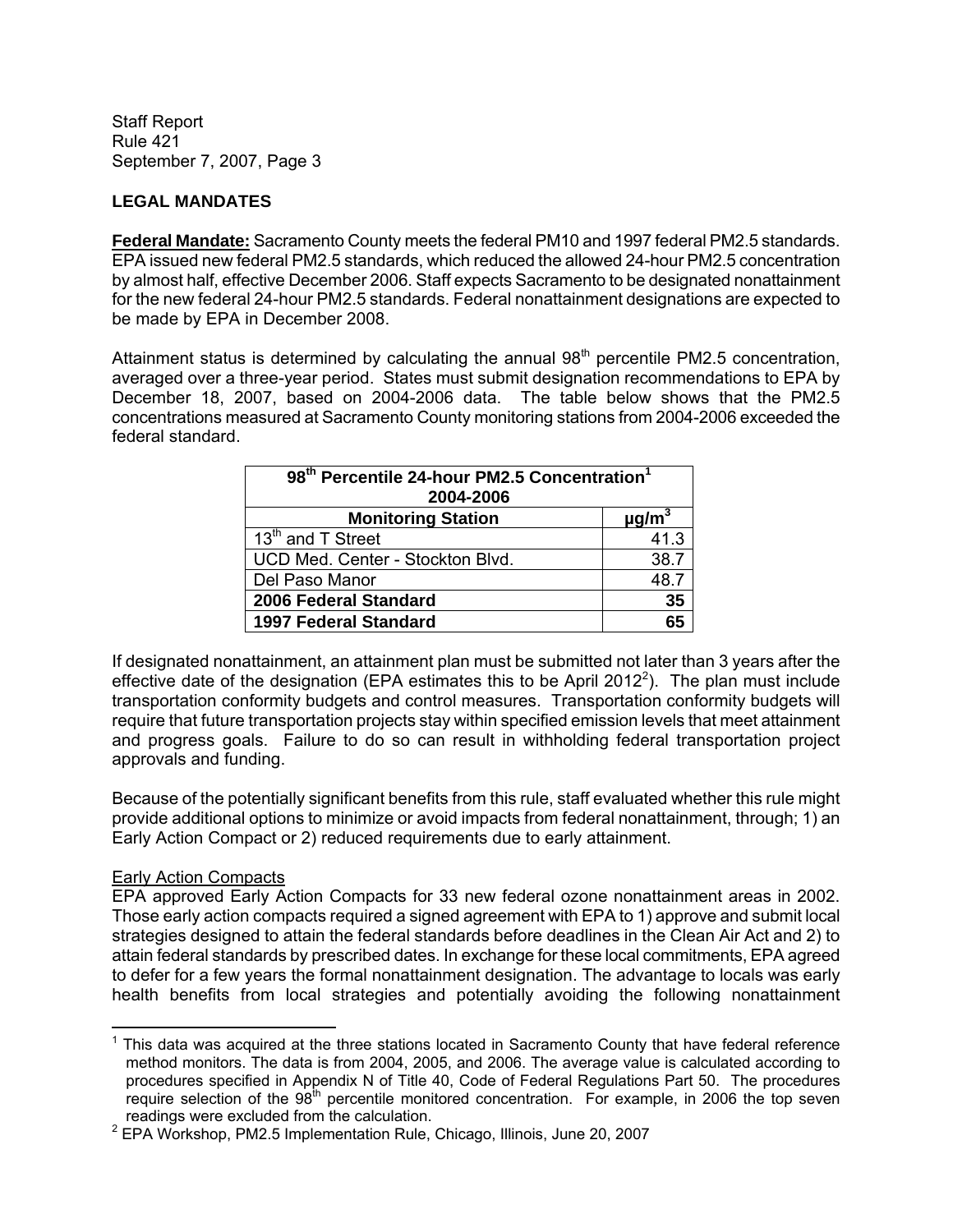consequences: 1) the requirement to meet a minimum level of emission reduction to demonstrate Reasonable Further Progress, 2) imposition of RACM - Reasonably Available Control Measures (local controls would still be required but additional flexibility in selection is provided), 3) additional requirements for locating new and modifying existing industrial and commercial sources, and 4) the need for PM2.5 motor vehicle emission budgets and associated Transportation Conformity demonstrations.

EPA rules for the 1997 PM2.5 standards do not allow Early Action Compacts. Staff initiated discussions to request EPA staff establish this opportunity for the 2006 PM2.5 standards. Those 2006 standards affected 38 new nonattainment areas throughout the United States including smaller cities and a few non-urban areas. After consulting with EPA headquarters staff, EPA Region 9 staff recently indicated that they would not consider this option.

#### Early Attainment

EPA's PM2.5 implementation rule incentivizes early attainment by suspending certain planning requirements (referred to as a "clean data policy") for areas that attain before their plans are due. The suspended requirements include some control measures and an attainment demonstration plan. The Clean Data Policy has been challenged<sup>3</sup> in court and there is no guarantee that we can rely on this provision when the time comes.

Even if the "clean data policy" is overturned, early attainment will provide health benefits and could give the regional additional flexibility in determining which additional measures, if any, must be included in the PM2.5 plan. If the rule does not result in Sacramento attaining the standards before April 2012, then control measures that were excluded from our original SB 656 list would need to be reconsidered, and the threshold for dismissing a measure will be higher. Additional controls that would need to be reconsidered include:

- Controls for non-agricultural open burning, including residential burning of vegetative waste
- Controls for fugitive dust from bulk materials storage and handling
- Design restrictions to reduce fugitive dust from new and modified paved roads
- Control of fugitive dust from agricultural sources such as tilling, off-field operations, paved and unpaved roads, and livestock operations
- Control of chipping and grinding operations, and co-composting with biosolids and/or manure

Other measures adopted in control plans by other nonattainment areas such as the San Joaquin Valley APCD and South Coast AQMD but not yet implemented would need to be considered. These measures include:

- Emission reductions from school bus fleets
- More stringent control efficiency requirements for PM control devices such as baghouses, wet scrubbers, and electrostatic precipitators
- Controls of agricultural and prescribed burning
- Control of emissions from green waste composting

 $\overline{a}$  $^3$  American Lung Association's Nonbinding Statement of Issues, No. 07-1227 et al., National Cattlemen's Beef Association v. Environmental Protection Agency (D.C. Circuit), July 26, 2007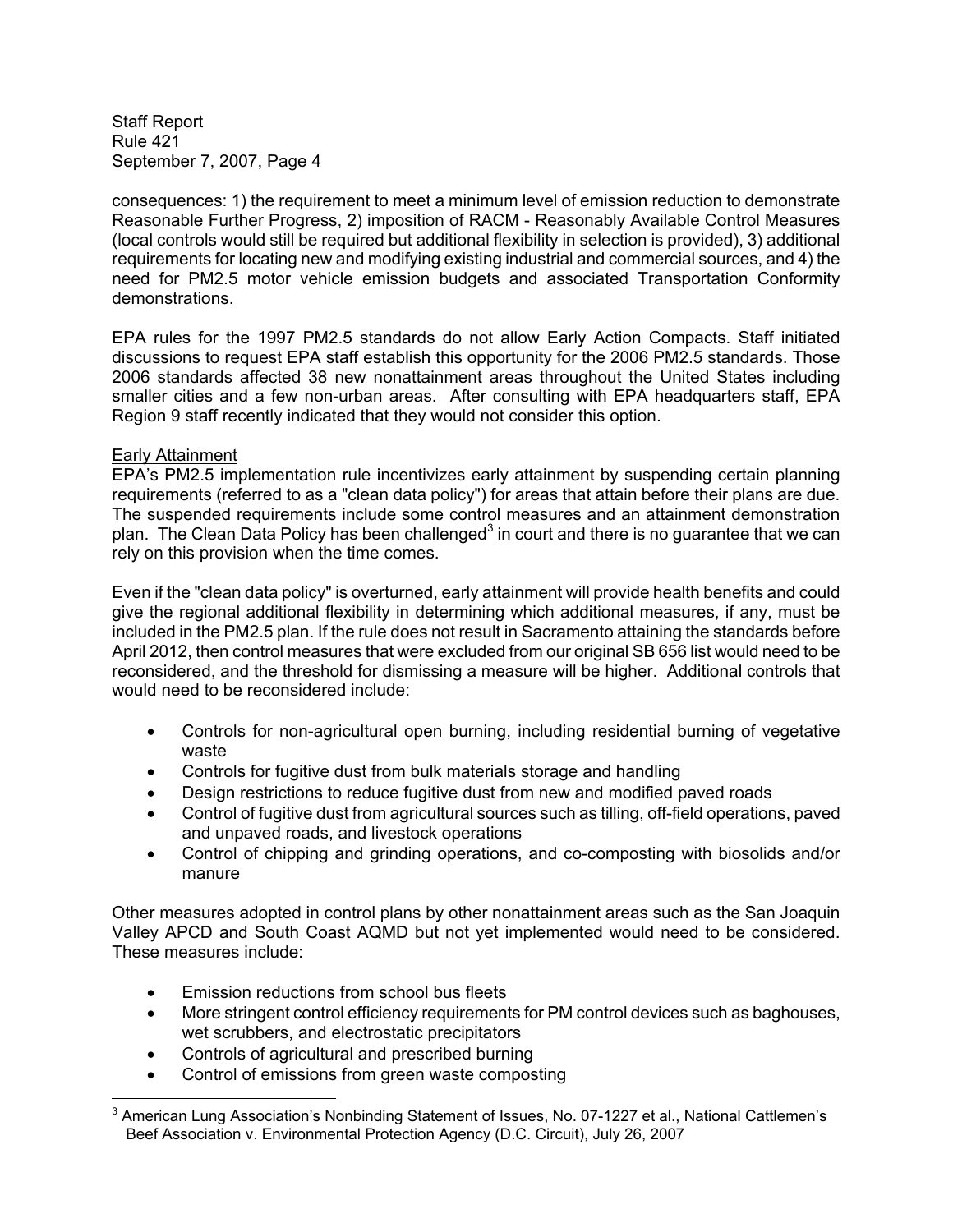• More efficient residential furnaces

**State Mandates:** The District is currently designated as a nonattainment area for the state PM10 and PM2.5 standards. SB 656 required ARB to adopt a list of the most feasible and cost effective control measures to make progress towards state and federal PM10 and PM2.5 standards. Districts were then required to adopt an implementation schedule for measures by July 31, 2005. The District analyzed the particulate matter problems and adopted a schedule of control measures to help attain the state ambient air quality standards in July 2005. The following table lists scheduled control measures for wood burning fireplaces and wood burning heaters.

|                |                                                                                                                       | <b>Further</b>                   | <b>If Cost-effective Emission Benefit</b><br><b>Determined</b> |                                                   |  |
|----------------|-----------------------------------------------------------------------------------------------------------------------|----------------------------------|----------------------------------------------------------------|---------------------------------------------------|--|
|                | <b>PM Control Measure</b>                                                                                             | <b>Study</b><br><b>Completed</b> | <b>Consideration by</b><br>the Board                           | If adopted, Full<br>Implementation<br><b>Date</b> |  |
|                | Require use of USEPA-Certified Phase<br>II or equivalent devices                                                      | 2006                             | 2007                                                           | 2008                                              |  |
| $\overline{2}$ | Public Awareness Program with either<br>a voluntary curtailment or mandatory<br>curtailment                           | 2006                             | 2007, if mandatory<br>curtailment<br>needed                    | 2007                                              |  |
| $\overline{3}$ | Require replacement of non-certified<br>units upon sale of property                                                   | 2006                             | 2007                                                           | 2008                                              |  |
| 4              | Restrict number of wood burning<br>fireplaces allowed in new residential<br>developments                              | 2006                             | 2007                                                           | 2008                                              |  |
| 5              | Control of wood moisture content.<br>Prohibit burning materials that are not<br>intended for use in fireplace/heater. | 2006                             | 2007                                                           | 2008                                              |  |

District Rule 417, adopted on October 26, 2006, implemented control measures 1 and 5, and partially implemented control measure 4 by prohibiting the installation of new uncontrolled wood burning fireplaces. Proposed Rule 421 implements control measure 2, Mandatory Curtailment. Control measures 3 and 4, which address replacement of noncertified units upon sale of property as well as density restrictions for new certified wood burning units, will be studied further after the effectiveness of Rule 421 is evaluated. Staff may recommend postponing consideration of these two measures if Rule 421 is adopted.

# **SUMMARY OF REQUIREMENTS**

Rule 421 applies to any person who operates a fire or solid fuel burning device. Rule 421 will:

- 1. Prohibit wood and other solid fuel fires and the operation of a wood or other solid fuel burning fireplace, stove or insert when a mandatory curtailment is in effect;
- 2. Require the Air Pollution Control Officer to declare a mandatory curtailment whenever he/she predicts the 24-hour average PM2.5 concentration will exceed 35  $\mu$ g/m<sup>3</sup>; and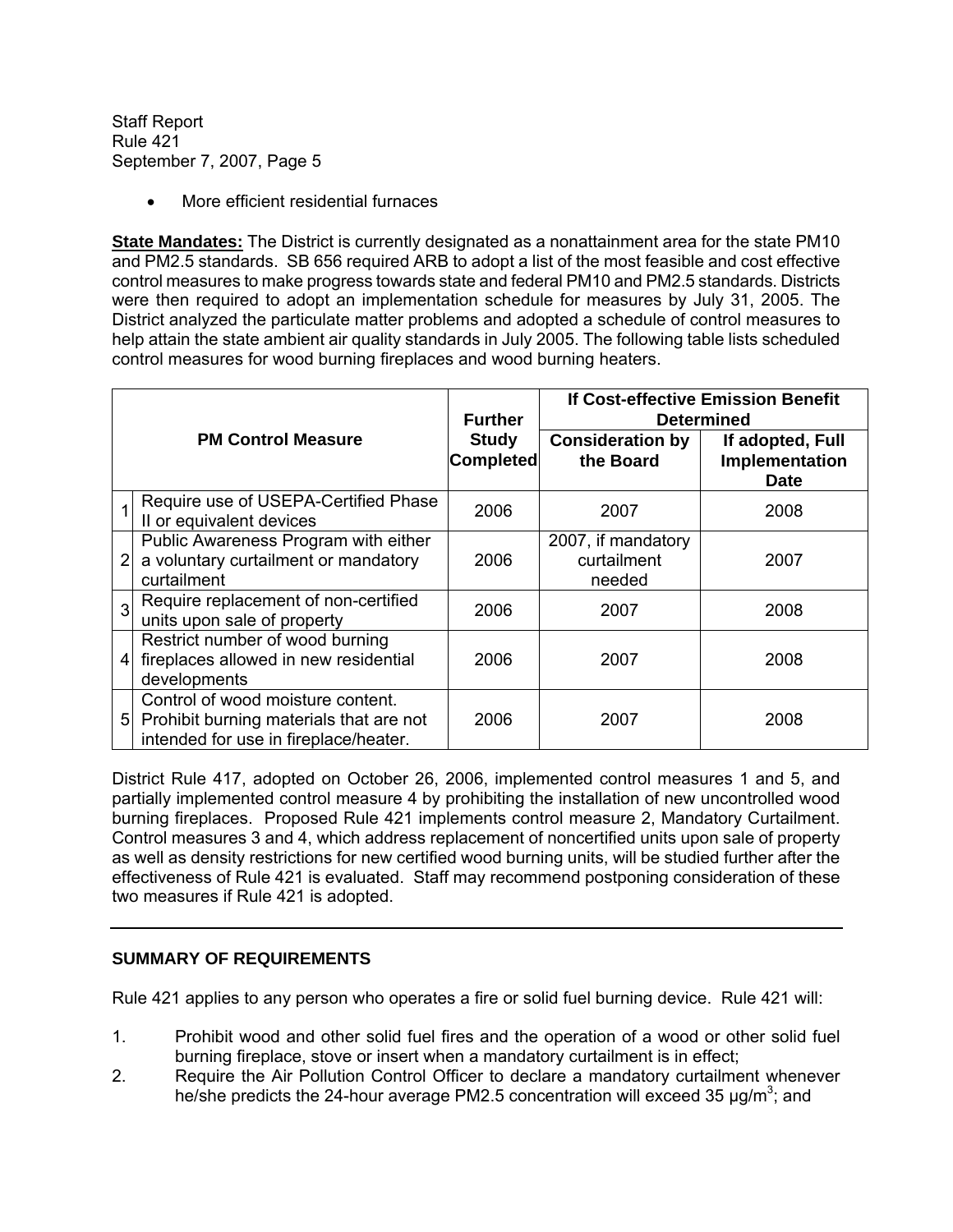3. Specify the methods by which the Air Pollution Control Officer will notify the public of each mandatory curtailment.

The rule only applies during the months of November through February. The rule does not apply to cookstoves, gaseous fueled fires, fireplaces, stoves or inserts, wood or other solid fuel burning conducted as part of a religious ceremony, or homes where the wood or other solid fuel burning device is the sole source of heat.

Violations of the rule would result in penalties. First-time violators would pay an administrative civil penalty<sup>4</sup> of \$50, with the option to attend a wood smoke awareness course in lieu of paying the penalty fee. Penalties for subsequent violations would be determined according to the District's Mutual Settlement Program. The proposed rule includes a provision for the District's Board of Directors to approve an adjustment to the penalty fee for first-time violations as part of the annual budget process.

The second version of the rule, Version B, allows the Air Pollution Control Officer to grant hardship exemptions to households where prohibiting wood or other solid fuel burning would cause economic hardship and the granting of the exemption would not have an adverse impact. In granting or denying the request for the exemption, the Air Pollution Control Officer would consider factors such as the location of the household, the monthly income and number of persons in the household, the types of fuels and heating devices in use, the monthly utility bills, the estimated wood (solid fuel) to be used on a Mandatory No Burn day, and any other relevant factors. The exemption would only be valid for one season and the Air Pollution Control Officer could rescind the exemption at any time if an adverse impact is identified or if he/she finds the information that was relied upon in granting the exemption is incorrect.

# **2007 WOOD BURNING SURVEY**

In an effort to gauge public awareness of fine particulate matter air quality problems and health impacts, and to gauge support and likely compliance with a curtailment program, a random telephone survey of Sacramento County residents was conducted by an independent research firm in April 2007<sup>5</sup>. The survey received responses from 499 county residents, including a subset of 139 who would be classified as low-income residents based on federal guidelines. The margin of error for this survey was +/- 4.9%. Among the key findings are:

- 71% of all respondents would support the adoption of mandatory curtailment restrictions. Among low-income residents, the percentage was nearly identical (73%).
- 78% of respondents who burn wood indicated that they would be likely to comply with a mandatory curtailment.
- 91% of respondents who burn wood indicated that they would be likely to comply with a voluntary curtailment request. However, of those wood-burning respondents who heard this past winter's Spare The Air message, only 46% actually curtailed their wood burning.

 $\overline{a}$ <sup>4</sup> Imposed under authority of California Health and Safety Code Section 42402.5.

<sup>&</sup>lt;sup>5</sup> The Final Report for the 2007 Wood Burn Research Study, prepared by Aurora Research Group, is included in Appendix D of this staff report.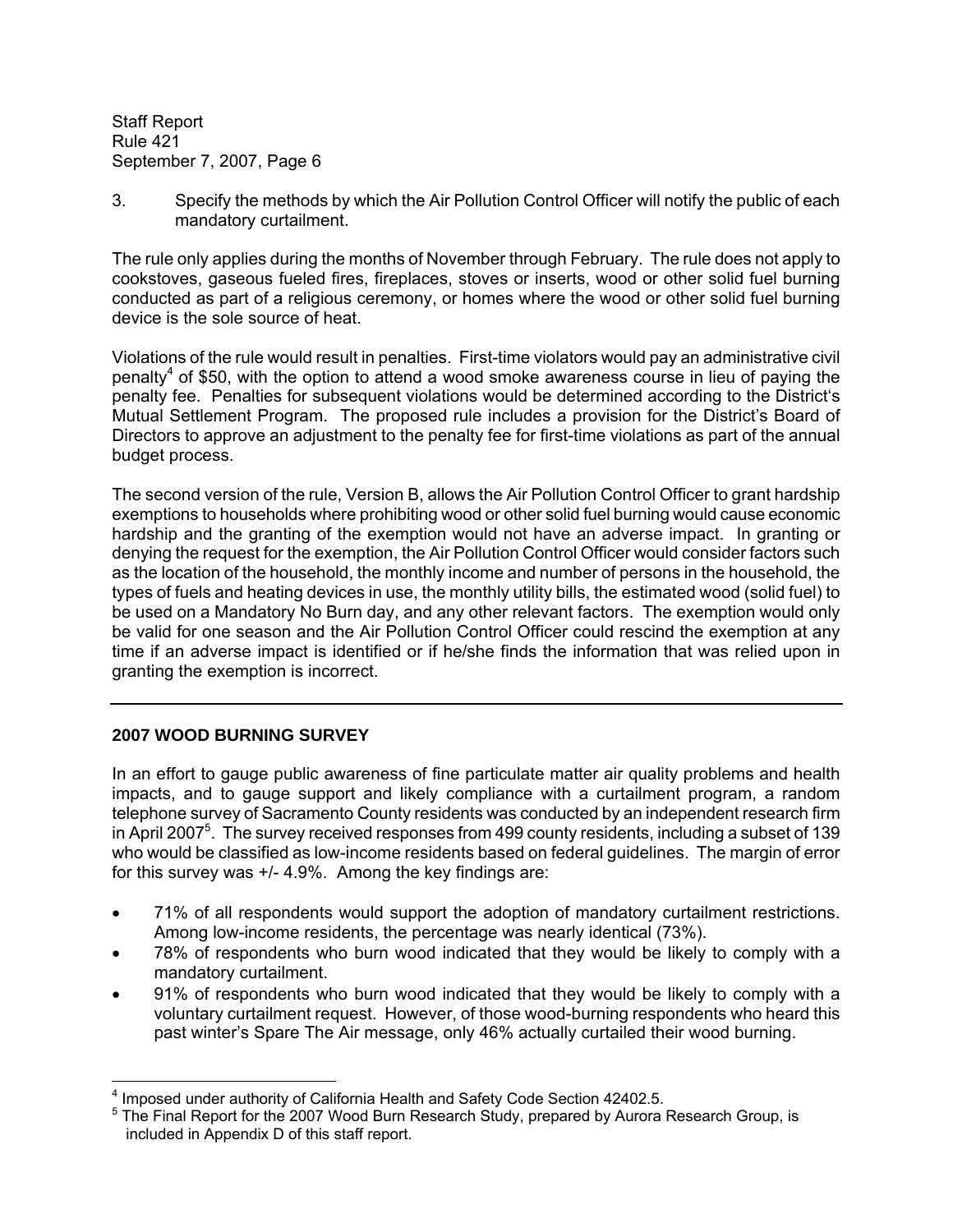$\overline{a}$ 

- 59% of all respondents heard the wintertime Spare The Air requests not to burn this past winter. Among low-income residents, the percentage was 57%.
- Only 20% rated the area's air quality as poor, and only 13% rated wood smoke as a very serious cause of wintertime air pollution.
- No respondents indicated wood burning as their sole source of heat.
- Ownership of at least one wood burning appliance was lower among low-income residents (34%) than among the overall population (54%).
- Among those who reduced their burning of wood last winter, 46% did so because of air quality or health concerns, or because they heard a request not to burn. Among low-income residents, the percentage who reduced their wood burning for these reasons was much lower (26.7%).
- The strongest response to suggested methods of communicating a mandatory curtailment episode was disseminating the information through news outlets, such as television and radio.

# **EMISSIONS INVENTORY AND REDUCTIONS**

Wood smoke is the single largest emissions source, 49%, as reported by the California Air Resources Board's 2006 wintertime PM2.5 emissions inventory for Sacramento County.



# **2006 Wintertime PM2.5 Inventory by Source6**

<sup>&</sup>lt;sup>6</sup> California Air Resources Board, Emission Inventory, Emission Data, Criteria Emissions, Forecasted Emissions by Summary Category 2007 Almanac (Base Year 2006), Winter, PM2.5, 2006, Sacramento Metropolitan AQMD, www.arb.ca.gov/app/emsinv/fcemssumcat2007.php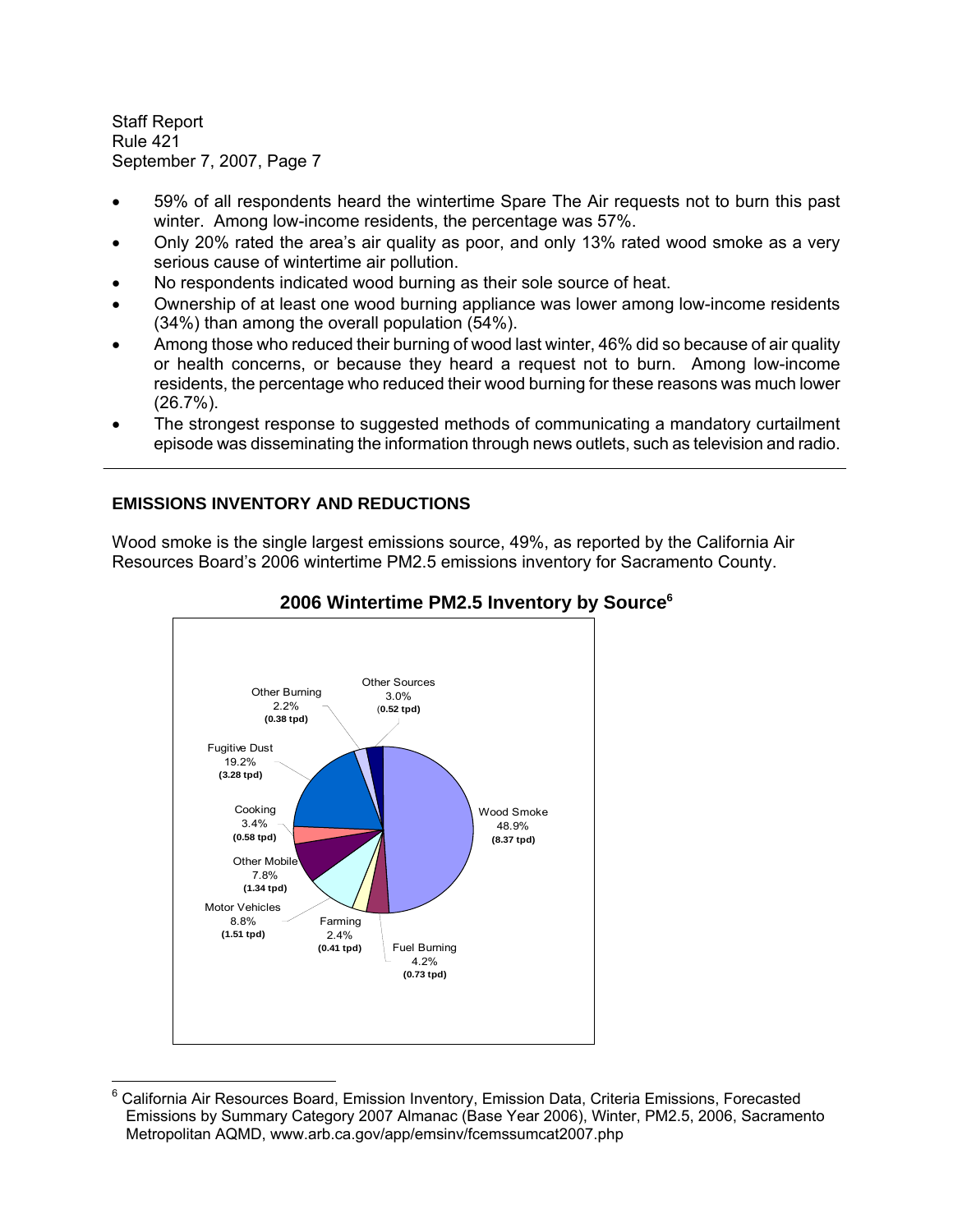The California Air Resources Board is responsible for preparing the wood burning emission inventory for Sacramento County. The current CARB inventory (2006) estimates PM2.5 emissions to be 8.37 tons on an average winter day from wood burning in Sacramento County. CARB estimates are based on a 1987 survey conducted in Healdsburg, California that suggested that 0.28 cords of wood is burned per household per year<sup>7</sup>.

Using Sacramento-specific data, Staff estimates that PM2.5 emissions from wood burning in Sacramento County are 2,732 - 4,280 tons per year and 22.8 - 35.6 tons on an average<sup>8</sup> winter day. This estimate is based on the UCB/CARB 2003 survey data for Sacramento (Houck) that indicated the usage of wood at 0.92 cords per year. The range of emissions is based on the number and percent of homes that burn from the 2003 survey (Houck) and the 2007 telephone survey (Aurora). If this range of emission estimates was used then the contribution of wood smoke to the overall PM2.5 inventory would be 72% - 80%.

Staff received public comments questioning the high percentage contribution from wood combustion compared to other areas. When expressed as a percentage of a total inventory, Sacramento's inventory may appear larger than areas with other dominant industrial or agricultural sources. But when expressed on a per capita basis, it is consistent with other areas with similar population and climate and lower than more rural counties nearby. The table below summarizes the emissions rates for several areas.

| County                              | Total<br><b>Emissions</b><br>Inventory,<br>Wintertime<br>(tons/day) | Wood<br><b>Smoke</b><br>Emissions,<br>Wintertime<br>(tons/day) | <b>Wood Smoke</b><br><b>Emissions</b><br>per capita<br>(Ibs/person-<br>day) | <b>Wood Smoke</b><br><b>Emissions</b><br>per housing<br>unit<br>(Ibs/housing<br>unit-day) | % PM2.5<br><b>Inventory</b><br>from<br>Wood<br><b>Smoke</b> |
|-------------------------------------|---------------------------------------------------------------------|----------------------------------------------------------------|-----------------------------------------------------------------------------|-------------------------------------------------------------------------------------------|-------------------------------------------------------------|
| Sacramento County                   | 17.09                                                               | 8.37                                                           | 0.012                                                                       | 0.032                                                                                     | 49%                                                         |
| <b>Butte County</b>                 | 10.12                                                               | 4.77                                                           | 0.044                                                                       | 0.120                                                                                     | 47%                                                         |
| <b>Fresno County</b>                | 29.28                                                               | 4.98                                                           | 0.011                                                                       | 0.034                                                                                     | 17%                                                         |
| <b>Placer County</b>                | 11.96                                                               | 6.53                                                           | 0.040                                                                       | 0.094                                                                                     | 55%                                                         |
| Nevada County                       | 11.96                                                               | 9.54                                                           | 0.193                                                                       | 0.394                                                                                     | 80%                                                         |
| <b>Kern County</b>                  | 29.92                                                               | 3.90                                                           | 0.010                                                                       | 0.031                                                                                     | 13%                                                         |
| Contra Costa County                 | 15.92                                                               | 4.72                                                           | 0.009                                                                       | 0.025                                                                                     | 30%                                                         |
| San Joaquin County                  | 12.77                                                               | 3.19                                                           | 0.010                                                                       | 0.030                                                                                     | 25%                                                         |
| Seattle (King County)<br>Washington | n/a                                                                 | 9.32                                                           | 0.010                                                                       | 0.024                                                                                     | 63%                                                         |

**Note:** 

 $\overline{a}$ 

1. Emission Information for California counties came from California Air Resources Board, Emission Inventory, Emission Data, Criteria Emissions, Forecasted Emissions by Summary Category 2007 Almanac (Base Year 2006), Winter, PM2.5, 2006, www.arb.ca.gov/app/emsinv/fcemssumcat2007.php

2. 2006 population data and 2005 housing units came from Census data, www.quickfacts.census.gov/qfd/states/06/06007.html

3. The 63% wood smoke contribution is reported in Puget Sound area, "Next Ten Years Fact Sheet – Fine Particulate Matter"

4. The Kings County Emission Information came from email to Hao Quinn from Agyal Kwame, 8/27/07

<sup>&</sup>lt;sup>7</sup> California Air Resources Board, Area Source Methodology, Section 7.1, Residential Wood Combustion, Revised July 1997

<sup>&</sup>lt;sup>8</sup> Based on a 120-day winter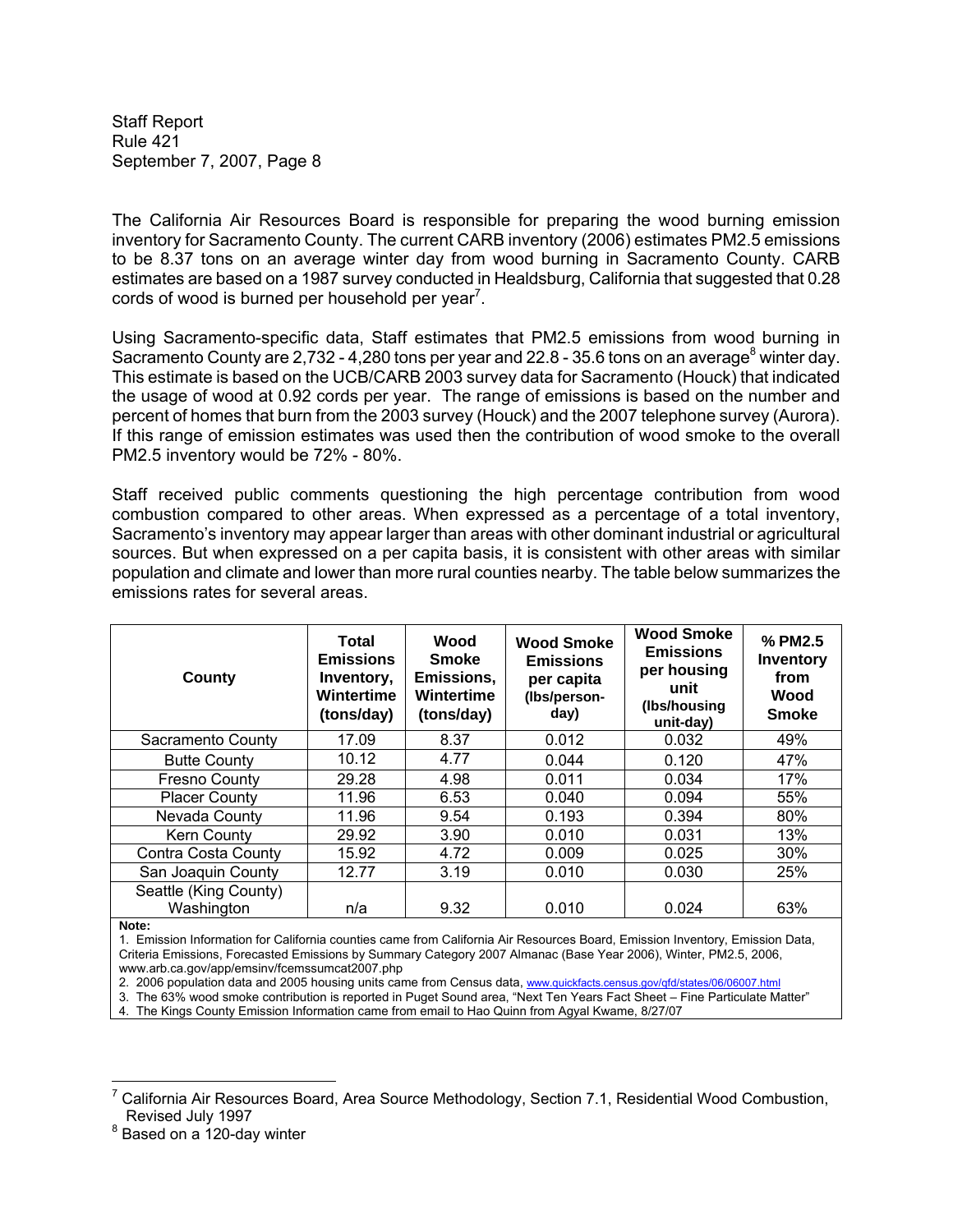Additionally, data collected<sup>9</sup> from the air monitoring stations on a small sample of high particulate matter days suggests that the directly emitted wood smoke portion of the ambient filter samples is 37%. Some unknown fraction of the aerosol components (ammonium nitrate and ammonium sulfate) cannot be ascribed to any individual source category but would include some fraction of NOx from wood burning. Therefore, air monitoring data corroborates the CARB emissions inventory estimates.

The primary effect of the proposed rule will be to reduce PM2.5 concentrations on peak days, reduce adverse health effects particularly for those in sensitive groups, and make progress to attain the state and federal annual and 24-hour health standards.

The emission reductions have been calculated based on both the CARB emission inventory from above and based on the higher emission inventory with the usage patterns from the UCB/CARB 2003 survey data or the 2007 telephone survey. The calculations in both cases assume a compliance rate of 78% based on the telephone survey. The San Joaquin Valley APCD assumed a compliance rate of 80% when they adopted their mandatory no burn rule. Actual air quality benefits from this program depend on several factors, including the accuracy of the PM2.5 forecasts and effectiveness of the public outreach efforts to educate wood burning residents, the actual compliance rates, and weather. Weather is the most significant factor in the buildup of pollution.

Staff used Sacramento-specific survey data as an alternative to the CARB methodology. Emissions are based on the following demographic data. The ranges in the data are due to the differences in information between the previous survey (Houck) and the most recent phone survey (Aurora). The Houck survey reported fewer homes with wood burning devices, but a higher percentage of the homes indicated they used their device than the Aurora telephone survey. Based on these two data sources, in Sacramento County:

- 155,600 195,800 residences have fireplaces
- 79,100 91,900 residences have wood stoves
- 26,400 30,600 residences have wood burning inserts
- 2,000 15,100 residences have pellet stoves

Of the homes with wood burning equipment:

- 101,200 139,000 residences with fireplaces burn wood
- 51,400 78,100 residences with wood stoves burn wood
- 17,100 26,000 residences with wood burning inserts burn wood
- 2,000 9,800 residences with pellet stoves burn pellets
- 57% use wood burning fireplaces or fireplace inserts more for aesthetics
- 43% use wood burning fireplaces or fireplace inserts more for supplemental heating

The average wood usage per residence is based on Houck survey responses.

- Fireplace Users 0.92 cords per year
- Wood Stove Users 1.5 cords per year
- Pellet Stove Users 4,000 pounds per year

The table below summarizes the inventory and potential emission reductions from both the CARB

 $\overline{a}$ 9 "Final Staff Report SB 656 Assessment and Control Measure Evaluation", SMAQMD July 28, 2005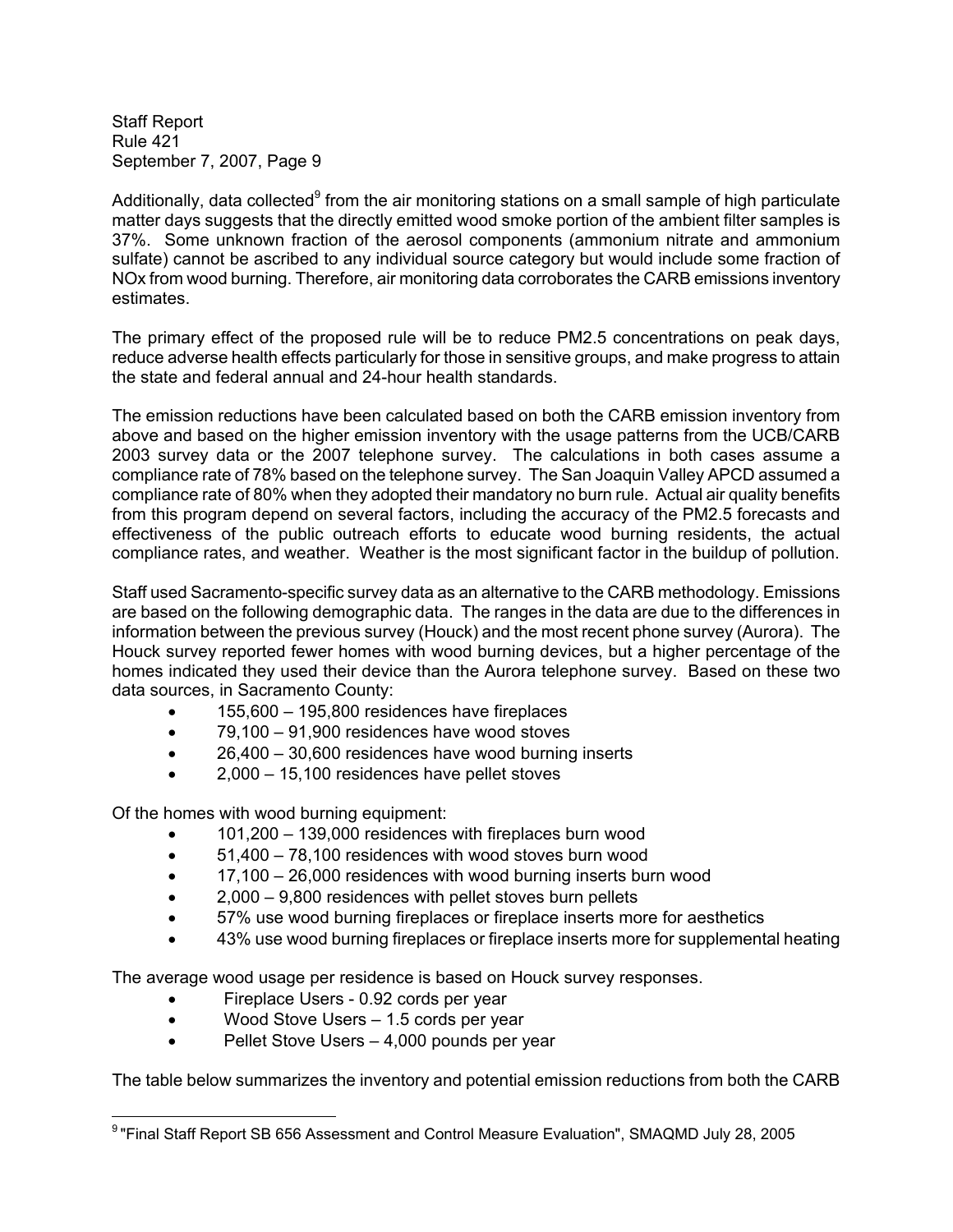emission inventory and the inventory prepared from Sacramento-specific survey data. Detailed calculations and data sources are presented in Appendix C.

| LINGSION INVENIORY AND LINGSION INCODENTIS |                       |            |                         |                 |
|--------------------------------------------|-----------------------|------------|-------------------------|-----------------|
|                                            | <b>CARB Inventory</b> |            | <b>SMAQMD Estimates</b> |                 |
| <b>Pollutant</b>                           | Tons/day              |            | Tons/dav                |                 |
|                                            | Inventory             | Reductions | Inventory               | Reductions      |
| <b>PM10</b>                                | 8.69                  | 6.78       | $23.67 - 36.96$         | $18.43 - 28.86$ |
| PM2.5                                      | 8.37                  | 6.53       | $22.8 - 35.6$           | $17.75 - 27.8$  |
| <b>NO<sub>x</sub></b>                      | 0.71                  | 0.49       | $3.8 - 4.1$             | $2.5 - 2.9$     |
| CO                                         | 65.9                  | 51.30      | 275 - 317               | $214 - 247$     |
|                                            |                       |            |                         |                 |

Emission Inventory and Emission Reductions

#### **COST IMPACT**

 $\overline{a}$ 

Section 40703 of the California Health and Safety code requires that the District consider and make public its findings relating to the cost effectiveness of implementing an emission control measure.

**Cost to Businesses:** Hotels and restaurants with solid fuel burning devices would have a cost savings from reduced wood use, because they burn wood for aesthetic purposes. Staff does not have information to quantify the impact, if any, to these businesses due to the loss of ambiance. There will be a cost impact to wood retailers, because mandatory curtailment will reduce the amount of wood burned by the public, and therefore, the amount of wood sold by retailers. The estimated cost of the wood products not burned on a mandatory curtailment day is \$55,920 – \$216,460 or \$1,677,460 - \$6,493,800 over the entire winter season.

**Cost to Public:** The majority of the people affected by the rule burn wood for ambiance and would have cost savings from reduced wood use. For people who use wood as their primary or supplemental heat source, there will be a shift in costs from wood to an alternate source for heat. Anecdotal information from comments during public workshops suggests that some consumers may have reduced heating costs from using wood or pellets as a supplemental heat source. The data below shows that it costs less per unit of heat delivered to use natural gas or electricity than to use wood<sup>10</sup>. Reported cost savings may result from personal comfort choices and/or because supplemental sources heat main living areas while other rooms remain cooler than the home's alternative heat source would provide, resulting in a net reduction in heat delivered. Staff cannot rely on anecdotal information to estimate community scale impacts.

 $10$  In the case that free wood is delivered to the residence at no cost, there would be an increase in fuel cost.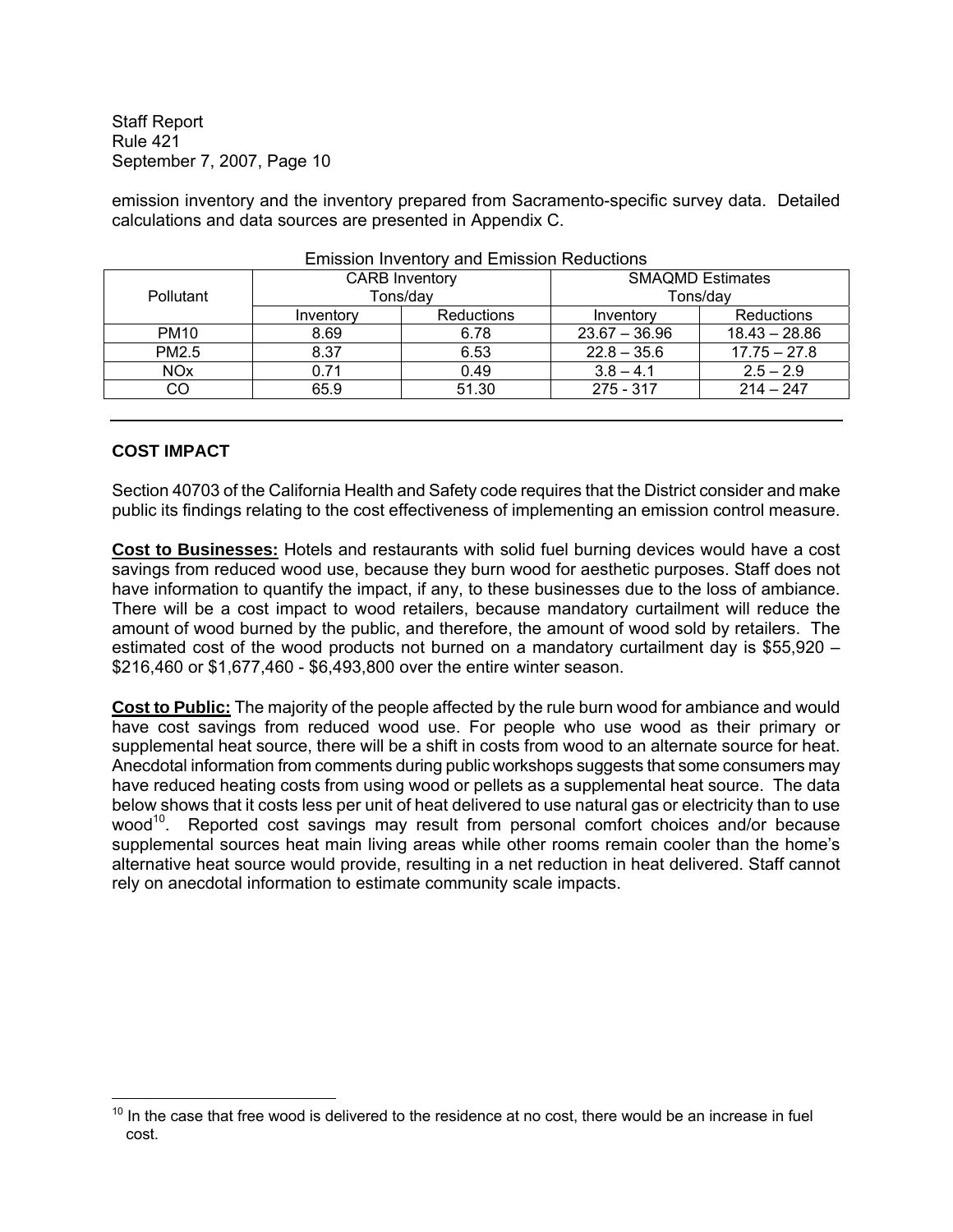$\overline{a}$ 

| <b>Heating Device</b>                                                                                                      | <b>Thermal Efficiency</b> | <b>Fuel Cost per MMbtu</b> |
|----------------------------------------------------------------------------------------------------------------------------|---------------------------|----------------------------|
| Fireplace                                                                                                                  | 7%                        | \$267.76                   |
| <b>Certified Wood Stove</b>                                                                                                | 63%                       | \$29.75                    |
| <b>Pellet Stove</b>                                                                                                        | 76%                       | \$20.56                    |
| Propane Fireplace                                                                                                          | 75%                       | \$27.67                    |
| <b>Natural Gas Fireplace</b>                                                                                               | 75%                       | \$15.07                    |
| <b>Electric Fireplace</b>                                                                                                  | >99%                      | \$23.39                    |
| Gas Central Heat & Air                                                                                                     | 80%                       | \$14.13                    |
| Electric Central Heat & Air                                                                                                | 100%                      | \$23.39                    |
| Propane Central Heat & Air                                                                                                 | 80%                       | \$25.94                    |
| Note:<br>1. used as primary source of heat<br>2. PG&E rates for natural gas (2007)<br>3. SMUD rates for electricity (2006) |                           |                            |

4. Average cost of cord of wood = \$215, average cost of pellets = \$250/ton, and Cost of propane = \$1.899/gallon

The average cost of heating a home with a wood stove for 30 days is \$181, while the cost is \$142 for electricity and \$92 for natural gas.

Under Version B of the rule, if adopted, for households where it would be an economic hardship to not burn wood and the granting of an exemption would not cause an adverse impact, the rule allows the Air Pollution Control Officer to issue hardship exemptions.

**Overall Rule Cost Effectiveness:** A cost effectiveness of the rule can be calculated by using the cost (lost sales for wood suppliers, program cost to the District). In this case the cost effectiveness is estimated to be \$3.99 - \$4.72 per pound of PM2.5 $^{11}$ . To put these costs into perspective, it is useful to compare the cost effectiveness for other District rules. District Rule 417, Wood Burning Appliances, cost \$4.19/lb of PM2.5 in today's dollar. It should be noted that most of the District's existing rules are for controlling ozone precursors, usually VOC or NOx. Although this rule is not specifically a NOx reduction strategy it does achieve NOx reductions. The cost effectiveness of this rule on a NOx + PM2.5 basis is  $$3.66 - $4.39$  per pound of NOx + PM2.5. The 2005 amendments to District Rule 411, NOx from Boilers, Process Heaters and Steam Generators cost \$13.90/lb of NOx. The cost effectiveness of the gasoline dispensing regulations (Rule 449, Transfer of Gasoline into Vehicle Fuel Tanks; 12/17/1991 rule amendments) is at the higher end of the cost effectiveness range, costing \$17/lb of VOC in today's dollars. Rule 452, Can Coating (8/21/1990 rule amendments), is at the low end of the range at a cost of \$1/lb of VOC in today's dollars.

**Cost to the District:** The implementation and costs to the District for Rule 421 fall into three general areas; 1) forecasting PM2.5 air quality, 2) public outreach to educate and inform individuals, and 3) enforcement/compliance.

The first two areas will build on our long history and expertise in public outreach for ozone. Since 1995, the District has managed and provided forecasting through a contractor for the summer

<sup>&</sup>lt;sup>11</sup> The cost effectiveness estimate used the CARB inventory for the low end and SMAQMD inventory for the high end.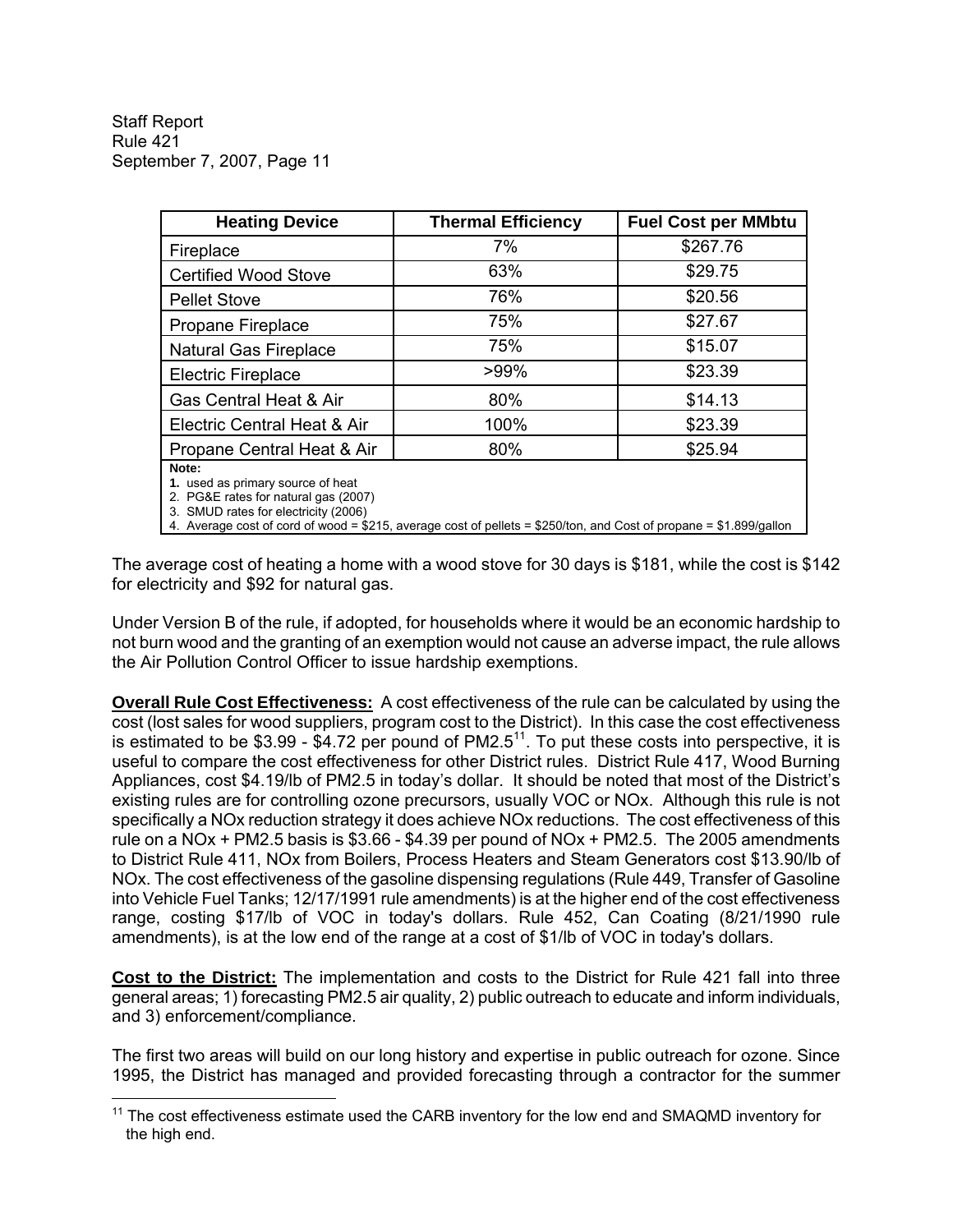Spare The Air program on behalf of the air districts of the Sacramento region. In 2006, the District and its forecast contractor expanded air quality forecasting to provide regional winter PM2.5 forecasts, which included the Placer County and Yolo-Solano air districts. This phase of winter PM2.5 outreach aligned with the Spare The Air program by using the same forecasting team and associated contacts within the community. Basic public relations efforts such as press releases and faxes were utilized last season by District staff, but no enhanced forecasting was developed and no paid advertising or outreach were used.

If Rule 421 is adopted, additional contract effort will be required to refine the forecasting tools to focus on forecasting Sacramento County PM2.5 violations of the federal 24-hour health standard, rather than the region's air quality in general. Staff estimates the cost of this additional forecasting effort to be \$28,000 the first year with approximately \$8,000 being required for each subsequent year.

In addition, significant additional staff time and media outreach efforts will be undertaken to educate the public about the health effects of particulate matter pollution, and Rule 421's implementation in particular, to encourage compliance. This program will be called Check Before You Burn.

Public outreach information about Check Before You Burn will appear on District Web sites and through the existing Air Alert notification program. Due to the mandatory nature of Rule 421, a more comprehensive outreach program will be undertaken, which may include direct mail, print advertisements and press releases in local and ethnic community newspapers, radio commercials, print materials in multiple languages distributed by volunteer community groups and businesses, and District compliance inspection staff. The program will also leverage awareness through free media opportunities including using existing contacts with local broadcast meteorologists.

The total program cost for these comprehensive outreach efforts is estimated to be approximately \$160,000 for the first year. Subsequent years should maintain this same level of outreach funding in order to achieve maximum awareness and compliance with Rule 421.

Compliance with the rule will be determined by visual inspection to determine if solid fuel burning is occurring. Indoor use of burning devices will be detected by observing smoke from chimneys or flues. Financial penalties may be assessed for violations of Rule 421 based on the fee set in the rule and the District's existing Mutual Settlement Program. The estimated staff resources for the enforcement/compliance effort are 0.4 FTE, specifically for the following.

- 1) Surveillance by inspection staff on forecasted no burn days for at least 1 hour per day per inspection staff.
- 2) Responding to all reported burning or smoke complaints from the public.
- 3) Compliance school provided at no cost to first-time violators. This is currently anticipated to be given by the Business Environmental Resource Center under our existing contract for compliance assistance efforts.

# **SOCIOECONOMIC IMPACT**

CHSC Section 40728.5 requires a district to perform an assessment of the socioeconomic impacts before adopting, amending, or repealing a rule that will significantly affect air quality or emission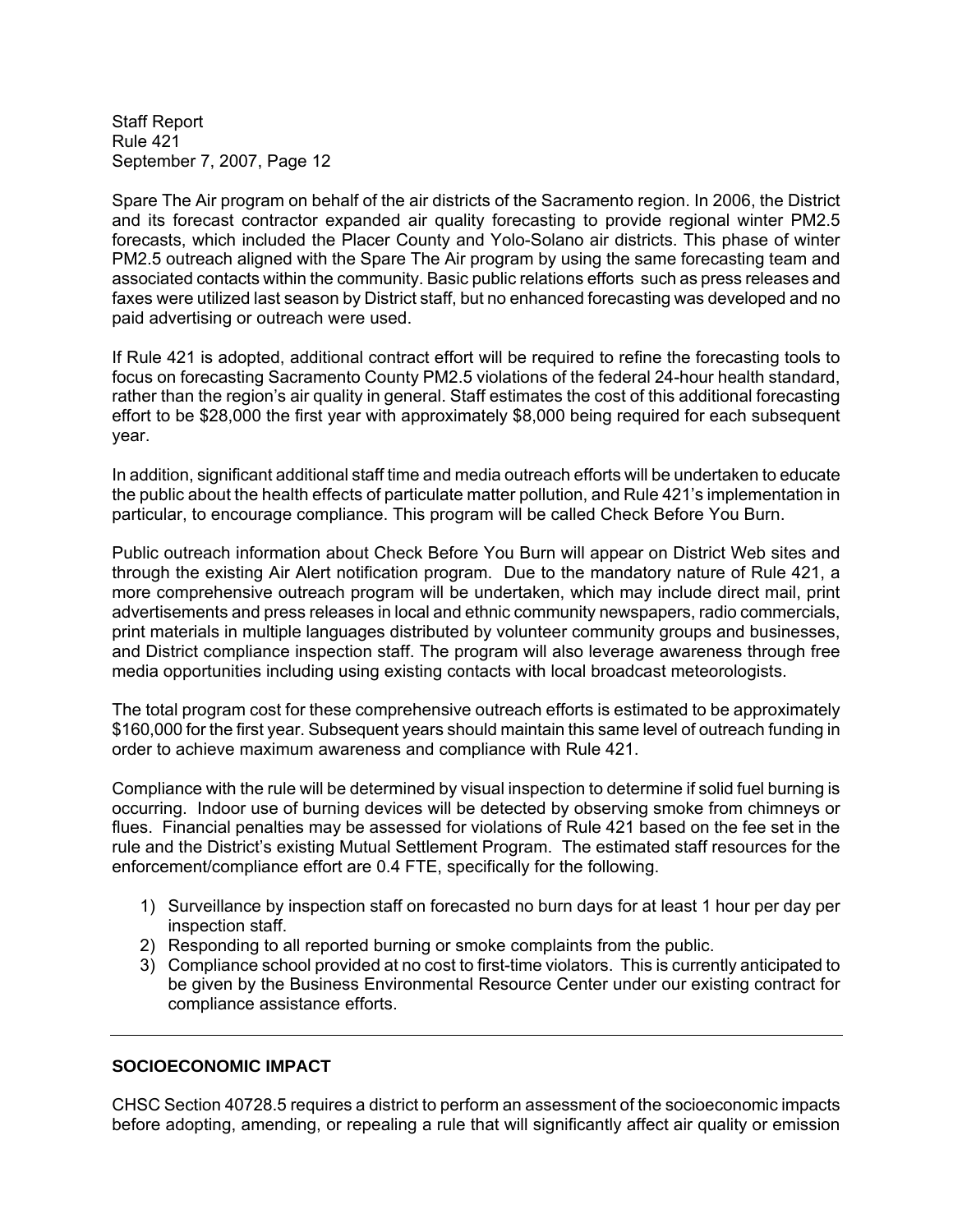limitations. The District Board is required to actively consider the socioeconomic impacts of the proposal and make a good faith effort to minimize adverse socioeconomic impacts.

CHSC Section 40728.5 requires discussion of:

- 1. The type of industry or business, including small business, affected by the proposed rule or rule amendments.
- 2. The impact of the proposed rule or rule amendments on employment and the economy of the region.
- 3. The range of probable costs, including costs to industry or business, including small business.
- 4. The availability and cost-effectiveness of alternatives to the proposed rule or rule amendments.
- 5. The emission reduction potential of the rule or regulation.
- 6. The necessity of adopting, amending, or repealing the rule or regulation to attain state and federal ambient air standards.

**Type of industry or business, including small business, affected by the rule:** Rule 421 applies to the use of solid fuel burning appliances and fires. This rule will affect small businesses, as well as the general public. Examples of small businesses affected are wood suppliers, restaurants, and hotels. Anyone in the general public who burns wood or other solid fuel will also be affected by this rule.

**Impact of Rule 421 on employment and the economy in the District:** The industry most affected by this rule is wood suppliers. This includes wood lot dealers, and more decentralized wood sales, such as wood bundles bought at a grocery store. At present, there are only a handful of wood lots located in Sacramento. Wood product sales are expected to be reduced \$1,677,460 – \$6,493,800 per year from wood not being used. Some of this reduction will be diverted to an increase in natural gas use. No comments on employment impacts were received during the public meetings.

There is an expected cost savings to the public. As discussed in the cost impacts section, any cost of using an alternative source for heat would be offset by the fact that the dollar cost per heat unit is greatest for wood among typical fuel sources. The average cost of heating a home with a wood stove for 30 days is \$181, while the cost is \$142 for electricity and \$92 for natural gas.

**Range of probable costs of Rule 421:** This rule in not expected to have any net cost increase to households for compliance with the rule.

**Availability and cost-effectiveness of alternatives to Rule 421:** Alternatives to the proposed rule include:

- Adopting different PM2.5 concentration thresholds for mandatory curtailment;
- Relying on voluntary curtailment instead of mandatory curtailment;
- Allowing certain classes of wood burning devices, certified wood or pellet stoves or inserts, to operate as part of an additional voluntary or on some mandatory curtailment days; and
- Adopting alternative control measures such as requiring replacement of noncertified devices upon sale of property and/or limiting the number of devices allowed per acre.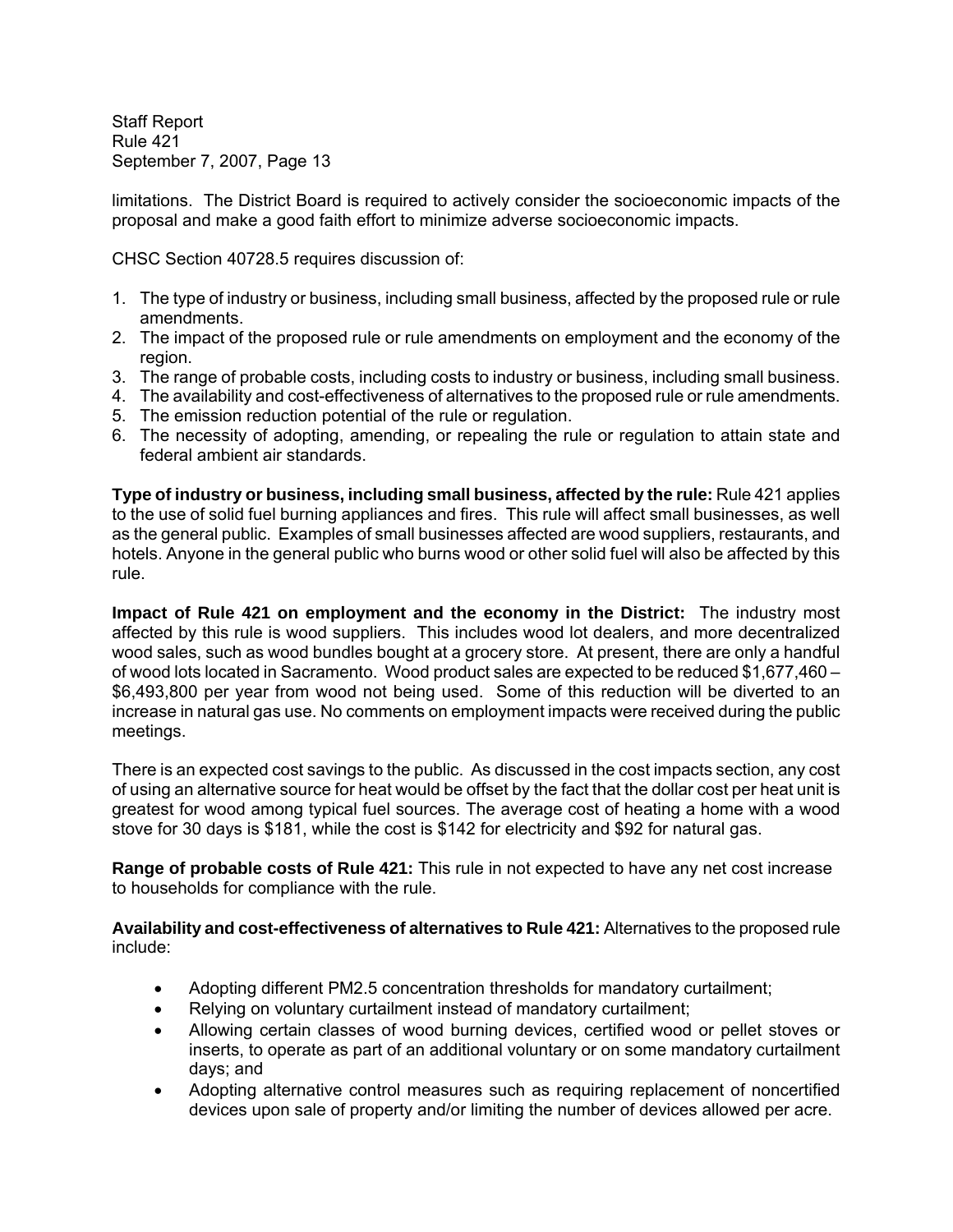#### **Threshold alternative**

An important aspect of the mandatory curtailment program is setting the level at which a curtailment is declared. A lower threshold will result in reducing adverse health effects and more curtailment days.

In determining what threshold to set for the mandatory curtailment, the historical PM2.5 data for the last few years were examined to determine possible effects. The following table shows the number of days each winter that exceeded certain 24-hour thresholds.

| Days Above PM2.5 Thresholds from BAM Monitors |                           |                           |                             |                           |  |
|-----------------------------------------------|---------------------------|---------------------------|-----------------------------|---------------------------|--|
| Season                                        | 65 $\mu$ g/m <sup>3</sup> | 53 $\mu$ g/m <sup>3</sup> | 40.5 $\mu$ g/m <sup>3</sup> | 35 $\mu$ g/m <sup>3</sup> |  |
| 2004                                          |                           |                           |                             | 23                        |  |
| 2005                                          |                           |                           | 15                          | 20                        |  |
| 2006                                          |                           |                           | 28                          |                           |  |
| Average                                       |                           |                           | 18                          |                           |  |

The thresholds above are tied to the following:

| 65 $\mu$ g/m <sup>3</sup> | - 1997 federal 24-hour standard                             |                                                                         |  |
|---------------------------|-------------------------------------------------------------|-------------------------------------------------------------------------|--|
| 53 $\mu$ g/m <sup>3</sup> | - 127 AQI, 2006 level at which voluntary curtailment called |                                                                         |  |
| 40.5 ug/m $^3$            |                                                             | - Equivalent to 100 on the current AQI scale, the dividing line between |  |
|                           | moderate air quality and unhealthy for sensitive groups     |                                                                         |  |
| 35 $\mu$ q/m <sup>3</sup> | - New 2006 federal 24-hour standard, 89 AQI                 |                                                                         |  |

Staff recommends setting the curtailment threshold to match the current federal 24-hour health standard. Using this criterion, a mandatory curtailment will be called when the 24-hour average PM2.5 concentration is predicted to exceed 35  $\mu$ g/m<sup>3</sup>.

The cost effectiveness values of each of these alternative thresholds are nearly identical to the proposed threshold, because the emissions benefits and the majority of costs are proportional to reduction in wood use. The proposed threshold of 35  $\mu$ g/m<sup>3</sup> is the federal 24-hour health standard for PM2.5 and therefore provides for protection of public health. The other options essentially allow continued burning on days that air quality is forecasted to be unhealthy even though wood burning significantly contributes to that poor air quality.

#### **Voluntary program alternative**

A key difference in the effectiveness of a voluntary curtailment versus a mandatory curtailment is the level of compliance. Questions about changes in wood burning behavior were included in the 2007 Wood Burning Survey in an effort to gauge the level of compliance. While a similar number of respondents indicated they would comply with both a voluntary and mandatory curtailment (83% and 85%), the actual level of compliance with the voluntary curtailment was significantly lower. Of those wood-burning respondents who heard this past winter's Spare The Air message, only 46% actually curtailed their wood burning. This translates into only a 27% reduction (46% of 59%) in wood burning on voluntary curtailment days. This compliance rate is not expected to bring Sacramento into compliance with the health-based standards.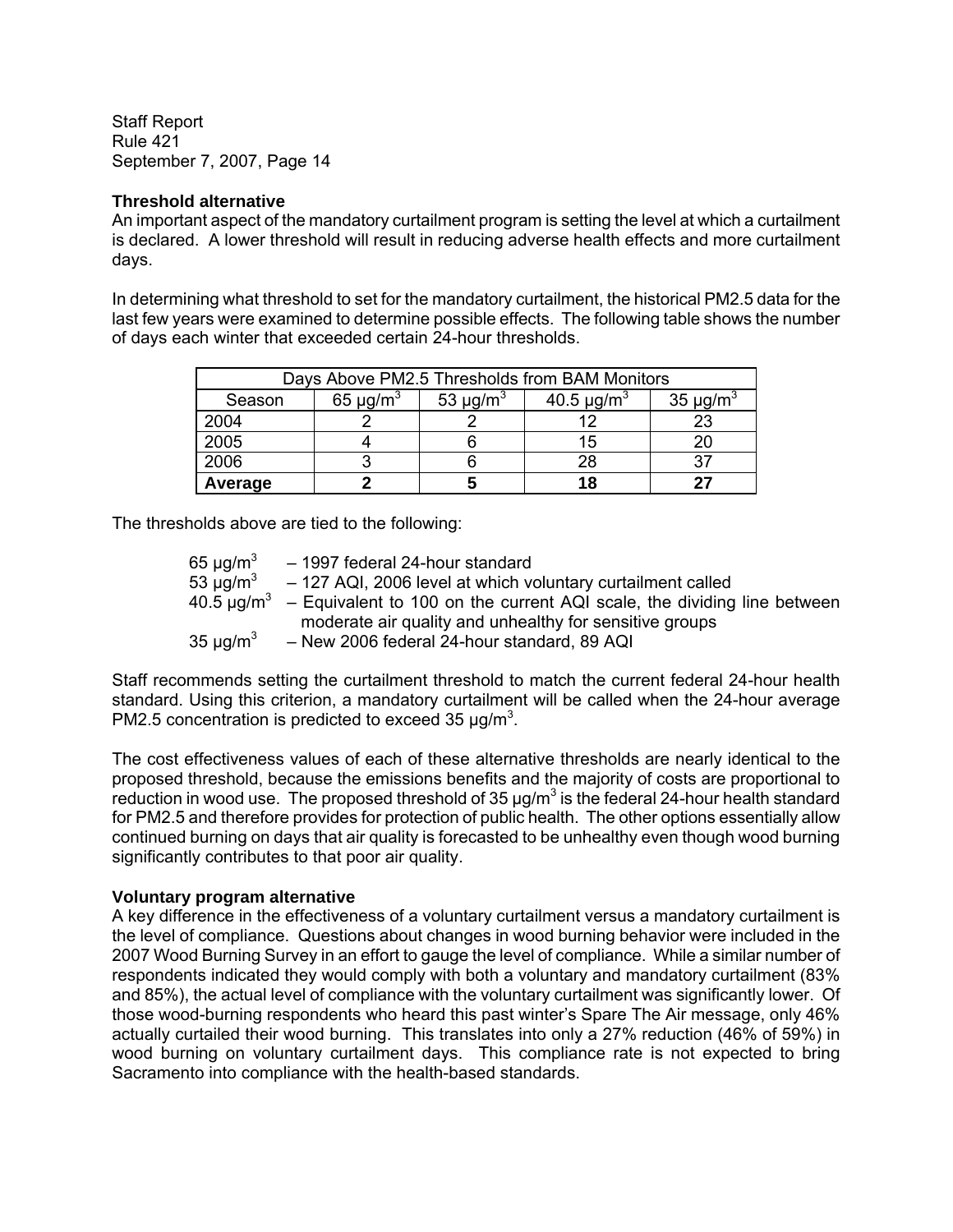#### **Certified devices alternatives**

Since 1992, EPA has required that certain wood stoves be designed to meet established emissions standards<sup>12</sup>. Manufacturer's brochures suggest that pellet stoves and inserts also emit less than EPA certified wood stoves. Three alternatives were considered 1) add a voluntary no burn component, or 2) create a two-stage mandatory no burn rule, or 3) allow certified devices to burn on all mandatory no burn days.

#### Voluntary no burn program

The first alternative would expand the no burn program, by adding a voluntary no burn program that allows certified devices and pellet stoves to operate on days forecast to exceed a specified level below the mandatory no burn threshold, but recommends that non-certified devices not be operated. Staff evaluated a 30  $\mu$ g/m<sup>3</sup> threshold. Staff anticipates that this would result in an average of 33 days per year (about 6 more than the proposed 35 ug/m<sup>3</sup> threshold no burn days, albeit voluntary) for those without certified devices or pellet stoves. The San Joaquin Valley Unified Air Pollution Control District (SJVUAPCD) and Puget Sound, Washington both included this type of voluntary component. They both prohibit the use of all devices, including certified devices, at a poorer air quality levels. San Joaquin Valley established their program to address violations of the federal PM10 standards. Plans are due for the 1997 PM2.5 standards in 2008, and they have not yet addressed the 2006 PM2.5 standards. Puget Sound is not a federal nonattainment area and is not expected to be nonattainment for the new PM2.5 standards. The Board of Directors could direct staff to implement this type of voluntary program without regulatory language.

#### Modified mandatory no burn program

 $\overline{a}$ 

The second alternative is to modify the mandatory no burn program to allow certified devices or pellet stoves to operate on either 1) days forecast to exceed 30  $\mu$ g/m<sup>3</sup> but less than 35  $\mu$ g/m<sup>3</sup>, or 2) some level above the recommended 35  $\mu$ g/m<sup>3</sup> level, but below a higher threshold, or 3) allow certified devices to operate on all mandatory no burn days.

Mammoth Lakes and Denver established rules 12-20 years ago to address federal PM10 nonattainment problems. Albuquerque also established rules at this same time but were not nonattainment for PM10. All three areas allow certified devices to burn on mandatory no burn days. Their rules were put in place about the time EPA issued certification requirements. This early effort to educate consumers when certified devices were first appearing on the market may have eased implementation difficulties. None of these areas is expected to violate federal PM2.5 violations.

Special requirements for certified devices are not recommended for several reasons:

1. While certified devices and pellet stoves are designed to pollute less than fireplaces and non-certified wood stoves, their emissions are about an order of magnitude higher than gaseous fueled devices.

| Technology                  | <b>PM2.5 Emission Factor</b><br>(lb/mmBtu) |
|-----------------------------|--------------------------------------------|
| <b>Certified Wood Stove</b> | 1.85                                       |
| <b>Pellet Stove</b>         | 0.69                                       |
| Propane Fireplace           | <u>በ በ1</u>                                |

| <b>Comparison of Emission Factors</b> |  |  |
|---------------------------------------|--|--|
|---------------------------------------|--|--|

<sup>&</sup>lt;sup>12</sup> EPA's Standards of Performance for New Stationary Sources: Residential Wood Heaters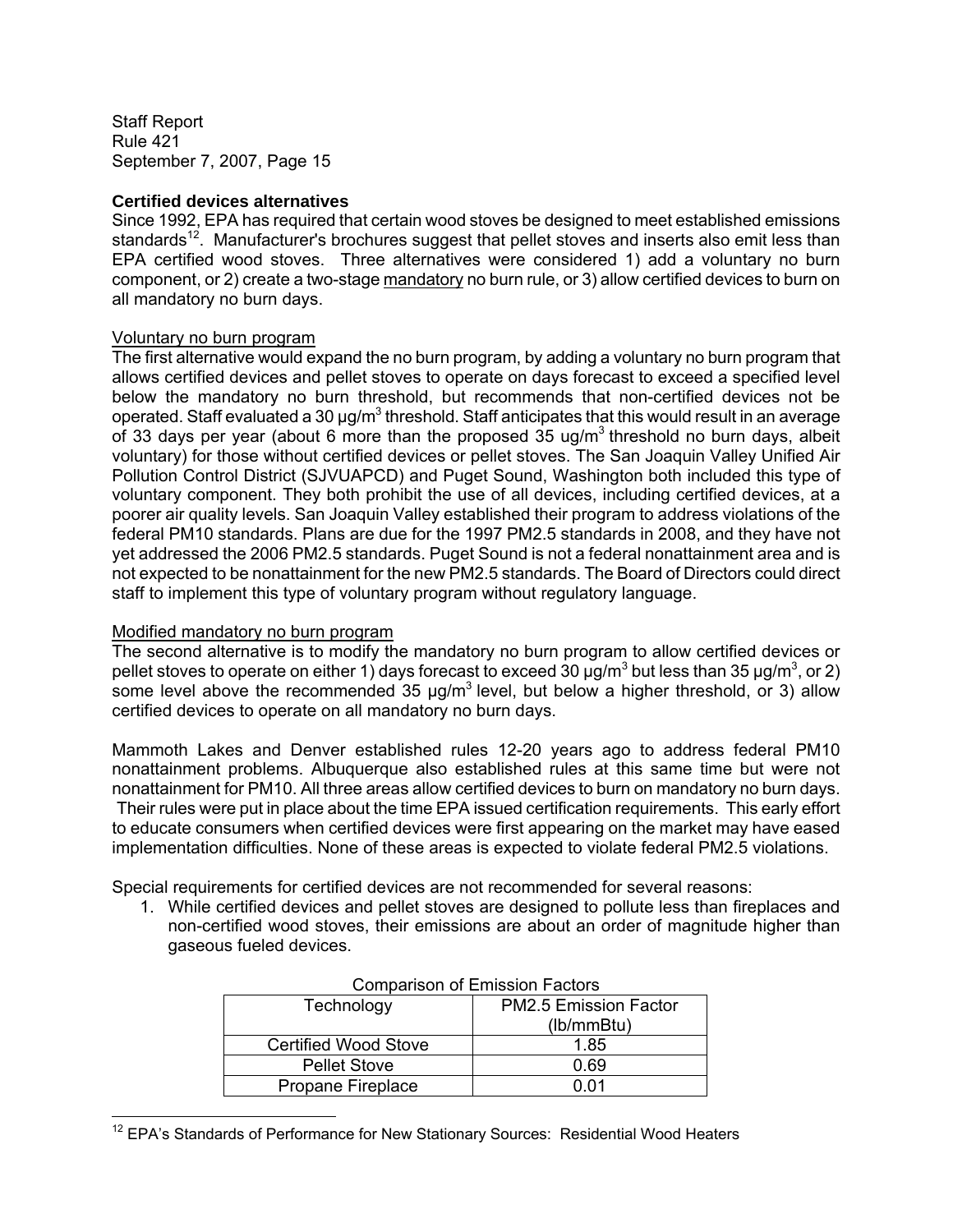| <b>Natural Gas Fireplace</b> | 0.01 |
|------------------------------|------|
| Flectric.                    | None |

- 2. Certified devices and pellet stoves can smoke if not installed or operated properly. Prohibiting all wood smoke, whether from a certified device or uncontrolled fireplace, is most appropriate for air quality and equity reasons.
- 3. Collectively, certified wood and pellet stoves and inserts comprise 7% of the wood burning emissions. This percentage will increase as new devices are installed or older devices replaced, particularly since no new fireplaces may be installed after October 2007, and new developments must use either gas fireplaces or certified equipment. All emissions reductions contribute to attainment of federal health standards.
- 4. Although pellet stoves are easily recognizable to the public, certified wood stoves are not easily distinguished from non-certified wood stoves. To know whether you have a certified stove you either need to know when the device was purchased (after 1992), or check the model number of the stove (located on the back or side of the device) and look it up on EPA's Web site. This may be difficult for some residents and would make enforcement more difficult.
- 5. Independent public opinion surveys reported that only 13% of residents rate wood smoke as a very serious cause of wintertime air pollution. Public education staff and our consultants stress the importance of creating a simple message as a key to the success of Rule 421 outreach efforts. Creating additional complexity will further burden an already difficult educational effort.
- 6. Although manufacturers suggest that creating special provisions for certified devices will increase compliance, no data has been provided or is available that substantiates these assertions.
- 7. Manufacturers also suggest that not allowing certified devices to operate on some or all no burn days reduces the incentive to replace dirty devices with cleaner burning alternatives. No data has been provided to substantiate that assertion. Replacing dirty devices with cleaner burning alternatives is fairly expensive. The capital and operational costs are likely to be more significant factors in determining whether to replace dirty devices, and the choice of which devices to select. The District's incentive program provides the greatest incentive to install gaseous fueled devices. Voucher data suggests that 60% of incentive program participants choose gaseous fueled devices. Staff can track this and propose modifications to incentives or rule requirements if participation levels drop.

|                          |             | Cost of Devices <sup>13</sup> Thermal Efficiency | <b>Fuel Cost</b> | Voucher incentive |       |
|--------------------------|-------------|--------------------------------------------------|------------------|-------------------|-------|
|                          |             |                                                  | \$ per MMBtu     | Non-EJ            | EJ    |
| <b>Wood Stove</b>        | \$600-2900  | 63%                                              | 29.75            | \$250             | \$400 |
| Wood Insert              | \$1100-3000 | 63%                                              | 29.75            | \$250             | \$400 |
| <b>Gas/Propane Stove</b> | \$1000-2700 | 75%                                              | 27.67            | \$350             | \$500 |
| Gas Insert               | \$1400-3500 | 75%                                              | 15.07            | \$350             | \$500 |
| <b>Pellet Stove</b>      | \$1200-4100 | 76%                                              | 20.56            | \$350             | \$500 |
| Pellet Insert            | \$1400-3800 | 76%                                              | 20.56            | \$350             | \$500 |
| Electric fireplace       | ~5300       | $>99\%$                                          | 23.39            | \$0               | \$0   |

 $\overline{a}$ <sup>13</sup> Installation costs are pretty similar \$350-500 and additional material costs had a wide range from \$250-1000 depending on the specifics of the installation. Installation and material costs for electric fireplaces are 0-\$75.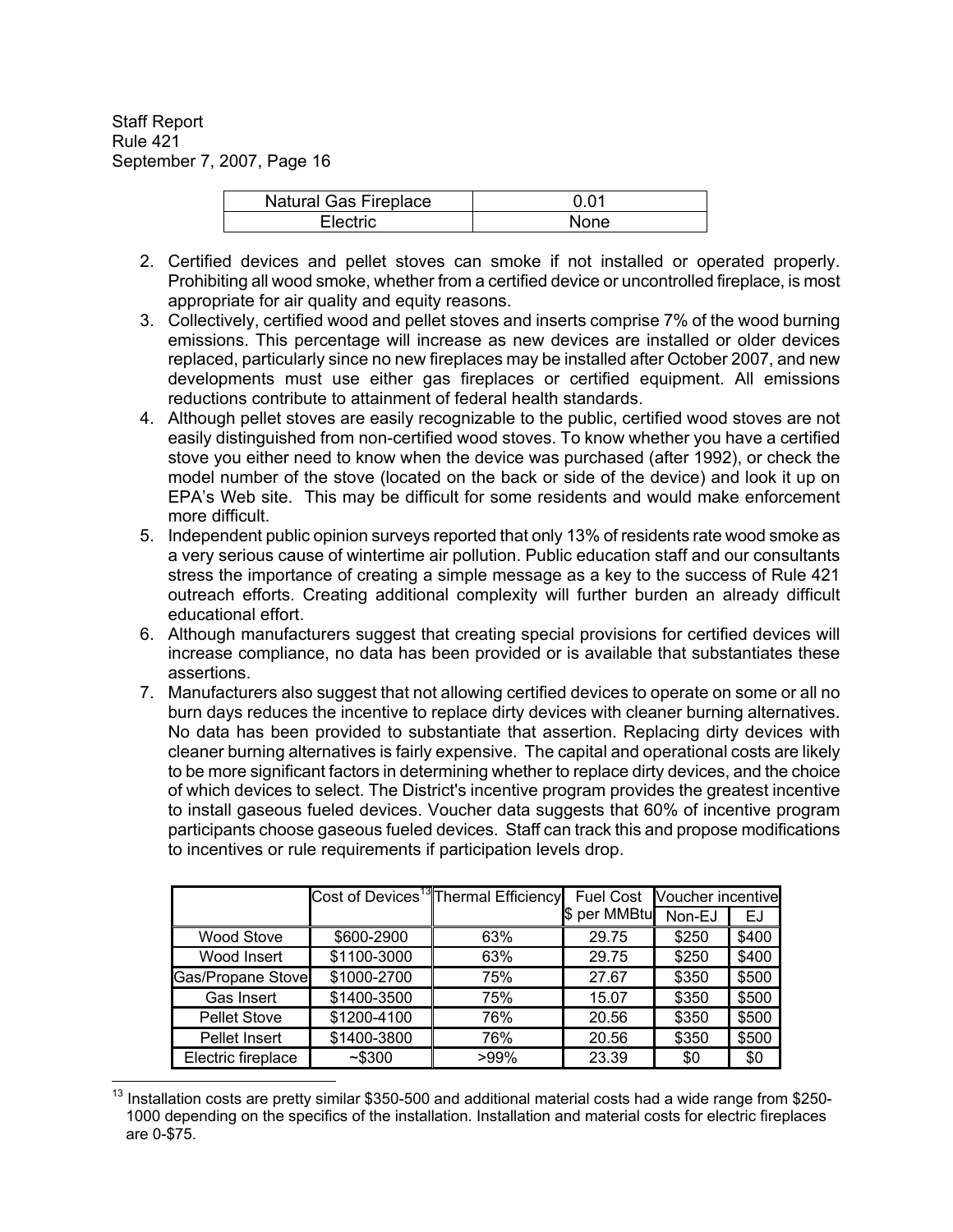#### **Additional Control Measure alternatives**

Two additional wood burning control measures were included on the SB 656 Further Study schedule. They include replacement of non-certified units upon sale of property, and density restrictions for all wood burning appliances. These measures are not mutually exclusive, and each can provide emissions reductions in addition to those provided by proposed Rule 421. If they are found to be feasible, these measures could be considered for adoption in 2010. Therefore, these alternatives were not included in Rule 421.

**The emission reduction potential of Rule 421:** The proposed rule will achieve the following emission reductions (See discussion under Emissions Impact):

| LINSSION MYCHUOLY AND LINISSION INCOUGHOUS |                       |                   |                         |                 |
|--------------------------------------------|-----------------------|-------------------|-------------------------|-----------------|
|                                            | <b>CARB Inventory</b> |                   | <b>SMAQMD Estimates</b> |                 |
| <b>Pollutant</b>                           | Tons/day              |                   | Tons/dav                |                 |
|                                            | Inventory             | <b>Reductions</b> | Inventory               | Reductions      |
| <b>PM10</b>                                | 8.69                  | 6.78              | $23.67 - 36.96$         | $18.43 - 28.86$ |
| PM2.5                                      | 8.37                  | 6.53              | $22.8 - 35.6$           | $17.75 - 27.8$  |
| <b>NO<sub>x</sub></b>                      | 0.71                  | 0.49              | $3.8 - 4.1$             | $2.5 - 2.9$     |
| CO                                         | 65.9                  | 51.30             | 275 - 317               | $214 - 247$     |

Emission Inventory and Emission Reductions

Moreover, the rule may reduce the numbers of days that the county exceeds the federal 24-hour PM2.5 standard.

**The necessity of adopting, amending, or repealing the rule or regulation to attain state and federal ambient air standards:** Rule 421 is necessary to comply with feasible and most effective control measures requirements of SB 656 and to provide emission reductions that contribute to attainment of the state and federal PM2.5 standards and state PM10 standards.

# **OTHER FACTORS:**

**Technological Feasibility:** Staff evaluated the technological feasibility of the proposed rule. Mandatory curtailment programs have been implemented in the San Joaquin Valley Unified APCD and areas of Colorado, New Mexico, and Washington State, and have been demonstrated to be feasible.

**Enforceability:** Compliance with the mandatory curtailment program will be enforced with visual inspection to determine if burning is occurring. Indoor use of wood burning devices will be detected by observing smoke from chimneys or flues. Fines of \$50 would be issued to first-time violators, increasing for further violations. First-time violators would be allowed to attend an instructional class in lieu of paying the fine. Subsequent violations will be processed under the District's existing Mutual Settlement Program.

**Public Acceptability:** A number of districts have adopted similar measures, which have been in effect for several years (see table below).

| <b>District or Location</b> | In Effect Since |
|-----------------------------|-----------------|
| San Joaquin Valley APCD     | 2003            |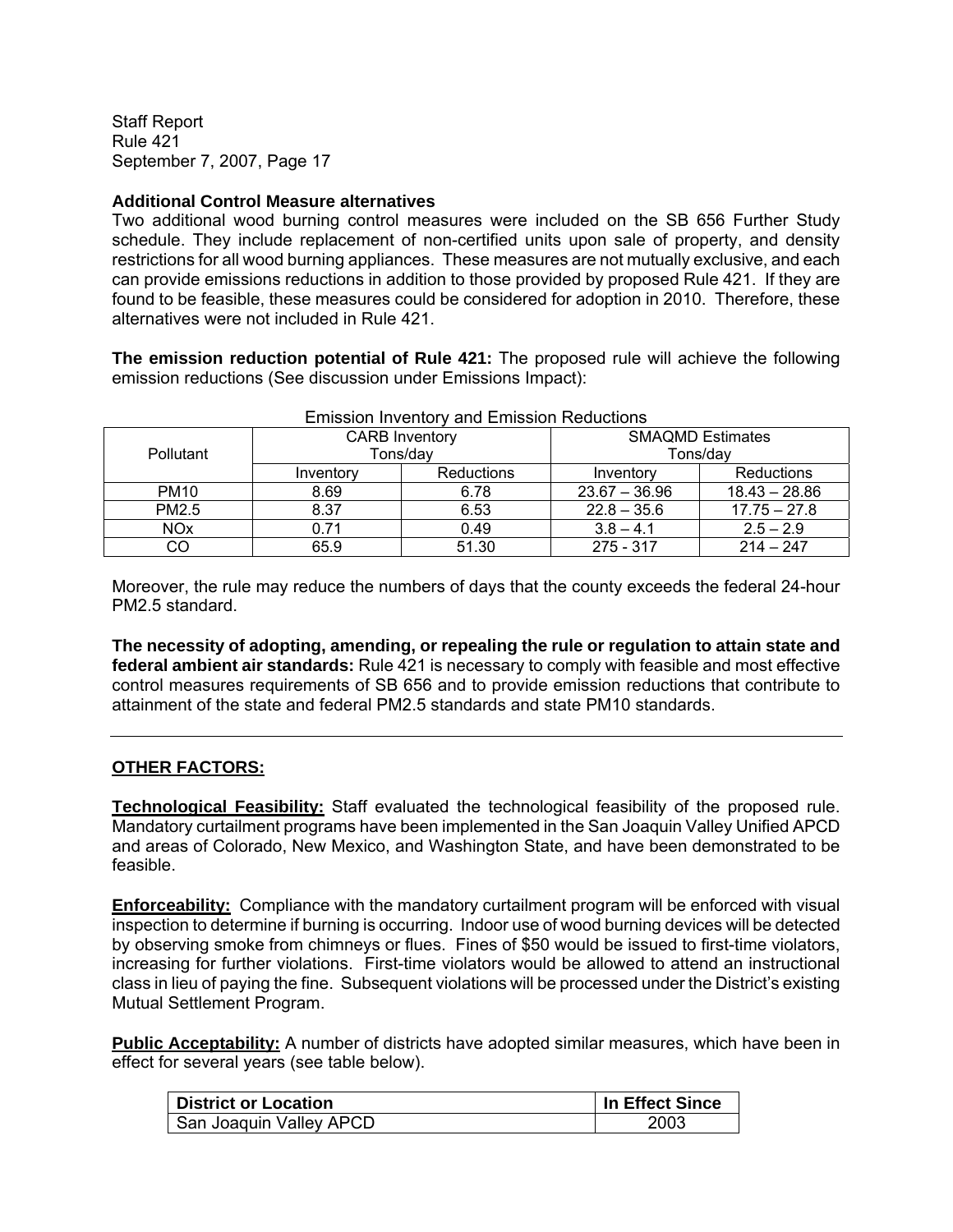| Denver, Colorado                            | 1987 |
|---------------------------------------------|------|
| Puget Sound, Washington                     | 1995 |
| Mammoth Lakes, California                   | 1990 |
| Bernalillo County (Albuquerque), New Mexico | 1995 |

The April 2007 survey, by Aurora, of Sacramento County residents gauged support and likely compliance with a curtailment program. The survey indicated that 71% of all respondents would support the adoption of mandatory curtailment restrictions. Among low-income residents, the percentage for support was 73%. Additionally, 85% would likely comply with a mandatory curtailment.

#### **SECTION 40727.2(a) ANALYSIS OF RULE 421**

Section 40727.2(a) of the Health and Safety Code mandates that the District prepare a written analysis of the proposed Rule. Section 40727.2(a) also allows the District to put this analysis in a matrix form. The matrix analysis of Rule 421 is presented as Appendix A.

#### **PUBLIC COMMENTS**

Staff conducted eight public workshops throughout Sacramento County between July 23<sup>rd</sup> and August  $1^{st}$ . One of them included a structured presentation, on July 26, 2007. The other seven were held in an open house format to encourage conversational dialogue with affected residents and businesses.

| <b>Workshop Location</b>                                       | <b>Date</b> | Time      |
|----------------------------------------------------------------|-------------|-----------|
| <b>Tsakopoulos Library Galleria</b>                            | July 23     | 6:00 p.m. |
| 821   Street, East Meeting Room, Sacramento                    |             |           |
| La Sierra Community Center                                     | July 24     | 6:00 p.m. |
| Gibbons Room 700                                               |             |           |
| 5325 Engle Rd., Carmichael                                     |             |           |
| Rancho Cordova City Hall                                       | July 25     | 6:00 p.m. |
| 2729 Prospect Drive, Rancho Cordova                            |             |           |
| <b>SMAQMD District Office</b>                                  | July 26     | 1:30 p.m. |
| 777 12 <sup>th</sup> Street, 3 <sup>rd</sup> Floor, Sacramento |             |           |
| Laguna Creek High School                                       | July 26     | 6:00 p.m. |
| Multipurpose Room                                              |             |           |
| 9050 Vicino Drive, Elk Grove                                   |             |           |
| <b>Orangevale Community Center</b>                             | July 30     | 6:00 p.m. |
| Meeting Room B                                                 |             |           |
| 6826 Hazel Avenue, Orangevale                                  |             |           |
| Chabolla Center                                                | July 31     | 6:00 p.m. |
| 610 Chabolla Avenue, Galt                                      |             |           |
| Folsom Community Center, Ballroom                              | Aug. 1      | 6:00 p.m. |
| 52 Natoma Street, Folsom                                       |             |           |

Noticing for these public meetings included: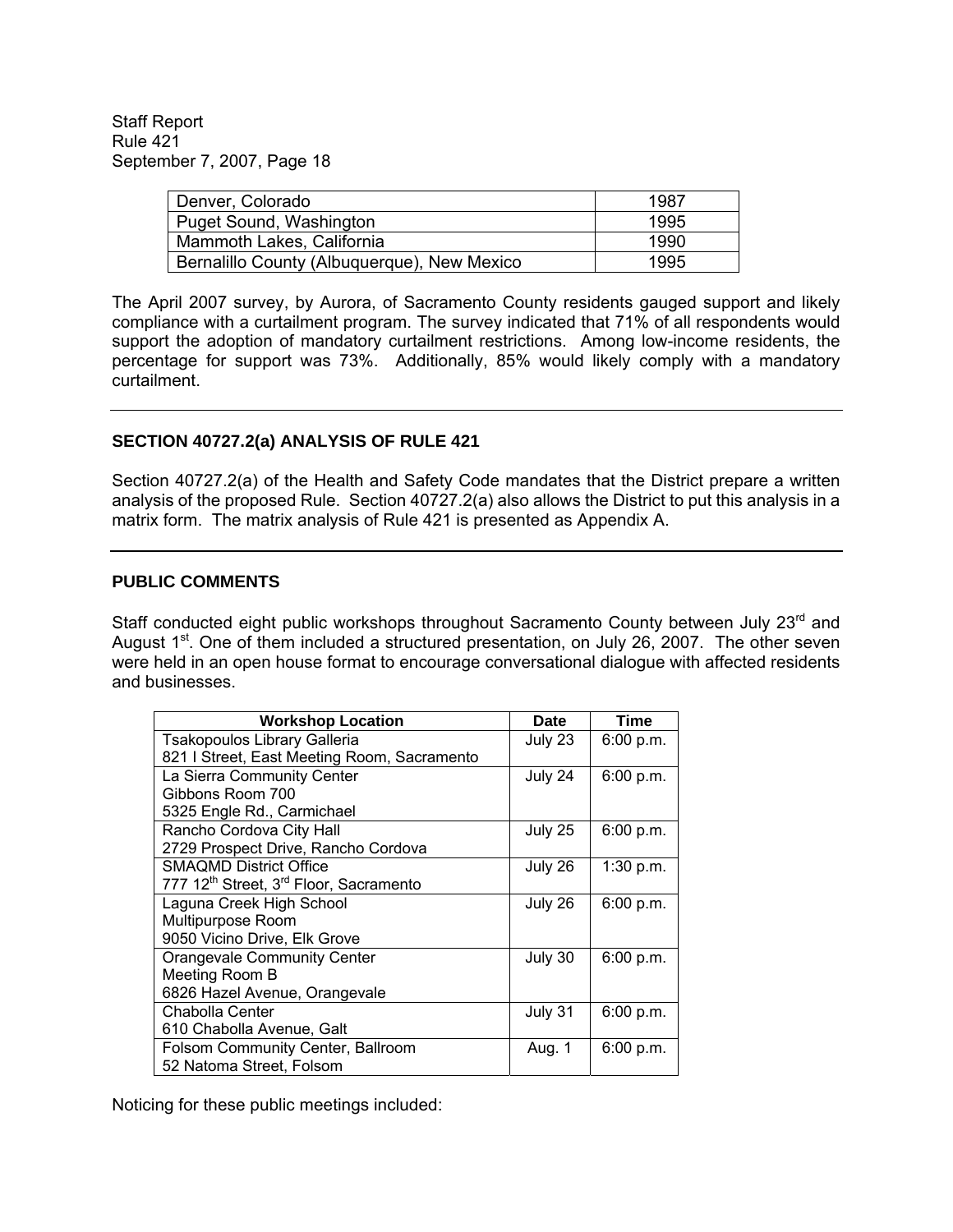- Letters to all elected officials in Sacramento County
- Ad in the Metro Section of the Sacramento Bee
- Notice to 15 newspapers for inclusion in the calendar sections
- Notice to 18 radio stations and 10 television stations
- Letters to 50 homeowners associations and 51 neighborhood associations
- Notice on the District's Web site
- Notices by mail to the District's list of parties interested in rule development
- Notices also sent to senior centers, adult education centers, and community centers.

In addition, staff conducted stakeholder meetings on August  $6<sup>th</sup>$  and  $8<sup>th</sup>$ . The stakeholder meetings were attended by the Asian Pacific Chamber of Commerce, the Cleaner Air Partnership, the Natomas Chamber of Commerce, the Buffalo Chips, and HDR. Staff was requested to present Rule 421 at the La Raza Network monthly meeting and that occurred on September 6, 2007.

Staff received comments and questions at the open houses and stakeholder meetings as well as written comments through the mail and e-mail. Comments and responses are listed in Appendix E.

Staff also presented Rule 421 at the city councils in Sacramento County. The table below lists those city council meetings.

| <b>Council</b>                  | <b>Meeting Date/Time</b>   |
|---------------------------------|----------------------------|
| City of Elk Grove               | August 22, 2007/6:00 pm    |
| City of Folsom                  | August 28, 2007/6:30 pm    |
| City of Sacramento              | September 11, 2007/6:00 pm |
| City of Isleton (Not confirmed) | September 12, 2007/7:00 pm |
| <b>City of Citrus Heights</b>   | September 13, 2007/7:00 pm |
| City of Rancho Cordova          | September 17, 2007/5:30 pm |
| City of Galt                    | September 18, 2007/7:00 pm |

#### **ENVIRONMENTAL REVIEW AND COMPLIANCE**

Rule 421 was created as part of the response to the requirements of Senate Bill 656 that the District implement cost-effective control measures for particulate matter emissions. Staff finds that the proposed rule is exempt from the California Environmental Quality Act as an action by a regulatory agency for protection of the environment (Class 8 Categorical Exemption, Section 15308 State CEQA Guidelines) and because it can be seen with certainty that there is no possibility that the activity in question may have a significant adverse effect on the environment (Section 15061(b)(3), State CEQA Guidelines).

California Public Resources Code (Section 21159) requires an environmental analysis of the reasonably foreseeable methods of compliance. The proposed rule will not increase emissions and will not cause any significant adverse effects on the environment; therefore the Environmental Coordinator has concluded that no environmental impacts will be caused by compliance with the proposed rule.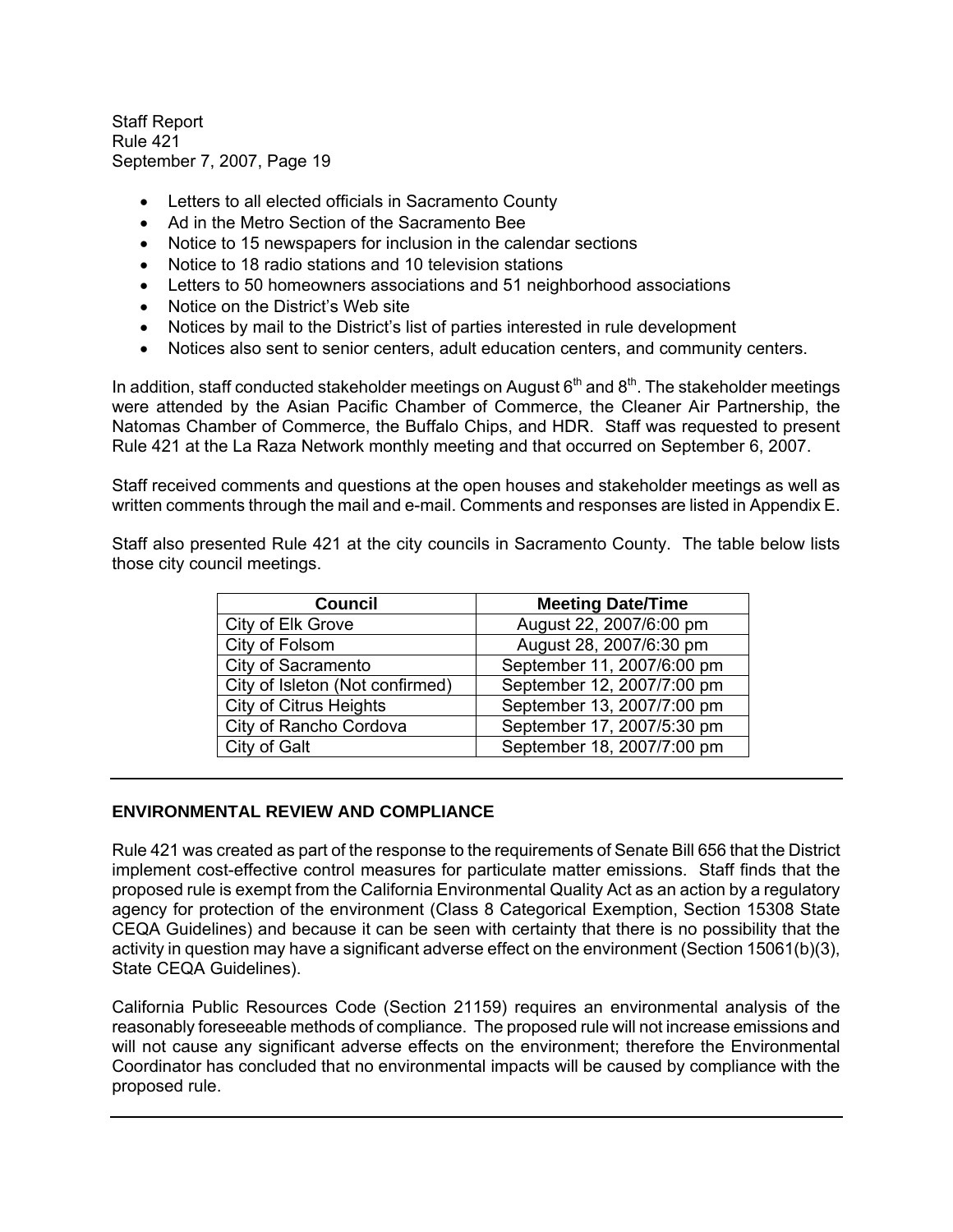# **FINDINGS**

The California Health and Safety Code, Division 26, Air Resources, requires local districts to comply with a rule adoption protocol as set forth in Section 40727 of the Code. This section has been revised through legislative mandate to contain six findings that the District must make when developing, amending, or repealing a rule. These findings, effective January 1, 1992, and their definitions are listed in the table below.

| <b>FINDING</b>                                                                                                                                                                                                                                                                                                 | <b>FINDING DETERMINATION</b>                                                                                                                                                                                                                                                                                                                                                   |
|----------------------------------------------------------------------------------------------------------------------------------------------------------------------------------------------------------------------------------------------------------------------------------------------------------------|--------------------------------------------------------------------------------------------------------------------------------------------------------------------------------------------------------------------------------------------------------------------------------------------------------------------------------------------------------------------------------|
| <b>Authority:</b> The District must find that a provision of law<br>or of a state or federal regulation permits or requires the<br>District to adopt, amend, or repeal the rule.                                                                                                                               | The District is authorized to adopt Rule 421 by California<br>Health and Safety Code (HSC) Sections 40001, 40702,<br>40716, 41010, 41013 and 42402.5. [HSC Section<br>40727(b)(2)].                                                                                                                                                                                            |
| Necessity: The District must find that the rulemaking<br>demonstrates a need exists for the rule, or for its<br>amendment or repeal.                                                                                                                                                                           | The District is required by HSC Section 39614 (SB 656)<br>to adopt the most cost-effective local measures for<br>controlling particulate matter from the list developed by<br>CARB. Rule 421 implements a wood burning measure<br>from the CARB list. [HSC Section 40727(b)(1)].                                                                                               |
| Clarity: The District must find that the rule is written or<br>displayed so that its meaning can be easily understood<br>by the persons directly affected by it.                                                                                                                                               | The District has reviewed the proposed rule and<br>determined that it can be understood by the affected<br>parties. In addition, the record contains no evidence that<br>people directly affected by the rule cannot understand the<br>rule. [HSC Section 40727(b)(3)].                                                                                                        |
| <b>Consistency:</b> The rule is in harmony with, and not in<br>conflict with or contradictory to, existing statutes, court<br>decisions, or state or federal regulations.                                                                                                                                      | The District has found that the proposed rule does not<br>conflict with, and is not contradictory to, existing statutes,<br>court decisions, or state or federal regulations. [HSC<br>Section 40727(b)(4)].                                                                                                                                                                    |
| Non-Duplication: The District must find that either: 1)<br>The rule does not impose the same requirements as an<br>existing state or federal regulation; or (2) that the<br>duplicative requirements are necessary or proper to<br>execute the powers and duties granted to, and imposed<br>upon the District. | Subpart AAA of 40CFR Part 60 (Standards of<br>Performance for New Residential Wood Heaters) sets<br>standards for new wood heaters but does not apply to<br>traditional fireplaces. Rule 421 does not duplicate the<br>federal requirements because it requires curtailment of<br>use of any fires or solid fuel burning device on certain<br>days. [HSC Section 40727(b)(5)]. |
| <b>Reference:</b> The District must refer to any statute, court<br>decision, or other provision of law that the District<br>implements, interprets, or makes specific by adopting,<br>amending or repealing the rule.                                                                                          | In adopting the proposed rule, the District is implementing<br>the requirements of HSC Section 39614 (SB 656). [HSC<br>Section 40727(b)(6)].                                                                                                                                                                                                                                   |
| Additional Informational Requirements: In complying<br>with HSC Section 40727.2, the District must identify all<br>federal requirements and District rules that apply to the<br>same equipment or source type as the proposed rule or<br>amendments.                                                           | The matrix included in Appendix A compares Rule 421 to<br>the applicable federal and District requirements. [HSC<br>Section 40727.2].                                                                                                                                                                                                                                          |

| Rule 421 - Required Findings |  |  |  |
|------------------------------|--|--|--|
|------------------------------|--|--|--|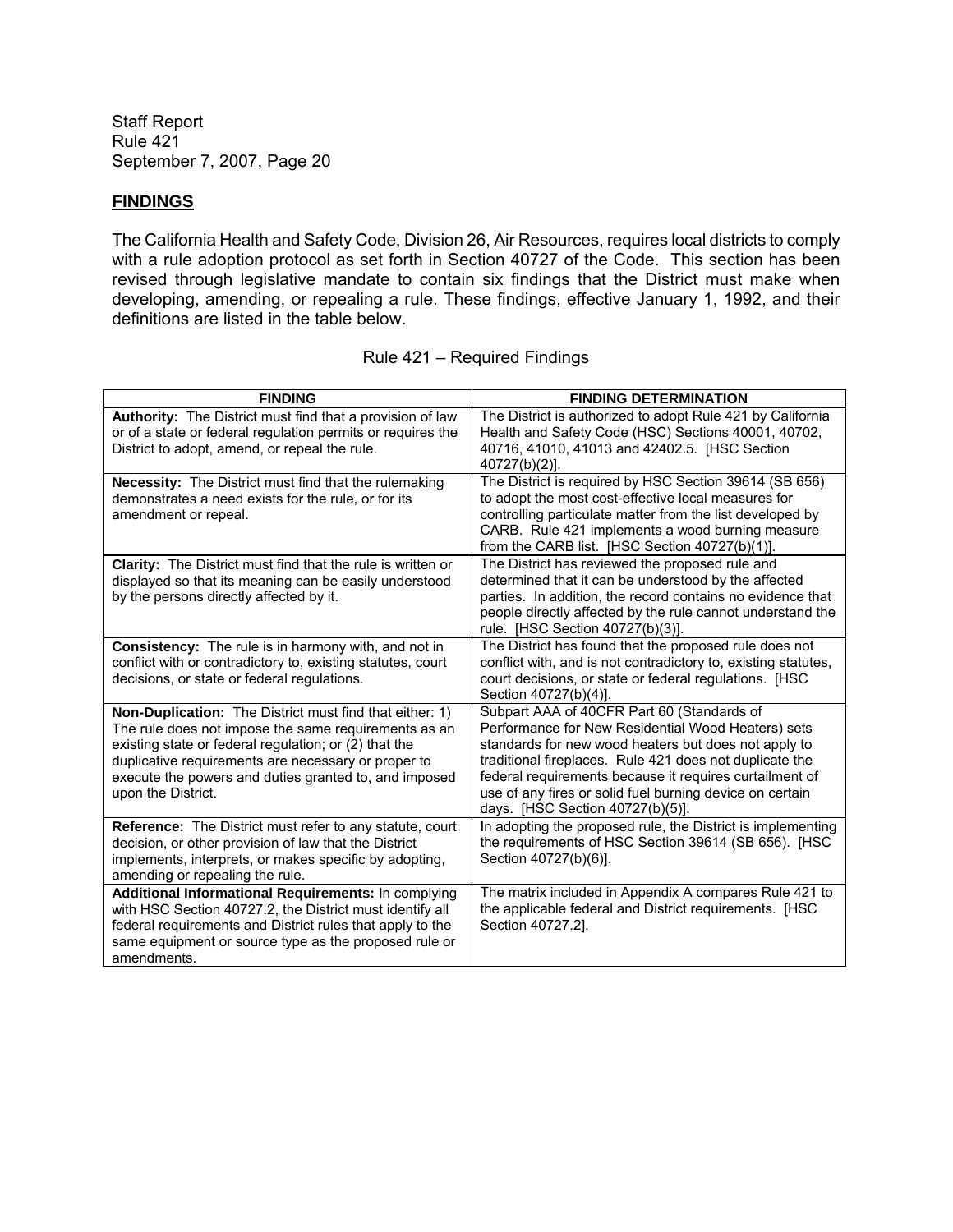#### **REFERENCES**

- 1. Broderick, David R., and Houck, James E. 2003. "Emissions Inventory Improvement Program (EIIP) Residential Wood Combustion Coordination Project"
- 2. Dominici, Francesca, Peng, Roger D., Bell, Michelle L., Pham, Luu, McDermott, Aidan, Zeger, Scott L., and Samet, Jonathan M. "Fine Particulate Air Pollution and Hospital Admission for Cardiovascular and Respiratory Diseases" *The Journal of the American Medical Association*, Vol. 295, No. 10, March 8, 2006.
- 3. Houck, James E., Scott, Andrew T., Sorenson, Jared T., Davis, Bruce S., and Caron, Chris. "Air Emissions Comparisons Between Cordwood and Wax-Sawdust Firelogs Burned in Residential Fireplaces"
- 4. Houck, James. 2003. "Results of Wood Burning Survey Sacramento, San Joaquin, and San Francisco Areas, University of California Berkeley/California Air Resources Board – GIS Study"
- 5. Morley Chavero, Dawn, Holobow, Naomi E., "2007 Wood Burn Research Study", May 2007
- 6. STAPPA-ALAPCO, EPA, Emissions Inventory Improvement Program. (EIIP) 2001. "Residential Wood Combustion", Volume III, Chapter 2
- 7. U.S. Environmental Protection Agency, Compilation of Air Pollutant Emission Factors, Volume I Stationary Point and Area Sources, AP-42, Section 1.4 – Natural Gas Combustion, 1998
- 8. U.S. Environmental Protection Agency, Compilation of Air Pollutant Emission Factors, Volume I Stationary Point and Area Sources, AP-42, Section 1.9 – Residential Fireplaces, 1996
- 9. U.S. Environmental Protection Agency, Compilation of Air Pollutant Emission Factors, Volume I Stationary Point and Area Sources, AP-42, Section 1.10 – Residential Wood Stoves, 1996
- 10. 2006 Winter Emission Inventory for PM2.5, Sacramento County, 2007 CARB Almanac, 2006 Baseline, extracted 8/23/2007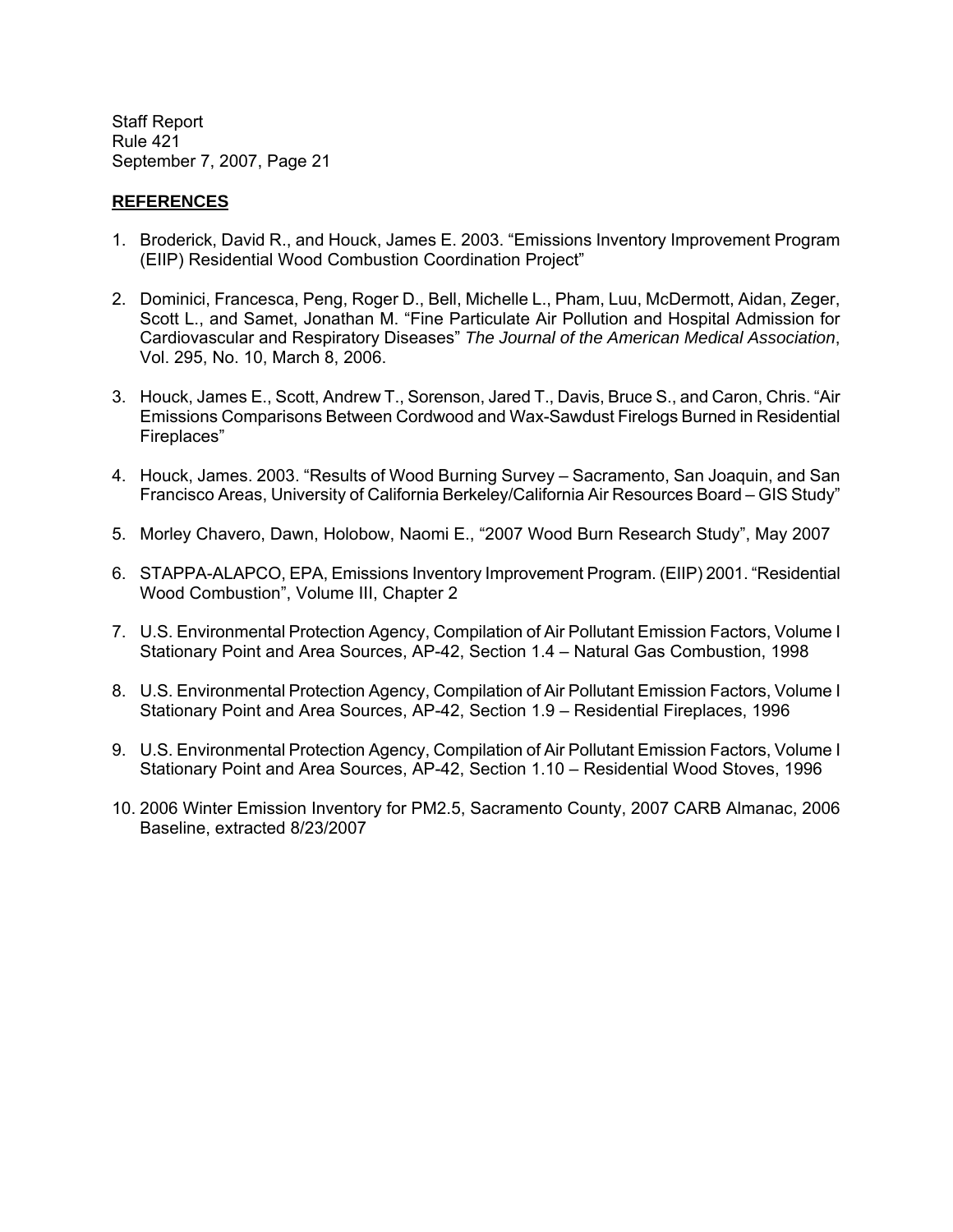# **Appendix A 40727.2 Matrix**

|                                      |                                      | <b>Comparative Requirements</b>                                                                              |                                                                                                   |                                                                                                                                                                                                        |  |  |
|--------------------------------------|--------------------------------------|--------------------------------------------------------------------------------------------------------------|---------------------------------------------------------------------------------------------------|--------------------------------------------------------------------------------------------------------------------------------------------------------------------------------------------------------|--|--|
| <b>Elements of</b><br>Comparison     | <b>Specific</b><br><b>Provisions</b> | <b>Rule 417</b><br><b>Proposed Rule 421</b>                                                                  |                                                                                                   | <b>40CFR60</b><br><b>Subpart AAA</b>                                                                                                                                                                   |  |  |
| Exemptions                           |                                      | Cookstoves                                                                                                   | Cookstoves                                                                                        | Open masonry fireplaces                                                                                                                                                                                |  |  |
|                                      |                                      | Sole source of heat                                                                                          |                                                                                                   | constructed on site                                                                                                                                                                                    |  |  |
|                                      |                                      | <b>Religious Activity</b>                                                                                    |                                                                                                   | <b>Boilers</b>                                                                                                                                                                                         |  |  |
|                                      |                                      | If Version B is                                                                                              |                                                                                                   | <b>Furnaces</b>                                                                                                                                                                                        |  |  |
|                                      |                                      | adopted, Economic<br>Hardship                                                                                |                                                                                                   | Cookstoves                                                                                                                                                                                             |  |  |
|                                      |                                      | Gaseous fueled                                                                                               |                                                                                                   | Devices with air-to-fuel<br>ratio > 35-to-1, minimum                                                                                                                                                   |  |  |
|                                      |                                      | appliances                                                                                                   |                                                                                                   | burn rate $> 11$ lb/hr,                                                                                                                                                                                |  |  |
|                                      |                                      |                                                                                                              |                                                                                                   | firebox $> 20$ cubic ft, or                                                                                                                                                                            |  |  |
|                                      |                                      |                                                                                                              |                                                                                                   | weight $> 1,760$ lb                                                                                                                                                                                    |  |  |
| Averaging<br>Provisions              |                                      | none<br>none                                                                                                 |                                                                                                   | none                                                                                                                                                                                                   |  |  |
| Units                                |                                      | none                                                                                                         | g/hr                                                                                              | g/hr                                                                                                                                                                                                   |  |  |
| Emissions                            |                                      | none                                                                                                         | Catalytic Units: 4.1 g/hr                                                                         | Catalytic Units: 4.1 g/hr                                                                                                                                                                              |  |  |
| Limits                               |                                      |                                                                                                              | Non-Catalytic Units: 7.5<br>g/hr                                                                  | Non-Catalytic Units: 7.5<br>g/hr                                                                                                                                                                       |  |  |
|                                      | Compliance<br>alternatives           | none                                                                                                         | Pellet stoves, masonry<br>heaters                                                                 | none                                                                                                                                                                                                   |  |  |
| Operating<br>Parameters              |                                      | Prohibits operation on<br>days with PM2.5<br>concentration<br>projected above 35<br>$\mu$ g/m <sup>3</sup> . | Prohibits burning trash<br>and other specified<br>fuels                                           | none                                                                                                                                                                                                   |  |  |
| <b>Work Practice</b><br>Requirements |                                      | none                                                                                                         | Wood advertised by<br>retailers as "seasoned"<br>or "dry" must contain<br>less than 20% moisture. | none                                                                                                                                                                                                   |  |  |
| Monitoring/                          | Recordkeeping                        | none                                                                                                         | none                                                                                              | none                                                                                                                                                                                                   |  |  |
| Records                              | Frequency                            | none                                                                                                         | none                                                                                              | none                                                                                                                                                                                                   |  |  |
| Monitoring/<br>Testing               | <b>Test Methods</b>                  | none                                                                                                         | <b>Wood Moisture</b><br>Content, ASTM D4442-<br>92                                                | Test methods:<br>-PM: Method 28<br>-Emissions Concentration,<br>if a dilution tunnel<br>sampling location uses:<br>Method 5G<br>-Emissions Concentration,<br>if a stack location is used:<br>Method 5H |  |  |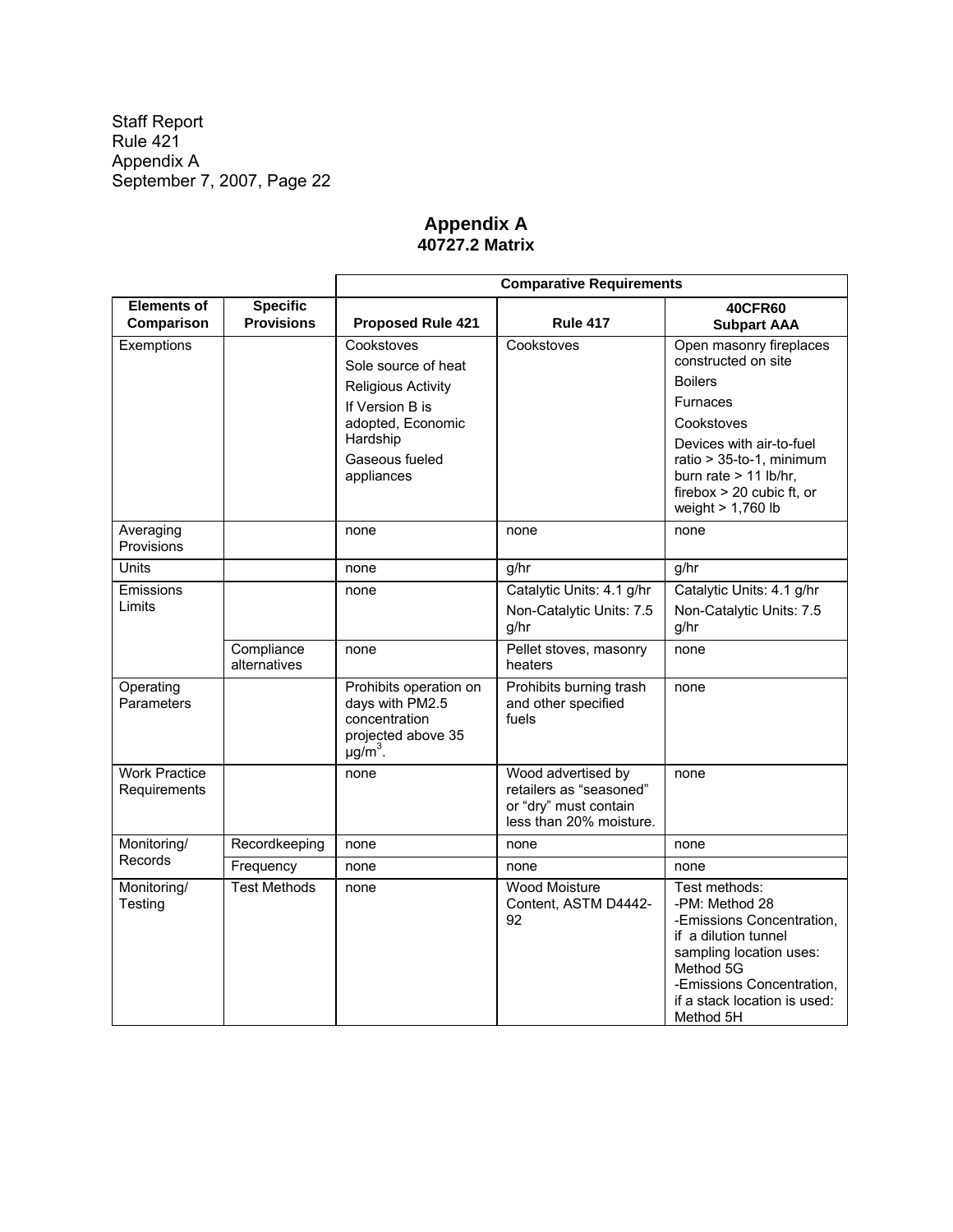#### **Appendix B SUMMARY OF PROPOSED RULE Rule 421, Mandatory Episodic Curtailment of Wood and Other Solid Fuel Burning**

| <b>SECTION</b><br><b>NUMBER</b>                | <b>PROPOSED LANGUAGE</b>                                                                                                                                                                                                                                                                                                                                       |
|------------------------------------------------|----------------------------------------------------------------------------------------------------------------------------------------------------------------------------------------------------------------------------------------------------------------------------------------------------------------------------------------------------------------|
| 101                                            | Sets the purpose of the rule to limit PM emissions from solid fuel burning in fires or<br>in specified devices.                                                                                                                                                                                                                                                |
| 102                                            | Sets the rule applicability to anyone that operates a wood burning device or fires.                                                                                                                                                                                                                                                                            |
| 103                                            | Incorporates the District's standard severability language in case the rule is<br>challenged in court.                                                                                                                                                                                                                                                         |
| 110                                            | Sets an exemption for gaseous fuel fired devices.                                                                                                                                                                                                                                                                                                              |
| 111                                            | Sets an exemption for cookstoves.                                                                                                                                                                                                                                                                                                                              |
| 112                                            | Sets an exemption for wood burning devices that are the sole source of heat in a<br>residence.                                                                                                                                                                                                                                                                 |
| 113                                            | Sets an exemption for fires conducted as part of a religious ceremony.                                                                                                                                                                                                                                                                                         |
| 114 in Version<br>B of the rule                | Sets an exemption for persons who are granted a Hardship Waiver.                                                                                                                                                                                                                                                                                               |
| 201                                            | Sets the definition of a cookstove as described in 40 CFR 60.531.                                                                                                                                                                                                                                                                                              |
| 202                                            | Sets the definition of fire as a solid fuel fire not in a wood burning device.                                                                                                                                                                                                                                                                                 |
| 203                                            | Sets the definition of a fireplace as any permanently installed masonry or factory<br>built device designed to operate with solid fuel.                                                                                                                                                                                                                        |
| 204                                            | Sets the definition of a pellet-fueled wood burning heater as any wood burning<br>heater which is operated on compressed pellets of wood or other biomass material.                                                                                                                                                                                            |
| 205                                            | Sets the definition of season to the entire four consecutive months of November,<br>December, January, and February.                                                                                                                                                                                                                                           |
| 206                                            | Sets the definition of sole source as the only permanent source of heat that is<br>capable of meeting the space heating demands of a residence.                                                                                                                                                                                                                |
| 207                                            | Sets the definition of solid fuel to any wood, non-gaseous, or non-liquid fuel<br>consistent with Rule 417.                                                                                                                                                                                                                                                    |
| 208                                            | Sets the definition of a wood burning device as any fireplace, wood burning heater,<br>pellet-fueled wood burning heater, or any similar indoor or outdoor device burning<br>any solid fuel used for aesthetic or space-heating purposes.                                                                                                                      |
| 209                                            | Sets the definition of a wood burning heater as an enclosed, wood burning appliance<br>capable of, and intended for space heating as described in 40 CFR 60.531.                                                                                                                                                                                               |
| 301.1                                          | Prohibits the operation of a wood burning fire or wood burning appliance whenever a<br>mandatory curtailment is in effect.                                                                                                                                                                                                                                     |
| 301.2                                          | Requires the Air Pollution Control Officer to declare a mandatory curtailment<br>whenever he/she determines the 24-hour average PM2.5 concentration may exceed<br>35 $\mu$ g/m <sup>3</sup> .                                                                                                                                                                  |
| 401                                            | Specifies the methods by which the Air Pollution Control Officer will notify the public<br>of each mandatory curtailment.                                                                                                                                                                                                                                      |
| 402                                            | Sets an administrative civil penalty of \$50 for first-time violations, pursuant to HSC<br>Section 42402.5. Provides for an adjustment to this penalty if approved by the<br>District Board of Directors. Subsequent violations will be subject to a penalty under<br>the District's Mutual Settlement Program, similar to violations of other District rules. |
| 403 in Version<br>B of the rule,<br>if adopted | Allows the Air Pollution Control Officer to issue waivers for economic hardship if<br>there is a documented compelling reason and the waiver will not have adverse<br>impacts.                                                                                                                                                                                 |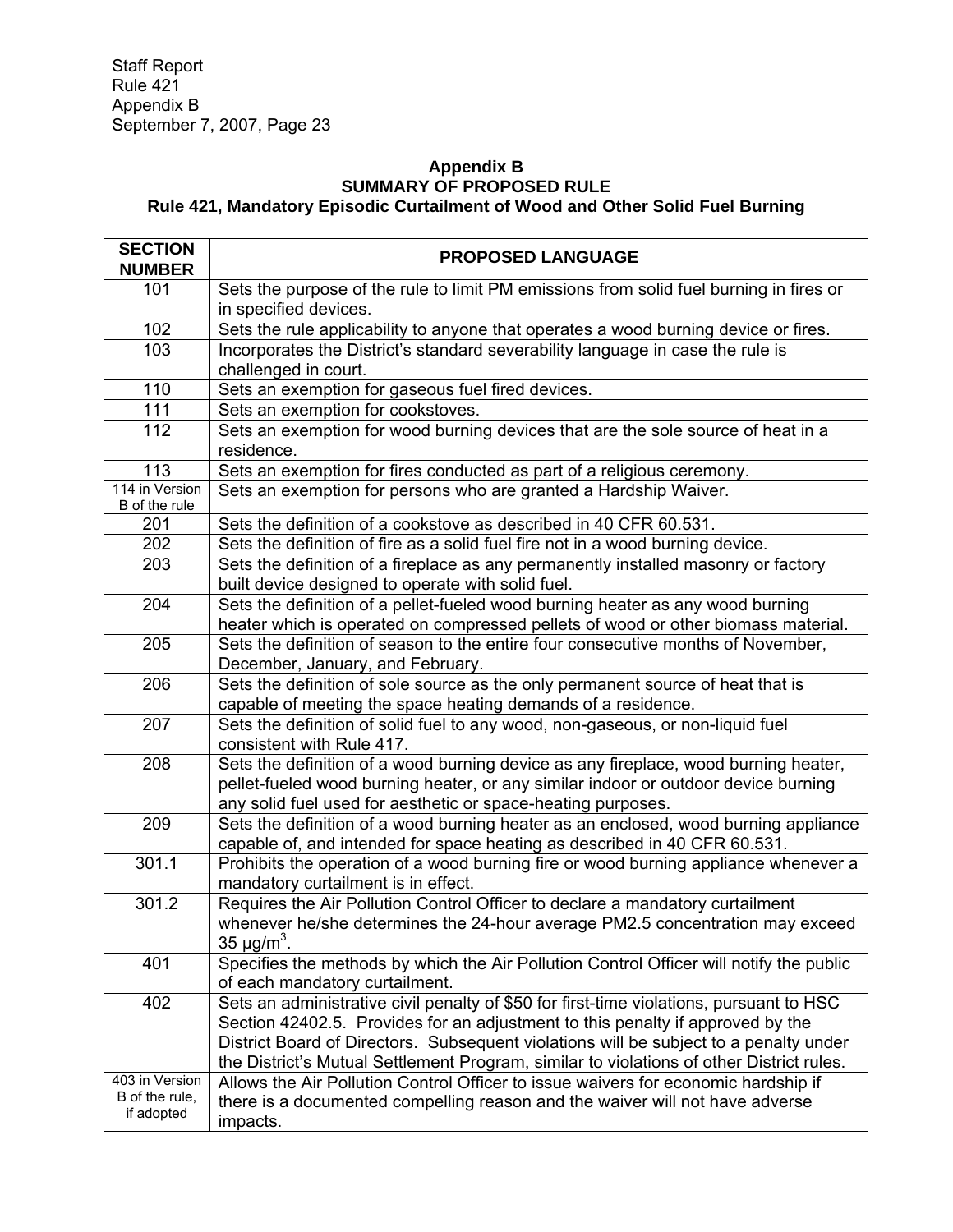# **Appendix C**

# **Rule 421, Mandatory Episodic Curtailment of Wood and Other Solid Fuel Burning**

# **Emissions Calculations**

The baseline emissions are based on historical usage patterns. Emissions are calculated as follows:

Emissions = (Number of Homes) x (fraction of homes w/ device) x (fraction of homes w/ device that burn) x (Average amount of wood burned per home) x ( $EF_{\text{burning}}$ )

This calculation is repeated for each type of device, and the totals are summed. These emissions are assumed to all be emitted during the winter season, which includes 120 days.

The reduction from a day of mandatory curtailment is calculated by taking  $1/120<sup>th</sup>$  of the total calculated emissions, and adjusting this amount by the expected compliance rate, based on survey data. The total reduction for the season is calculated as the daily reduction times the expected number of days of mandatory curtailment (30 days).

The variables used and the calculations are summarized in the following tables: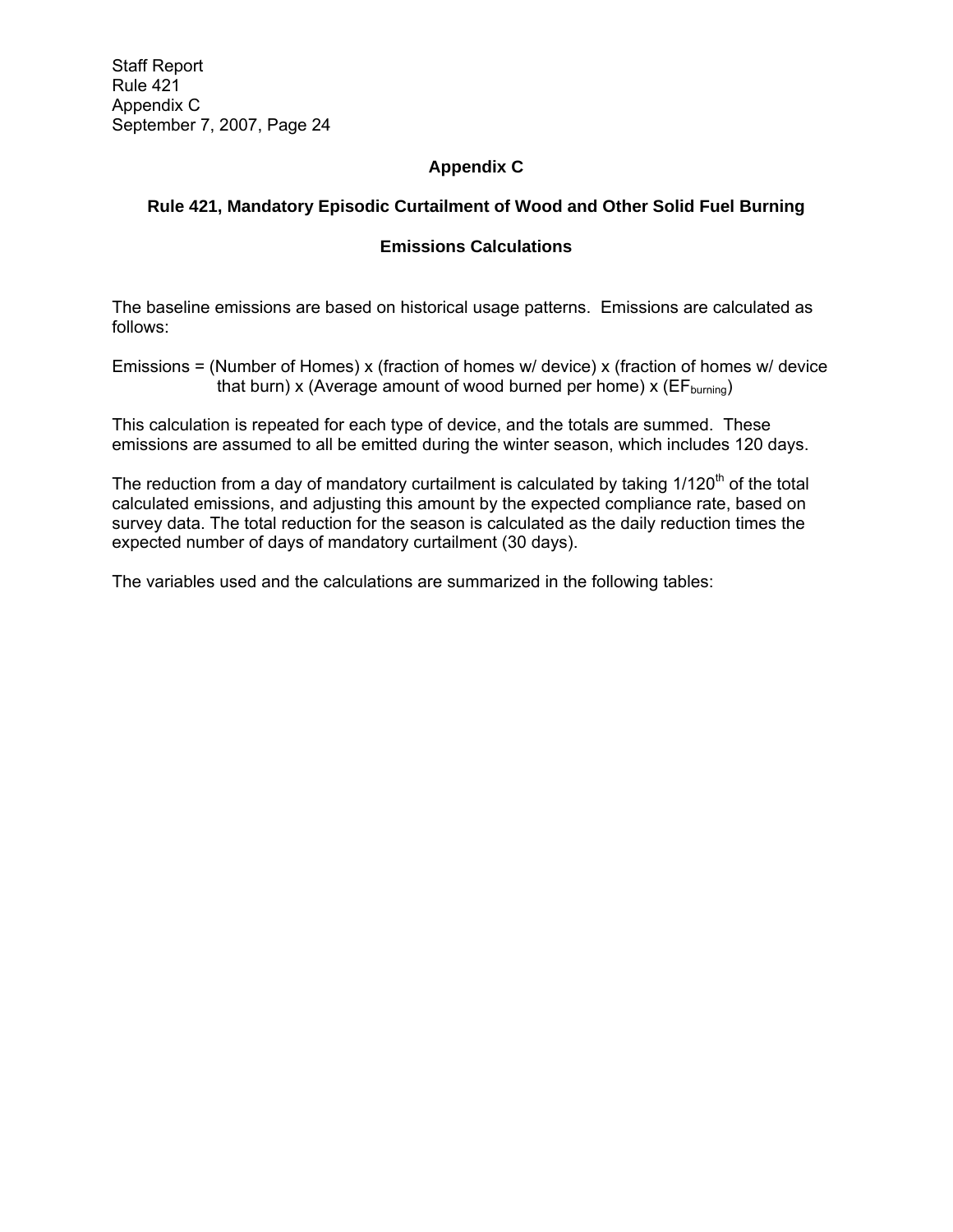| <b>Wood Burning Statistics &amp; Information</b>       |                                   |                                                         |                                  |  |
|--------------------------------------------------------|-----------------------------------|---------------------------------------------------------|----------------------------------|--|
| <b>Information</b>                                     |                                   |                                                         | <b>Source</b>                    |  |
|                                                        |                                   |                                                         |                                  |  |
| <b>New Residence Construction</b>                      |                                   | 20000 Units per year                                    | Nevin, 2006                      |  |
| <b>Total Residences</b>                                | 502142 Units                      |                                                         | SACOG Projections 12/16/04       |  |
| % of Homes w/ fireplace                                | 39%                               |                                                         | Houck, 2003                      |  |
| % of Homes w/ fireplace that burn wood                 | 71%                               |                                                         | Houck, 2003                      |  |
| % of Homes w/ fireplace that burn Manufactured logs    | 35%                               |                                                         | Houck, 2003                      |  |
| % of Homes w/ stove that burn wood                     | 85%                               |                                                         | <b>Houck, 2004</b>               |  |
| % of Homes w/ firepit, chiminea                        | 5%                                |                                                         |                                  |  |
|                                                        |                                   |                                                         |                                  |  |
| Average Wood Usage Per Household that burns wood       |                                   | 0.92 cord/home                                          | Houck, 2003                      |  |
| Average Manufactured Log Use Per Household that        |                                   | 19 Log/yr                                               | Houck, 2003                      |  |
| Average Wood Use Per Household that burns wood         |                                   | 1.5 cord/home                                           | Houck, 2003                      |  |
| Average Pellet Use Per Household that burns wood       |                                   | 4000 lb/yr                                              | Houck, 2004                      |  |
| Average Wood Use Per firepit, chiminea                 |                                   | $0.62$ cord                                             | Yu                               |  |
| Percent of Wood that is Purchased                      | 51.4%                             |                                                         | Houck, 2003                      |  |
| Heating Value of Wood                                  | 6,050 Btu/lb                      |                                                         | Representative of Certifed Units |  |
| Heating Value of Manufactured Log                      | 15,700 Btu/lb                     |                                                         | Houck, Wax-Sawdust Firelogs      |  |
| Uncontrolled Fireplace EF                              |                                   | 34.6 Ib $PM_{10}$ /ton of wood AP 42 1.9                |                                  |  |
| <b>Uncontrolled Stove EF</b>                           |                                   | 30.6 Ib $PM_{10}$ /ton of wood AP 42 1.10               |                                  |  |
| Controlled (non-catalytic) Fireplace EF                |                                   | 14.6 <b>Ib PM</b> <sub>10</sub> /ton of wood AP 42 1.10 |                                  |  |
| Manufactured Log EF                                    |                                   | 10.7 Ib $PM_{10}$ /ton of log                           | Houck, Wax-Sawdust Firelogs      |  |
| <b>Pellet Stove EF</b>                                 |                                   | 8.8 Ib $PM_{10}$ /ton of wood AP 42 1.10                |                                  |  |
| NG PM10 EF                                             |                                   | 0.007  Ib/MMBtu                                         | AP 42 1.4                        |  |
| <b>NOx EF</b>                                          |                                   | 2.6 Ib/MMBtu                                            | AP 42 1.9                        |  |
| CO EF Fireplace                                        |                                   | 352.6 Ib/ton of wood                                    | AP 42 1.9                        |  |
| CO EF Uncontrooled Stove                               |                                   | 230.8 lb/ton of wood                                    | AP 42 1.10                       |  |
| CO EF Phase II Stove                                   |                                   | 140.8 lb/ton of wood                                    | AP 42 1.10                       |  |
| CO EF Pellet Stove                                     |                                   | 39.4 lb/ton of wood                                     | AP 42 1.10                       |  |
| <b>Thermal Efficiency Fireplace</b>                    | 7%                                |                                                         | <b>Houck, 1998</b>               |  |
| <b>Thermal Efficiency Certified Stove</b>              | 63%                               |                                                         | Representative of Certifed Units |  |
| <b>Thermal Efficiency NG Fireplace</b>                 | 75%                               |                                                         | <b>Houck, 1998</b>               |  |
| Incremental Cost to install Certified Fireplace Insert | \$2,500.00                        |                                                         | John Crouch, HPBA                |  |
| Incremental Cost to install NG Fireplace Insert        | \$<br>500.00                      |                                                         | John Crouch, HPBA                |  |
| Incremental Cost to install Electric Fireplace         | \$<br>400.00                      |                                                         | John Crouch, HPBA                |  |
| Cost of Wood (per Cord)                                | \$<br>215.00                      |                                                         | <b>Staff Survey</b>              |  |
| Cost of Manufactured Log (per Log)                     | \$<br>3.00                        |                                                         | <b>Staff Survey</b>              |  |
| Cost of NG (\$/MMBtu)                                  | $\overline{\mathcal{S}}$<br>11.30 |                                                         | <b>Staff Survey</b>              |  |
| Cost of Electricity (\$/kWh)                           | $\overline{\mathcal{S}}$<br>0.08  |                                                         | <b>Staff Survey</b>              |  |
| Burn Rate of Wood in Fireplace                         |                                   | 6.60 lb/hr                                              | <b>Houck, 1998</b>               |  |
| Burn Rate of Manufactured Log in Fireplace             |                                   | 3.00 hr/log                                             | Houck, Wax-Sawdust Firelogs      |  |
| Median Burn Rate Certified Fireplace Insert            | 3.16                              | lb/hr                                                   | Representative of Certifed Units |  |
| Heat Input Rate NG Insert                              |                                   | 30,000 BTU/hr                                           | <b>Staff Survey</b>              |  |
| Volume Cord of Wood (exluding void space)              |                                   | 79 ft3/cord                                             | EllP                             |  |
| Density of Pacific Hardwood                            |                                   | 24 lb/ft3                                               | <b>EIIP</b>                      |  |
| Weight of Manufactured Log                             |                                   | 4.95 lb/log                                             | Broderick, 2003                  |  |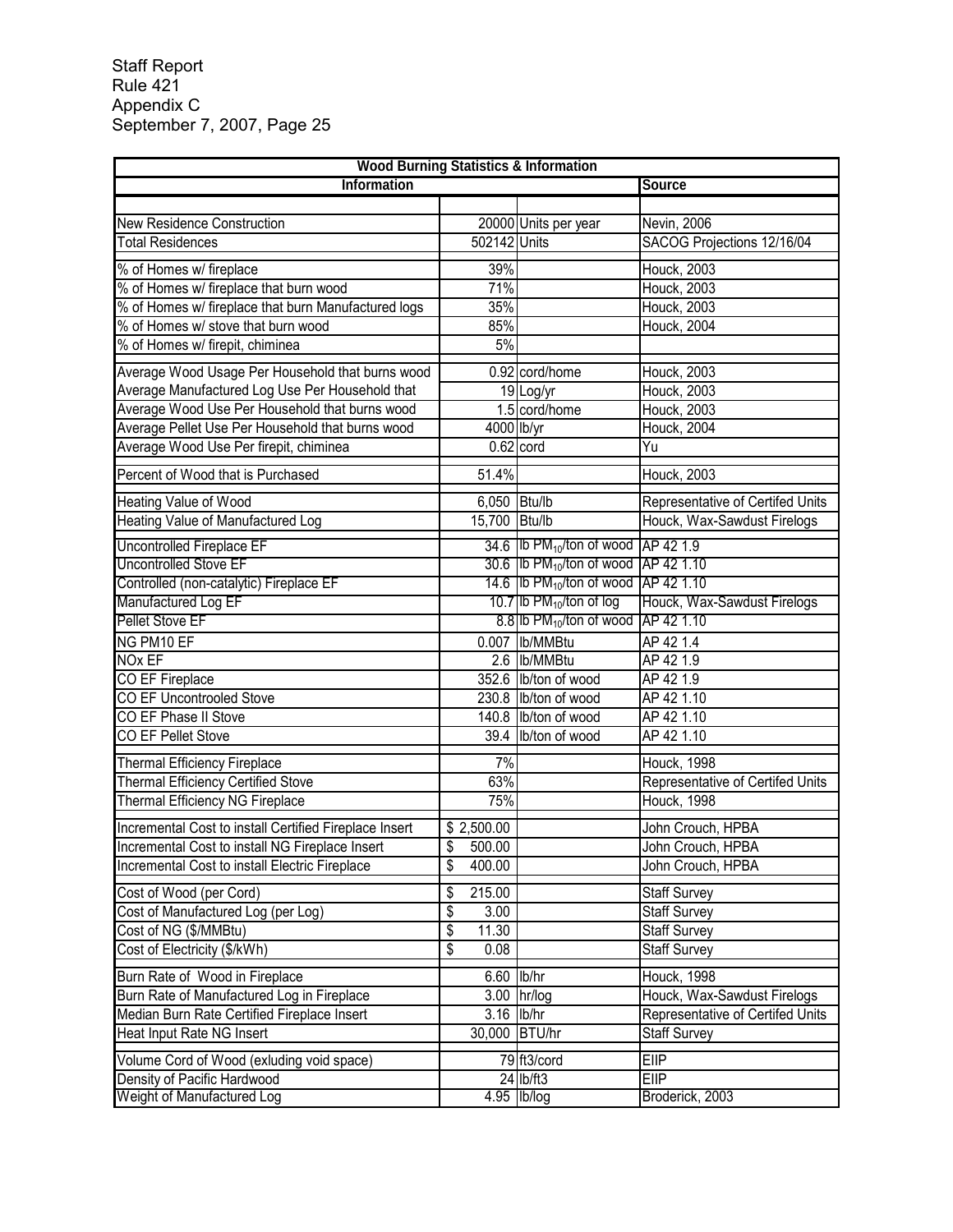# Based on Previous Surveys

| <b>Total Housing Units</b>           | 502142     | <b>Expected Compliance Rate</b>     |           | 78%                  |                     |
|--------------------------------------|------------|-------------------------------------|-----------|----------------------|---------------------|
| Threshold                            |            | $35 \mu g/m^3$                      | Days      | 30                   |                     |
|                                      |            |                                     |           |                      |                     |
| <b>Wood Burning Appliance Types</b>  | Fireplace  | Non-Certified Stove Certified Stove |           | <b>Pellet Stoves</b> | Total               |
|                                      |            |                                     |           |                      |                     |
| $\frac{1}{\sqrt{2}}$                 | 39%        | 22%                                 | 2%        | 0.4%                 | 64%                 |
| # total                              | 195835     | 110270                              | 12252     | 2009                 | 320366              |
| # total that burn                    | 139043     | 93730                               | 10414     | 2009                 | 245196              |
| <b>Total Cost</b>                    |            |                                     |           |                      | \$172,878           |
| \$ amount of fuel used               | 31,409,645 | 30,227,869                          | 3,358,652 | 803,427              | 65,799,593.01<br>\$ |
| \$ amount of reduced fuel used       | 6,124,881  | 5,894,434                           | 654,937   | 156,668              | 12,830,920.64<br>\$ |
| Total Uncontrolled Emissions (lb/yr) | 4,230,440  | 4,078,485                           | 216,216   | 35,351               | 8,560,491           |
| Total Reduction (lb/yr)              | 824,936    | 795,305                             | 42,162    | 6,893                | 1,669,296           |
| <b>Percent Reduction</b>             | 19.5%      | 19.5%                               | 19.5%     | 19.5%                | 19.5%               |
| Overall Cost Effectiveness (\$/ton)  |            |                                     |           |                      | 7,987.41<br>\$      |
| Overall Cost Effectiveness (\$/lb)   |            |                                     |           |                      | 3.99<br>\$          |
| NOx Reduction (lb/yr)                | 84,738     | 72,773                              | 8,086     | 10,810               | 176,407             |
| <b>NOx from NG</b>                   | 2,141      | 19,812                              | 2,201     | 597                  | 24,752              |
| <b>Net NOx Reduction</b>             | 82,597     | 52,960                              | 5,885     | 10,213               | 151,655             |
| CO Reduction (lb/yr)                 | 8,408,534  | 5,998,571                           | 406,604   | 30,864               | 14,844,573          |
| CO from NG                           | 1,798      | 16,642                              | 1,849     | 502                  | 20,792              |
| Net CO Reduction                     | 8,406,735  | 5,981,929                           | 404,755   | 30,362               | 14,823,782          |
| CO2 Reduction (lb/yr)                | 82,537,568 | 88,367,167                          | 8,663,448 | 2,312,424            | 181,880,608         |
| CO2 from NG                          | 2,569,284  | 23,774,971                          | 2,641,551 | 716,724              | 29,702,529          |
| Net CO2 Reduction                    | 79,968,284 | 64,592,197                          | 6,021,897 | 1,595,701            | 152,178,078         |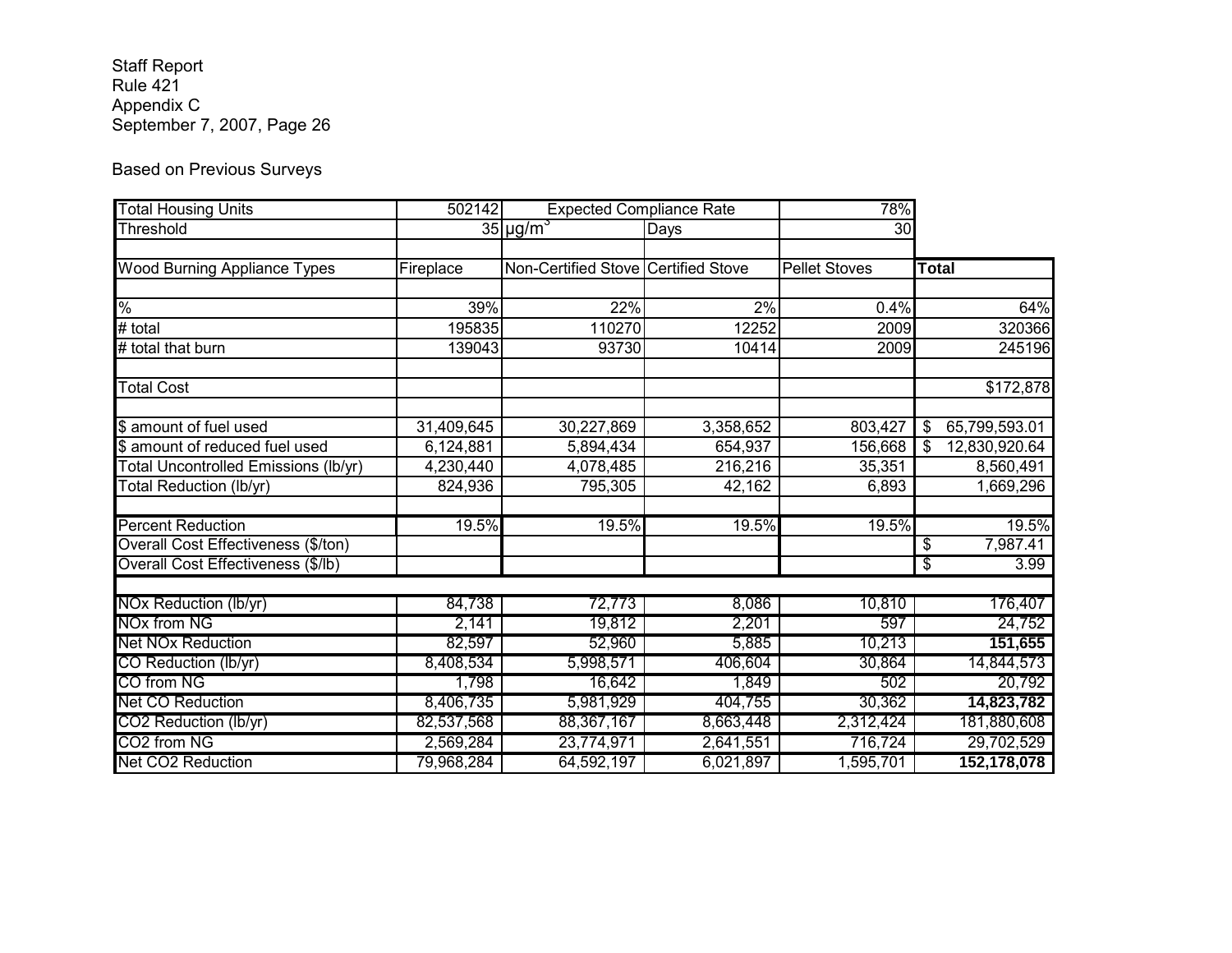# Staff Report Rule 421 Appendix C September 7, 2007, Page 27 Based on April 2007 Phone Survey

| <b>Total Housing Units</b>                  | 502142     | <b>Expected Compliance Rate</b>     |           | 78%                  |                     |
|---------------------------------------------|------------|-------------------------------------|-----------|----------------------|---------------------|
| Threshold                                   |            | $35 \mu g/m^3$                      | Days      | 30                   |                     |
| Wood Burning Appliance Types                | Fireplace  | Non-Certified Stove Certified Stove |           | <b>Pellet Stoves</b> | <b>Total</b>        |
|                                             |            |                                     |           |                      |                     |
| $\frac{1}{\sqrt{2}}$                        | 31%        | 19%                                 | 2%        | 3.0%                 | 55%                 |
| # total                                     | 155664     | 94905                               | 10545     | 15064                | 276178              |
| # total that burn                           | 101182     | 61688                               | 6854      | 9792                 | 179516              |
| <b>Total Cost</b>                           |            |                                     |           |                      | \$172,878           |
| \$ amount of fuel used                      | 16,849,029 | 19,894,380                          | 2,210,415 | 3,916,800            | \$<br>42,870,624.00 |
| \$ amount of reduced fuel used              | 3,285,561  | 3,879,404                           | 431,031   | 763,776              | 8,359,771.68<br>\$  |
| <b>Total Uncontrolled Emissions (lb/yr)</b> | 2,421,327  | 2,684,242                           | 186,088   | 172,339              | 5,463,996           |
| Total Reduction (lb/yr)                     | 472,159    | 523,427                             | 36,287    | 33,606               | 1,065,479           |
| <b>Percent Reduction</b>                    | 19.5%      | 19.5%                               | 19.5%     | 19.5%                | 19.5%               |
| Overall Cost Effectiveness (\$/ton)         |            |                                     |           |                      | 8,887.37<br>\$      |
| Overall Cost Effectiveness (\$/lb)          |            |                                     |           |                      | \$<br>4.44          |
|                                             |            |                                     |           |                      |                     |
| NOx Reduction (lb/yr)                       | 84,738     | 47,895                              | 6,959     | 52,701               | 192,293             |
| NOx from NG                                 | 2,141      | 13,039                              | 1,449     | 2,911                | 19,540              |
| <b>Net NOx Reduction</b>                    | 82,597     | 34,856                              | 5,510     | 49,789               | 172,753             |
| CO Reduction (lb/yr)                        | 8,408,534  | 3,947,941                           | 349,946   | 150,464              | 12,856,886          |
| CO from NG                                  | 1,798      | 10,953                              | 1,217     | 2,445                | 16,414              |
| <b>Net CO2 Reduction</b>                    | 8,406,735  | 3,936,988                           | 348,730   | 148,019              | 12,840,472          |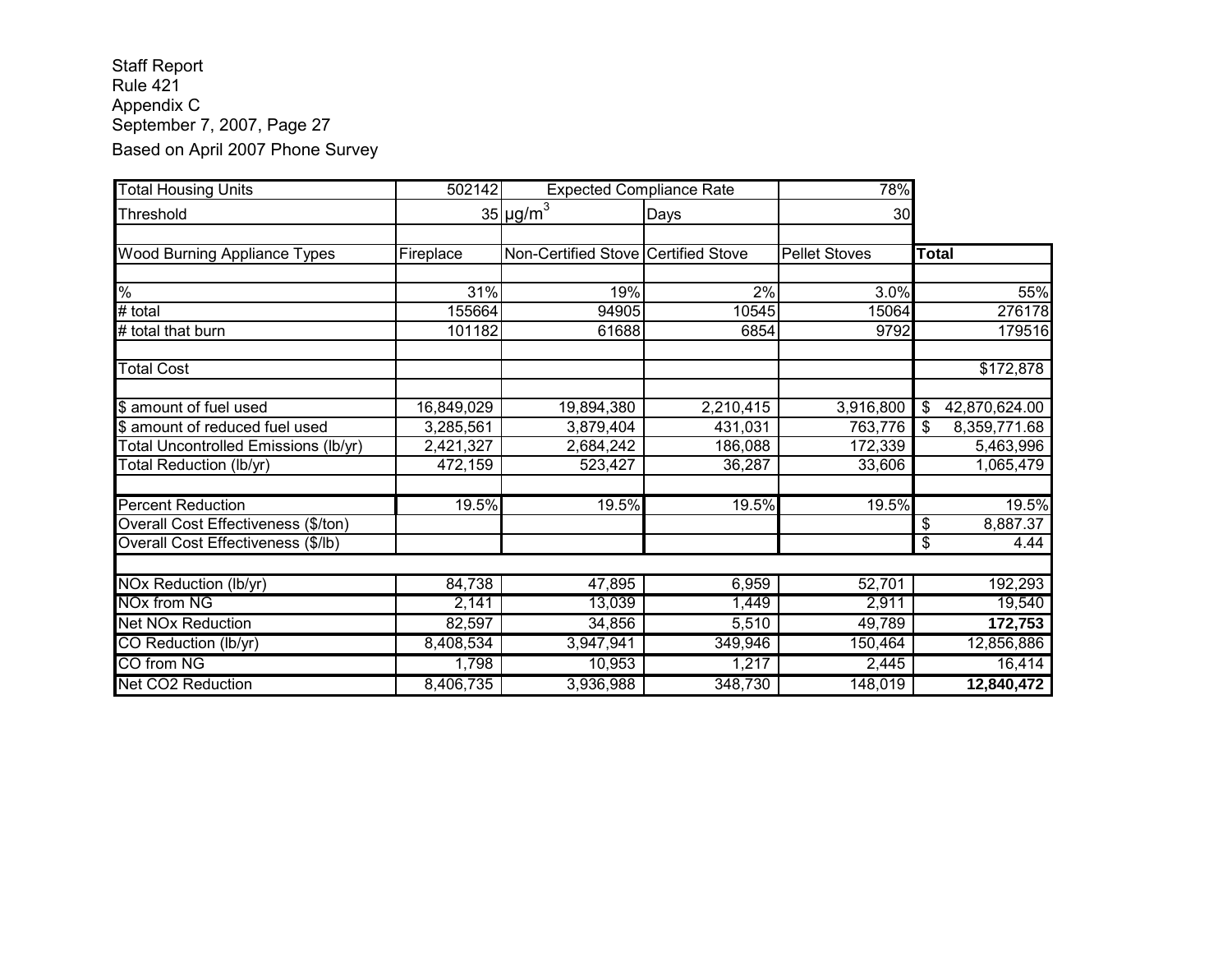Cost Effectiveness Based on CARB Inventory

| <b>Total District Annual Cost</b>    | \$172,877.81    |
|--------------------------------------|-----------------|
| \$ amount of fuel used               | \$15,761,086.03 |
| \$ amount of reduced fuel used       | \$3,074,070.84  |
| Total Uncontrolled Emissions (lb/yr) | 2,008,800       |
| Total Reduction (lb/yr)              | 391,800         |
|                                      |                 |
| <b>Percent Reduction</b>             | 19.5%           |
| Overall Cost Effectiveness (\$/ton)  | \$9,445.34      |
| Overall Cost Effectiveness (\$/lb)   | \$4.72          |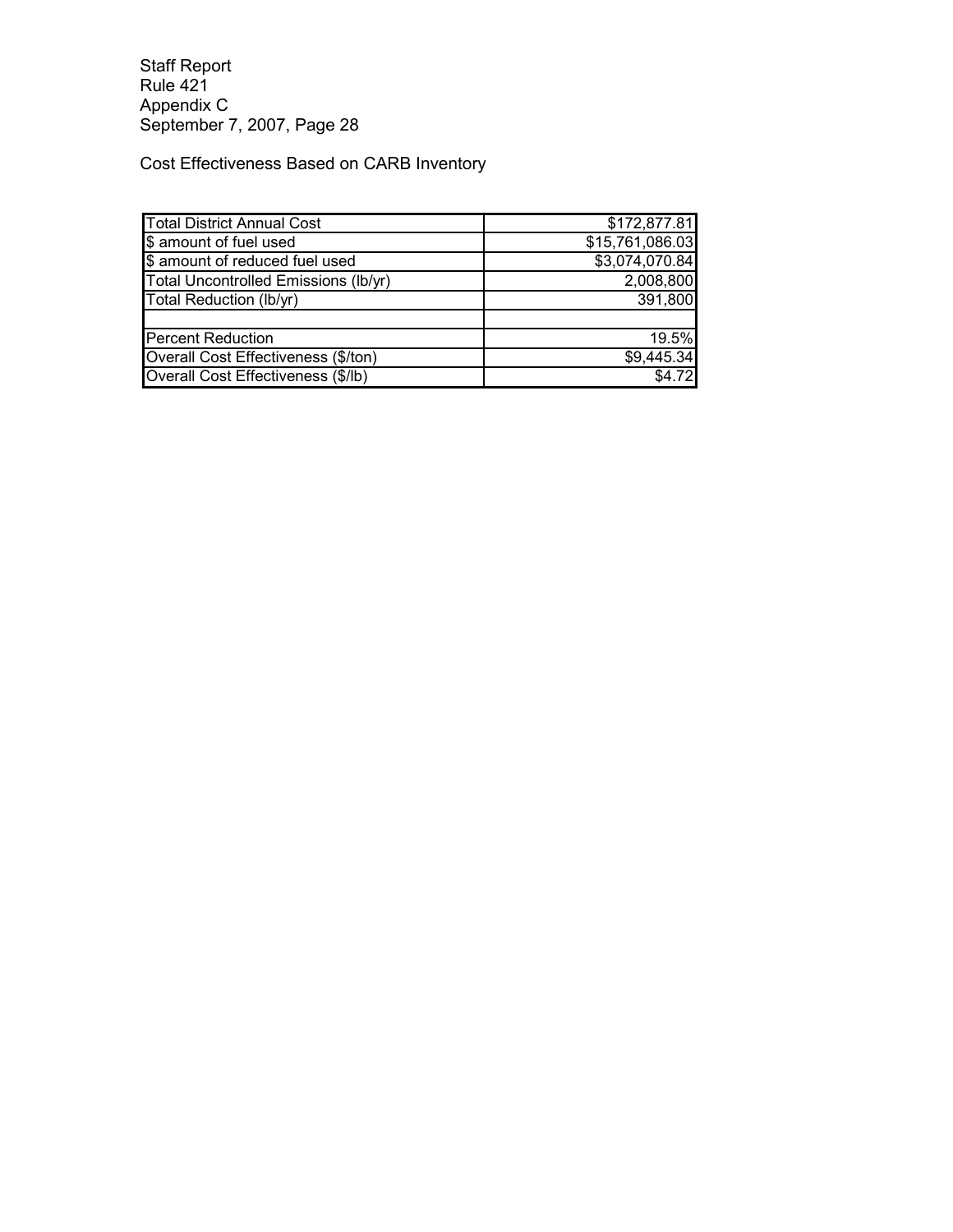# **Appendix D 2007 Wood Burn Research Study**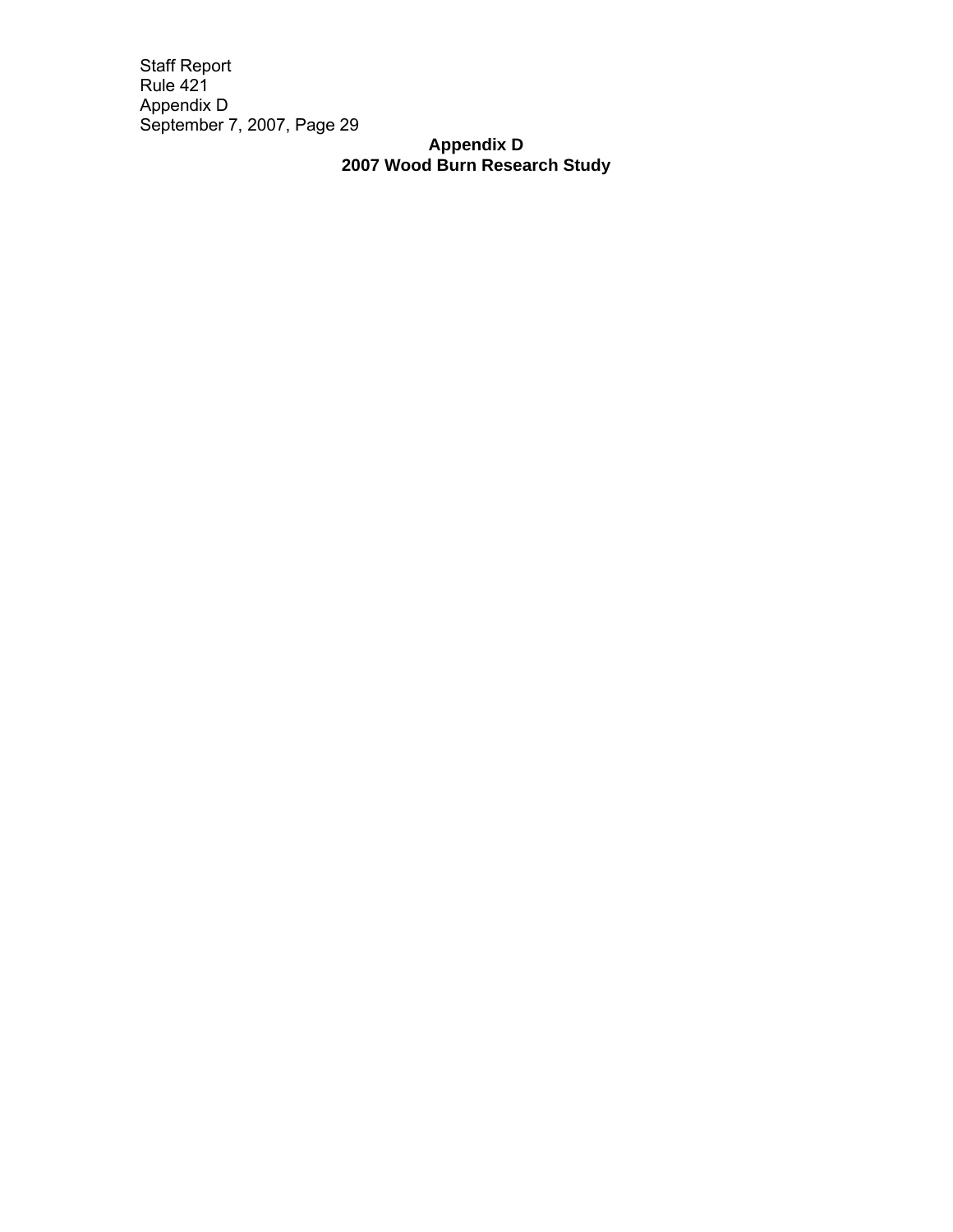SACRAMENTO METROPOLITAN



# **Sacramento Metropolitan Air Quality District 2007 WOOD BURN RESEARCH STUDY**

**FINAL REPORT MAY, 2007** 

**SUBMITTED BY: DAWN MORLEY CHAVERO & NAOMI E. HOLOBOW, PH.D.** 

**FOR**



2618 Stoughton Way, Sacramento, CA 95827 www.auroraresearchgroup.com (916) 363-8682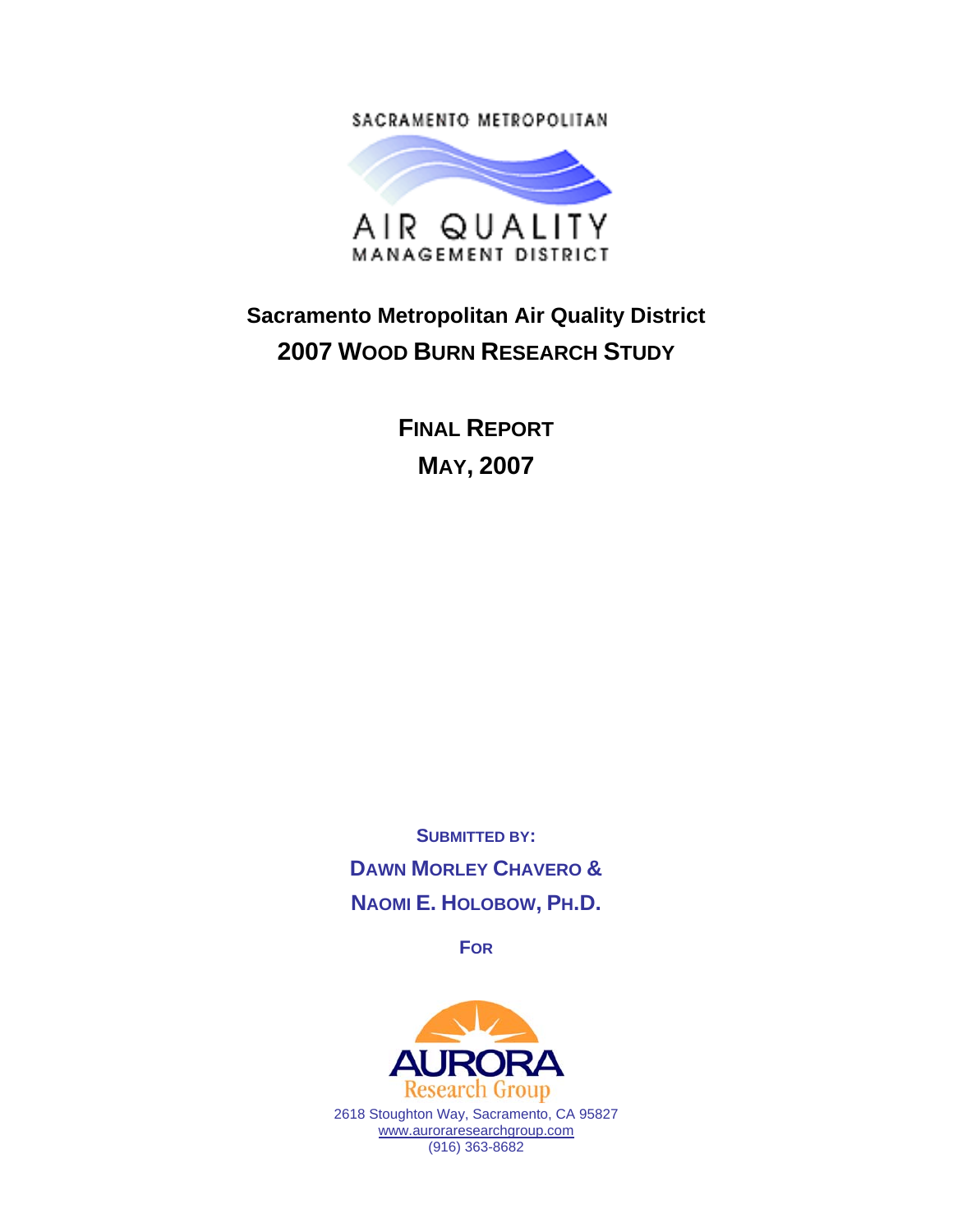

# Sacramento Metropolitan Air Quality Management District<br>2007 Residential Wood Burn Research Study

**Final Results Report** May, 2007

#### SACRAMENTO METROPOLITAN



# **2007 WOOD BURN RESEARCH STUDY**

# **FINAL REPORT**

#### **MAY, 2007**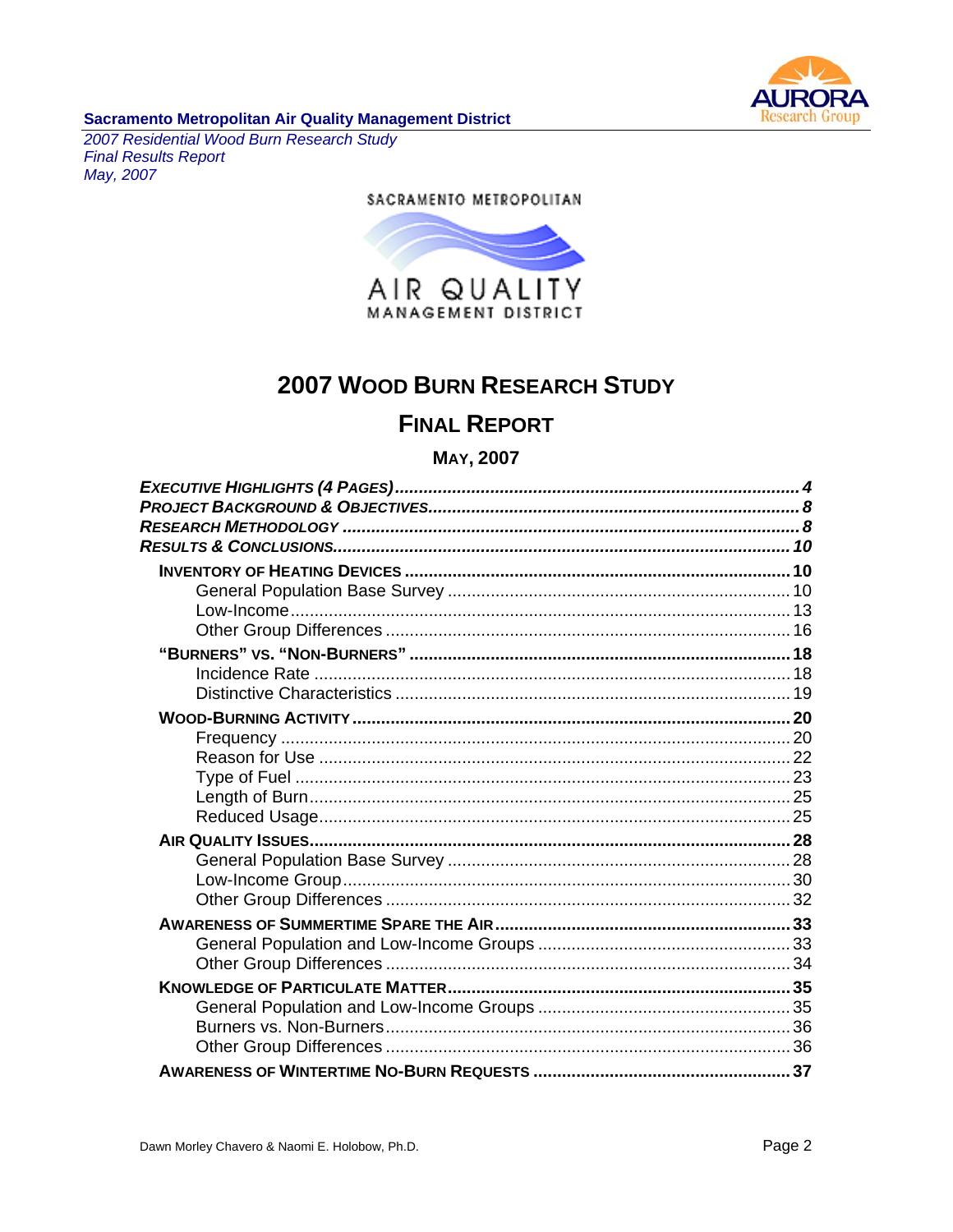

*2007 Residential Wood Burn Research Study Final Results Report May, 2007* 

| WINTER 2006/2007 ACTUAL COMPLIANCE WITH VOLUNTARY NO-BURN REQUESTS 39  |  |
|------------------------------------------------------------------------|--|
|                                                                        |  |
|                                                                        |  |
| SUPPORT FOR VOLUNTARY NO-BURN RULE AND HYPOTHETICAL COMPLIANCE 41      |  |
|                                                                        |  |
| Consistency between Actual Compliance Behavior and Hypothetical        |  |
|                                                                        |  |
|                                                                        |  |
|                                                                        |  |
|                                                                        |  |
| Main Reasons For Strongly Approving a Mandatory No-Burn Rule 47        |  |
| Main Reasons For Strongly Disapproving of a Mandatory No-Burn Rule  49 |  |
|                                                                        |  |
|                                                                        |  |
|                                                                        |  |
|                                                                        |  |
|                                                                        |  |
| Consistency: Support, Hypothetical Compliance and Actual Compliance 56 |  |
|                                                                        |  |
|                                                                        |  |
|                                                                        |  |
|                                                                        |  |
|                                                                        |  |
|                                                                        |  |
|                                                                        |  |
|                                                                        |  |
|                                                                        |  |
|                                                                        |  |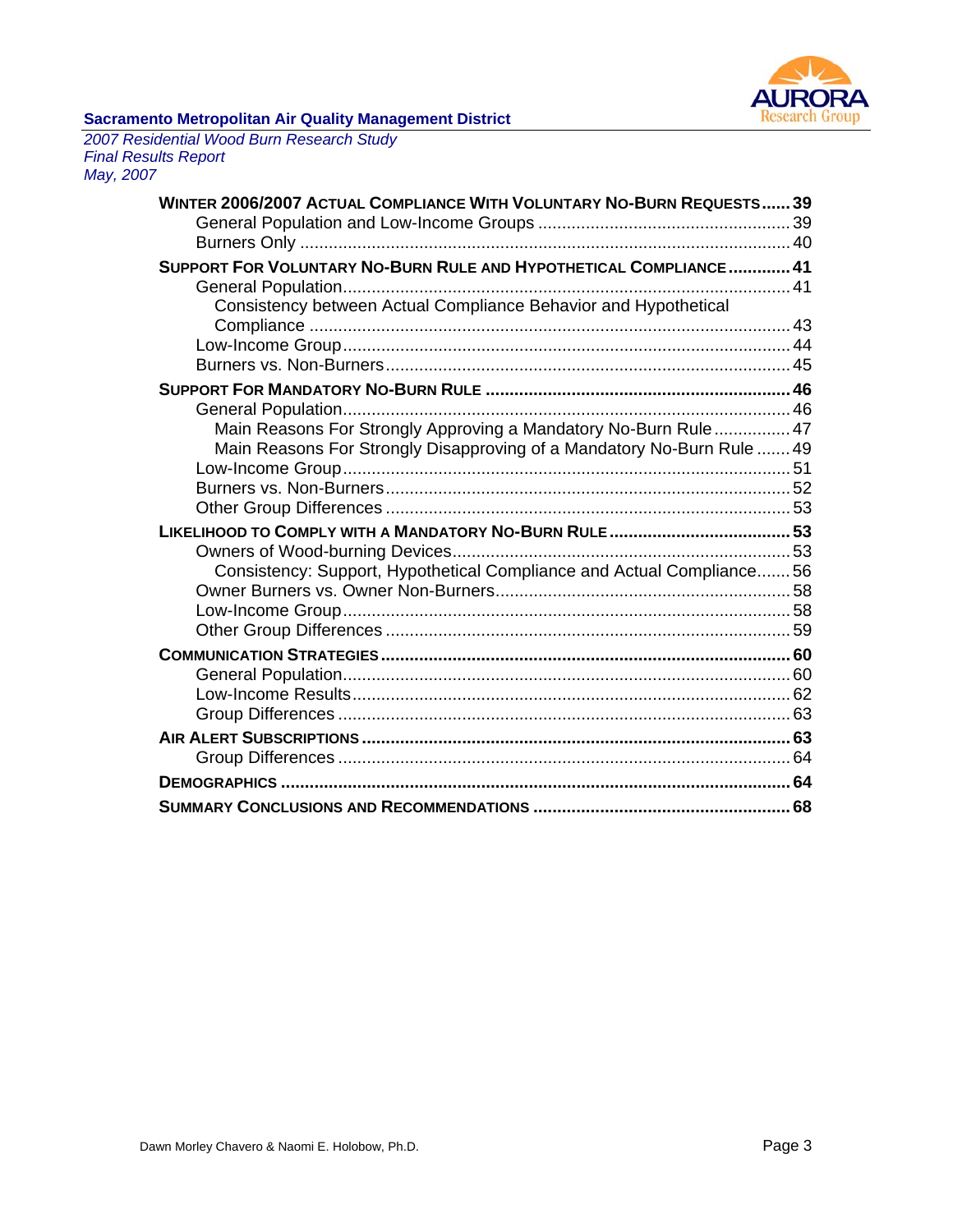

*2007 Residential Wood Burn Research Study Final Results Report May, 2007* 

# *EXECUTIVE HIGHLIGHTS (4 PAGES)*

#### **Inventory**

- The vast majority (92%) of Sacramento County residents surveyed heat their home with natural gas (63%) or electricity (29%). Three percent use wood as their primary heat source.
	- There were no respondents who indicated that wood was their sole source of heat.
	- Respondents who use wood as their primary fuel source to heat their home were more likely to own their home, and describe it as a single-family home than those who used other fuel sources.
- Overall, more than half (54%) of all households have at least one wood-burning device. Half (50%) had an interior device and 9% an exterior one, including the 6% who owned both types. In general, only a third (34%) of low-income respondents owned a wood-burning device, significantly fewer than the general population as a whole.
- One third (33%) of all respondents in the base study of Sacramento County residents were classified as "burners": they owned wood or pellet burning devices (either indoors or outdoors), and they burned wood, pellets, or manufactured logs at least once this past winter. Significantly fewer "burners" were identified in the low-income group: approximately one in five (17%) were classified as burners.
	- There were only three demographic characteristics that distinguished burners from non-burners: home ownership (more burners than non-burners were owners rather than renters), type of home (more burners than non-burners lived in single family dwellings), and household income (more burners than non-burners lived in wealthier households). All other demographics did not distinguish burners from non-burners.
- Last winter, 58% of the general population burners and 68% of the low-income burners lit wood, pellet or manufactured log fires at least once a week.
	- Wood was the most commonly consumed fuel in fireplaces (77%), fireplace inserts (87%), and wood stoves (100%) of the general population households. Additionally, 30% of pellet stove/insert users usually burned wood (instead of pellets) in their pellet stoves. Low-income respondents used similar types of fuel, namely wood.
- Overall, about six in ten indoor burners (57%) used wood fires more for pleasure than for supplemental heating.
	- However, the reason for burning wood appears to be linked to the type device used: fireplace users were significantly more likely to burn wood for pleasure while wood stove users and pellet stove users were more likely to burn for supplemental heating.
- $\bullet$  On average, burners in the general population used 5 logs to fuel a typical wood fire that lasted almost 4 hours. However, fireplace users who burned artificial logs consumed significantly less fuel than wood burners yet achieved about the same length of burn.
	- Similar results were found among low-income burners: the average burn lasted 3.3 hours and consumed 4.2 logs.
- Half (50%) of those who owned wood-burning devices said they burned less wood last winter compared to a typical winter.
- Three in ten interior device owners recalled occasions when they decided not to burn wood when they normally would have, and about half of them attributed their decision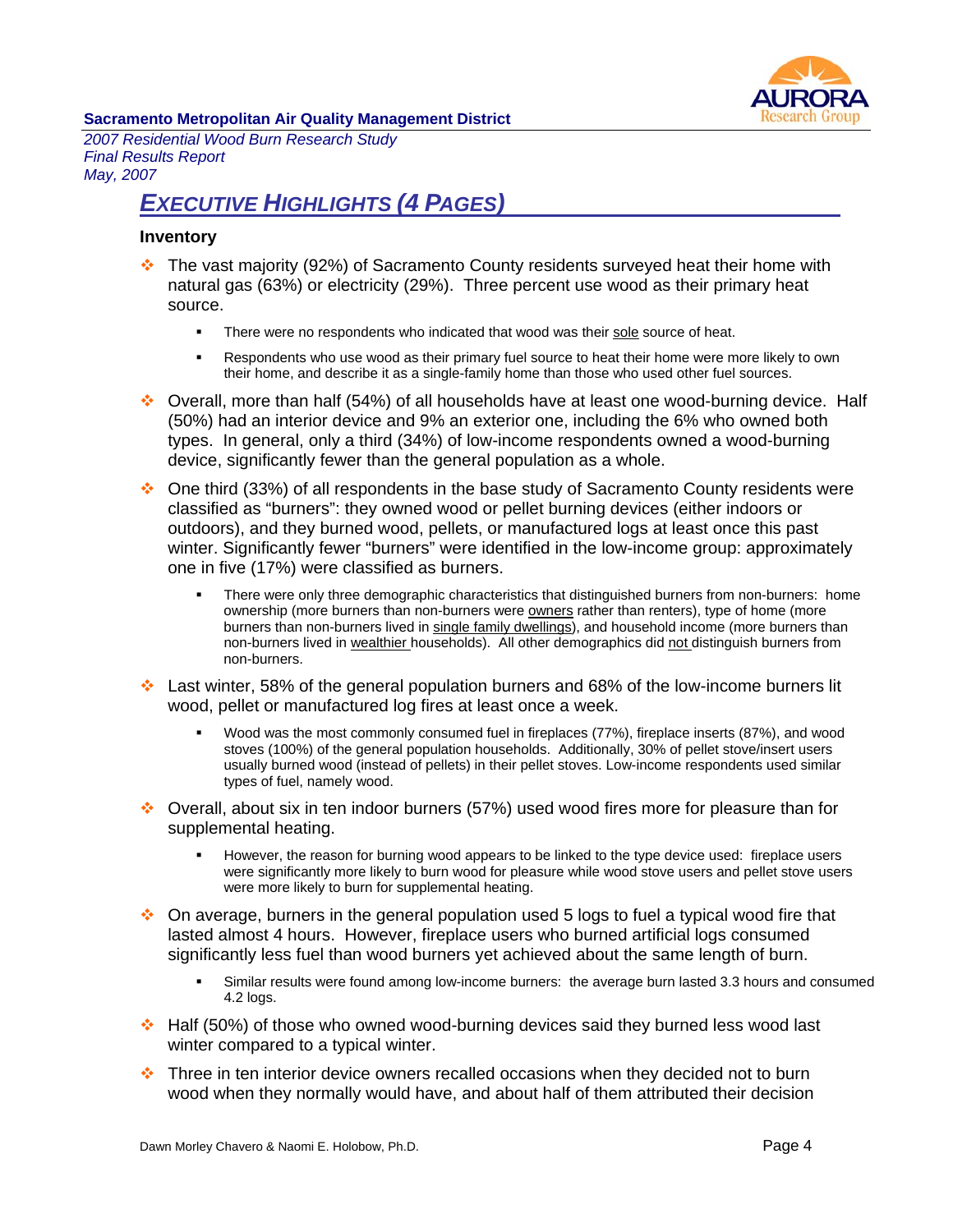

*2007 Residential Wood Burn Research Study Final Results Report May, 2007* 

> to air quality or environmental reasons (25%), health reasons (7%) or because they saw or heard a request not to burn (14%).

 When asked specifically about air quality and health reasons, about half said they chose not to burn wood because of air quality (56%) and health reasons (46%). The median number of times that wood burns were avoided for air quality reasons was 4.5 and it was slightly higher (6 times) for health reasons

#### **Air Quality and PM Pollution Knowledge**

- A third of all respondents rated the quality of air in the area positively, but the majority (twothirds) felt local air quality was only "poor" or "fair", indicating a broad recognition of air pollution in Sacramento County.
- $\cdot$  There is much room for educating the general public about the negative effects of residential wood-burning on wintertime air quality: approximately four in ten respondents felt woodburning was not a serious cause of air pollution.
	- Males were significantly more likely than females to say that residential wood-burning fires were "not at all serious" causes of air pollution (55% vs. 36%).
- Only 16% of all respondents in the general population said they were "very knowledgeable" about particulate matter pollution. An additional 61% felt "somewhat knowledgeable". Lowincome respondents claimed significantly less knowledge about PM pollution.
	- Wood burners were just as knowledgeable (or not) about particulate matter pollution as non-wood burners.
	- More males than females claimed to be "very" knowledgeable about PM pollution.
	- A higher percentage of respondents who claimed the least knowledge were: poorer, less well educated, not registered to vote, and lacking Internet access than their counterparts.

#### **Awareness of Summertime Spare The Air**

**•• Recognition of the summertime Spare the Air Program in Sacramento County is very high** among the general population – nearly nine out of ten respondents in the base study were familiar with the voluntary driving reduction program. There was less familiarity among respondents in the low-income group, but it was still relatively high at 80%.

#### **Baseline Awareness of Wintertime No-Burn Requests**

- Awareness of the requests not to burn wood during the winter of 2006/2007 was the same across the general population, low-income respondents and burners as well as non-burners. It was fairly high, given that there was no paid advertising of the requests this past winter: 59% of the respondents in the general population base survey and 57% of those in the lowincome group said they heard the wintertime no burn requests.
	- Older respondents were more likely to have heard the requests not to burn than younger respondents.

# **Support for a Voluntary No-Burn Program and Likelihood to Comply**

 $\cdot$  The vast majority of all respondents approved of a voluntary no-burn rule (85%) and said they would comply with it (93%) – a strong endorsement for a voluntary measure. However, these figures include respondents who do not own wood-burning devices or burn wood.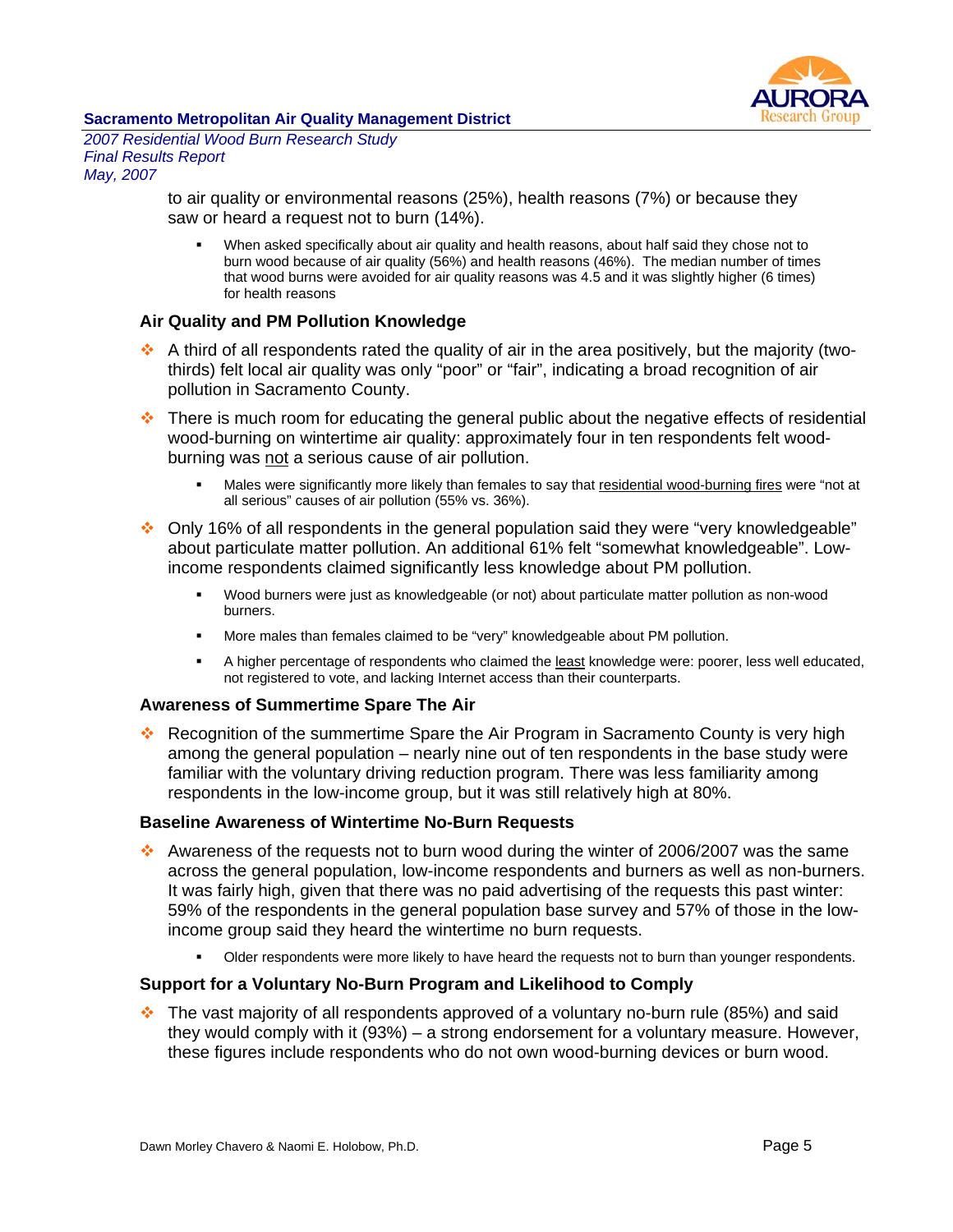

*2007 Residential Wood Burn Research Study Final Results Report May, 2007* 

- Although support was slightly lower among the low-income group than among the general population of respondents, the majority (77%) approved of a voluntary no-burn measure and 86% said they would comply with one.
- **Perhaps the best reflection of levels of acceptance of a voluntary measure to request that residents not** burn wood is between those who burned wood this year versus non-burners. Results indicated that the majority (83%) of those who burned wood this past winter also approved of a voluntary no-burn rule. The highest approval was among respondents who owned wood-burning devices but did not use them (93%). In terms of compliance, there were no differences – the vast majority (over 90%) in all groups said they would comply.

#### **Actual Voluntary Compliance in Winter of 2006/2007**

- Among those who were aware of the requests not to burn during the past winter, only 34% of the general population base survey respondents, and 41% of low-income respondents actually complied and voluntarily reduced the number of fires they burned.
	- Among the group of **burners**, of those who heard the no-burn requests, 46% complied and reduced their number of fires. In other words, nearly half of the Sacramento County residents who burned wood reduced the number of fires they burned this past winter, specifically because they heard the requests – but just over half chose to not refrain from burning.
	- A possible explanation is that those burners who did not comply do not believe that residential woodburning is a serious cause of wintertime air pollution or that there is a problem with the overall quality of air in the area.
- Further analysis revealed a discrepancy between actual compliance behavior and hypothetical compliance (what respondents said they would do) -- the largest discrepancy occurring in the group of respondents who did not comply with the request not to burn but said they would. Those who did comply and also said they would comply were far more consistent.

#### **Support for a Mandatory No-Burn Regulation**

- Although approval was significantly lower than for a voluntary no-burn rule, the majority of all respondents (71%) nevertheless approved a mandatory no-burn rule.
	- Those who "strongly" approved of a mandatory no-burn rule did so mainly because of air quality and health concerns.
	- The 20% who "strongly" disapproved of a mandatory no-burn rule did so mainly because they don't want their freedom limited by government regulation.
	- Approval of a mandatory no-burn rule was about the same in the low-income group as in the general population: 73% either somewhat or strongly approved a mandatory measure.
	- Not surprisingly, approval of a mandatory no-burn rule was significantly lower among burners (56%) than non-burners (78%) in the general population.

#### **Likelihood to Comply with a Mandatory No-Burn Regulation**

- Among those in the general population of Sacramento County respondents who owned wood-burning devices (whether or not they used them), over three-quarters (78%) said they would likely comply with a mandatory no-burn rule.
	- Respondents were significantly more likely to say they would comply with a mandatory no-burn rule than to approve of it, indicating that prior support may not be a necessary requirement for successful implementation of a mandatory rule. In other words, respondents may not like the regulation but the majority would hypothetically comply with it.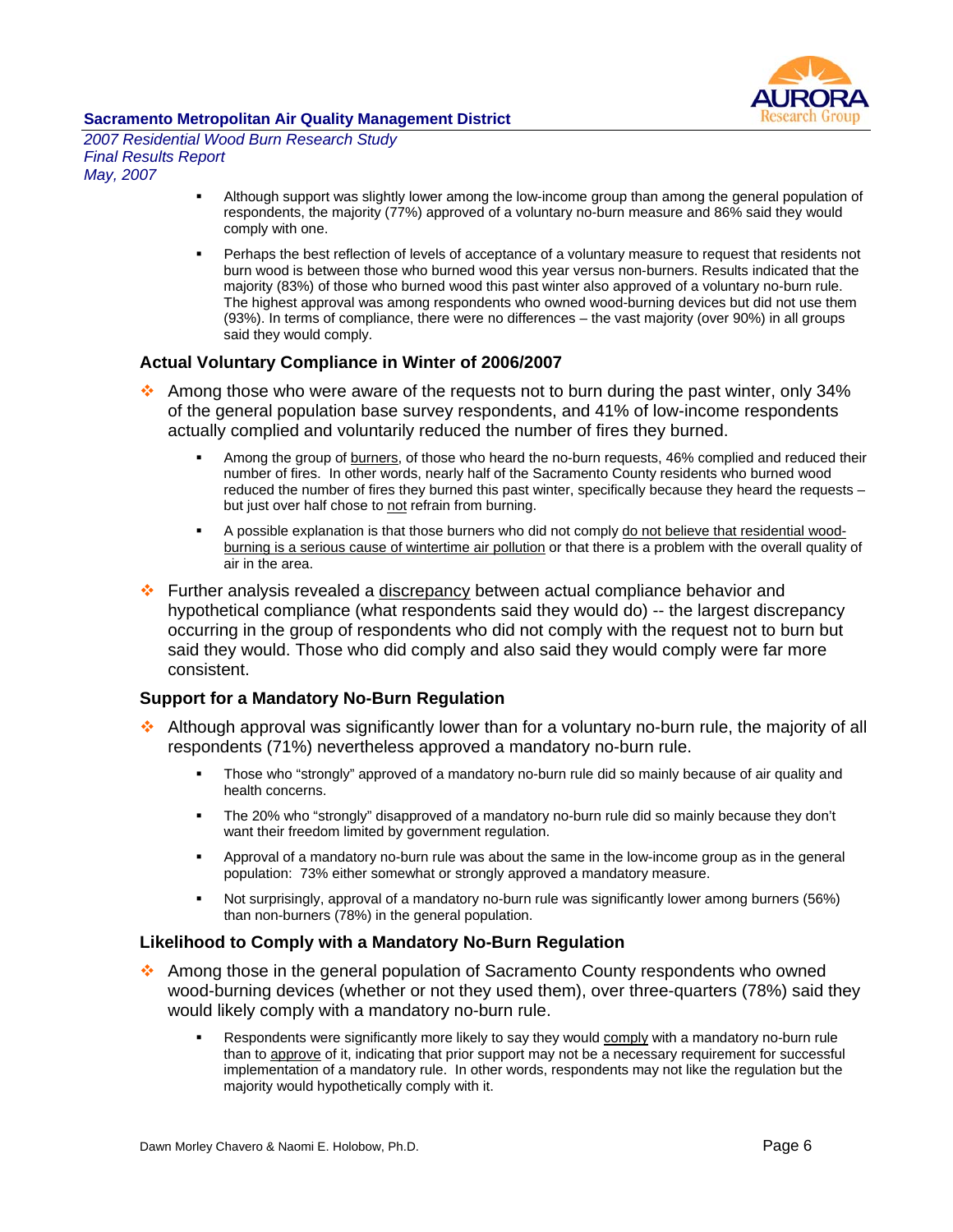

*2007 Residential Wood Burn Research Study Final Results Report May, 2007* 

#### **Discrepancy between Support for a Mandatory No-Burn Rule and Actual Behavior**

- Further analysis revealed approximately the same magnitude of discrepancy between what respondents who owned wood-burning devices said they would do voluntarily and what they actually did this past winter (about 60% less), regardless of whether or not they supported a mandatory no-burn rule.
- However, actual levels of compliance this past winter did vary according to whether or not owners supported a mandatory rule: among those who approved of mandatory measures, 37% actually reduced the number of fires they burned. This was significantly higher than the 24% of respondents who complied but who disapproved of mandatory measures.
	- Nevertheless, because the majority (63%) of even favorably-disposed respondents of a mandatory noburn rule did not voluntarily reduce the number of fires they burned this past winter, if a mandatory regulation was implemented, it would probably have to be visibly and publicly enforced in order to increase levels of compliance.

#### **Communication Strategies**

- The general news media, such as TV, radio, and newspaper, would be the best way to let residents know whether or not they can burn wood on a particular day.
	- Preference for a recorded telephone message varied by a few demographic features (income, ethnicity, education, Internet access, type of dwelling and wood burn activity). Ethnicity influenced the level of positive ratings of e-mail and text messages.
	- **There were no differences by demographics in terms of the positive ratings for the use of general** media or posting information on the website.
- Electronic billboards along the freeway and telephone calls were identified as other effective ways to advise the public about a no-burn day.
	- Eight percent said they would like to receive something in the mail. Although this would obviously not be a way to alert the public about a no-burn request for the next day, a closer look at the verbatim responses implies an opportunity for public education about air quality and no-burn days in general.

These results were based on 401 telephone interviews conducted in April, 2007 with a random sample of Sacramento County residents, representative of the population as a whole. Results are accurate to within +/- 4.9%, 19 times out of 20. A total of 139 interviews were also conducted with a group of low-income (based on federal guidelines) residents.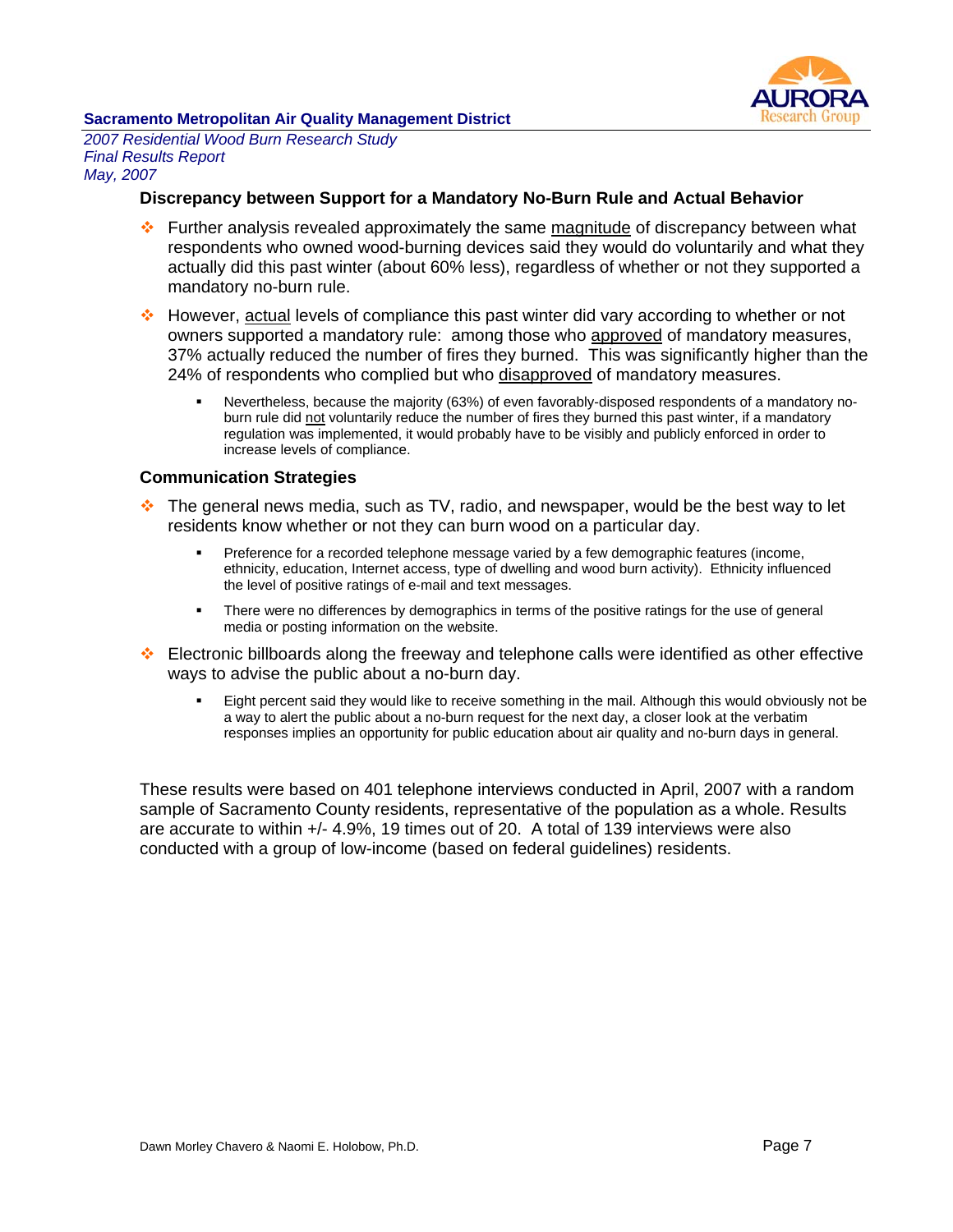

*2007 Residential Wood Burn Research Study Final Results Report May, 2007* 

# *PROJECT BACKGROUND & OBJECTIVES*

The mission of the Sacramento Metropolitan Air Quality Management District (SMAQMD) is to protect public health and the environment through innovative and effective programs that aim to improve air quality in Sacramento County. The District conducts a Spare The Air Program that now has two seasonal components. The summer season runs from May 1 through October 31 and focuses mainly on reducing driving during the hot summer months. The winter season runs from November 1 to April 30 and focuses on reducing the amount of fine particulate matter (PM) pollution that is caused by burning wood in fireplaces, woodstoves, and outside fire pits and chimeneas. [The winter PM voluntary reduction program was not advertised to the general public to the same extent as the summer program in the 2006-07 season: it was advertised mainly through voluntary subscription to AirAlert messages and press releases).] A Spare The Air (STA) day/night is triggered when the air quality index (AQI) reaches or exceeds 127. When a winter STA day/night is called, the No Burn program urges residents to refrain from using their wood-burning devices.

The objectives of the current study were to conduct interviews with a representative sample of Sacramento County residents as well as with a group of low-income (based on federal guidelines) residents in order to assess:

- − the current inventory as well as use of wood-burning devices,
- − baseline awareness of PM pollution and the District's voluntary No Burn Program,
- − effectiveness of the No Burn Program in terms of encouraging residents not to burn wood on specific STA days,
- support for (or opposition to) a voluntary No Burn Program,
- support for (or opposition to) a mandatory No Burn Program, and
- likely compliance with voluntary and mandatory curtailment program.

# *RESEARCH METHODOLOGY*

Aurora Research Group was contracted to conduct this public opinion research study.

For the general population base study, random-digit-dialed (RDD) telephone interviews were completed with a representative sample of 401 Sacramento County residents.

The District was also interested in understanding the opinions and behavior of lowincome residents, that is, the households that had earnings of \$20,000 or less.<sup>1</sup> An oversample of 98 additional telephone surveys was therefore conducted, using a sample that specifically targeted the selected population of interest (ZIP codes with a high incidence low-income residents. These interviews were combined with the 41 interviews

 $\overline{a}$ 1 Current federal poverty guidelines identify a family unit consisting of 4 persons and earning \$19,350 or less as poor. 2005 HHS Poverty Guidelines. Federal Register, Vol. 70, No. 33, February 18, 2005, pp.8373-8375.(Source: http://aspe.hhs.gov/poverty/05poverty.shtml)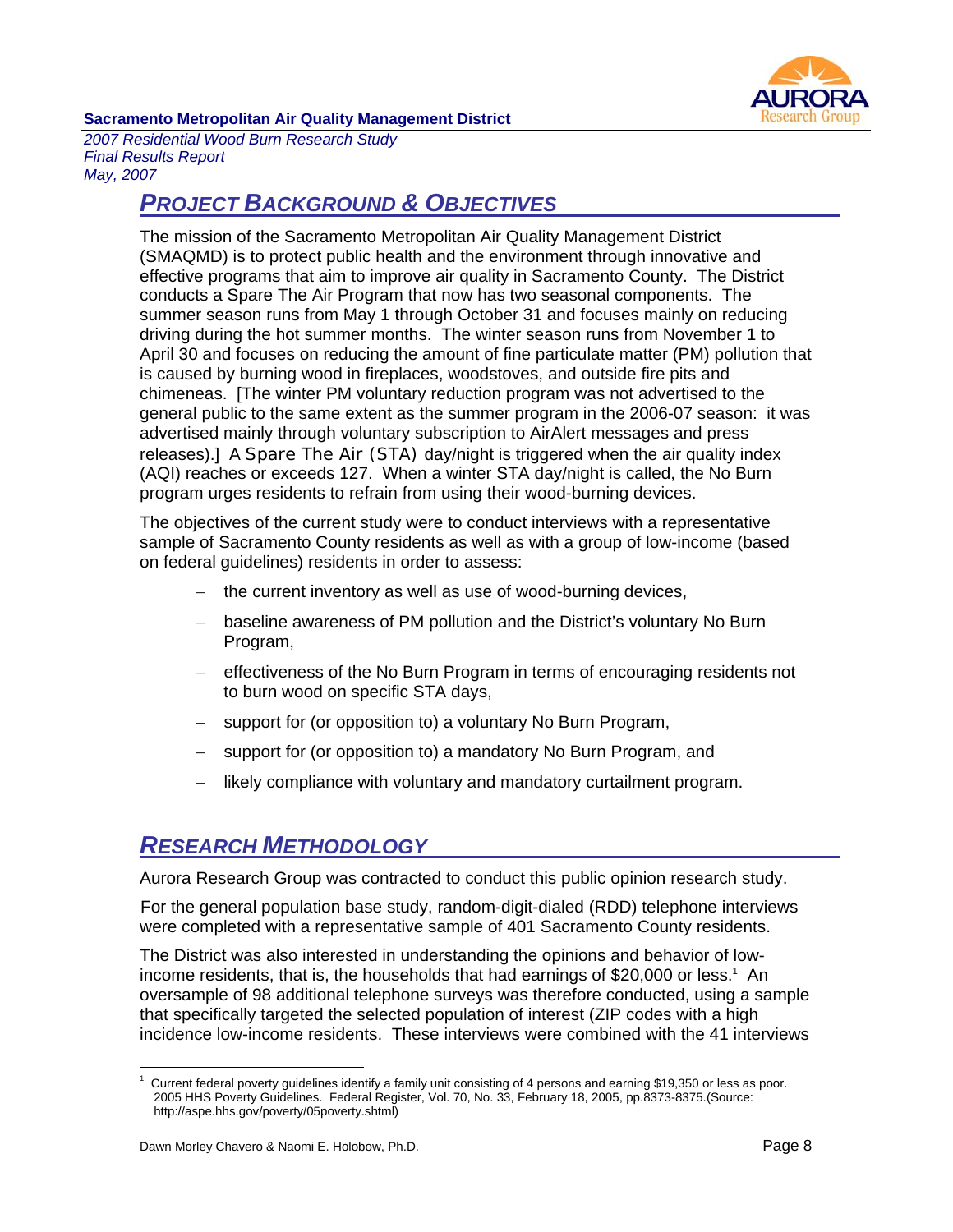

*2007 Residential Wood Burn Research Study Final Results Report May, 2007* 

> that were obtained in the base study, for a total of 139 completed interviews with lowincome residents.

The margin of error for the study as a whole was  $+$  or  $-$  4.9%, at the 95% confidence level. In other words, we are 95% sure that the true population parameters lie within +/- 4.9% of the sample statistics. As an example, if a response category to a question were chosen by 50% of respondents, we would be 95% sure that the true population parameters would be between 45.1% and 54.9% (50.0% +/- 4.9%). The margin of error for the subgroup of low-income residents (139 surveys in total) is much larger (+/- 8.3% at the 95% confidence level).

Aurora Research Group designed the questionnaire which addressed the previouslymentioned objectives, and SMAQMD staff approved the final survey. Most of the questions were asked in a closed-ended format, but three questions were asked as open-ended. Verbatim responses were captured and later categorized for quantitative analyses. (Transcripts of all the verbatim responses will be provided in the statistical binder.) The questionnaire was translated into Spanish and 6% of the general base study interviews were conducted in Spanish. The questionnaire was programmed for a CATI system and interviews took approximately 13 minutes on average to administer. Respondents were screened for age (adults at least 18 years old<sup>2</sup>) and to confirm residency in Sacramento County. Interviewing took place between April 7 and April 25, 2007.

# **Methods of Analysis**

Survey results were analyzed using univariate, and multi-variate statistical techniques. The type of analysis depended upon the kind of variable analyzed and the hypotheses that were generated through an examination of the initial results. Unless otherwise noted, frequency percentages cited in this document represent *adjusted* frequencies, meaning that percentages have been adjusted to account for any non-responses (refusals to answer) or non-qualified responses (questions not answered due to answers to previous questions).

Researchers are interested in assessing whether or not the differences in observed percentages between certain groups of individuals are due to chance, or if they represent real differences among the subpopulations. Differences are identified by running statistical analyses and are discussed in the report. Statistical significance within crosstabulation tables was calculated using chi square  $(\gamma 2)$  statistics. Tests of proportion were used to identify differences in responses between questions or groups of respondents. The level of significance was generally set to a p value of .01.

#### *Caveat:*

 $\overline{a}$ 

The sole purpose of this report is to provide a collection, categorization and summary of public opinion data. Aurora Research Group intends to neither endorse nor criticize the Sacramento Metropolitan Air Quality Management District; or their policies, products, board of directors or staff. The Client shall be solely responsible for any modifications, revisions, or further disclosure/distribution of this report.

 $2$  In order to speak with someone under 18 years of age, by law we would need to get the parents' written permission.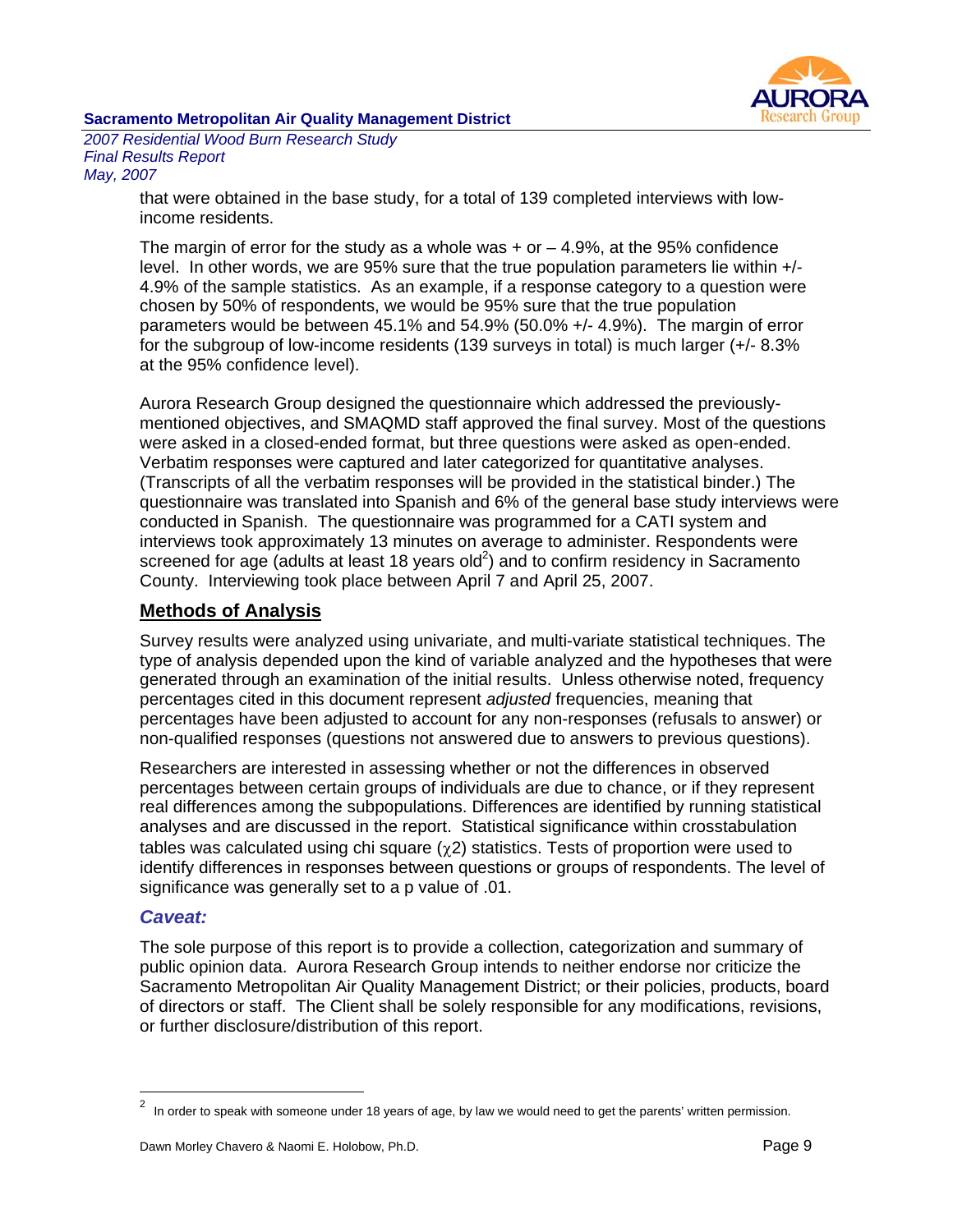

*2007 Residential Wood Burn Research Study Final Results Report May, 2007* 

# *RESULTS & CONCLUSIONS*

The survey results are organized and presented as follows: the inventory of wood-burning devices and their use is first presented. Included in this section a subpopulation of "burners" was identified. Within each section of the report, the overall base survey results based on the 401 completed surveys with the general population of Sacramento County residents are first presented. Next, results from a group of low-income respondents are presented (41 surveys from low-income (under \$20,000 per year) households in the base study were combined with an oversample of 98 surveys with low-income residents for a combined total of 139 respondents in the low-income group) and any significant differences from the general population in the base study are discussed. This is followed by results which contrast households which burned wood this past winter (burners) with those who did not (nonburners). Finally, any statistically significant group differences or demographic characteristics (age, income, ethnicity, gender, internet access, the number of people living in the house, home ownership, the age of the dwelling, the type of dwelling, air alert subscription, voter registration, or education<sup>3</sup>) are presented. In other words, up to 13 separate cross-tabulations will have been conducted for each question. If no group results are described, it is an indication that they were not significant differentiators for a particular question. Unless otherwise specified, the reported results exclude responses of "undecided" as well as refusals. The order of topics presented in the report was chosen as the most logical in terms of meeting the information requirement objectives of the study and does not necessarily conform to the order of the questions within the survey.

# **INVENTORY OF HEATING DEVICES**

# **General Population Base Survey**

 *1 The vast majority (92%) of Sacramento County residents surveyed heat their home with natural gas (63%) or electricity (29%). Three percent use wood as their primary heat source, although it was not found to be their sole source of heat.* 

All respondents were asked to identify how they primarily heat their home. It can be seen in Figure 1 that natural gas was the fuel used most frequently, mentioned by six in 10 respondents (63%). Twenty-nine

 $\overline{a}$ 3 The reader is referred to the demographic characteristics section near the end of this report to see how the demographics were categorized.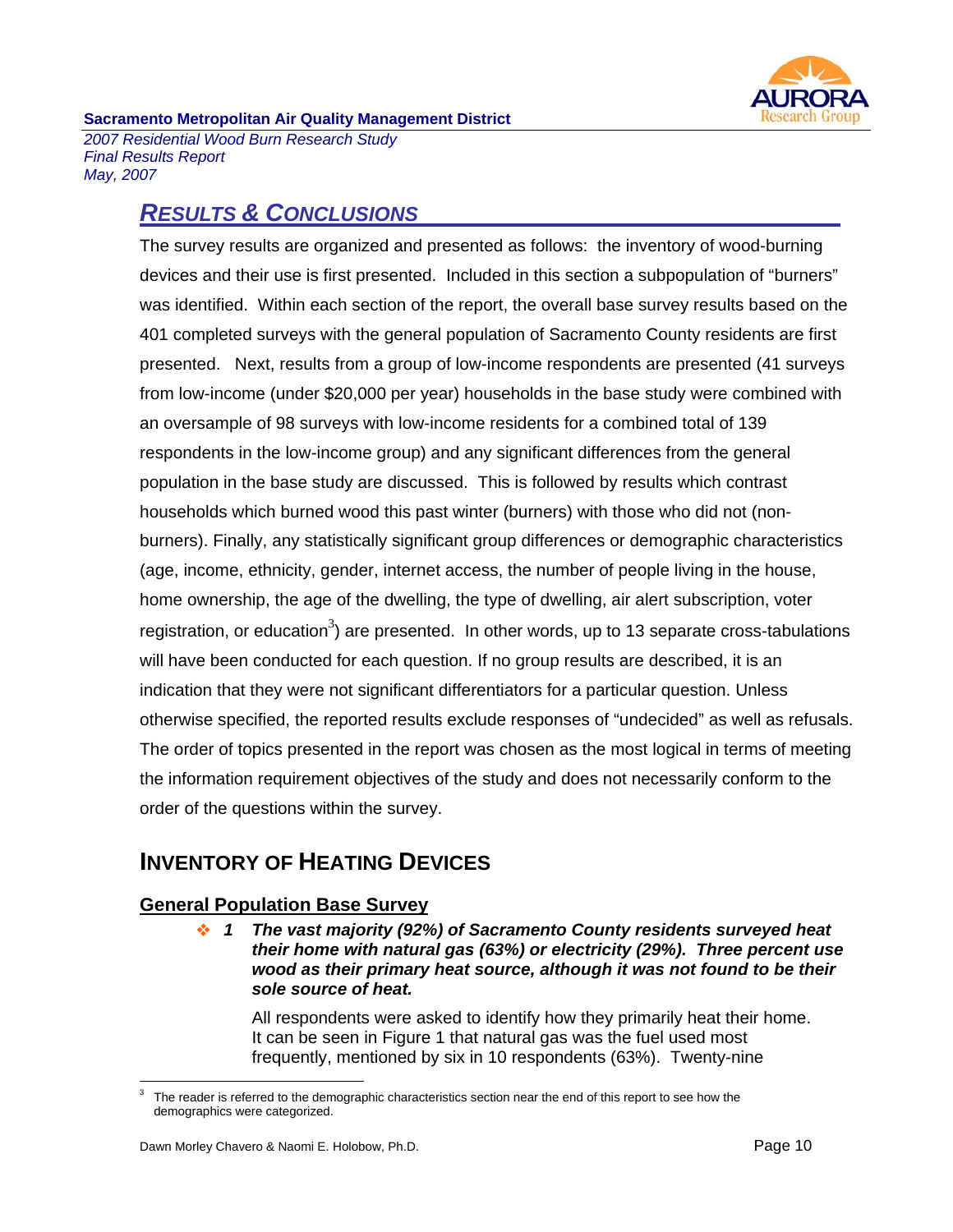

*2007 Residential Wood Burn Research Study Final Results Report May, 2007* 

> percent heat their home with electricity. Other fuels mentioned by fewer than 5% included: wood (2%) or a combination including wood (1%), a combination not including wood (2%), and propane (1%). In other words, 3% use wood as a primary source of heat. One percent said they do not heat their house (but use blankets) and one percent was unsure.



**FIGURE 1 – PRIMARY HEAT SOURCE**

Those who heat their home primarily with wood $4$  were asked if wood was the only heat source available in their home or could they heat it by using another means if they preferred. All 6 respondents said their house was equipped with a gas heater that could be used. In other words, there were no households in which the sole source of heat was wood.

## *2 Overall, more than half (54%) of all households have at least one wood-burning device. Half (50%) had an interior device and 9% an exterior one, including the 6% who owned both types.*

Survey questions were asked to determine the incidence rate of Sacramento homes with indoor and outdoor wood-burning devices. The data were then combined to establish an overall percentage of respondents with at least one wood-burning device, regardless of its location. Results indicated that 54% of respondents had at least one wood-burning device inside or outside their home and the remaining 46% did not own a device that burns wood. More specifically, as shown in Figure 2, half of all respondents have an indoor wood-burning device and 9% owned one outdoors, including the 6% that have both types.

 $\overline{a}$ 4 This question was only asked of the 6 respondents who said their primary source of heat was wood and did not include those who said they use a combination of fuels, including wood.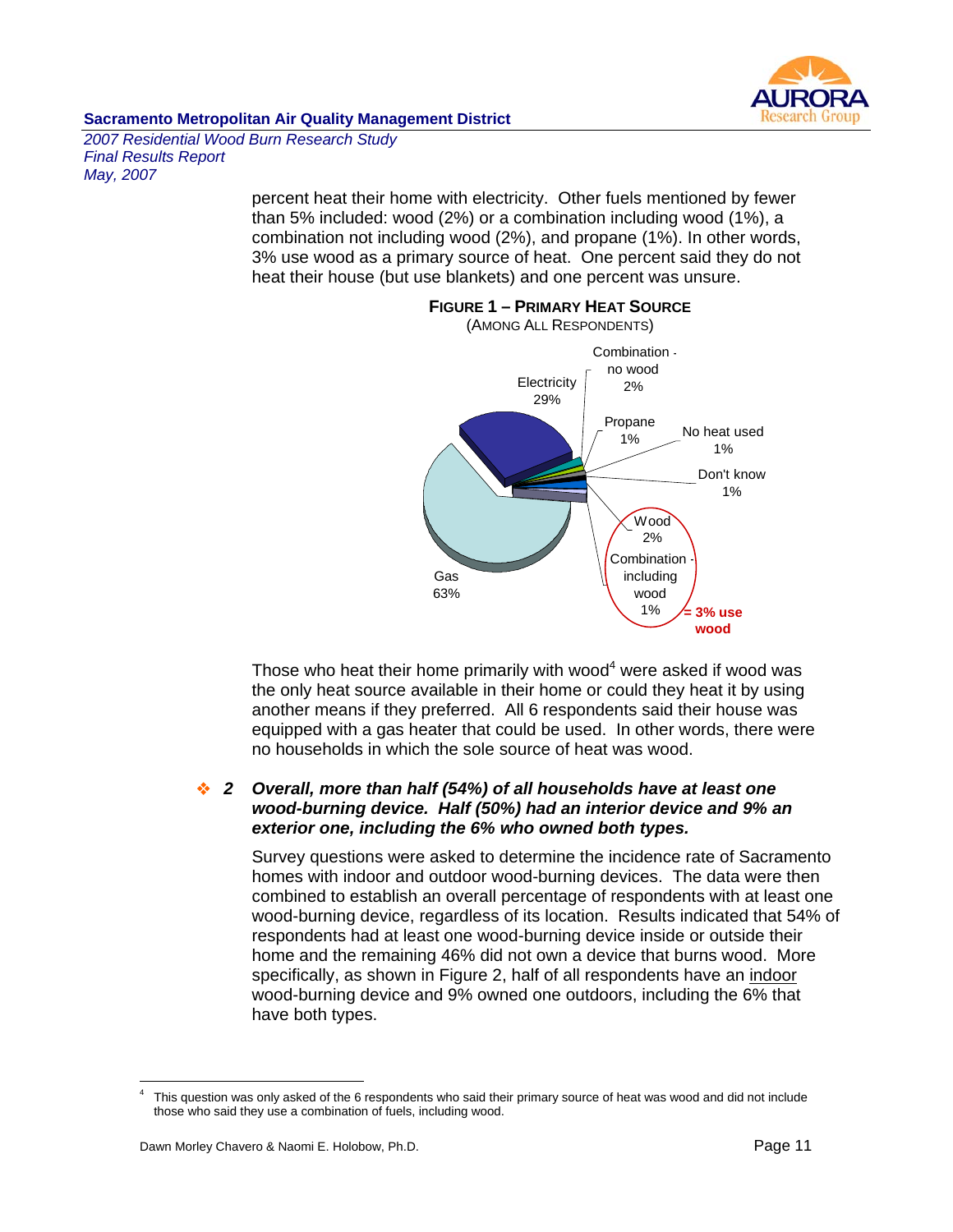

*2007 Residential Wood Burn Research Study Final Results Report May, 2007* 



#### *3 About three in ten residents (31%) have a wood-burning fireplace in their home and a further 16% have a wood-burning fireplace insert.*

Respondents were read a list of various indoor heating devices, including woodand gas-burning fireplaces, wood- and pellet-burning stoves, and fireplace inserts, and asked whether or not their home had one (or more). The most common indoor heating device found was the wood-burning fireplace, reported to be in 31% of the respondent homes, followed by gas-burning fireplaces (24%) and wood-burning inserts  $(16%)$ <sup>5</sup> The less common heating devices included wood stoves (5%) and pellet stoves (or inserts, 3%).



#### **FIGURE 3 – PERCENTAGE OF SACRAMENTO HOUSEHOLDS WITH INDOOR HEATING DEVICES**

 $\overline{a}$ 5 There were 48 respondents in the base study and six in the low –income oversample who said they have a fireplace and a fireplace insert. Based on the assumption that they probably burn wood in the insert and not in the fireplace (without the insert), these records were recoded as fireplace insert users (only).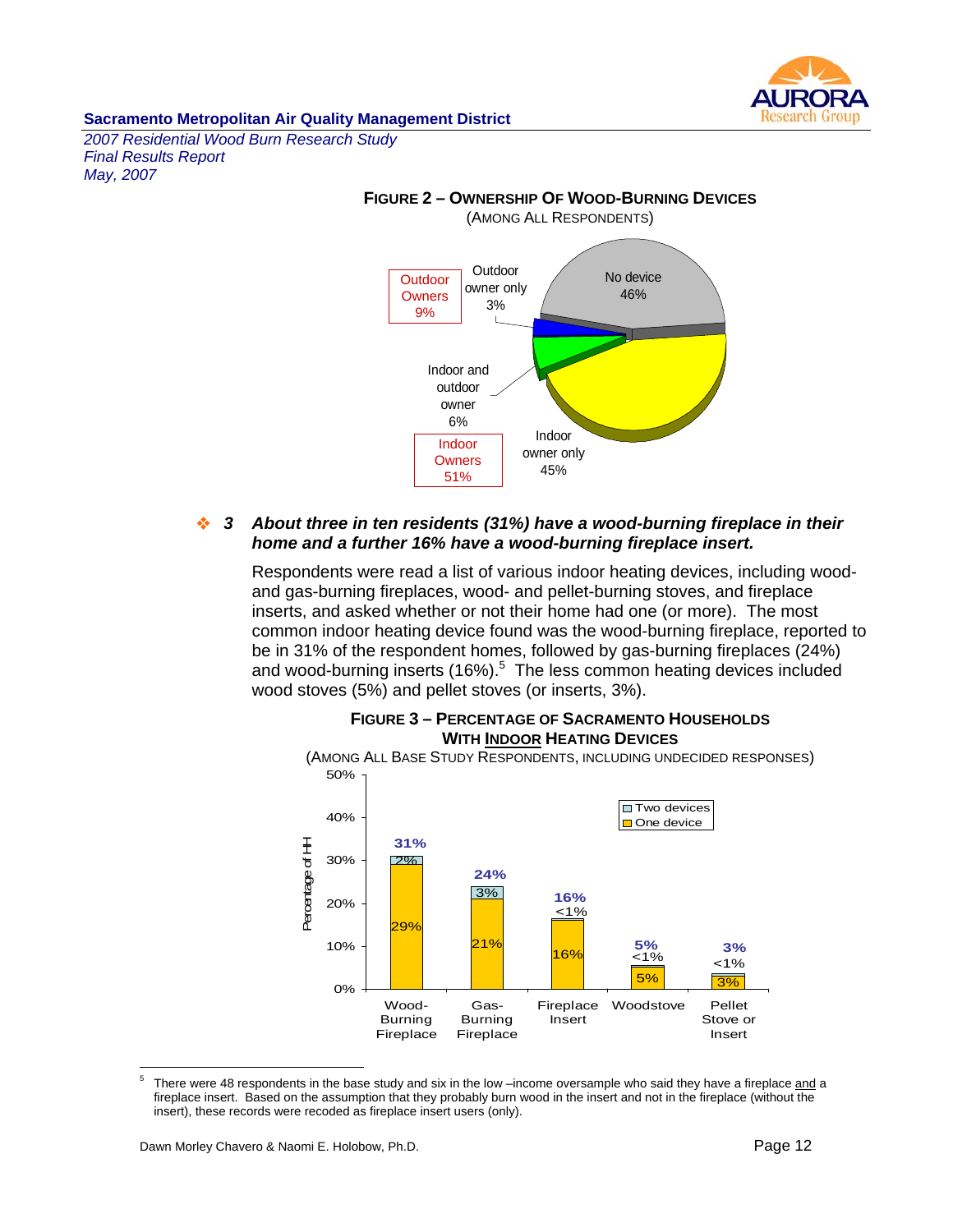

*2007 Residential Wood Burn Research Study Final Results Report May, 2007* 

#### *4 The most commonly-owned outdoor device was the outdoor fire pit – reportedly owned by 5% of respondents.*

Respondents were also asked about any outdoor heating devices, specifically fire pits, chimeneas, outdoor fireplaces or other wood-burning devices. Overall, ownership of outdoor wood-burning devices was less widespread that of indoor wood-burning devices. As shown in the next chart, no more than 5% reported having any one of the outdoor wood-burning devices mentioned, with outdoor fire pits mentioned more frequently – by 5%. Three percent of those surveyed had a chimenea and a similar number (2%) had an outdoor fireplace.

#### **FIGURE 4 – PERCENTAGE OF SACRAMENTO HOUSEHOLDS WITH OUTDOOR HEATING DEVICES**

(AMONG ALL BASE STUDY RESPONDENTS, INCLUDING UNDECIDED RESPONSES)



# **Low-Income**

#### *5 Like the general population, more than half of low-income respondents also use natural gas (55%) as a primary heat source and very few (2%) use wood. However, low-income respondents were more likely to use electricity (41%) than the general population (29%).*

The base study results were compared with the results of those who were identified as low-income respondents to determine any significant differences in the way they primarily heat their home. Results indicated, as shown in the next figure, that the majority of low-income respondents used natural gas, similar to the general population. However, low-income respondents were more likely to use electricity (41% vs. 29% of the general population). The proportion of residents who used wood as a primary heat source was nearly identical among both populations (3% of the general population and 2% of low-income respondents).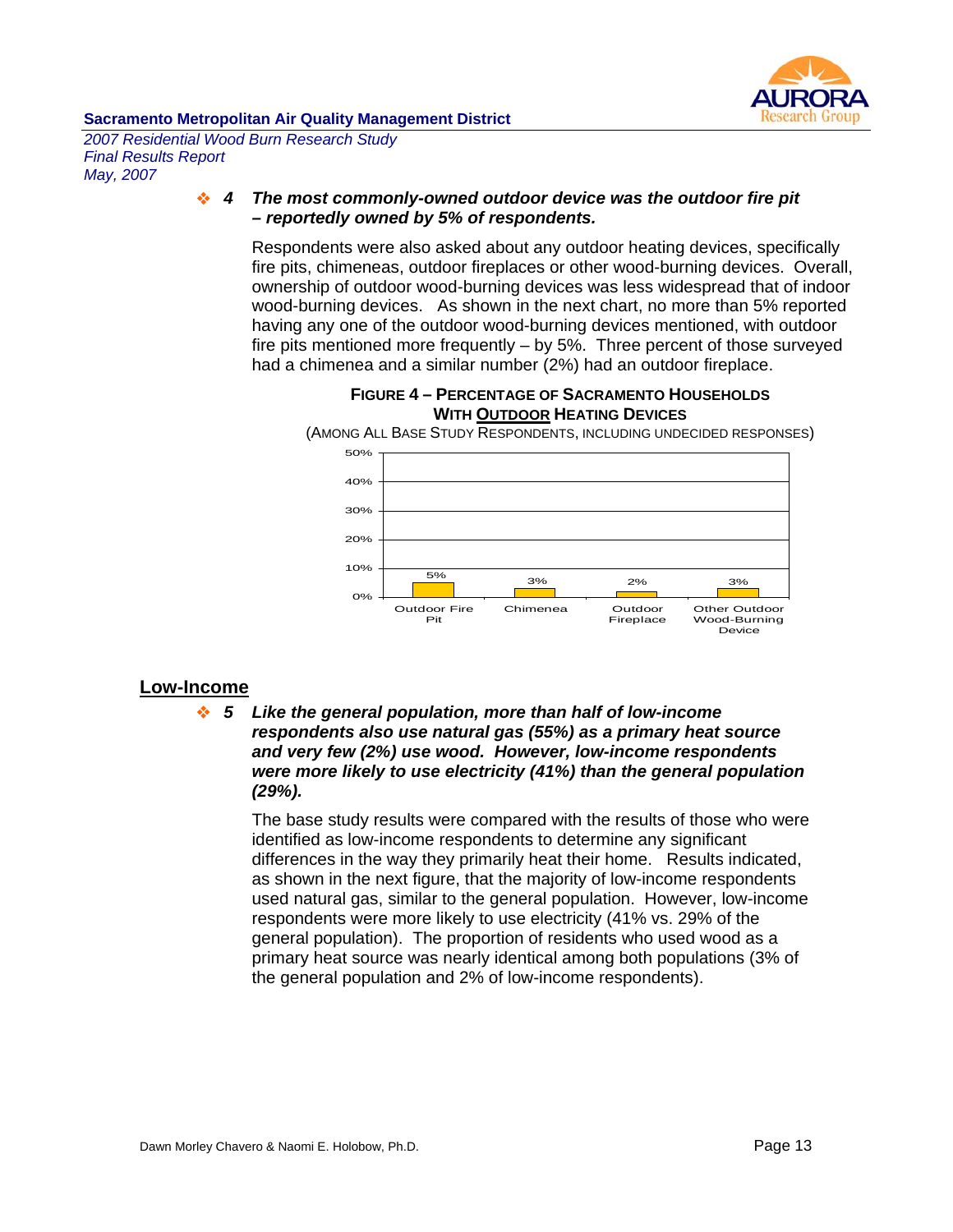

*2007 Residential Wood Burn Research Study Final Results Report May, 2007* 



#### **FIGURE 5 – PRIMARY HEAT SOURCE: LOW-INCOME & BASE STUDY RESULTS**

#### *6 In general, only a third (34%) of low-income respondents owned a wood-burning device, significantly fewer than the general population as a whole (54%).*

Analyses were conducted to determine the percentage of low-income respondents that owned at least one wood-burning device, regardless of its location. Overall results indicated that only a third (34%) of low-income respondents had at least one wood-burning device inside or outside their home, and the majority (68%) did not. More specifically, results showed that:

- 29% of respondents have an indoor wood-burning device (only).
- 2% have an outdoor wood-burning device (only).
- **2%** have both an outdoor device and an indoor device that burn wood.

As shown in the next chart, the 34% of low-income households with woodburning devices was almost 20 points lower than the proportion of base study households with wood-burning devices, which was found to be a statistically significant difference.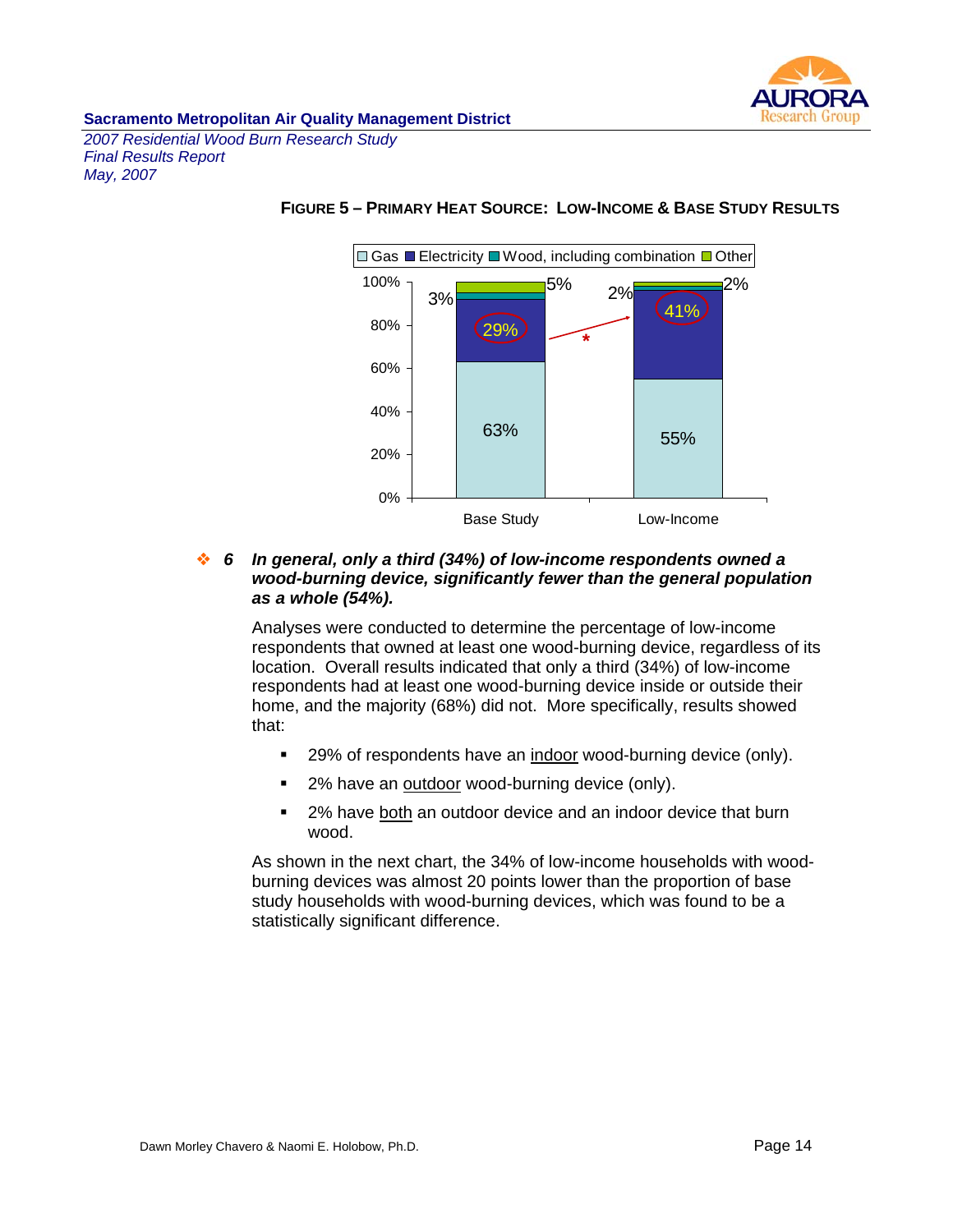

*2007 Residential Wood Burn Research Study Final Results Report May, 2007* 

#### **FIGURE 6 – OVERALL PERCENTAGE OF HOUSEHOLDS THAT OWN A WOOD-BURNING DEVICE: BASE STUDY VS. LOW-INCOME** (INCLUDING UNDECIDED RESPONSES)



(\* indicates a statistically significant difference)

#### *7 More specifically, low-income respondents were significantly less likely to live in homes with indoor gas-burning fireplaces than the general population.*

In terms of the different types of indoor heating devices discussed, it can be seen in Figure 7 that low-income respondents were significantly less likely to own gas-burning fireplaces than the general population.<sup>6</sup> The differences in ownership of fireplace inserts, wood or pellet stoves were not found to be statistically different.

#### **FIGURE 7 – OWNERSHIP OF INDOOR HEATING DEVICES**

(AMONG LOW-INCOME & BASE STUDY HOUSEHOLDS INCLUDING UNDECIDED RESPONSES)



<sup>-&</sup>lt;br>6 Although the differences seem large, the percentage of low-income fireplace owners (20%) and fireplace insert owners (8%) were not statistically different those of the base study fireplace owners (31%) and fireplace insert owners (16%).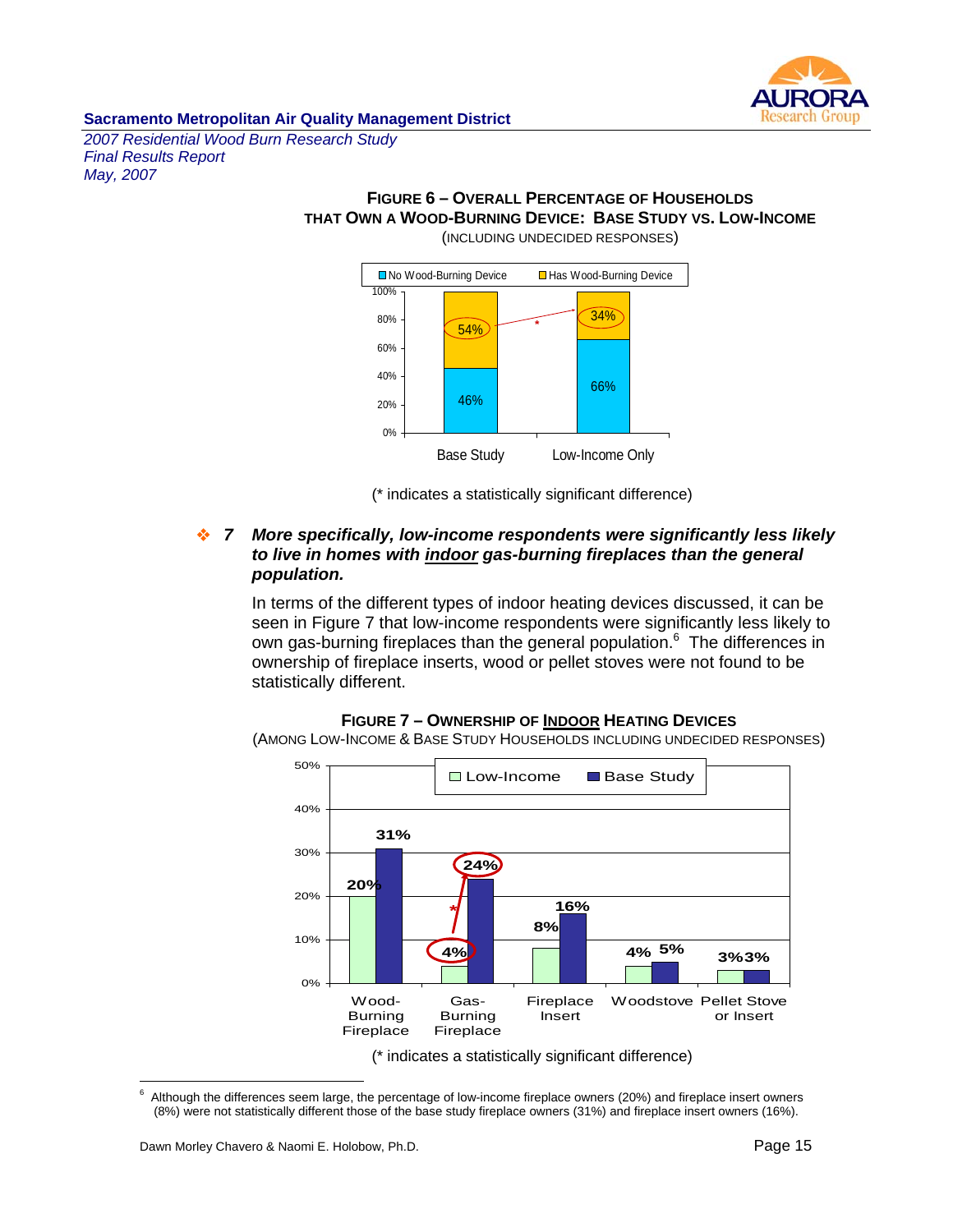

*2007 Residential Wood Burn Research Study Final Results Report May, 2007* 

#### *8 Similar to the general population, 5% of low-income residents owned outdoor heating devices.*

It can be seen in Figure 8 that ownership of outdoor wood-burning devices among low-income respondents did not vary significantly from that of the general population in terms the overall incidence rate or by specific apparatus.



### **FIGURE 8 – PERCENTAGE OF LOW-INCOME & BASE STUDY HOUSEHOLDS WITH OUTDOOR HEATING DEVICES**

# **Other Group Differences**

 *9 Respondents who use wood as their primary fuel source to heat their home were more likely to own their home, and describe it as a singlefamily home than those who used other fuel sources.* 

In order to try and characterize households in Sacramento County that use wood<sup>7</sup> as a primary heat source from those that used other fuel sources, a series of chi-square analyses were conducted on the general population base study results, including all demographic features. Two attributes emerged as statistically important: home ownership and type of home. As shown in Figure 9, all (100%) who heated their home primarily with wood owned their home versus 72% of those who used non-wood sources; and 93% of wood users lived in a single-family home versus 78% of those who used non-wood fuels.

 $\overline{a}$ 7 For these analyses, we included the respondents who mentioned wood as primary heat source, alone and in combination with other fuels.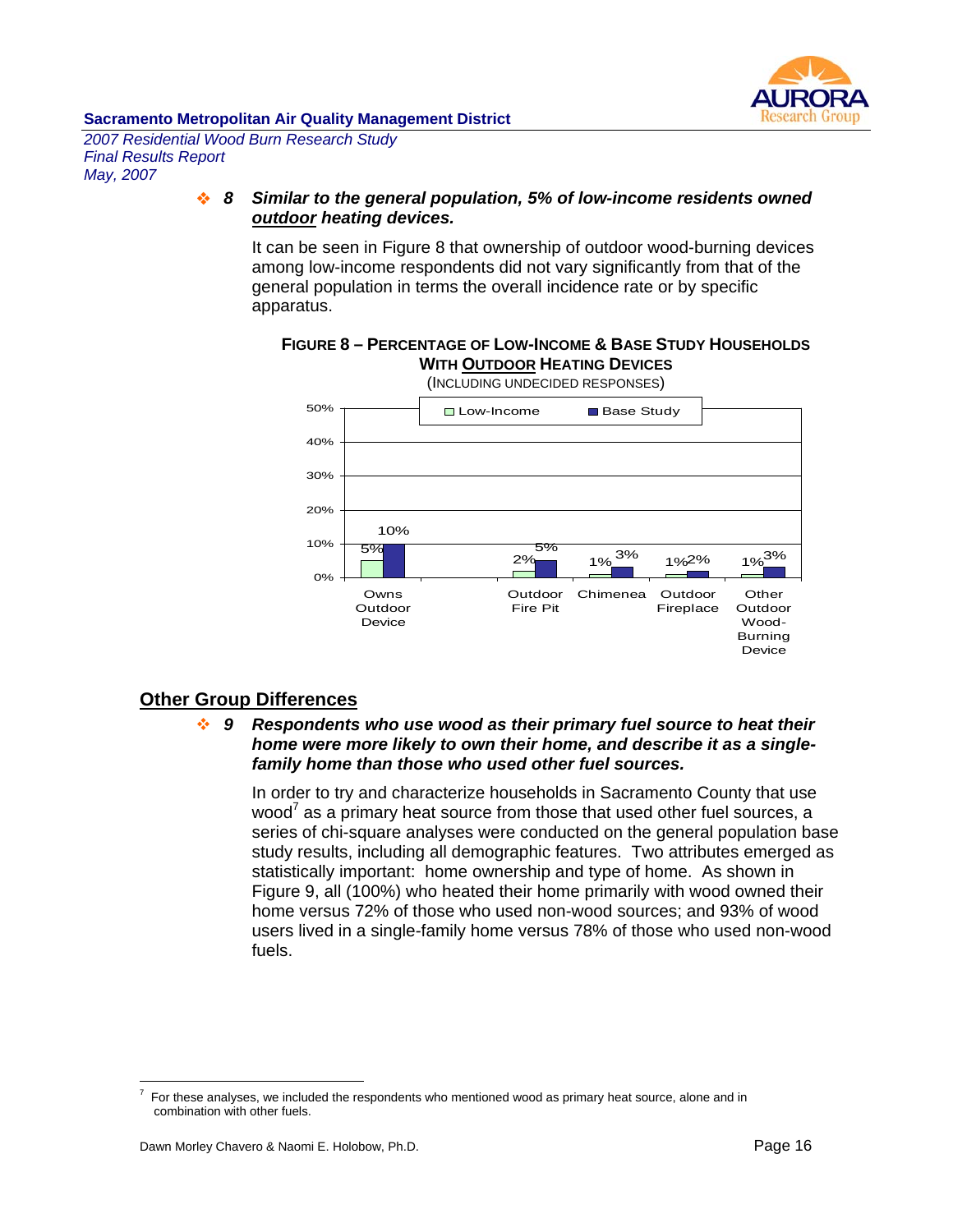

*2007 Residential Wood Burn Research Study Final Results Report May, 2007* 

#### **FIGURE 9 – DISTINCTIVE DEMOGRAPHIC CHARACTERISTICS OF THOSE WHO PRIMARILY USE WOOD VS. OTHER FUELS FOR HEAT:**  GENERAL POPULATION BASE STUDY ONLY



### *10 Those who owned indoor wood-burning devices were more likely than nonowners to own their home, and describe it as a single-family home that was built more than 10 years ago.*

Additional chi-square analyses were also conducted on the general population base study results to differentiate households in Sacramento County that were equipped with indoor wood-burning devices from those that were not. Results indicated that only three of the twelve characteristics were significant: home ownership, type of dwelling and age of the structure. In other words, those who owned an indoor wood-burning device were more likely to own their home, and describe it as a single-family home that was built more than 10 years ago. No other demographic characteristics were significant.



#### **FIGURE 10 – DISTINCTIVE DEMOGRAPHIC CHARACTERISTICS OF INDOOR DEVICE "OWNERS" VS. NON-OWNERS: GENERAL POPULATION BASE STUDY ONLY**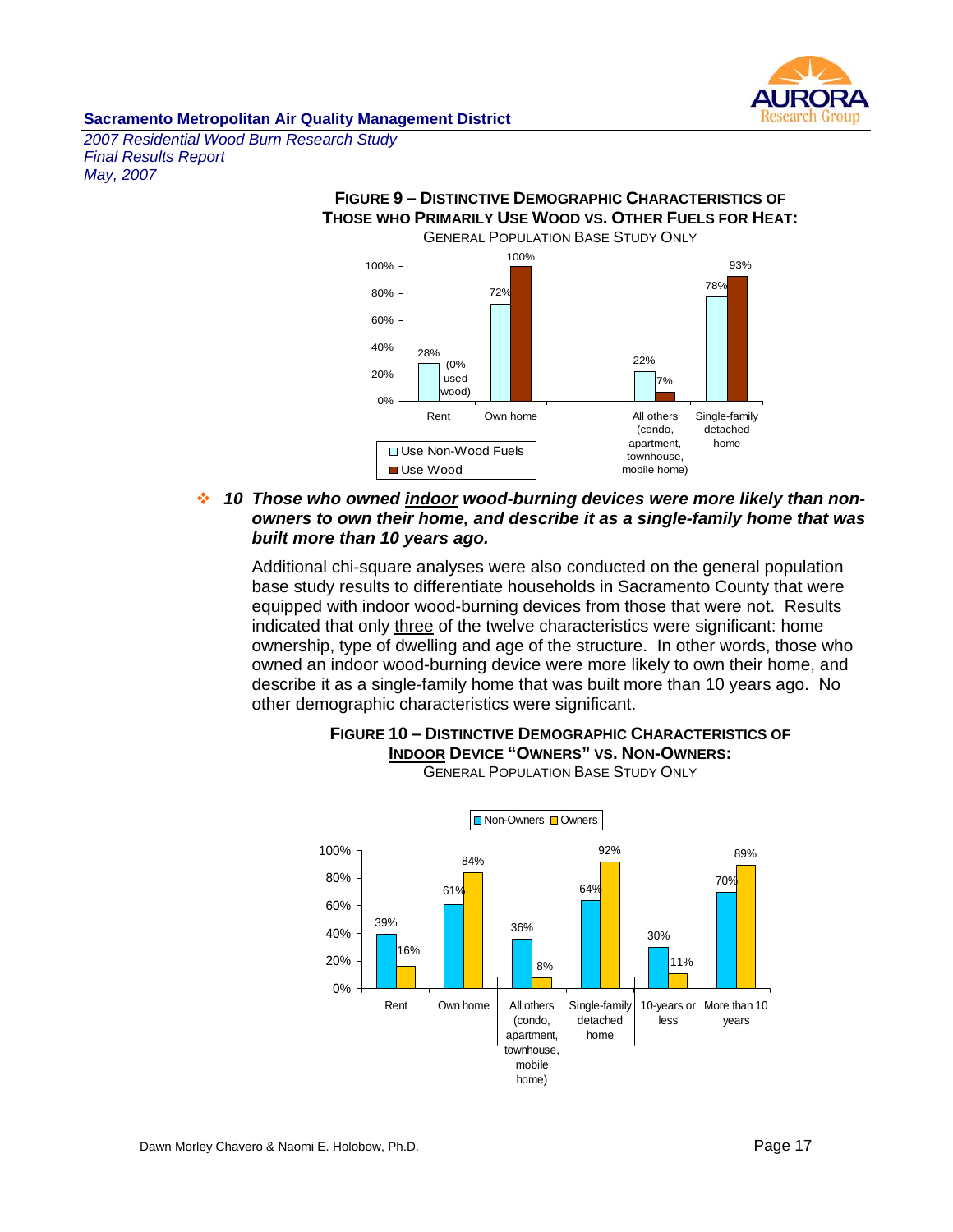

*2007 Residential Wood Burn Research Study Final Results Report May, 2007* 

> There were no demographic characteristics that distinguished outdoor device owners from non-owners. In other words, outdoor device ownership was independent of respondents' ethnicity, gender, age, income, education, number of household members, homeownership, type of home, and age of home.

# **"BURNERS" VS. "NON-BURNERS"**

# **Incidence Rate**

 *11 Overall, 64% of wood-burning device owners lit a wood fire last winter. More specifically, 63% of indoor device owners and 50% of outdoor device owners were classified as "burners."*

The criterion used to classify a "burner" was that respondents had to have either an interior or an outdoor wood or pellet-burning device, and had to have used it at least once this past winter. Multiple questions<sup>8</sup> were used in order to insure the accuracy of this dichotomy.9 Results indicated that the majority (64%) of wood-burning device owners burned wood last winter.

The survey data were analyzed by type of device (indoor versus outdoor) and results indicated that at least half of the owners were also users or "burners." Usage was slightly higher (63%) among indoor device owners than among outdoor users; however, the difference was not found to be statistically significant.



# **FIGURE 11 – USAGE AMONG BASE STUDY OWNERS**

 $\overline{a}$ 

<sup>8</sup> This includes questions about the type of fuel (questions 2.5a-d), the reason for burning (questions 2.6a-d), the frequency of use (questions 2.7 and 3.2) and the length of the burn (questions 2.8 and 2.9).

For example, some respondents owned wood-burning appliances and said they burned wood, but in fact had never done so this past winter and so were re-classified as non-burners; respondents who did not have interior wood-burning appliances but had used outdoor wood-burning equipment were classified as burners; etc.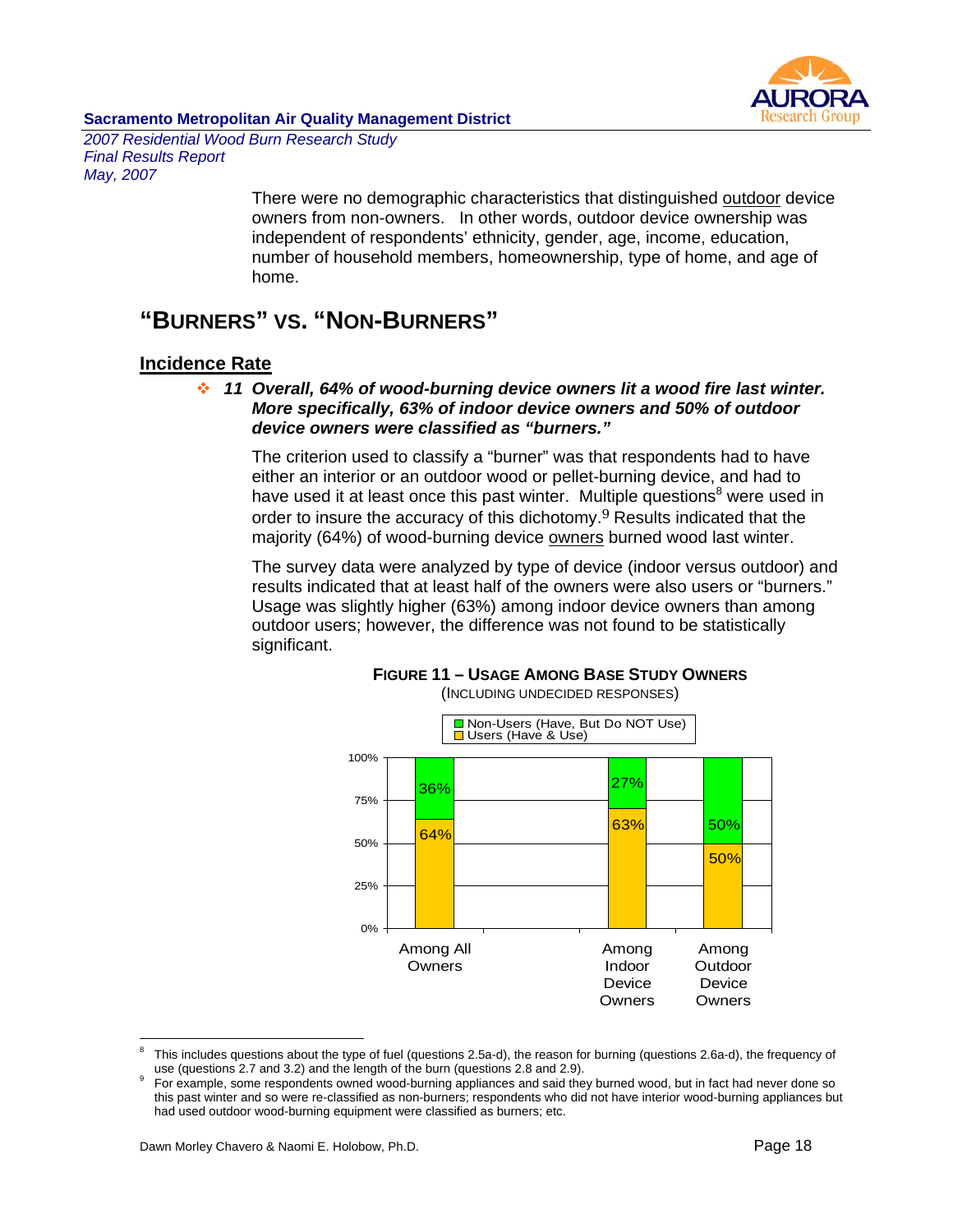

*2007 Residential Wood Burn Research Study Final Results Report May, 2007* 

> *12 One third (33%) of all respondents in the base study of Sacramento County residents were classified as "burners": they owned wood- or pellet-burning devices (either indoors or outdoors), and they burned wood, pellets, or manufactured logs at least once this past winter. Significantly fewer "burners" were identified in the low-income group: approximately one in five (17%) were classified as burners.*

Figure 12 indicates that, in the base study, 33% of all respondents surveyed in Sacramento County were classified as burners, and the remaining 67% were non-burners. In the low-income only group, a significantly lower percentage of respondents at 17%, were classified as burners. This latter finding was interesting because the study design, which called for an oversample of lowincome households to be studied separately, was based on the hypothesis that lower-income residents might be more likely to burn wood than other residents, perhaps due to the cost of other heating sources among other reasons. This analysis indicates that this was not found to be true – respondents in the lowincome group were less likely to burn wood.







# **Distinctive Characteristics**

 *13 There were only three demographic characteristics that distinguished burners from non-burners: home ownership (more burners than nonburners were owners rather than renters), type of home (more burners than non-burners lived in single-family dwellings), and household income (more burners than non-burners lived in wealthier households). All other demographics did not distinguish burners from non-burners.* 

In order to try and characterize "burner" households in Sacramento County from those that did not burn wood, a series of chi-square analyses were conducted on the general population base study results, including all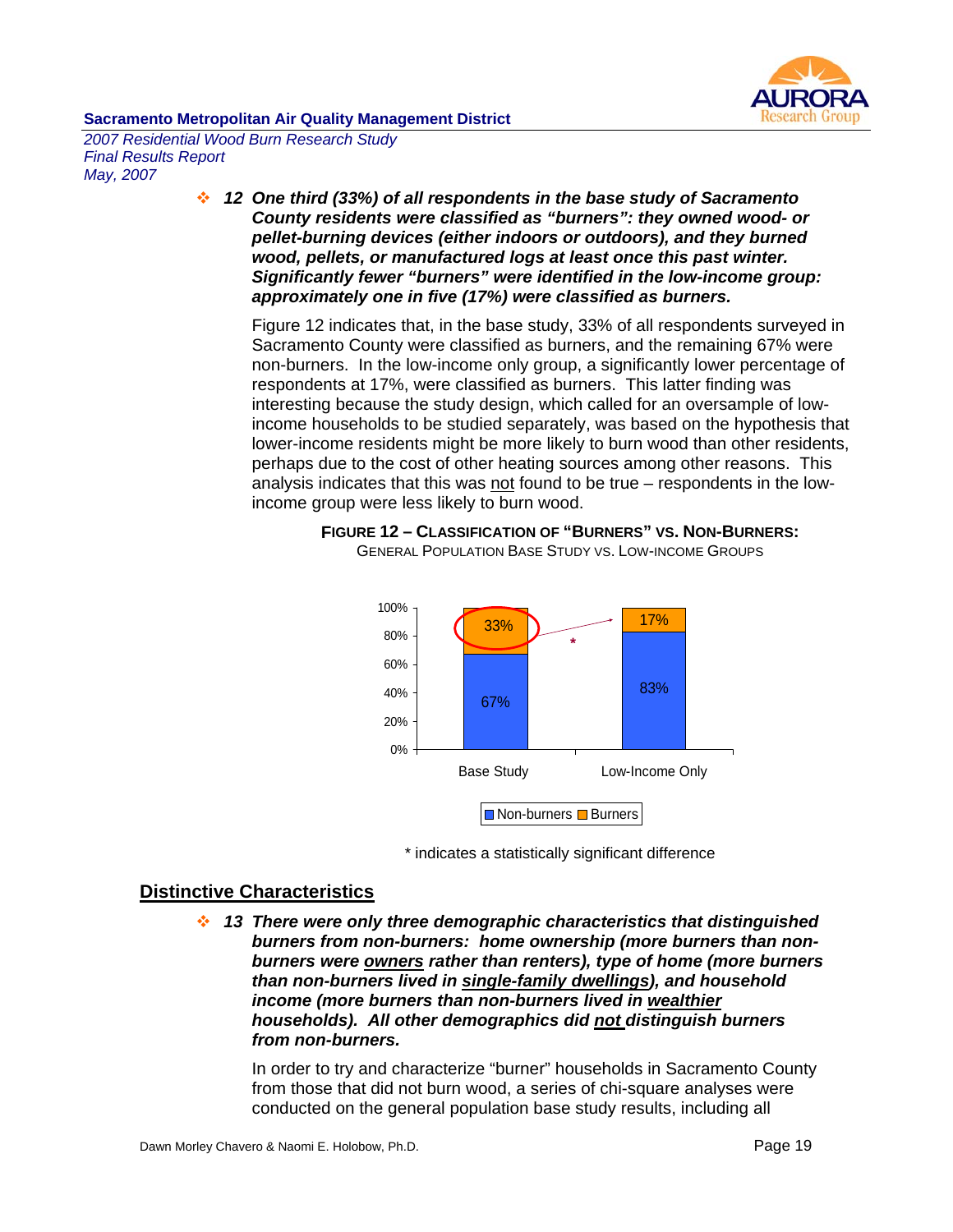

*2007 Residential Wood Burn Research Study Final Results Report May, 2007* 

> demographic features. Results indicated that only three of the twelve characteristics were significant: home ownership, type of dwelling and income.<sup>10</sup> It can be seen in the next chart (Figure 13) that 84% of burners owned their own homes versus 66% of non-burners; 93% of burners lived in single-family detached homes versus 71% of non-burners; and 70% of burners reported household incomes of \$50,000 or more versus 52% of non-burners. No other demographic characteristics distinguished burners from non-burners: neither gender, ethnicity, education, age, internet access, the number of people living in the house, the age of the house, air alert subscription nor voter registration were significant. In other words, males and females were just as likely to be burners as non-burners, as were older and younger residents, better educated and less-educated residents, etc.

**FIGURE 13 – DISTINCTIVE DEMOGRAPHIC CHARACTERISTICS OF "BURNERS" VS. NON-BURNERS**



# (GENERAL POPULATION BASE STUDY ONLY)

# **WOOD-BURNING ACTIVITY**

# **Frequency**

 $\overline{a}$ 

 *14 Last winter, 58% of the general population burners and 68% of the lowincome burners lit wood, pellet or manufactured log fires at least once a week.* 

Wood-burning device owners were asked to quantify how often they burned wood last winter using the following categories: most days, 2 or 3 times a week, about once a week, less than once a week, mainly on weekends, or

 $10$  For the purpose of this analysis, household income was dichotomized, using \$50,000 as the split point.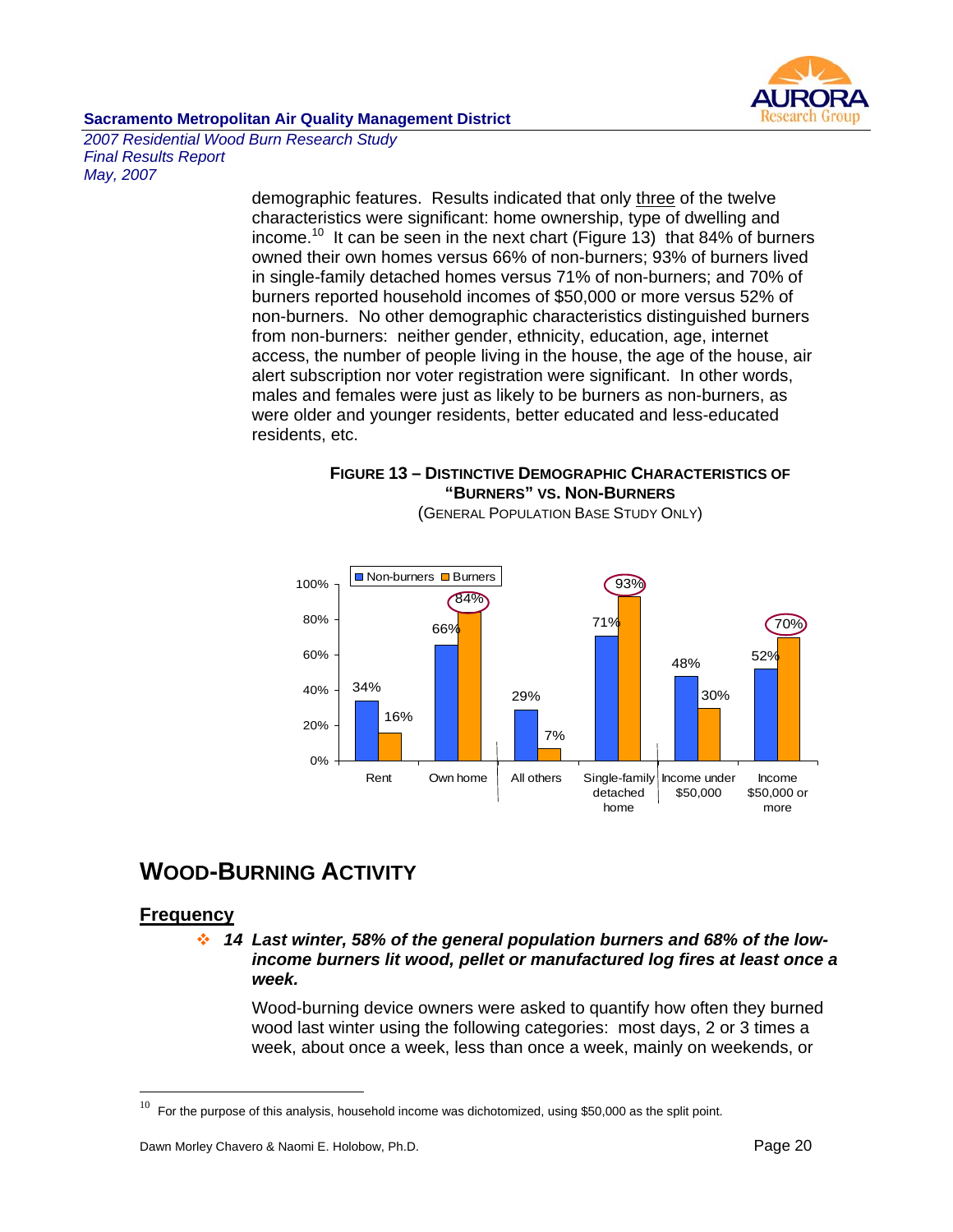

*2007 Residential Wood Burn Research Study Final Results Report May, 2007* 

> something else.<sup>11</sup> Results among indoor burners for both the general population and low-income groups are shown in Figure 14. Among indoor burners, the frequency of burning wood was comparable: more than half of the general population (58%) and the low-income group (68%) reported burning wood at least once a week.



**FIGURE 14 – FREQUENCY OF INDOOR WOOD-BURNING** (AMONG BASE STUDY & LOW-INCOME BURNERS EXCLUDING UNDECIDED RESPONSES)

The frequency of use was similar among outdoor burners, with 67% of the general population saying they had a wood fire outdoors at least once a week. It is interesting to note that 16% of indoor burners said they burn wood on most nights, while no outdoor burners said they burned wood outside that often. However, due to the small sample size of outdoor burners, this figure was not found to be statistically significant.

 $11$ Responses to the frequency of wood-burning questions (2.7 and 3.2) were compared with the responses to other wood-burning activity questions for consistency in "do not use" responses. In most cases, the 15% of indoor device owners and the 58% of outdoor device owners who volunteered they "never" use their wood-burning device were categorized as "owners who do not use" as well as grouped with the "non-burners."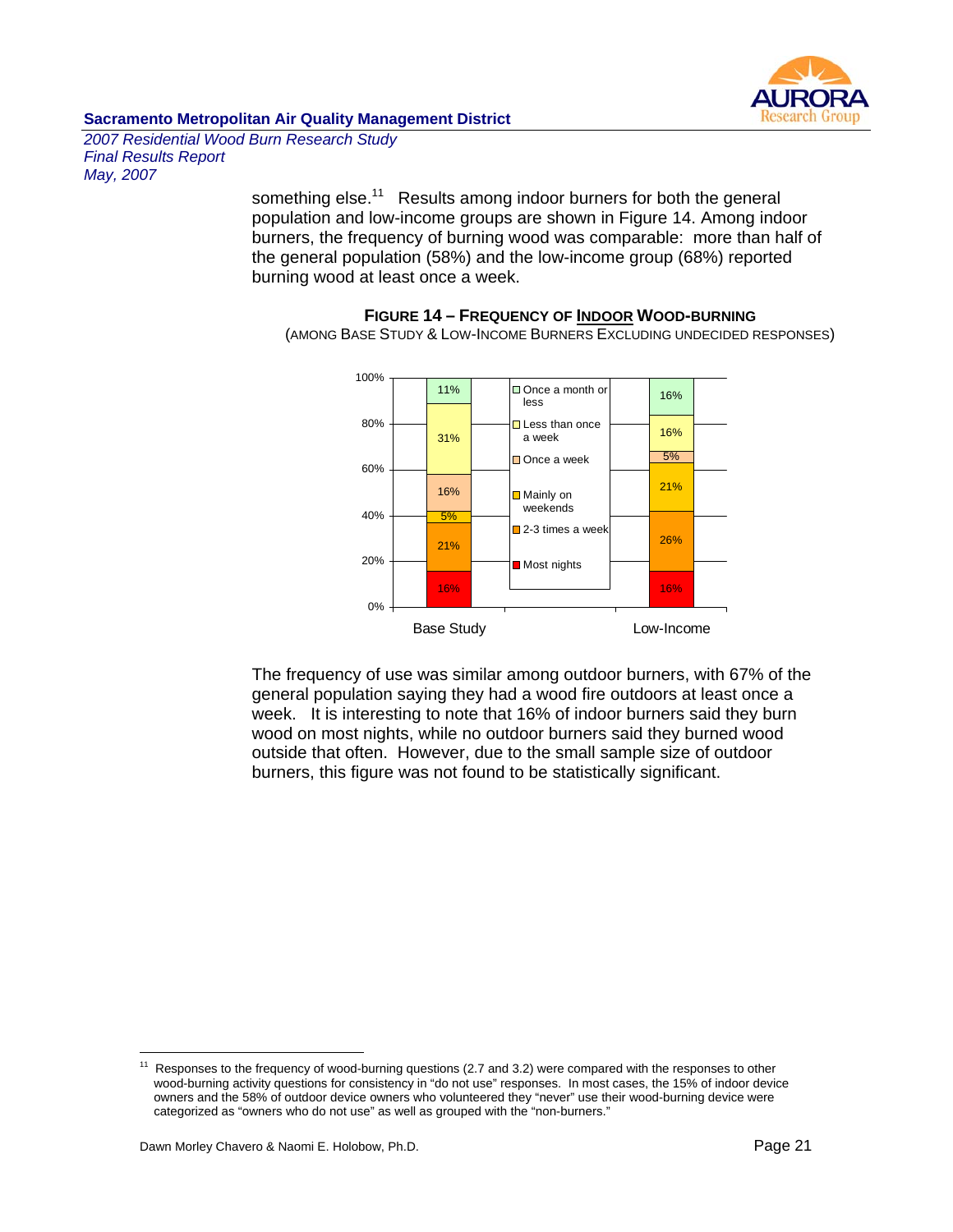

*2007 Residential Wood Burn Research Study Final Results Report May, 2007* 

#### **FIGURE 15 – FREQUENCY OF OUTDOOR WOOD-BURNING**

(AMONG BASE STUDY BURNERS EXCLUDING UNDECIDED RESPONSES)



Among Outdoor Users

Of the two low-income respondents who were outdoor burners, one reported burning mainly on the weekends and the other said it was less than once a month.

## **Reason for Use**

#### *15 Overall, about six in ten indoor burners (57%) used wood fires more for pleasure and ambiance than for supplemental heating.*

Respondents who burn wood, manufactured logs, or pellets were asked to categorize why they burn wood: more for pleasure and ambiance or more for supplemental heating. The same question was asked about each type of indoor wood-burning apparatus owned. The combined overall results indicated that the majority (57%) of those who burn wood do so more for pleasure than for warmth (43%).

 *16 However, the reason for burning wood appears to be linked to the type device used: fireplace users were significantly more likely to burn wood for pleasure while wood stove users and pellet stove users were more likely to burn for supplemental heating.*

Results by indoor device type are shown in the next chart (Figure 16). It can be seen that the majority of wood stove users (80%) and pellet stove users (87%) burned wood for supplemental heating, which is a significantly higher percentage then the 31% of fireplace users. In other words, the majority of fireplace users (69%) were more likely to burn wood for pleasure than for warmth. (Due to the small sample size, the proportion of respondents who have and use fireplace inserts was not found to be statistically different from the other groups.)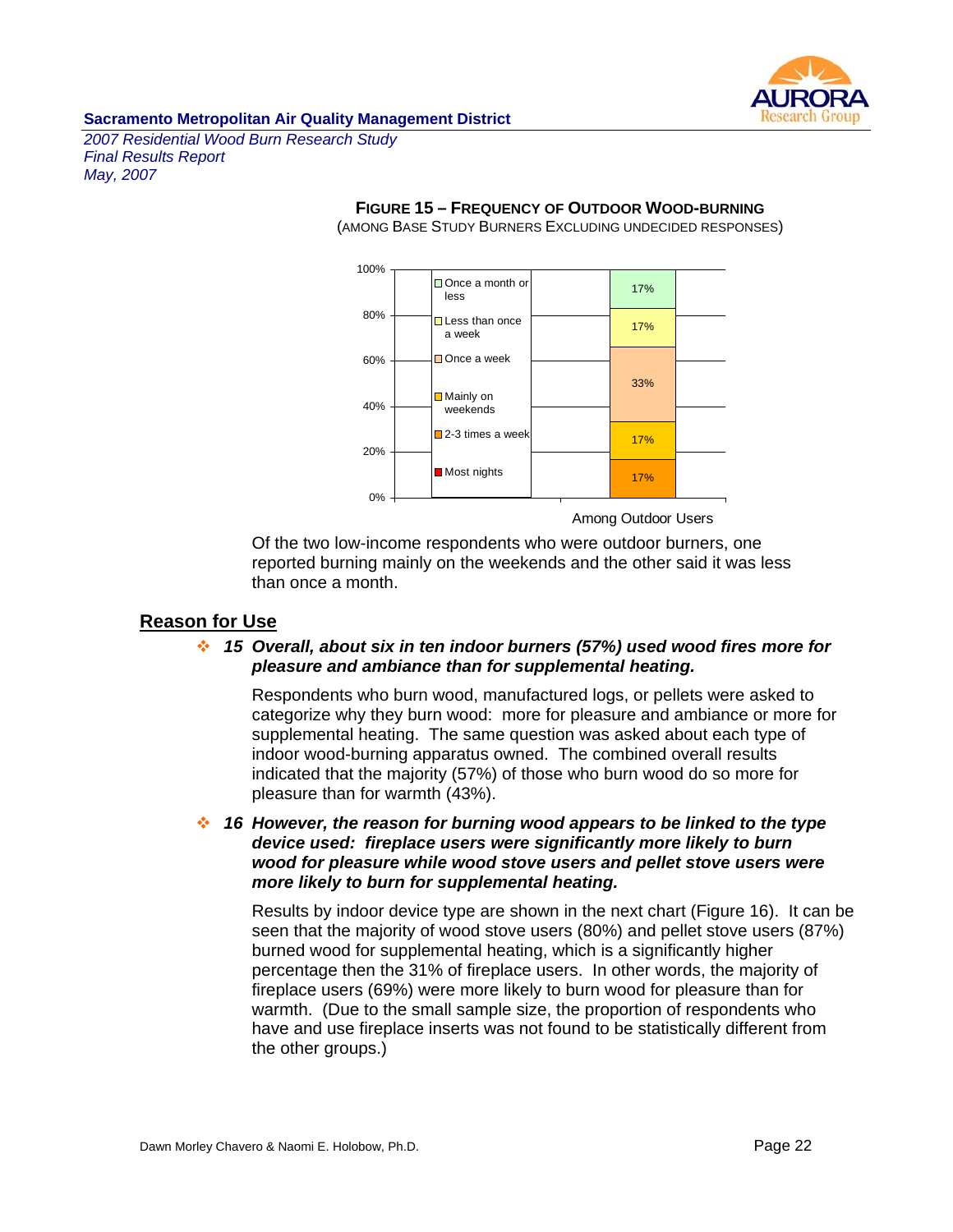

*2007 Residential Wood Burn Research Study Final Results Report May, 2007* 



**FIGURE 16 - REASON FOR BURNING WOOD INDOORS** (AMONG GENERAL POPULATION INDOOR BURNERS EXCLUDING UNDECIDED RESPONSES)

#### *17 Low-income respondents tended to burn wood for the same reasons as the general population.*

Results of the reasons for burning wood by indoor device among the lowincome burners are shown in the next chart. However, due to the fact that there were fewer low-income burners, the differences were not found to be statistically significant.



**FIGURE 17 - REASON FOR BURNING WOOD INDOORS** (AMONG LOW-INCOME BURNERS EXCLUDING UNDECIDED RESPONSES)

# **Type of Fuel**

 *18 Wood was the most commonly consumed fuel in fireplaces (78%), fireplace inserts (87%), and wood stoves (100%) in the general population households. Additionally, 30% of pellet stove/insert users usually burned wood (instead of pellets) in their pellet stoves. Low-income respondents used similar types of fuel, which mainly involved wood.*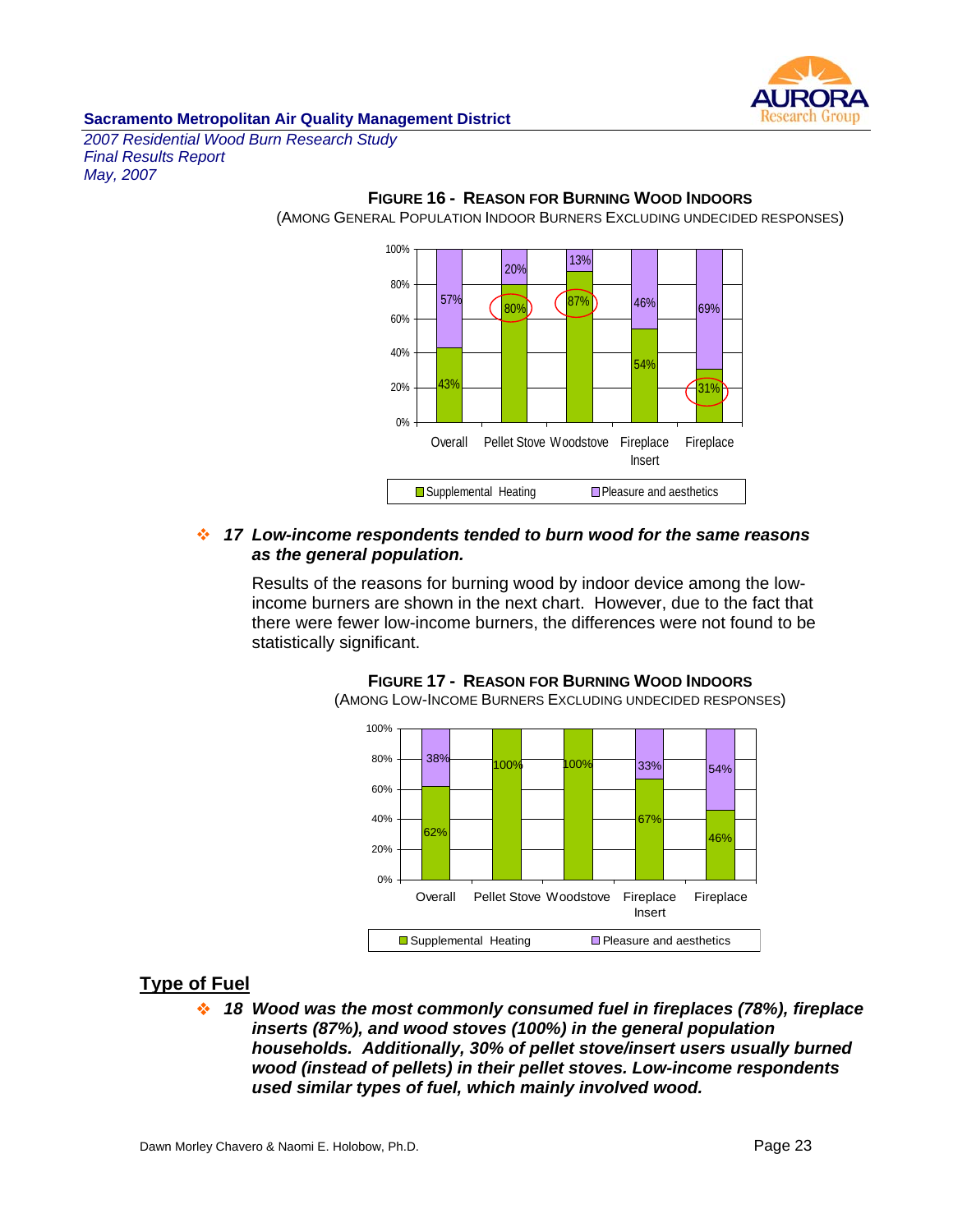

*2007 Residential Wood Burn Research Study Final Results Report May, 2007* 

> Respondents who owned indoor wood-burning devices were asked to specify the kind of fuel they usually burned in each of their wood-burning appliances: wood, pellets, artificial manufactured logs, or something else. Results among the general population of burners are shown in Figure 18. It can be seen that wood was the most frequently consumed fuel in fireplaces (78%), fireplace inserts (87%), and wood stoves (100%). As one might expect, pellets were the most commonly used fuel (46%) among pellet stove (and insert) users, although 30% said they usually burn wood.



**FIGURE 18 – TYPE OF FUEL USED FOR INDOOR WOOD-BURNING DEVICES** (AMONG BASE STUDY USERS EXCLUDING UNDECIDED RESPONSES)

Among the low-income group, wood was also the most commonly consumed fuel, as shown in the next chart.

**FIGURE 19 – TYPE OF FUEL USED FOR INDOOR WOOD-BURNING DEVICES**

(AMONG LOW-INCOME USERS EXCLUDING UNDECIDED RESPONSES)

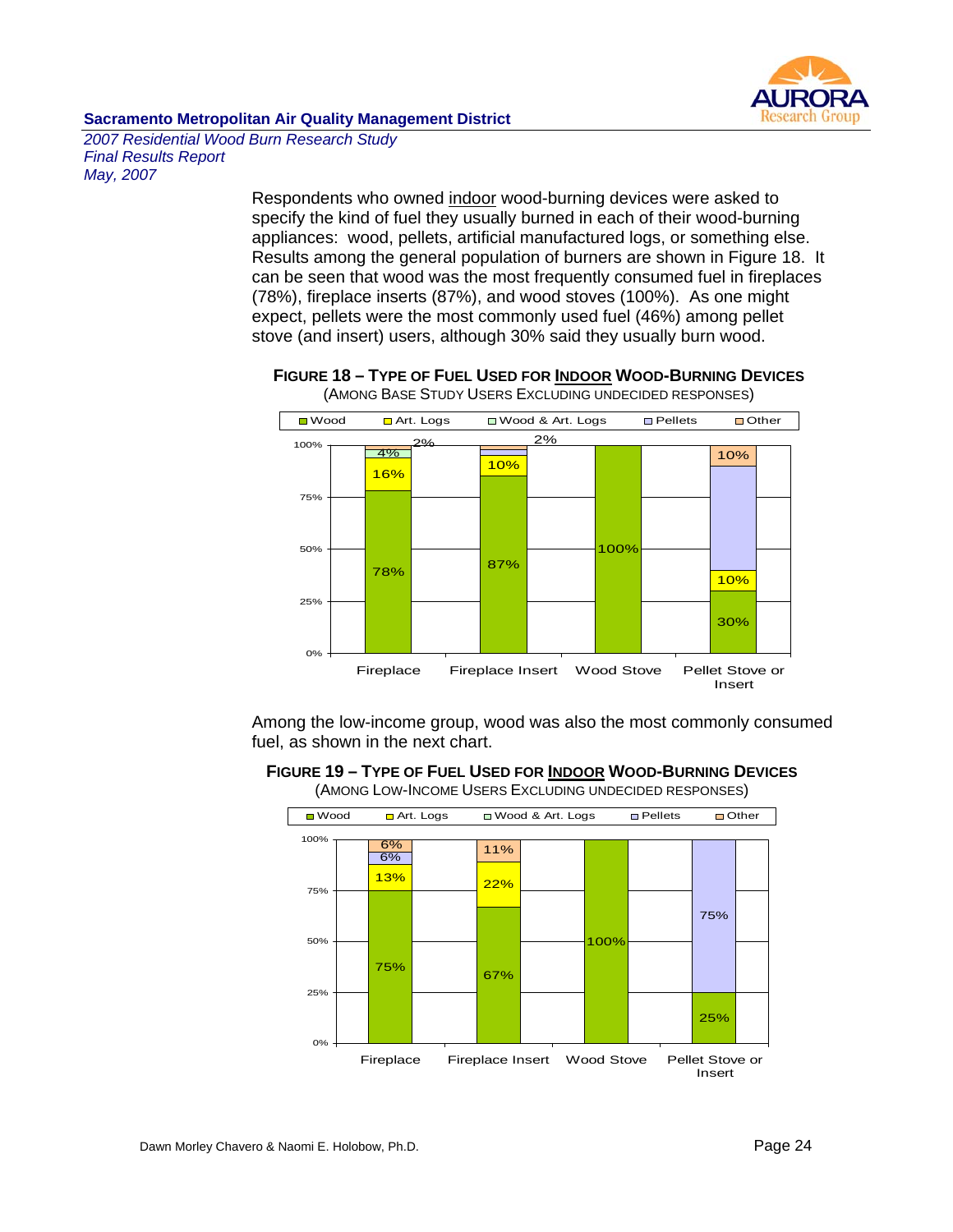

*2007 Residential Wood Burn Research Study Final Results Report May, 2007* 

### **Length of Burn**

 *19 On average, burners in the general population used 5 logs to fuel a typical wood fire that lasted almost 4 hours. However, fireplace users who burned artificial logs consumed significantly less fuel than wood burners yet achieved about the same length of burn. Similar results were found among low-income burners: the average fire lasted 3.3 hours and consumed 4.2 logs.* 

Those who burned wood or artificial logs were asked to quantify an average wood burn in terms of the number of hours as well as the number of pieces of wood (or manufactured logs) burned. Overall, wood burns ranged from 1 to 15 hours, with a mean (or average) of 3.9 hours. In terms of fuel usage, users burned 1 to 16 logs of fuel, with an average of 5.1 logs.

We conducted additional analyses on fireplace users in order to determine any differences in the length of burn by the type of fuel used.<sup>12</sup> It can be seen in Figure 20 that fireplace users who burned artificial logs enjoyed a fire for about the same amount of time; however, they used significantly less fuel than wood-burning fireplace users (an average of 1.3 logs versus 5.75 logs).

Additional analyses were conducted on the low-income burners to see if the length of their burns were more or less than the general population. As shown in the next table, the average burn among low-income burners lasted 3.3 hours and consumed 4.2 logs. While these figures are slightly lower than the results of the base study, the differences were not found to be statistically significant.

#### **FIGURE 20 – LENGTH OF BURN BY HOURS & LOAD AMONG BASE STUDY DEVICE USERS WHO BURN WOOD OR ART. LOGS**  (EXCLUDING UNDECIDED RESPONSES)

| <b>DESCRIPTION</b>                      | <b>AVERAGE#</b><br>OF HOURS | <b>RANGE</b>  | <b>AVERAGE#</b><br>OF LOGS | <b>RANGE</b>  |
|-----------------------------------------|-----------------------------|---------------|----------------------------|---------------|
| <b>Overall Burners</b>                  | 3.9 hours                   | $1 - 15$ hrs. | 5.1 logs                   | $1 - 16$ logs |
| <b>Fireplace Wood Burners</b>           | 3.9 hours                   | $1 - 15$ hrs. | 5.7 logs                   | $1 - 16$ logs |
| <b>Fireplace Artificial Log Burners</b> | 3.0 hours                   | $2 - 4$ hrs.  | $1.3$ logs                 | $1 - 3$ logs  |
| Low-Income Burners                      | 3.3 hours                   | $2 - 6$ hrs.  | 4.2 logs                   | $1 - 8$ logs  |

# **Reduced Usage**

 $\overline{a}$ 

 *20 Half of those who owned wood-burning devices (50%) said they burned less wood last winter compared to a typical winter.* 

All owners (regardless of usage) were asked to evaluate last winter's usage in terms of being more, less or the same as a typical winter. Nine percent of

 $12$  Fireplace users were analyzed because it was the most common wood-burning device used, which provide more data for our analyses.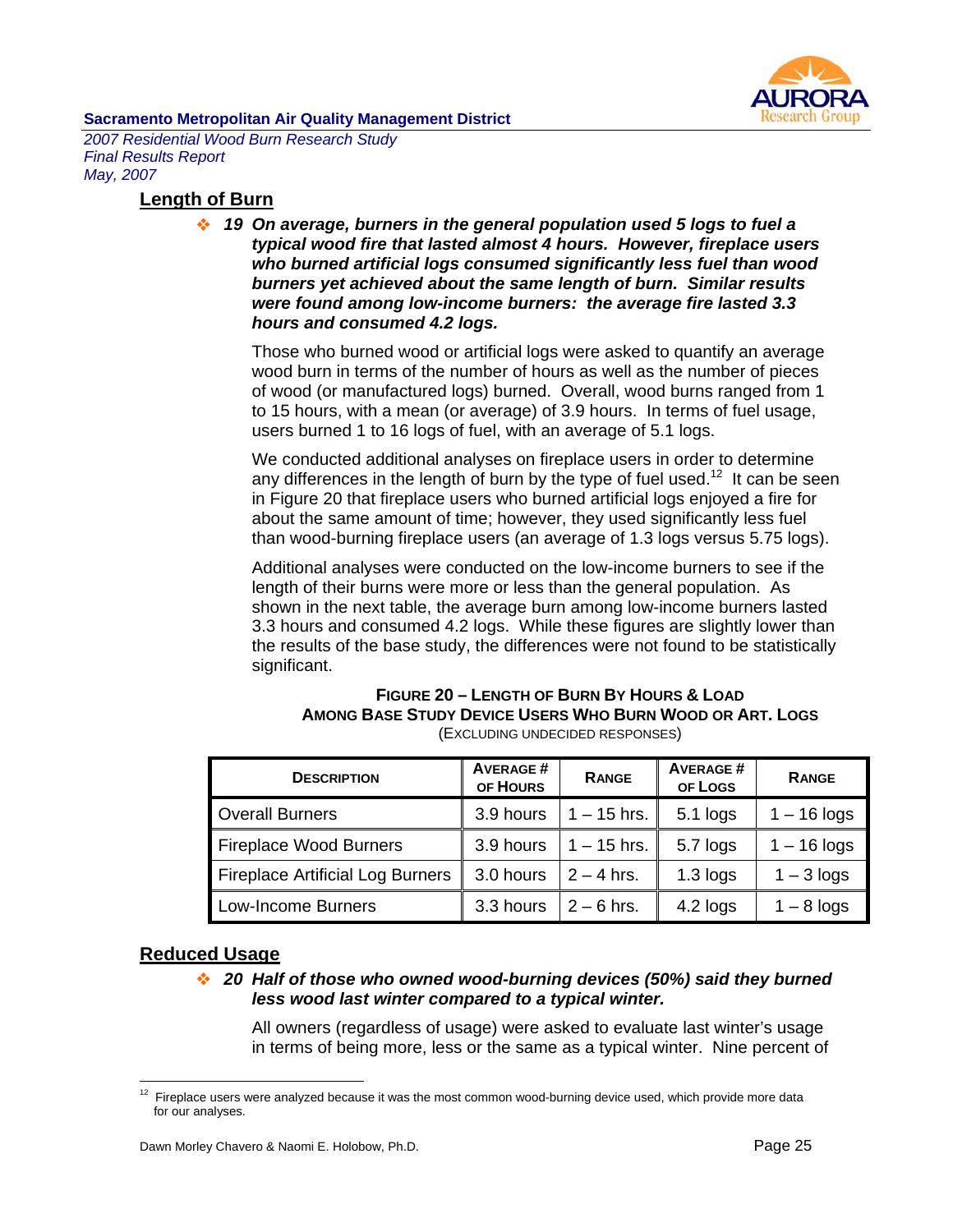

*2007 Residential Wood Burn Research Study Final Results Report May, 2007* 

> wood-burning device owners were unable to decide if their wood-burning activity changed last winter. These results were excluded from the data and the percentages were recalculated and are shown in Figure 21. Half (50%) of the owners said they burned less this past winter, while 7% said they burned more. The remaining 43% felt last winter's wood-burning activity was similar to a typical winter.



**FIGURE 21 – WOOD-BURNING ACTIVITY LAST WINTER** 

When asked to compare last winter's wood-burning with that of a typical year, activity among low-income owners was similar to that of the general population: 45% burned less, half (50%) burned the same and 5% said they burned more last winter than a typical year.

### *21 Among those who owned indoor devices, three in ten recalled occasions when they decided not to burn wood when they normally would have.*

Respondents were asked if there were occasions last winter when they normally would have burned wood, pellets, or manufactured logs but decided not to. About three in ten (29%) owners said yes, while the majority said no (66%) or were unsure (5%). Among low-income respondents results were similar: 33% said there had been days they decided not to burn wood. Sixty-three percent said there were none and 4% were undecided.

#### *22 About half who decided not to burn attributed their decision to air quality or environmental reasons (25%), health reasons (7%) or because they saw or heard a request not to burn (14%).*

Those who decided to not burn on certain occasions were asked, in an open-ended format, to explain the main reason why they chose to not burn wood, pellets or manufactured logs on those occasions. Verbatim responses were captured and then later categorized for quantitative analysis. Air quality and environmental concerns was the most common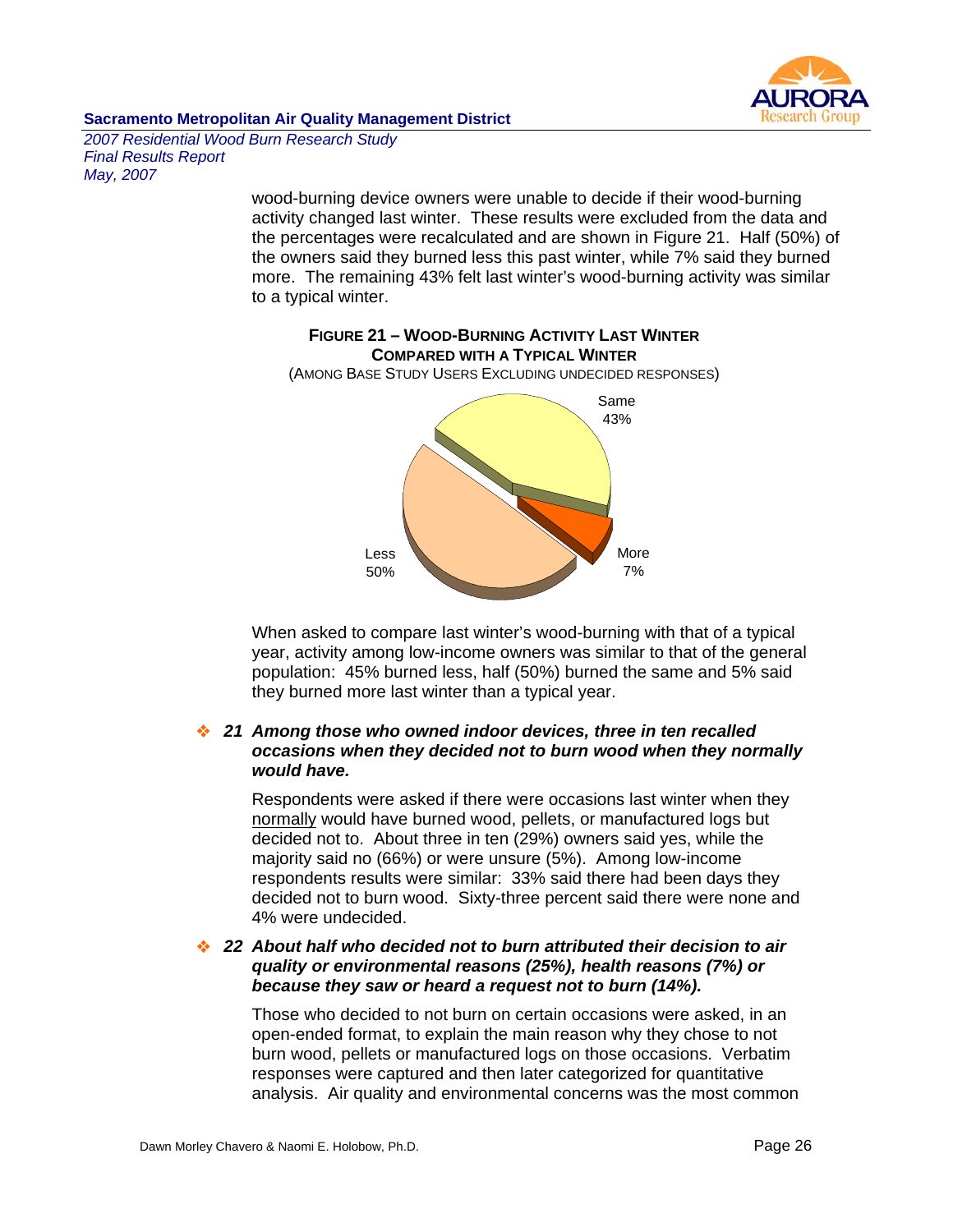

*2007 Residential Wood Burn Research Study Final Results Report May, 2007* 

> reason given, mentioned by 25% of these respondents. Seven percent mentioned health reason and 14% recalled hearing or seeing a request not to burn wood. Categorized reasons are shown in the following chart. Verbatim comments will be presented in the statistical report.



**FIGURE 22 – REASON FOR NOT BURNING WOOD** 

Among the 15 low-income respondents that decided not to burn wood last winter on certain occasions, 2 respondents said it was for air quality reasons, 1 person did it for health reasons, and 1 person saw or heard a request not to burn. Two claimed not have any fuel that day, 1 person said it was too inconvenient, and 3 people said they did not have a need. Five others gave responses that did not fit into the categories chosen. Once again, all verbatim responses will be presented in the statistical binder.

#### *23 When asked specifically about air quality and health reasons, about half said they chose not to burn wood because of air quality (56%) and health reasons (46%). The median number of times that wood burns were avoided for air quality reasons was 4.5 and it was slightly higher (6 times) for health reasons.*

Respondents were then asked to quantify the number of times they had decided not to burn wood, pellets, or manufactured logs last winter for air quality reasons and for health reasons. About half said air quality (56%) and health reasons (46%) had been part of their decisions not to burn on certain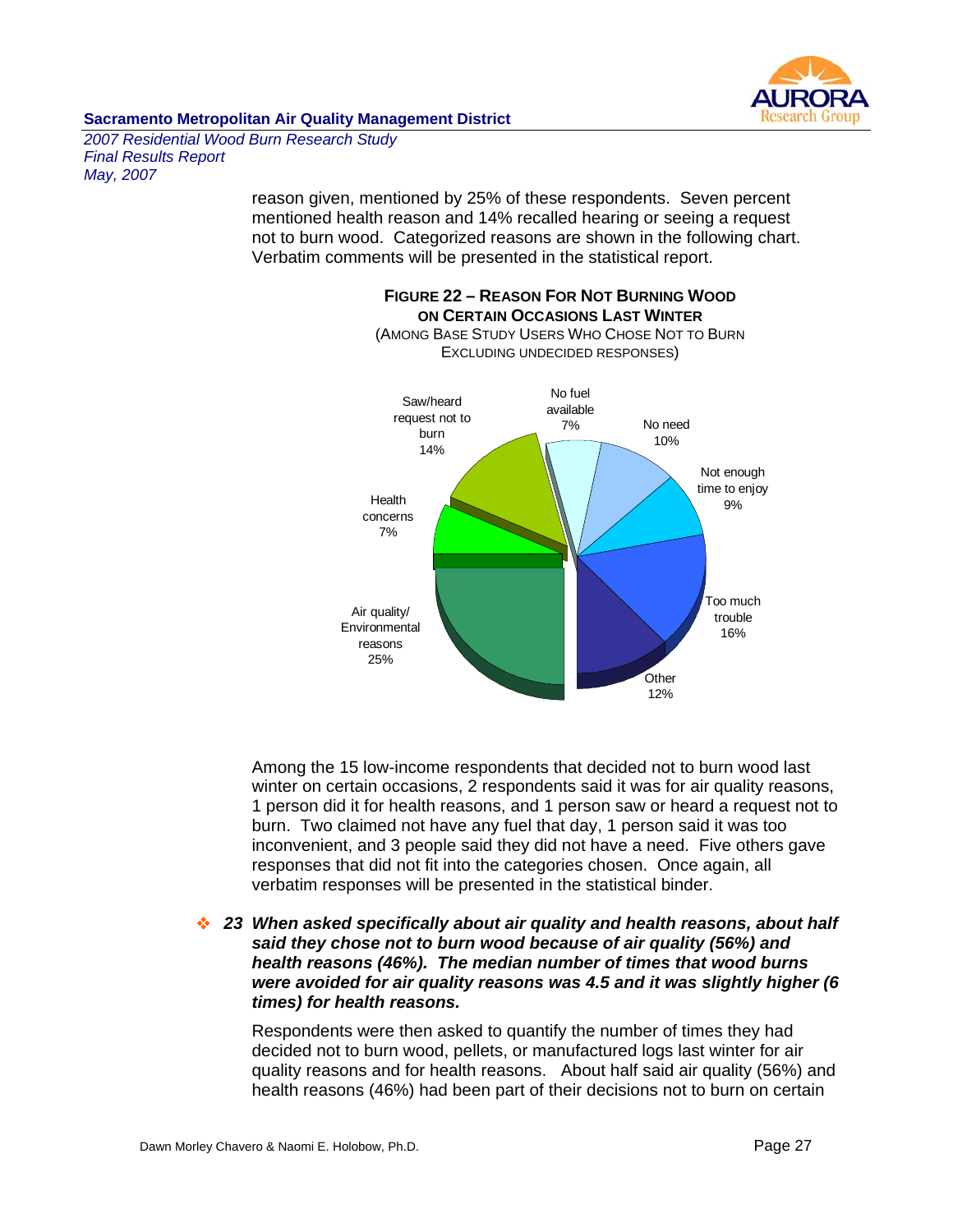

*2007 Residential Wood Burn Research Study Final Results Report May, 2007* 

> occasions and the other half said they had not (0 times). Results among those who had made a choice not to burn wood for air quality and health reasons are shown in the following table (Figure 23). It can be seen that those who chose not to burn on certain days for air quality reasons refrained from doing so a median of 4.5 days. Those who did not burn wood for health reasons chose not to burn wood a median 6 times

# **FIGURE 23 – FREQUENCY OF CHOOSING NOT TO BURN WOOD FOR AIR QUALITY & HEALTH REASONS**

(AMONG BASE STUDY USERS WHO CHOSE NOT TO BURN EXCLUDING UNDECIDED RESPONSES)

| <b>REASON</b>      | <b>RANGE</b>   | <b>MEDIAN</b> |  |
|--------------------|----------------|---------------|--|
| <b>Air Quality</b> | $1 - 50$ times | 4.5 times     |  |
| Health             | $1 - 30$ times | 6 times       |  |

# **AIR QUALITY ISSUES**

# **General Population Base Survey**

## *24 A third of Sacramento County respondents rated the quality of air in the area positively, but the majority (two-thirds) of respondents felt local air quality was only "poor" or "fair."*

In the telephone interview, respondents were first asked to rate the overall quality of air in Sacramento County, using a four-point scale: poor, fair, good, or excellent. As can be seen in the next figure, only 5% rated the quality of air as "excellent," and a further 28% rated it at "good," indicating that a combined total of 33% were positive in their evaluations. The majority (67%) gave negative evaluations: nearly half (47%) rated the overall quality of air in the area as "fair" and a fifth (20%) said it was "poor." This indicates that the majority of the general population recognizes and accepts that air pollution in the Sacramento area is a fact.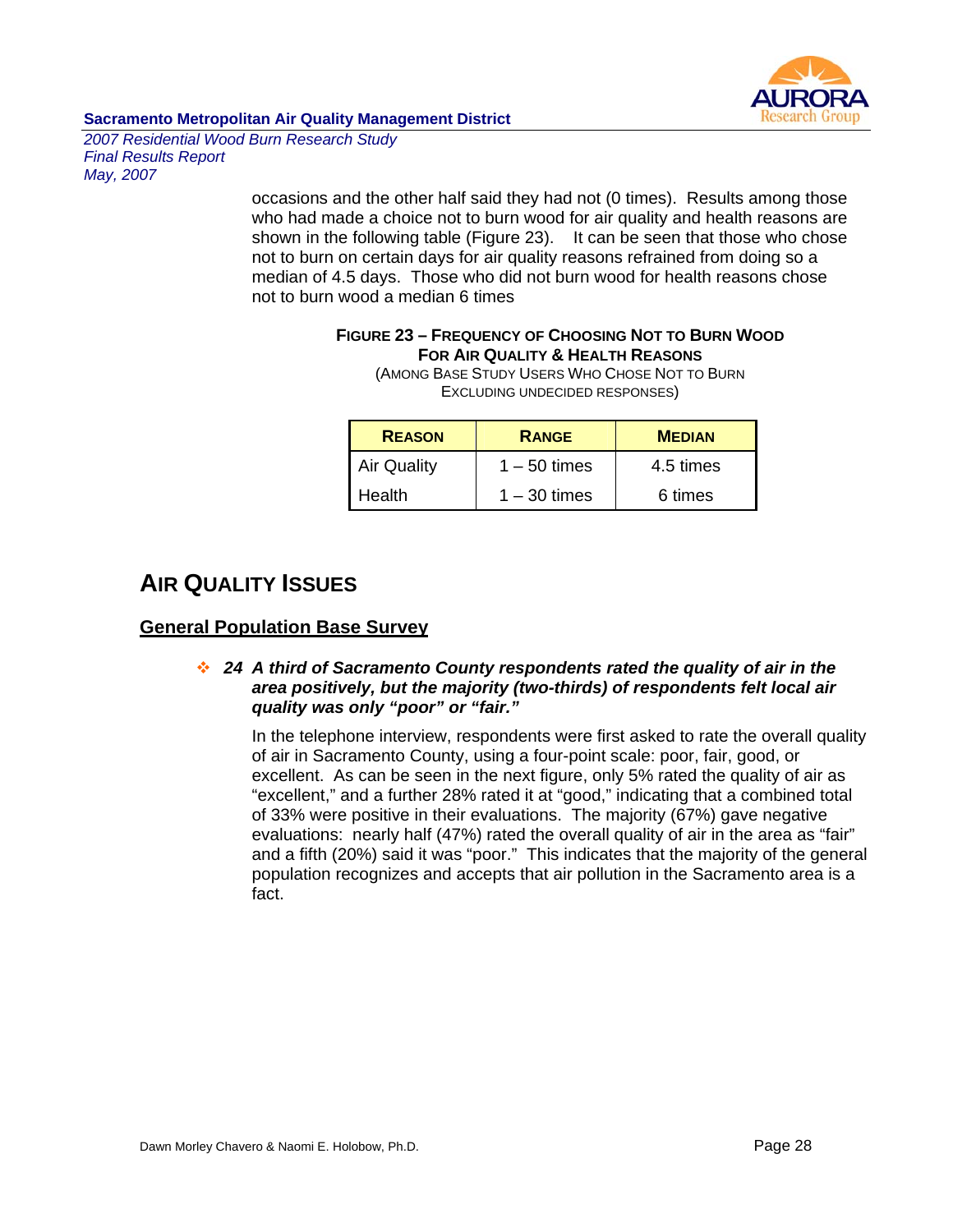

*2007 Residential Wood Burn Research Study Final Results Report May, 2007* 



**FIGURE 24 – OVERALL ASSESSMENT OF SACRAMENTO AREA AIR QUALITY**

 *25 There is much room for educating the general public about the negative effects of residential wood-burning on wintertime air quality: approximately four in ten respondents felt wood-burning was not a serious cause of air pollution. That being said, the fact that nearly the same proportion of respondents said that traffic was a very serious contributor to air pollution is an indication of the success of public education programs in general, and possibly of the effectiveness of the long-running Sacramento region summertime Spare the Air public education campaign.* 

Respondents were next asked to rate how serious they thought various causes of wintertime pollution were as contributors to air pollution in Sacramento County. Results, including responses of undecided/don't know<sup>13</sup>, are presented in Figure 25. It can be seen, first of all, that traffic was considered to be the **most** serious cause of wintertime air pollution: nearly four in ten respondents (38%) said it was a "very" serious problem. Only 18% of all respondents felt that industry was to blame and 15% felt that agricultural burning was responsible. Residential wood-burning fireplaces were seen as the **least** serious causes of wintertime air pollution: only one in ten respondents (13%) rated wood-burning as "very" serious.

This indicates that further public education about the causes of wintertime air pollution is warranted. It also attests to the ability of successful public education campaigns to influence public perceptions, insofar as the

 $\overline{a}$ 

 $13$  Typically, in attitudinal surveys, the percentage of undecided/don't know responses is low (between 0% and 4%). We chose to present the percentage of undecided/don't know responses in Figure 2 because three questions resulted in a relatively high percentages (7% and 10%) of respondents saying they did not know, a volunteered response rather than an actual response category. **These indicate specific areas where more public education on the causes of wintertime air pollution (industry, agricultural burning, and residential wood-burning) could be beneficial.**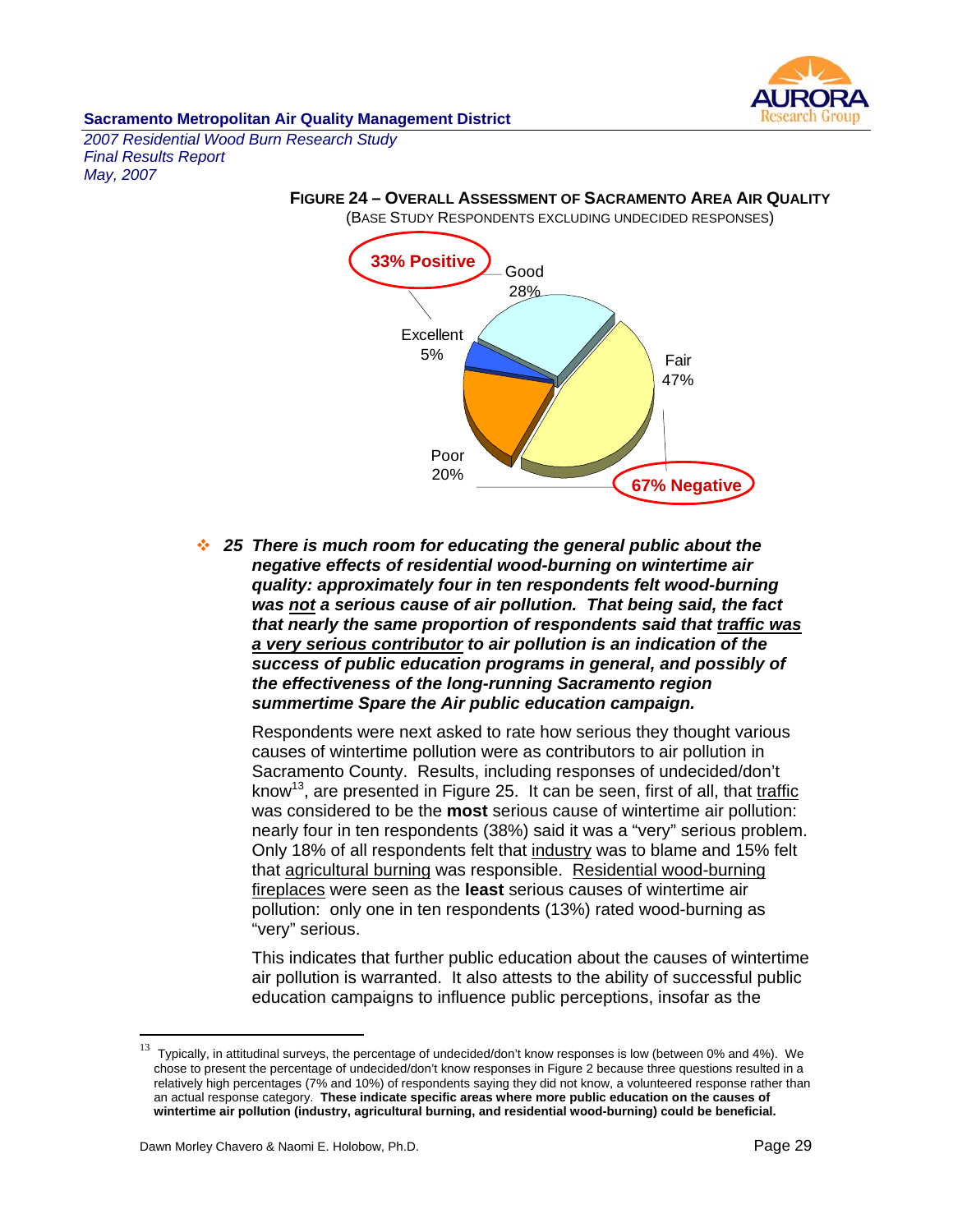

*2007 Residential Wood Burn Research Study Final Results Report May, 2007* 

> seriousness of traffic in causing air pollution (regardless of the season) is now well-entrenched. In the Sacramento area, the summertime Spare the Air program has been in effect for 12 years and, although it is not the only source of education, it is now highly recognizable among the local population in general.<sup>14</sup>



**FIGURE 25 – SERIOUSNESS: SOURCE OF WINTERTIME AIR POLLUTION** (BASE STUDY RESPONDENTS INCLUDING UNDECIDED RESPONSES)

#### **Low-Income Group**

 $\overline{a}$ 

### *26 Low-income respondents evaluated the quality of air in the area similarly to the general population: the majority (69%) felt local air quality was only "poor" or "fair."*

Results of the evaluation of air quality in the area by the low-income group of respondents are presented in Figure 26. It can be seen that results are very similar to those of the general population in Sacramento County: 31% rated the quality of air as "excellent" or "good," and the majority (69%) gave negative evaluations.

<sup>&</sup>lt;sup>14</sup> See: SMAQMD 2006 Air Quality & Transportation Telephone Tracking Survey, Aurora Research Group, January 2007: two thirds (66%) of all respondents were familiar with the summertime Spare the Air program.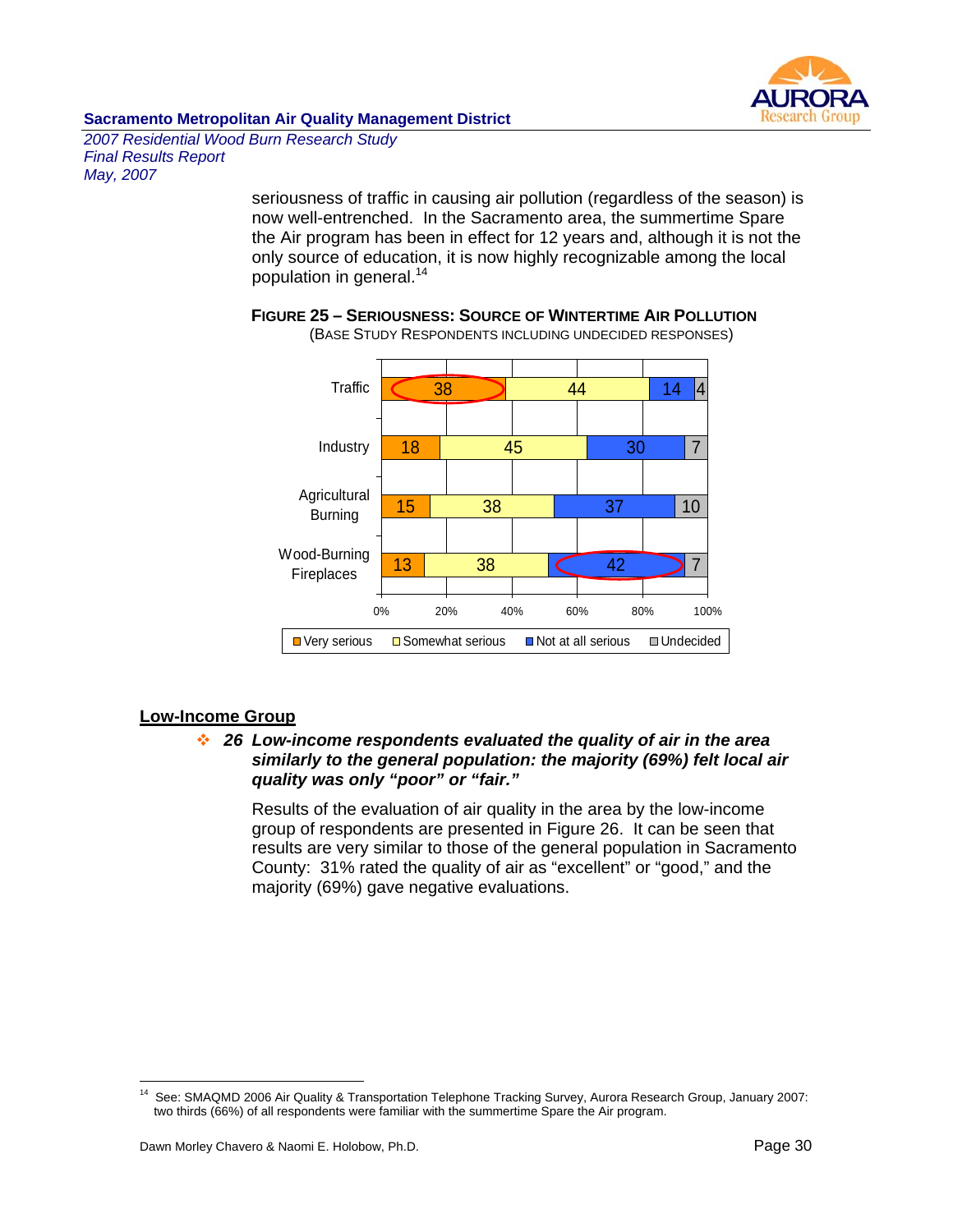

*2007 Residential Wood Burn Research Study Final Results Report May, 2007* 

# **FIGURE 26 – OVERALL ASSESSMENT OF SACRAMENTO AREA AIR QUALITY**

(LOW-INCOME RESPONDENTS ONLY EXCLUDING UNDECIDED RESPONSES)



 *27 Low-income respondents were also similar to the general population in terms of how they rated the seriousness of the various causes of winter air pollution: traffic was viewed as the most serious contributor and residential wood-burning the least serious.* 

It can be seen in Figure 27 that the low-income group of respondents felt that traffic was the most serious cause of winter air pollution in Sacramento County: 44% rated it as a "very" serious contributor. This was followed by industry (25% rating it "very" serious) and agricultural burning (19%). Only 16% of low-income respondents felt that residential wood-burning was a "very" serious contributor to wintertime air pollution – in fact, nearly half (47%) said it was "not at all" serious.



**FIGURE 27 – SERIOUSNESS: SOURCE OF WINTERTIME AIR POLLUTION**

(LOW-INCOME ONLY RESPONDENTS INCLUDING UNDECIDED RESPONSES)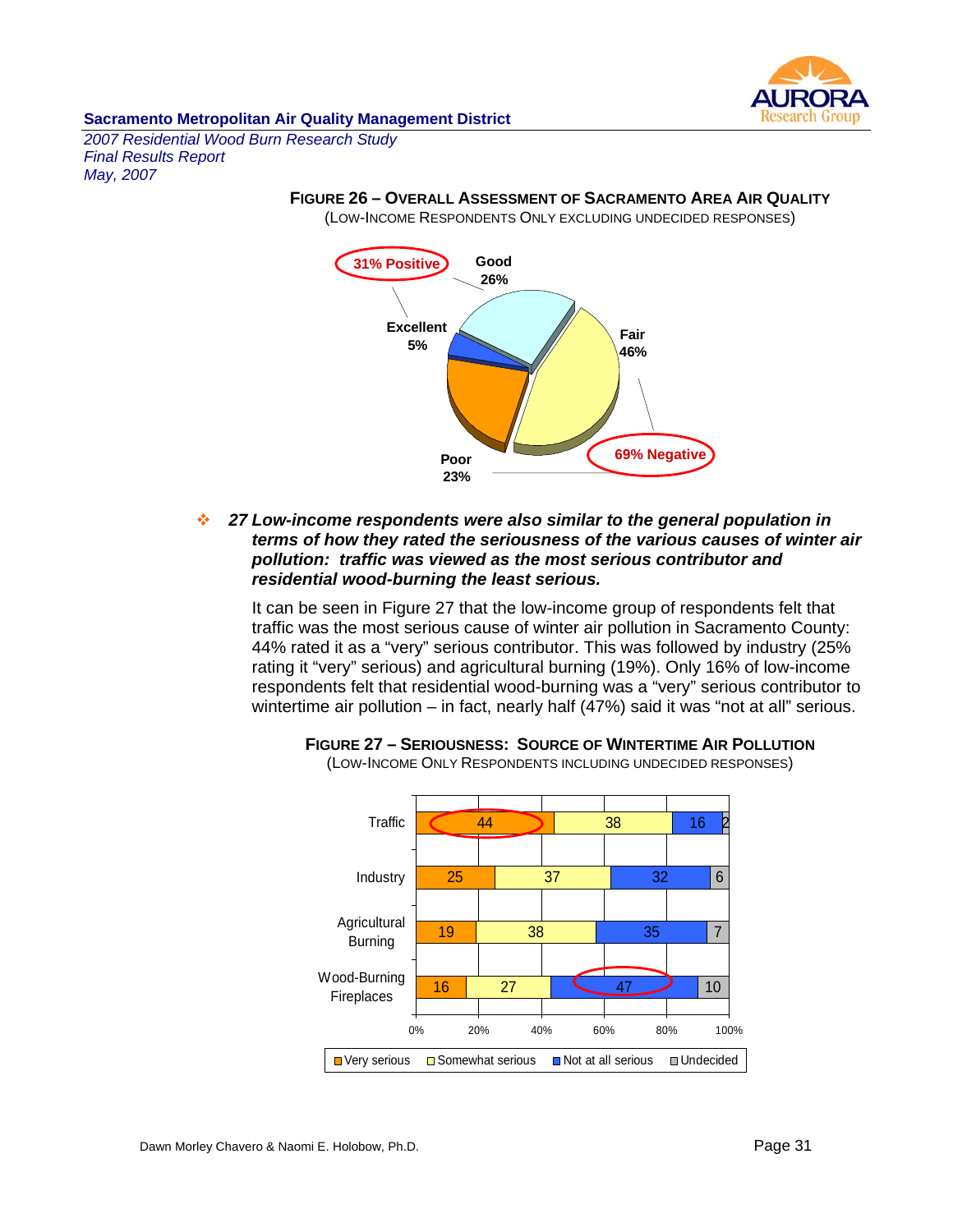

*2007 Residential Wood Burn Research Study Final Results Report May, 2007* 

#### **Other Group Differences**

 *28 Registered voters were significantly more likely to rate the quality of air in the region accurately (that is, negatively); as were those aged between 35 and 54 years. The youngest respondents were the least accurate in their assessments. No other demographic characteristics emerged – evaluations of air quality did not depend on gender, ethnicity, education, income, etc.* 

To see if there were any features that distinguished those respondents who gave negative evaluations of air quality from those who gave positive evaluations, results were dichotomized (percent "poor + fair" versus percent "good + excellent"), and a series of chi-square analyses was conducted. Variables included in the analyses included: age, income, education, gender, ethnicity, home ownership, type of dwelling, age of dwelling, number of people in household, access to the internet, voter registration, air alert subscription, and whether the household was a wood burner or not.

Only two features showed significant differences: voter registration and age. Significantly more respondents who were registered to vote evaluated the quality of air negatively (71%) than those not registered to vote (55%). Younger respondents (aged between 18 and 34 years) were the least likely to assess the quality of air in the region negatively (52%) – those between the ages of 35 to 54 were more accurate in their assessment (73% said the air quality was poor or fair), as were the oldest respondents (68% negative.) **A public education program about the air quality in the region that could target the younger adult population in particular could be useful.**

Further chi-square analyses (52 in total (4 questions x 13 demographic features) were run on each of the causes of wintertime air pollution to see if there were distinguishing demographic features as to the seriousness of each cause. There were only 4 analyses that yielded significant differences:

- females were significantly more likely than males to say that traffic was a "very serious" cause of wintertime air pollution (46% vs. 32%),
- **males were significantly more likely than females to say that residential wood-burning fires were "not at all serious" causes of air pollution (55% vs. 36%**),
- renters were more likely than owners to say that industry was a "very serious" cause of air pollution (31% vs. 14%), and
- renters were also more likely than owners to say that agricultural burning was a "very serious" cause (25% vs. 13%).

**In short, because there were so few demographic differences, a public education campaign about the sources and seriousness of wintertime air pollution that is designed to target residents of all descriptions in Sacramento County should be effective. However, if there were a way of educating males in particular about the pollution problems associated with**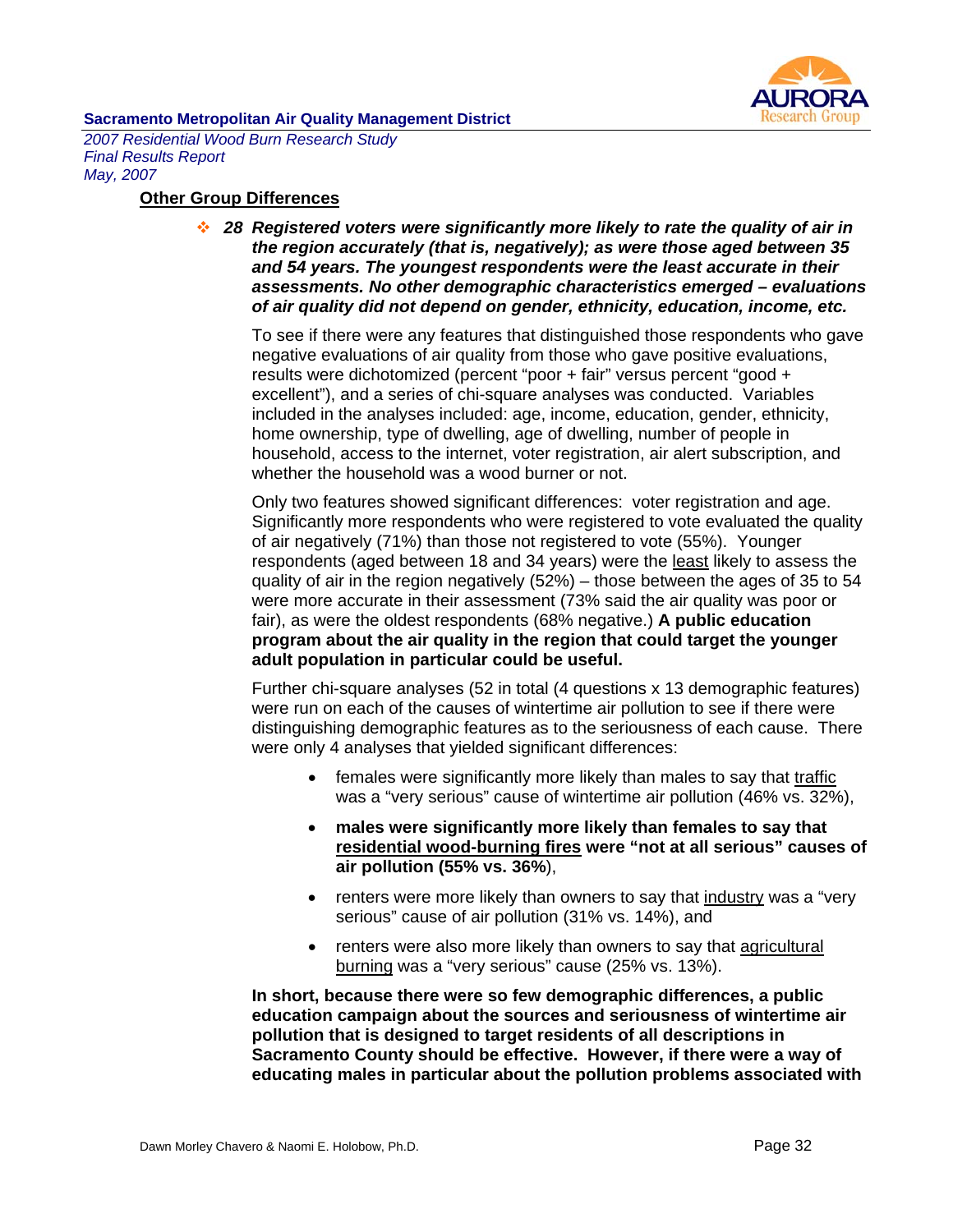

*2007 Residential Wood Burn Research Study Final Results Report May, 2007* 

> **wood-burning, there could be added benefits, as they demonstrated a significant information gap.**

# **AWARENESS OF SUMMERTIME SPARE THE AIR**

# **General Population and Low-Income Groups**

 *29 Recognition of the summertime Spare the Air Program in Sacramento County is very high among the general population – nearly nine in ten respondents in the base study were familiar with the voluntary program. There is less familiarity among the lowincome group, but it is still relatively high at 80%.* 

Respondents were next asked how familiar they were with the voluntary driving reduction program called Spare the Air during the summer months.<sup>15</sup> Figure 28 shows the results from both the general population base study and the low-income group of respondents. It can be seen, first of all, that among the general population in Sacramento County, the summertime program is highly recognizable: 63% of respondents said they were "very" familiar with the program and an additional 26% said they were "somewhat" familiar with it, indicating that a combined total of 89% of all respondents were familiar with summertime Spare The Air. (It is interesting to note that the 63% of respondents who were "very" familiar with the program is identical to the level of general awareness of Spare The Air among Sacramento County residents during the summer of 2006.<sup>16</sup>) Although fewer than half of the low-income respondents were "very" familiar with Spare The Air (47%), an additional 33% said they were "somewhat" familiar with the program for a combined total of 80% aware. This is a significantly lower percentage than in the general population, but it is still quite high.

 $\overline{a}$ The exact wording of the question was: "During the summer months, that is, from May through October, you may have heard about a voluntary driving reduction program called Spare The Air, which is aimed at reducing the amount of ozone in the air caused by vehicles during particularly hot days with poor air quality. Does this sound not at all familiar, somewhat familiar, somewhat familiar,

<sup>&</sup>lt;sup>16</sup> See "SMAQMD Final Report – Awareness of the 2006 Spare The Air Campaign", Naomi E. Holobow, November 2006.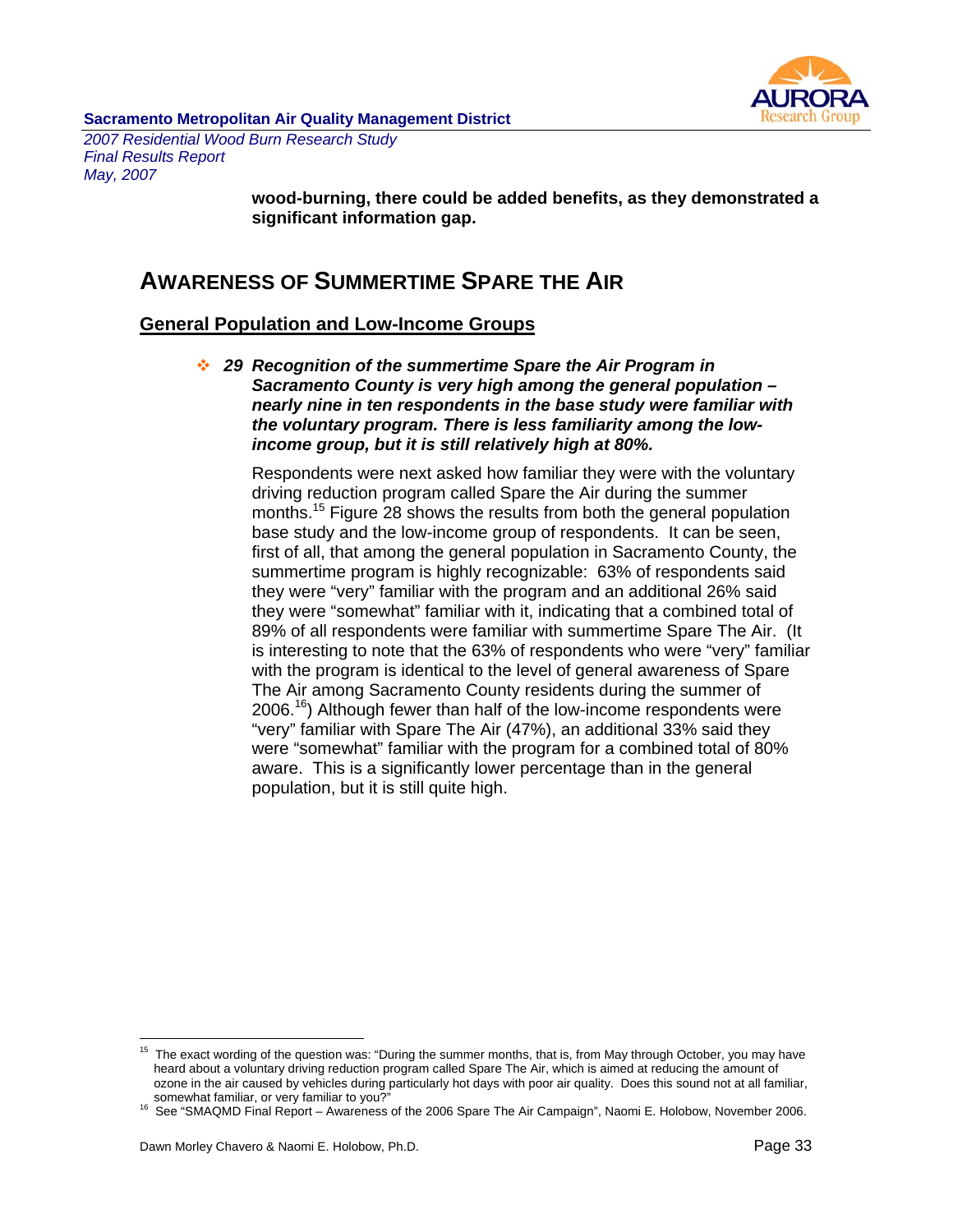

*2007 Residential Wood Burn Research Study Final Results Report May, 2007* 

## **FIGURE 28 – FAMILIARITY WITH SUMMERTIME SPARE THE AIR DRIVING REDUCTION PROGRAM**

(BASE STUDY VS. LOW-INCOME GROUPS EXCLUDING UNDECIDED RESPONSES)



\* indicates a statistically significant difference

# **Other Group Differences**

 *30 Recognition of the summertime Spare the Air Program in Sacramento County varied by a few demographic features (age, income, ethnicity, education, Internet access and home ownership).* 

Further chi-square analyses were conducted to determine if there were any statistically significant differences in terms of demographic characteristics between respondents who were familiar with the summertime Spare The Air program and those who were not. Results can be described as follows:

Respondents familiar (both somewhat and very) with the summertime Spare The Air program were significantly more likely to:

- be homeowners (94% vs. renters, 75%);
- be registered voters (93% vs. not registered, 71%);
- have access to the Internet (93% vs. no access, 78%);
- have at least a college education (96% vs. less than college, 83%);
- be Caucasian (94% vs. other ethnicities, 75%)
- have household incomes of \$50,000 or more (92% vs. less than \$50,000, 84%); and
- be older than 35 years of age (93% vs. 18 to 34 years, 71%).

No other significant differences were found – **burners were just as familiar with Spare The Air as non-burners**, males as familiar as females, etc.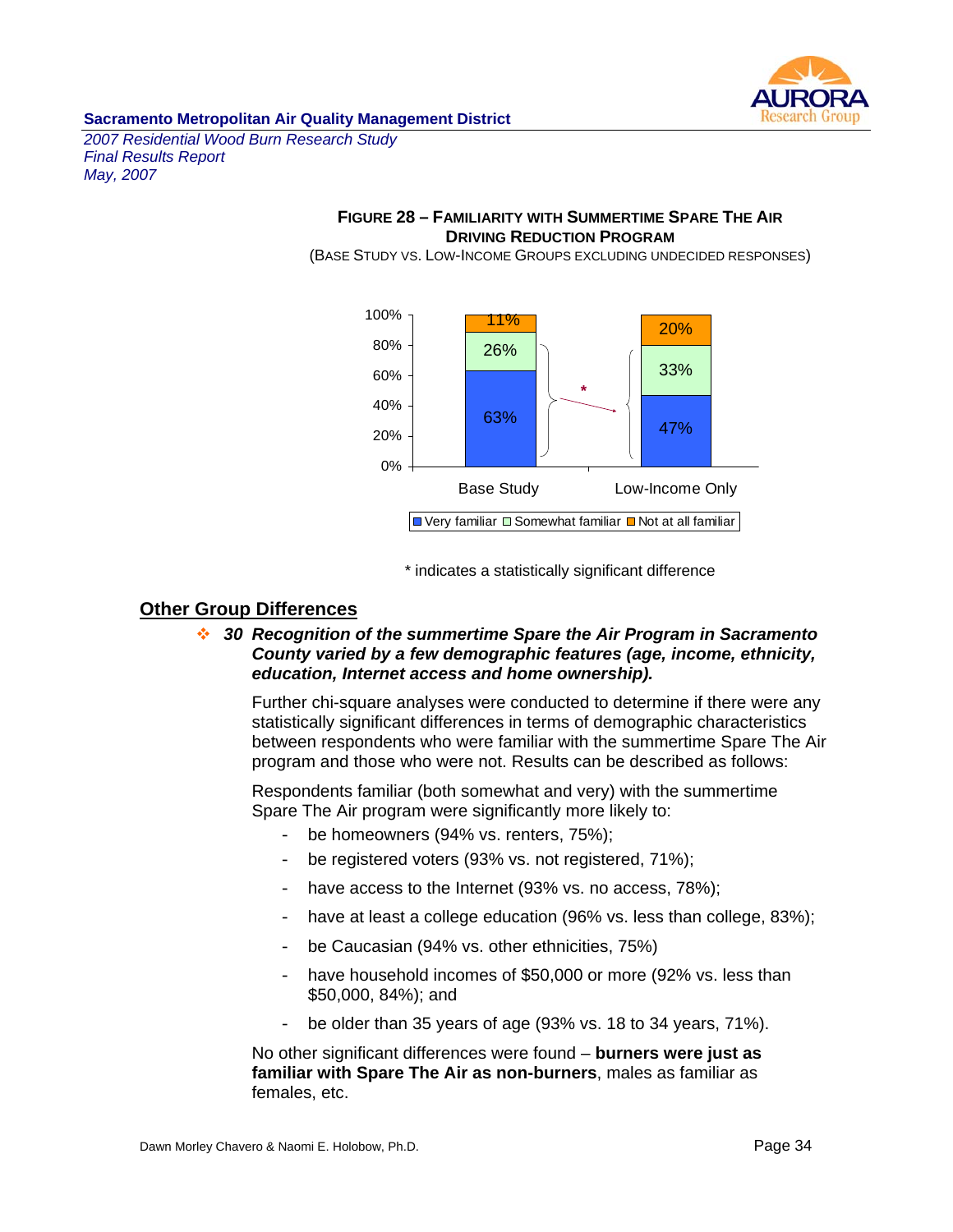

*2007 Residential Wood Burn Research Study Final Results Report May, 2007* 

# **KNOWLEDGE OF PARTICULATE MATTER**

# **General Population and Low-Income Groups**

 *31 Only 16% of all respondents in the general population said they were "very knowledgeable" about particulate matter pollution, but an additional 61% felt "somewhat knowledgeable." Low-income respondents claimed significantly less knowledge about PM pollution.* 

Next, respondents were asked to rate how knowledgeable they considered themselves to be about particulate matter or particle pollution. Results from the general population base study as well as the low-income group are presented in the next figure. It can be seen, first of all, that few respondents in either group claim to be "very" knowledgeable about PM (16% in the general population and 12% in the low-income group), **indicating that there is a good opportunity for a public information program to educate its residents about PM pollution.** Secondly, although a substantial proportion in both groups claims to be somewhat knowledgeable, the fact that 23% and 33% claim no knowledge at all about PM pollution is an indication that the causes of wintertime air pollution need to be put more in the public eye.



**FIGURE 29 – LEVEL OF KNOWLEDGE ABOUT PARTICULATE MATTER OR PARTICLE POLLUTION:**  (BASE STUDY VS. LOW-INCOME GROUPS EXCLUDING UNDECIDED RESPONSES)

\* indicates a statistically significant difference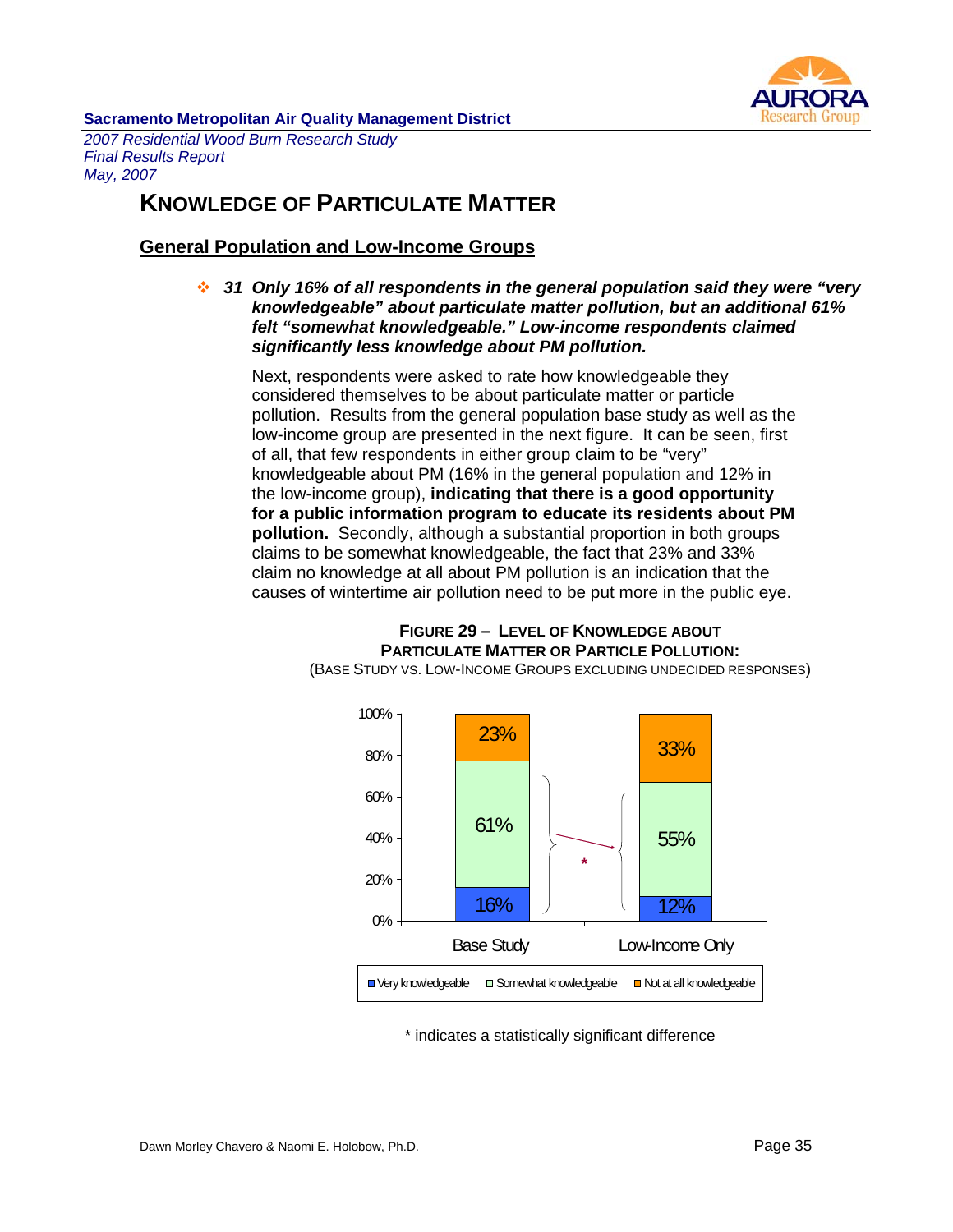

*2007 Residential Wood Burn Research Study Final Results Report May, 2007* 

## **Burners vs. Non-Burners**

#### *32 Wood burners were just as knowledgeable (or not) about particulate matter pollution as non-wood burners.*

The self-reported level of knowledge about PM pollution from burners and nonburners in the general population base study are presented in the next figure. There were no significant differences between the two groups of respondents. Among burners, 20% said they were "not at all" knowledgeable. Two thirds (66%) claimed to be "somewhat" knowledgeable and only 14% claimed to be "very" knowledgeable about PM pollution.

One possible interpretation of the results could be to speculate that because only 14% of burners claimed to be "very" knowledgeable (and thus were willfully ignoring what they "knew" when they decided to burn wood this past winter anyway), the majority of burners (the remaining 86%) were not as knowledgeable and could therefore benefit from learning more about the effects of wood-burning on air pollution.

# **FIGURE 30 – LEVEL OF KNOWLEDGE ABOUT PARTICULATE MATTER OR PARTICLE POLLUTION:**

14% 66% 59% 24% 17% 20% 0% 10% 20% 30% 40% 50% 60% 70% 80% 90% 100% Burners Non-burners ■ Very knowledgeable Bomewhat knowledgeable ■ Not at all knowledgeable

(BURNERS VS. NON-BURNERS EXCLUDING UNDECIDED RESPONSES)

# **Other Group Differences**

 *33 More males than females claimed to be "very" knowledgeable about PM pollution. A higher percentage of respondents who claimed the least knowledge were: poorer, less well educated, not registered to vote, and lacking Internet access than their counterparts.* 

Further chi square analyses revealed that:

- more males said they were "very" knowledgeable compared to females (21% vs. females, 11%);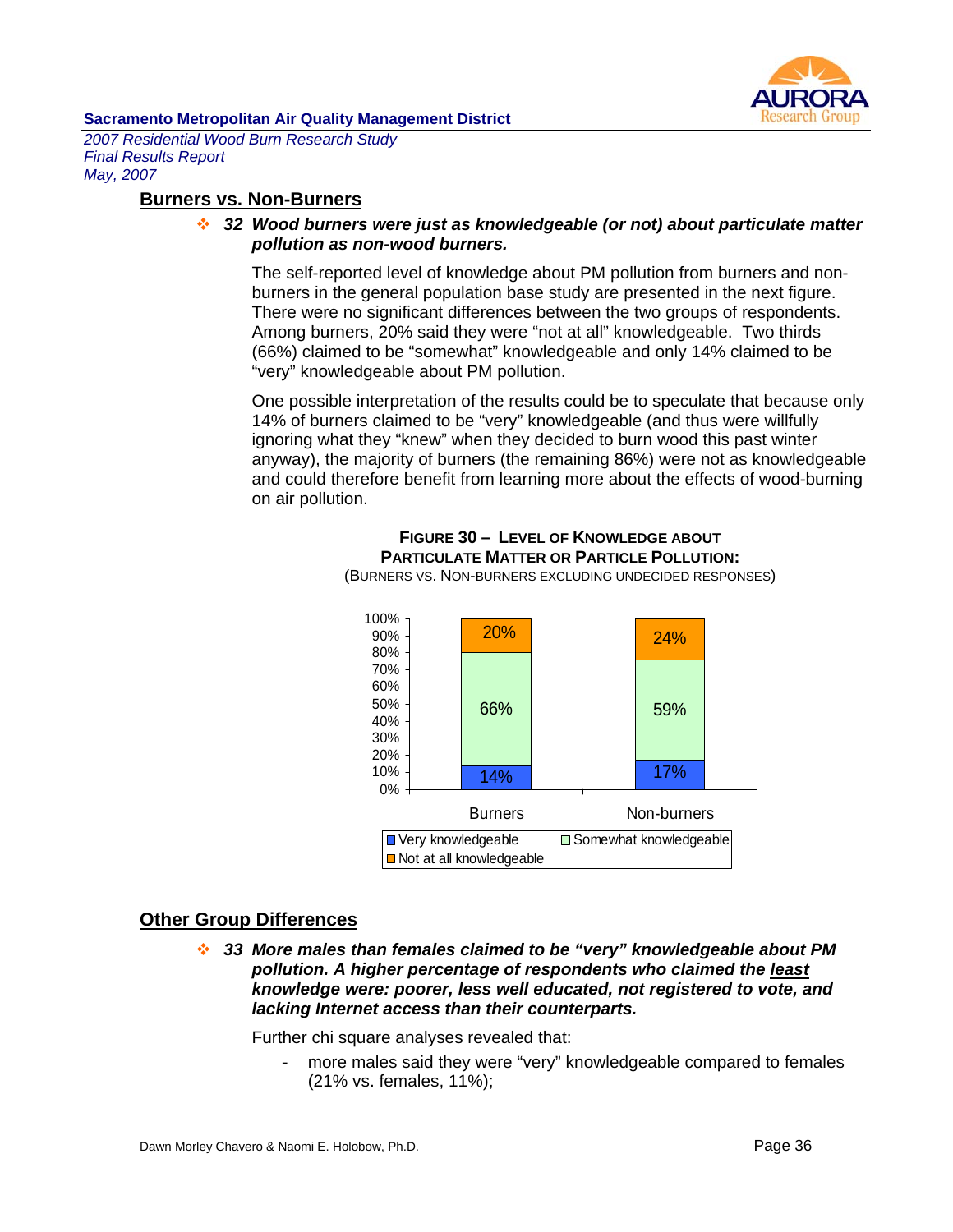

*2007 Residential Wood Burn Research Study Final Results Report May, 2007* 

- those not registered to vote were more likely to say they were "not at all" knowledgeable about PM pollution (41% vs. registered, 18%);
- less educated respondents were more likely to say they were "not at all" knowledgeable (31% vs. college degree or higher, 12%);
- more of those without Internet access said they were "not at all knowledgeable" (36% vs. have Internet access, 18%); and
- more of those with household incomes of less than \$50,000 were "not at all" knowledgeable (31% vs. \$50,000 or more, 14%).

# **AWARENESS OF WINTERTIME NO-BURN REQUESTS**

 *34 Awareness of the requests not to burn wood during the winter of 2006/2007 was the same across the general population, low-income respondents and burners as well as non-burners. It was fairly high, given that there was no paid advertising of the requests this past winter: 59% of the respondents in the general population base survey and 57% of those in the low-income group said they heard the wintertime no burn requests. (Some of this could possibly be due to a carry-over of awareness from the summertime Spare The Air program.) Levels of awareness should increase when the full residential no-burn public education program is launched with full media buy.* 

Although there was no paid advertising to announce the nights throughout the 2006/2007 winter when particulate matter pollution was forecast to reach 127 on the Air Quality Index (AQI) -- the "unhealthy for sensitive groups" level -- there were several news stories on both television and radio as well as in the Sacramento Bee weather page that asked residents in the Sacramento area to refrain from using their wood-burning fireplaces and outdoor fire pits on certain nights. In addition, Air Alerts for Spare the Air nights were issued to those approximately 3,050 Sacramento County residents<sup>17</sup> who had registered to receive them for the summer Spare The Air season. Survey respondents were asked:

"During this past winter, did you hear, read, or see any news stories, advertisements, or public service announcements about particulate matter pollution or poor air quality, and requests not to use wood-burning fireplaces and outdoor fire pits?"

Excluding the respondents who were undecided or did not know, results indicated that 59%  $(+ / - 4.9%)$  of all respondents in the general population base survey and about the same percentage (57%) of those in the low-income group were aware of the requests not to burn during the past winter. Considering that there was no media buy this past winter, these are quite high levels of awareness. The next graph shows these two groups, and in addition plots the level of awareness among burners and non-burners in the base study. There were no significant differences among any of the groups.

 $\overline{a}$  $17$  Per an e-mail from Lori Kobza, of the Communications Office of Sacramento Metropolitan Air Quality Management District, there are a total of 5,512 Air Alert subscribers, 55% of which live in Sacramento County (3048 subscribers).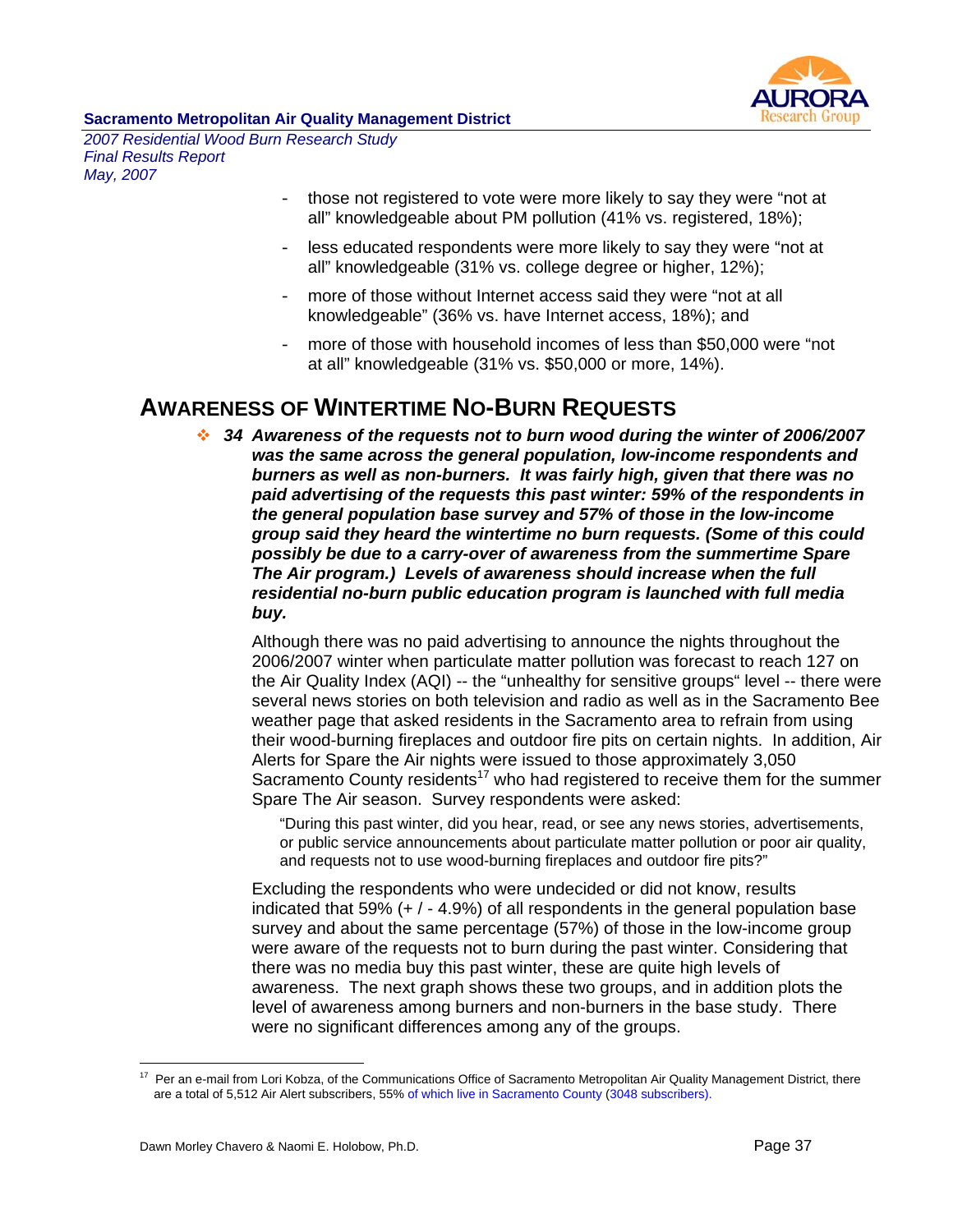

*2007 Residential Wood Burn Research Study Final Results Report May, 2007* 



#### **FIGURE 31 – PERCENT AWARE OF REQUEST NOT TO BURN THIS PAST WINTER**  (BASE STUDY, LOW-INCOME GROUPS, BURNERS AND

NON-BURNERS EXCLUDING UNDECIDED RESPONSES)

Another factor to consider when assessing levels of awareness of a public education campaign is that some survey respondents might have a tendency to give the most socially-acceptable responses (that is, the assessed level of awareness could be an overestimate). The difficulty is to predict how many respondents this could represent. The evaluation of the summertime Spare The Air campaign<sup>18</sup> has always included a Control group of respondents, that is, residents who are interviewed about non-Spare the Air days but are asked whether they recently heard a Spare The Air advisory asking them not to drive. The percent of respondents who say "yes" (and were therefore wrong) are then used as a correction factor and subtracted from results when emission reduction estimates are conducted. Our experience with the 2006 summer evaluation showed that the percentage of Control day respondents in Sacramento County who erroneously thought they heard a STA advisory ranged between 4% and 24%, depending on the specific wording of the question. It is quite possible that the 59% of respondents who said they heard the wintertime no-burn requests is an overestimate, but without control-day interviewing, we cannot measure this extent of this effect.

#### *35 Older respondents were more likely to have seen or heard the requests not to burn than younger respondents.*

Of the thirteen chi-square analyses, only one significant difference emerged: age was the only demographic feature that distinguished those who heard or saw the wintertime request not to use wood-burning fireplaces and outdoor fire pits. Of

 $\overline{a}$ 

 $18$  Aurora Research Group has conducted annual evaluations of the summertime Spare The Air campaign in the Sacramento Region for many years.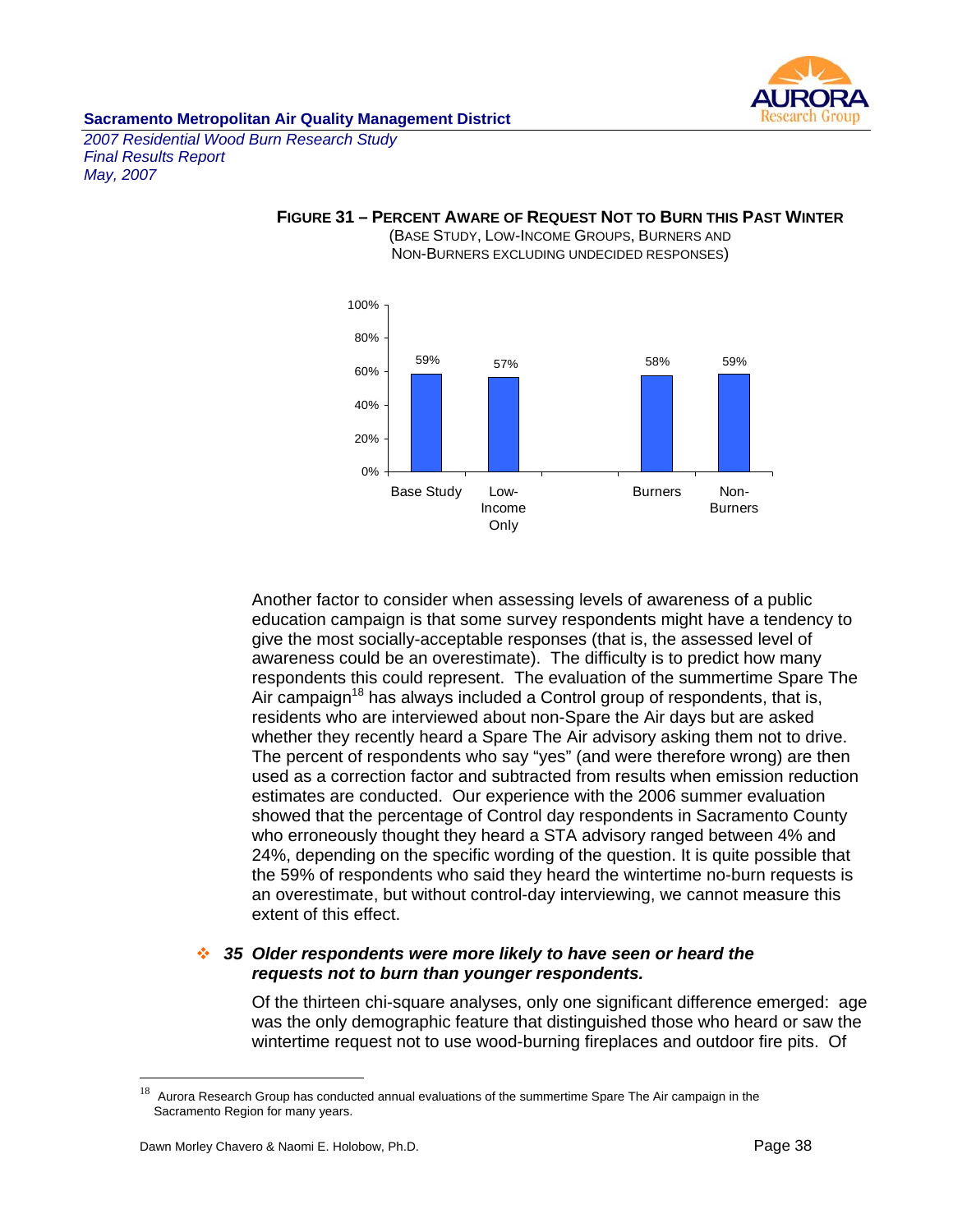

*2007 Residential Wood Burn Research Study Final Results Report May, 2007* 

> those respondents 55 years of age and older, 69% were aware, versus 53% of those aged between 35 – 54 years. The youngest group (aged between 18 and 34 years) was the least likely to have seen the announcements: only 46% of these respondents were aware.

# **WINTER 2006/2007 ACTUAL COMPLIANCE WITH VOLUNTARY NO-BURN REQUESTS**

### **General Population and Low-Income Groups**

 *36 Among those who were aware of the requests not to burn during the past winter, only 34% of the general population base survey respondents, and 41% of low-income respondents actually complied and voluntarily reduced the number of fires they burned.* 

Respondents who indicated they had seen or heard requests not to use wood-burning fireplaces (59% of the general population of respondents and 57% of the low-income group) were then asked if they actually reduced the number of fires they burned during the winter because of the requests. Results, presented in the next chart, indicate that voluntary compliance was quite low. In the general population of respondents in Sacramento County, only about a third (34%) of these respondents reduced the number of fires burned. In the low-income group, 41% complied, a percentage which is not statistically significantly different from the general population results.

#### **FIGURE 32 – COMPLIANCE WITH VOLUNTARY REQUEST NOT TO BURN**

(AMONG THOSE WHO HEARD THE NO BURN REQUESTS: GENERAL POPULATION BASE STUDY VS. LOW-INCOME GROUPS)



No statistically significant difference between the groups.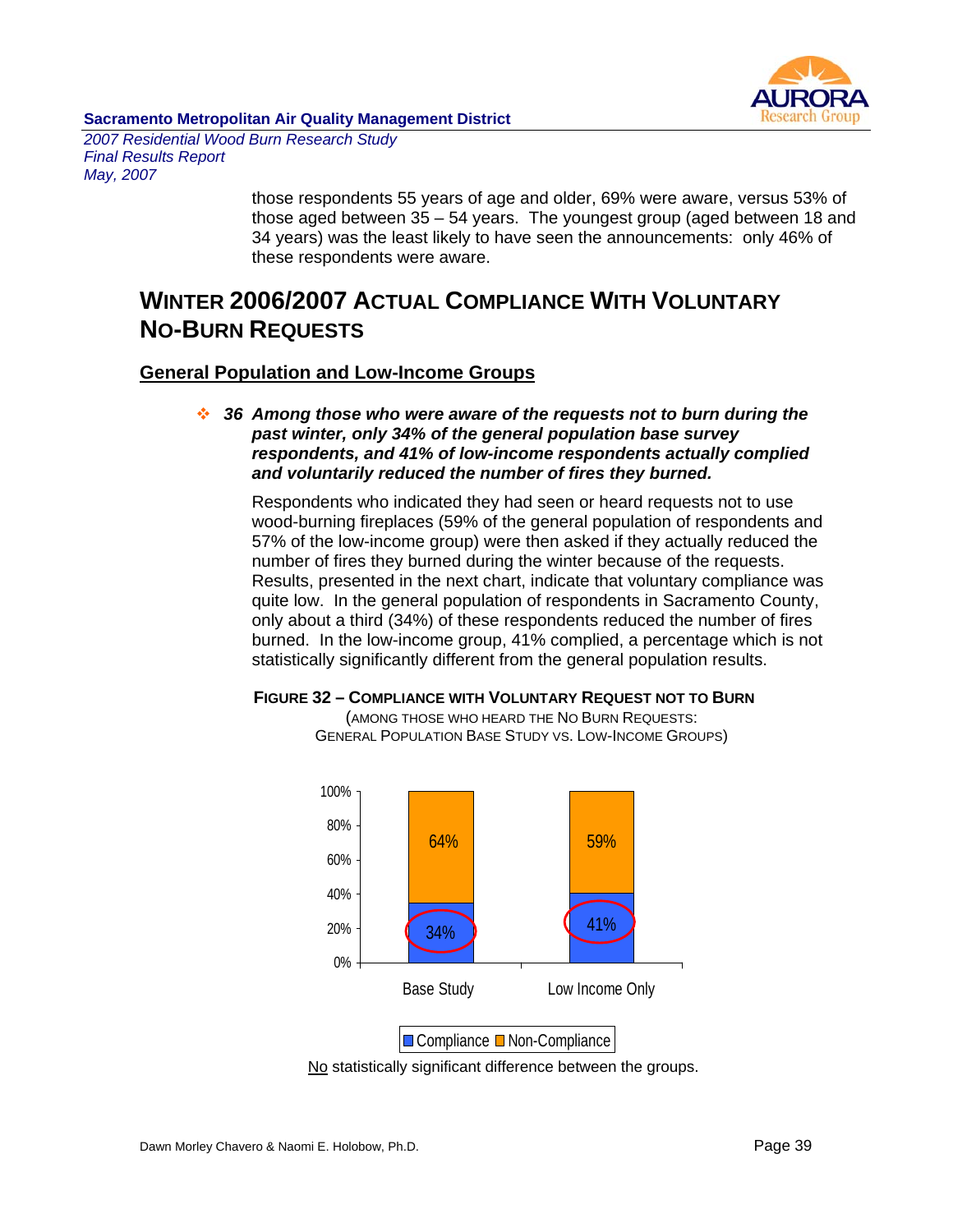

*2007 Residential Wood Burn Research Study Final Results Report May, 2007* 

#### **Burners Only**

 *37 Actual compliance with voluntary no-burn messages was only approximately 50-50 among burners: of those who heard the noburn requests, 46% complied and reduced their number of fires. In other words, nearly half of the Sacramento County residents who burned wood reduced the number of fires they burned this past winter, specifically because they heard the requests – but just over half chose not to refrain from burning.* 

We next looked at just the subpopulation of those who were classified as "burners" in the general population base study, that is, those who owned wood or pellet burning devices (either indoors or outdoors), and burned wood, pellets, or manufactured logs at least once this past winter. It has already been reported above that 58% of these respondents were aware of the requests not to burn wood. The next chart shows the compliance results among those who were aware of the announcements. It can be seen that nearly half, 46%, actually reduced the number of fires they burned last winter because they heard the requests. That being said, it also means that just over half of those who heard the requests actually did not reduce the number of fires they burned.



# **FIGURE 33 – COMPLIANCE WITH VOLUNTARY REQUEST NOT TO BURN**

(AMONG THOSE WHO HEARD THE NO BURN REQUESTS: ONLY BURNERS)

### *38 Among burners, there were no significant demographic features that could be used to characterize voluntary compliers from non-compliers.*

In order to see whether there were any demographic features that could distinguish burners who complied with the voluntary no-burn notices from those who did not comply, a series of chi-square analyses were run on just the subpopulation of burners. Results indicated that there were **no** significant identifiers that could be used to characterize compliers from non-compliers: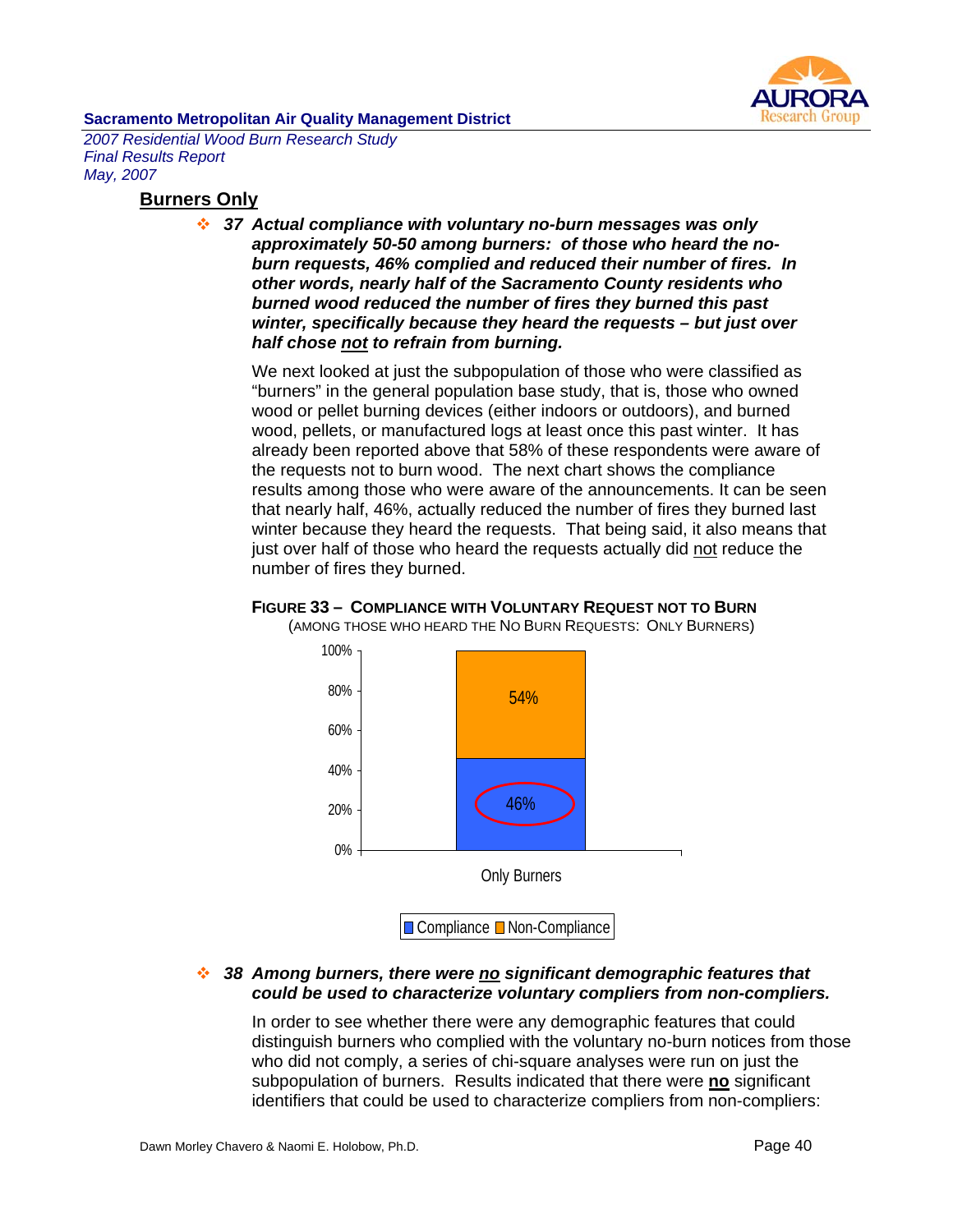

*2007 Residential Wood Burn Research Study Final Results Report May, 2007* 

> not gender, age, income, ethnicity, education, home ownership, age of neighborhood, or Internet access were significant. In other words, burners who complied with the voluntary measures had the same demographic profile as burners who did not comply.

### *39 A possible explanation is that those burners who did not comply do not believe that residential wood-burning is a serious cause of wintertime air pollution or that there is a problem with the overall quality of air in the area.*

In an effort to try and understand why some burners actually complied with the no-burn request they heard while others did not, we re-examined burners' responses to the questions of overall air quality in the area and how they rated the seriousness of air pollution caused by residential wood-burning. Results, presented in the next figure, indicated that those who complied and reduced the number of fires this past winter were significantly more likely to rate the quality of air in the region negatively (72% gave ratings of "fair" or "poor") and to say that residential wood-burning is a serious cause of air pollution (66% said "somewhat" or "very") than were non-compliers (46% and 40%, respectively). **In other words, there is an information credibility gap – and therefore an opportunity for a public education program to correct this disbelief.**

#### **FIGURE 34 – ACTUAL 2007 COMPLIANCE BY RATINGS OF AIR QUALITY & SERIOUSNESS OF RESIDENTIAL WOOD-BURNING:**  (BURNERS ONLY)



# **SUPPORT FOR VOLUNTARY NO-BURN RULE AND HYPOTHETICAL COMPLIANCE**

# **General Population**

 *40 The vast majority of all respondents approved of a voluntary no-burn rule (85%) and said they would comply with it (93%) – a strong endorsement for a voluntary measure. However, these figures include respondents who do not own wood-burning devices or burn wood.*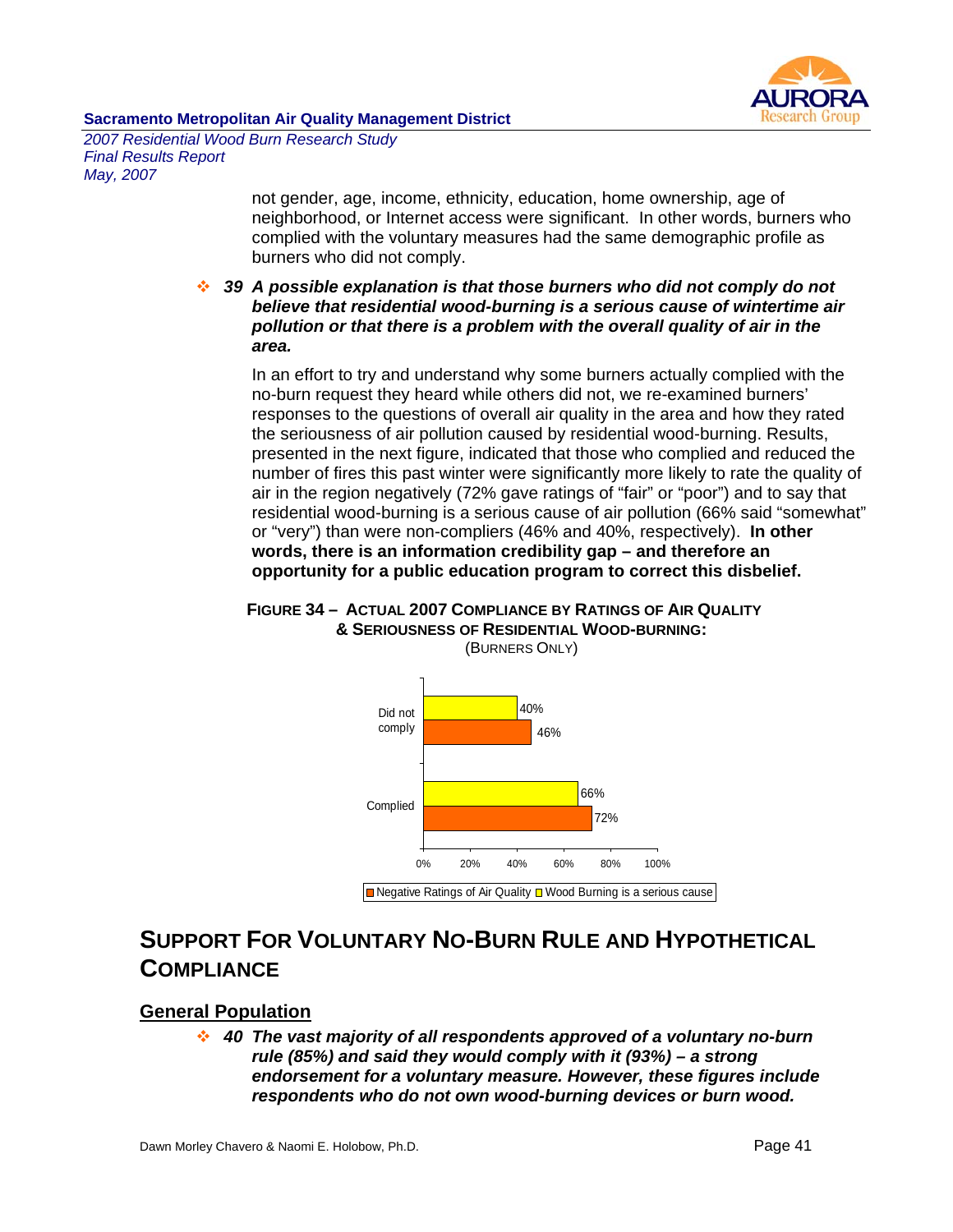

*2007 Residential Wood Burn Research Study Final Results Report May, 2007* 

> All respondents were asked whether they generally approved or disapproved of asking residents to voluntarily suspend non-essential woodstove and fireplace burning while there is poor air quality in the area where they live. They were then asked how likely they would be to comply if such a request were made.<sup>19</sup> Results from the general population base study are presented in Figure 35. It can be seen, first of all, that the majority of all respondents approved of a voluntary no-burn rule: 59% "strongly" approved and a further 26% "somewhat" approved. Only 15% of all respondents disapproved – either "somewhat" (7%) or "strongly" (8%). Secondly, it can be seen that the vast majority of respondents in the general population claim they would comply with a voluntary request: nearly three quarters (74%) said they would be "very likely" to comply (significantly higher than the 59% who strongly approved), and a further 19% said they would be "somewhat likely" to comply. Although representative of the attitudes of the entire population of residents in Sacramento County in general, these figures include respondents who do not own wood-burning devices or burn wood and who therefore would have no difficulty approving and complying with any voluntary measure.

#### **FIGURE 35 – SUPPORT FOR VOLUNTARY NO-BURN RULE AND LIKELIHOOD TO COMPLY**

(BASE STUDY GROUP EXCLUDING UNDECIDED RESPONSES)



Bomewhat disapprove/Somewhat unlikely ■ Strongly disapprove/Not at all likely

Figure 36 shows the proportion of respondents who said they would be likely to comply with a voluntary no-burn rule according to whether or not they approve of a voluntary program. It can be seen that among the general

 $\overline{a}$ 

 $19$  The exact wording of the latter question was: "And when residents are asked to voluntarily suspend non-essential woodstove and fireplace burning because of poor air quality, how likely are you to comply? Would you would you say not at all likely, somewhat unlikely, somewhat likely or very likely?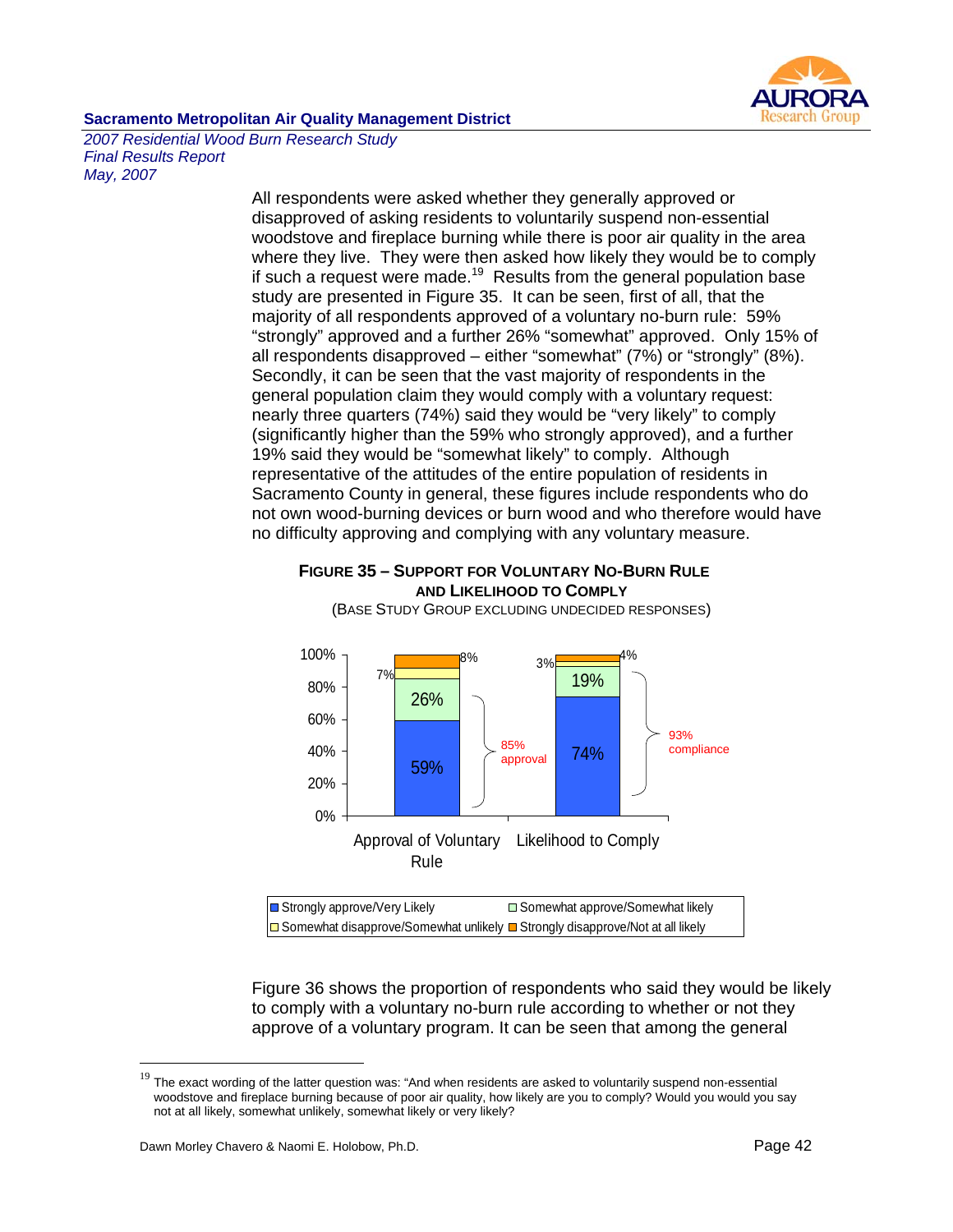

*2007 Residential Wood Burn Research Study Final Results Report May, 2007* 

> population study of respondents, 97% of those who said they "somewhat" or "strongly" approved of a voluntary no-burn rule also said they would be "somewhat" or "likely" to comply with it. Among those who did not approve of the voluntary measure (only 15% of the general population), hypothetical compliance was significantly lower, at 65%.

#### **FIGURE 36– LIKELIHOOD TO COMPLY WITH VOLUNTARY NO-BURN RULE BY LEVEL OF APPROVAL**



(GENERAL POPULATION BASE STUDY)

\* indicates a statistically significant difference between the groups

# *Consistency between Actual Compliance Behavior and Hypothetical Compliance*

 *41 Further analysis revealed a discrepancy between actual compliance behavior and hypothetical compliance (what respondents said they would do) – the largest discrepancy occurring in the group of respondents who did not comply with the request not to burn but said they would. Those who did comply and said they would be likely to comply were far more consistent.* 

One final analysis of the general population base study compared actual compliance behavior with what respondents hypothetically said they would do. Figure 37 indicates that the **largest discrepancy** between actual compliance behavior and hypothetical compliance occurred in the group who did not comply with the request not to burn (even though they said they had heard the requests not to burn): 92% of them said they would be likely (either "somewhat" or "very") to comply with a voluntary no-burn rule -- only 8% (10 respondents) of those who actually did not reduce the number of fires they burned (125 respondents in total) said they would not comply with a voluntary rule. There was much more consistency among the (albeit) smaller group of 70 respondents who actually complied by reducing the number of fires they burned in the winter of 2006/2007: all but one of them (99%) said they would be likely to comply with a voluntary no-burn rule and did.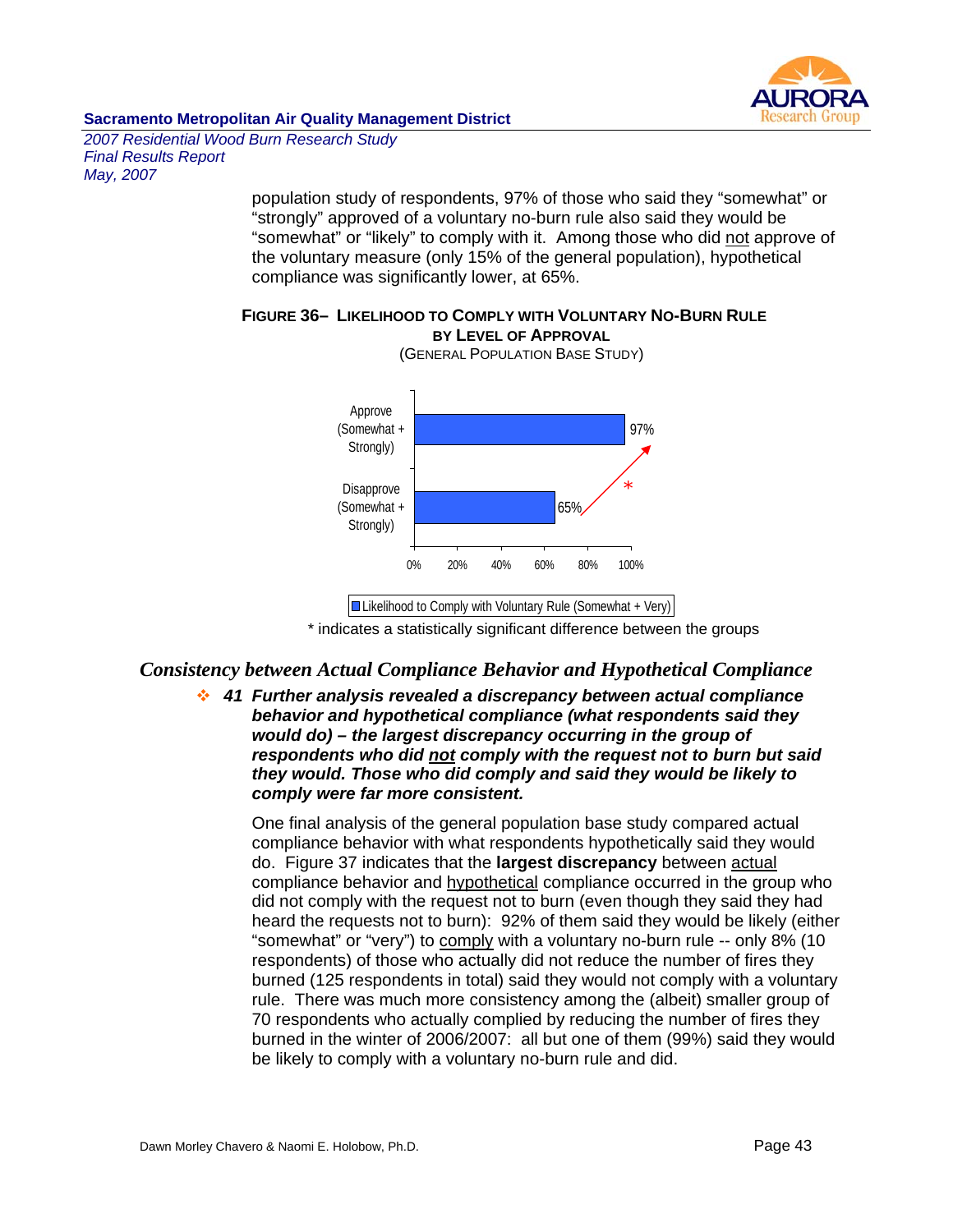

*2007 Residential Wood Burn Research Study Final Results Report May, 2007* 



# **Low-Income Group**

# *42 Although support was slightly lower among the low-income group than among the general population of respondents, the majority (77%) approved of a voluntary no-burn measure and 86% said they would comply with one.*

Results of approval for and likelihood to comply with a voluntary no-burn rule among just the low-income group of respondents are presented in the next figure. It can be seen that 77% of these respondents approved of a voluntary measure and a combined total of 86% said they would comply with it.

# **FIGURE 38 – SUPPORT FOR VOLUNTARY NO-BURN RULE A ND LIKELIHOOD TO COMPLY**



(LOW-INCOME GROUP EXCLUDING UNDECIDED RESPONSES)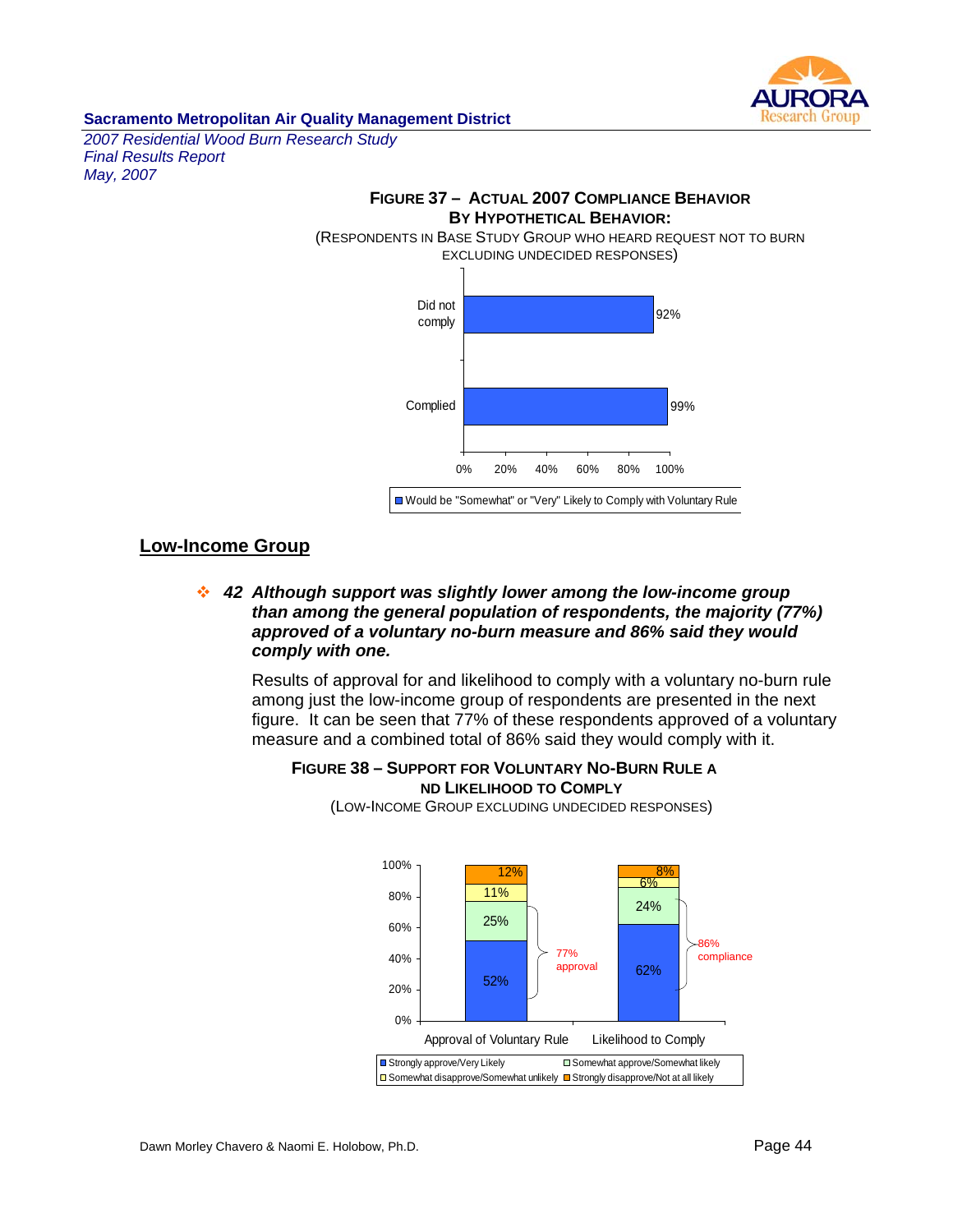

*2007 Residential Wood Burn Research Study Final Results Report May, 2007* 

# **Burners vs. Non-Burners**

 *43 Perhaps the best reflection of levels of acceptance of a voluntary measure to request that residents not burn wood is between those who burned wood this year versus non-burners. Results indicated that the majority (83%) of those who burned wood this past winter also approved of a voluntary no-burn rule. The highest approval was among respondents who owned wood-burning devices but did not use them (93%). In terms of compliance, there were no differences – the vast majority (over 90%) in all groups said they would comply.* 

For the purpose of this analysis, the non-burner group was separated into two: those who actually owned wood-burning devices but never used them, and those who did not own wood-burning devices. Results of the approval for and the likelihood of complying with a voluntary no-burn rule among three groups of respondents (burners, owners but not burners, and non-owners) are shown in Figure 39.

### **FIGURE 39-SUPPORT FOR VOLUNTARY NO-BURN RULE AND LIKELIHOOD TO COMPLY**



(NON-OWNERS, OWNERS BUT NOT USERS, & BURNERS, EXCLUDING UNDECIDED RESPONSES)

It is interesting to note, first of all, that support and hypothetical compliance among those respondents who do not own wood-burning devices is not 100% -- (17% did not approve and 7% would not comply), meaning that some of the residents who cannot burn wood, would, if they could.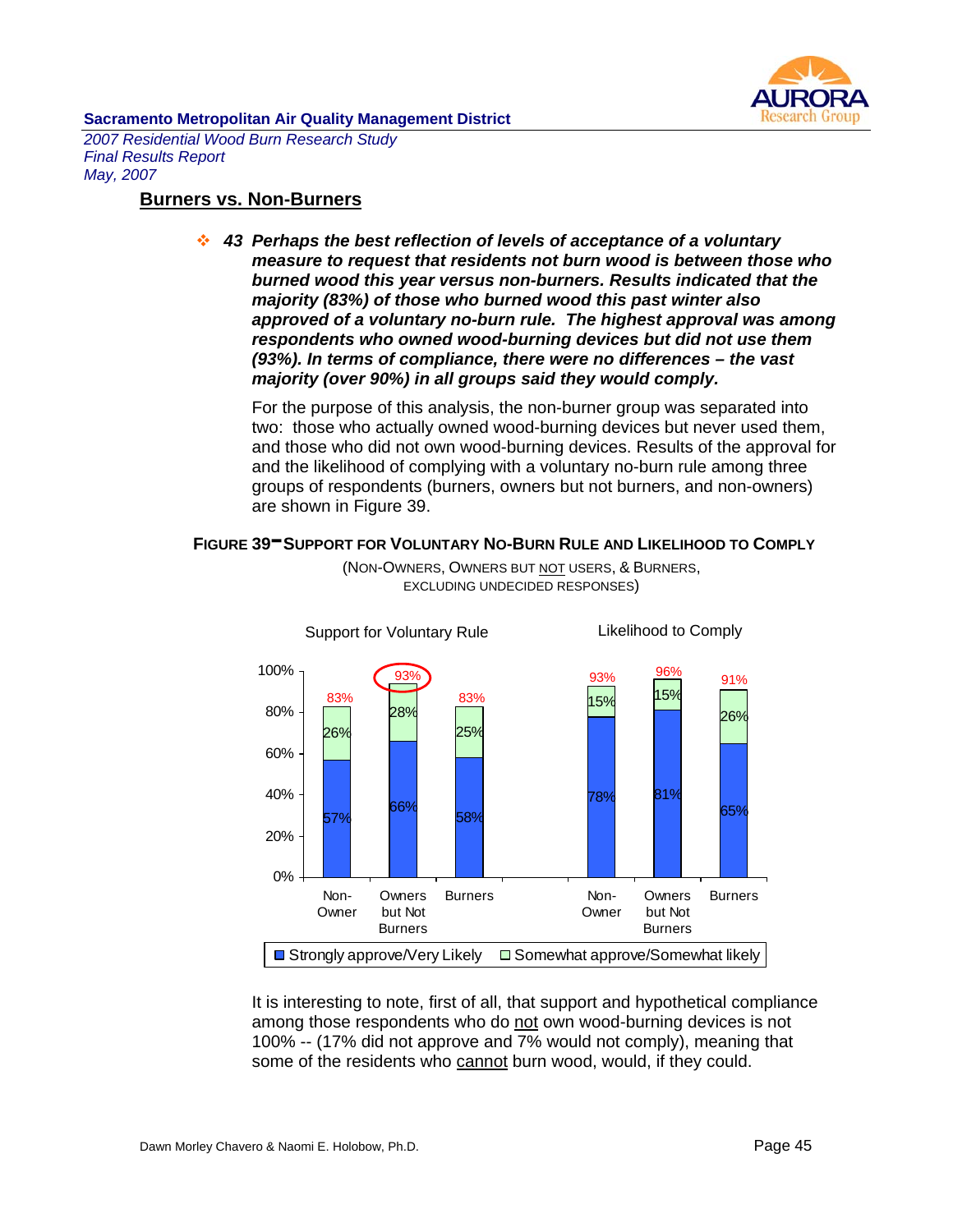

*2007 Residential Wood Burn Research Study Final Results Report May, 2007* 

> Secondly, although levels of approval and levels of hypothetical compliance within each group are not statistically different from one another, the very fact that there are differences at all indicates that there is a small number of individuals in each group who disapprove of the rule but say they would comply. Similarly there is a small number of individuals who approve of the rule but say they would not comply. In attitudinal survey research this is not an uncommon finding.

Closer examination of a couple of the discrepancies within just the **burner** group revealed that among the 17% of respondents who did not support a voluntary no-burn rule (22 individuals said they "somewhat" or "strongly" disapproved), half of them said they would comply, and in fact 9 individuals heard the requests not to burn this past winter and of these, 2 respondents reduced the number of fires they burned. Among the 9% of burners (or 12 individuals) who said they would not comply with a voluntary reduction, nearly half (5 individuals, or 42%) said they approved of a voluntary rule, 7 of them (or 58%) heard the no-burn requests this past winter, and 1 respondent actually reduced the number of fires because of the request. In other words, there were gaps between some respondents' attitudes, what they said they would do, and how they actually behaved. Fortunately, for the most part, these discrepancies were apparent within only a relatively small number of respondents.

# **SUPPORT FOR MANDATORY NO-BURN RULE**

# **General Population**

## *44 Although approval was significantly lower (than for a voluntary no-burn rule), the majority of respondents (71%) nevertheless approved a mandatory no-burn rule.*

All respondents were read a description<sup>20</sup> of a mandatory no-burn rule which some counties have already adopted, and were asked whether they approved or disapproved of it. Results, presented in the next figure, indicate that 46% "strongly" approved of a mandatory measure, and a further 25% of all respondents "somewhat" approved of it, for a combined approval rating of 71%. This is significantly lower than the 85% who approved of a voluntary rule, but still indicates that the majority of the general public would approve of a mandatory no-burn rule. That being said, there is also a fairly large polarized group of 20% of all respondents who were "strongly" opposed to mandatory legislation who could be quite vocal in their opposition.

 $\overline{a}$ 

 $^{20}$  "Some counties in California have already adopted mandatory NO-Burn regulations for specific days during the winter when particulate matter is predicted to be unhealthy. A local agency is also considering adopting a mandatory No-Burn rule. However, gas fireplaces and residents whose only source of heating is wood-burning would be exempt from the regulation."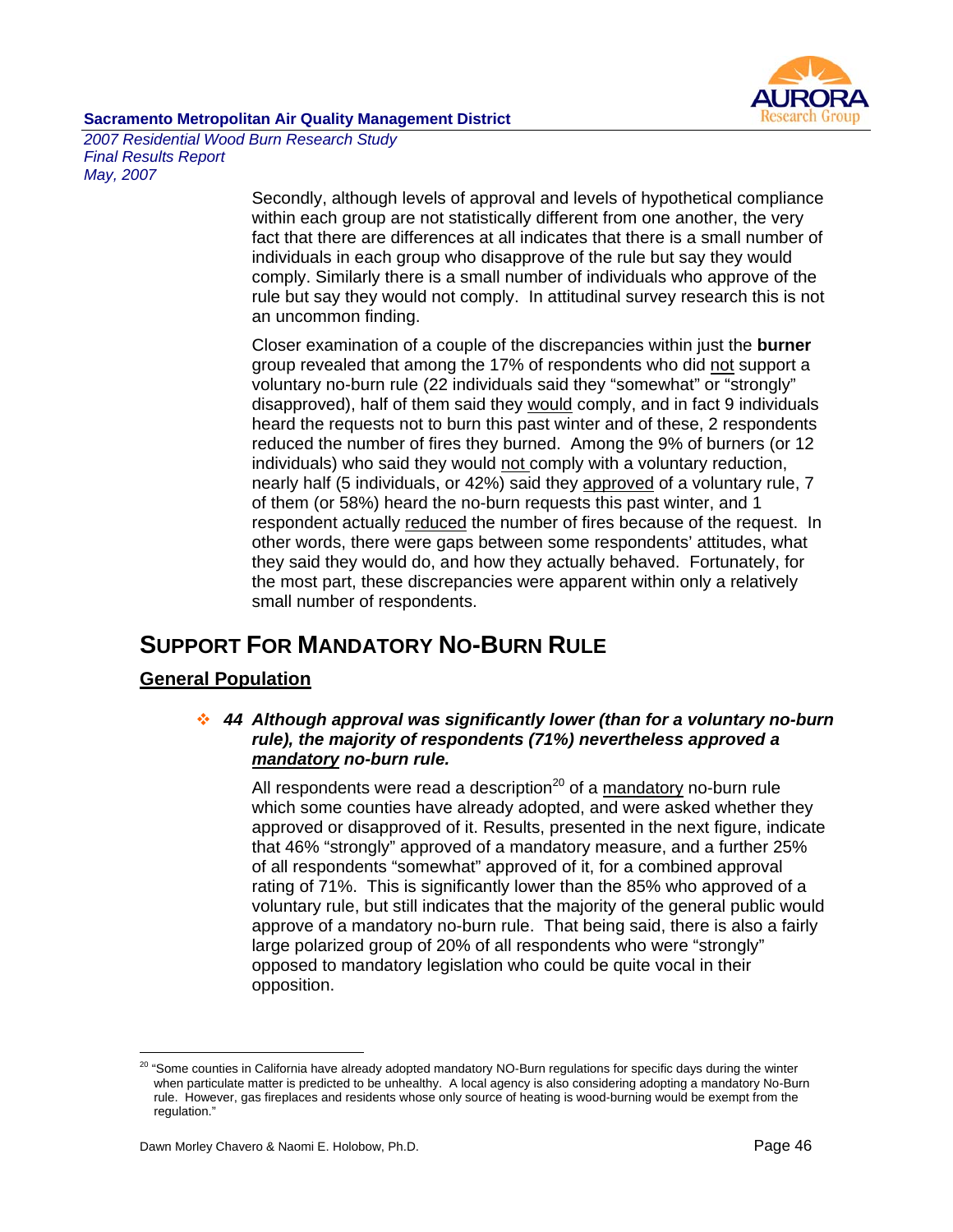

*2007 Residential Wood Burn Research Study Final Results Report May, 2007* 

# **FIGURE 40 – SUPPORT FOR MANDATORY NO-BURN RULE**

(BASE STUDY GROUP EXCLUDING UNDECIDED RESPONSES)



# *Main Reasons For Strongly Approving a Mandatory No-Burn Rule*

# *45 Those who "strongly" approved of a mandatory no-burn rule did so mainly because of air quality and health concerns.*

All respondents were then asked to give their main reasons for approving or disapproving of a mandatory measure. All responses were content-analyzed and categorized and the full verbatim transcripts will be presented in the statistical binder. Among the 46% of respondent who "strongly" approved, it can be seen in the next figure that the main reasons for approving a mandatory no-burn regulation were for air quality reasons and health concerns.

### **FIGURE 41 – MAIN REASONS FOR "STRONGLY APPROVING" A MANDATORY NO-BURN RULE**  (GENERAL POPULATION BASE STUDY)

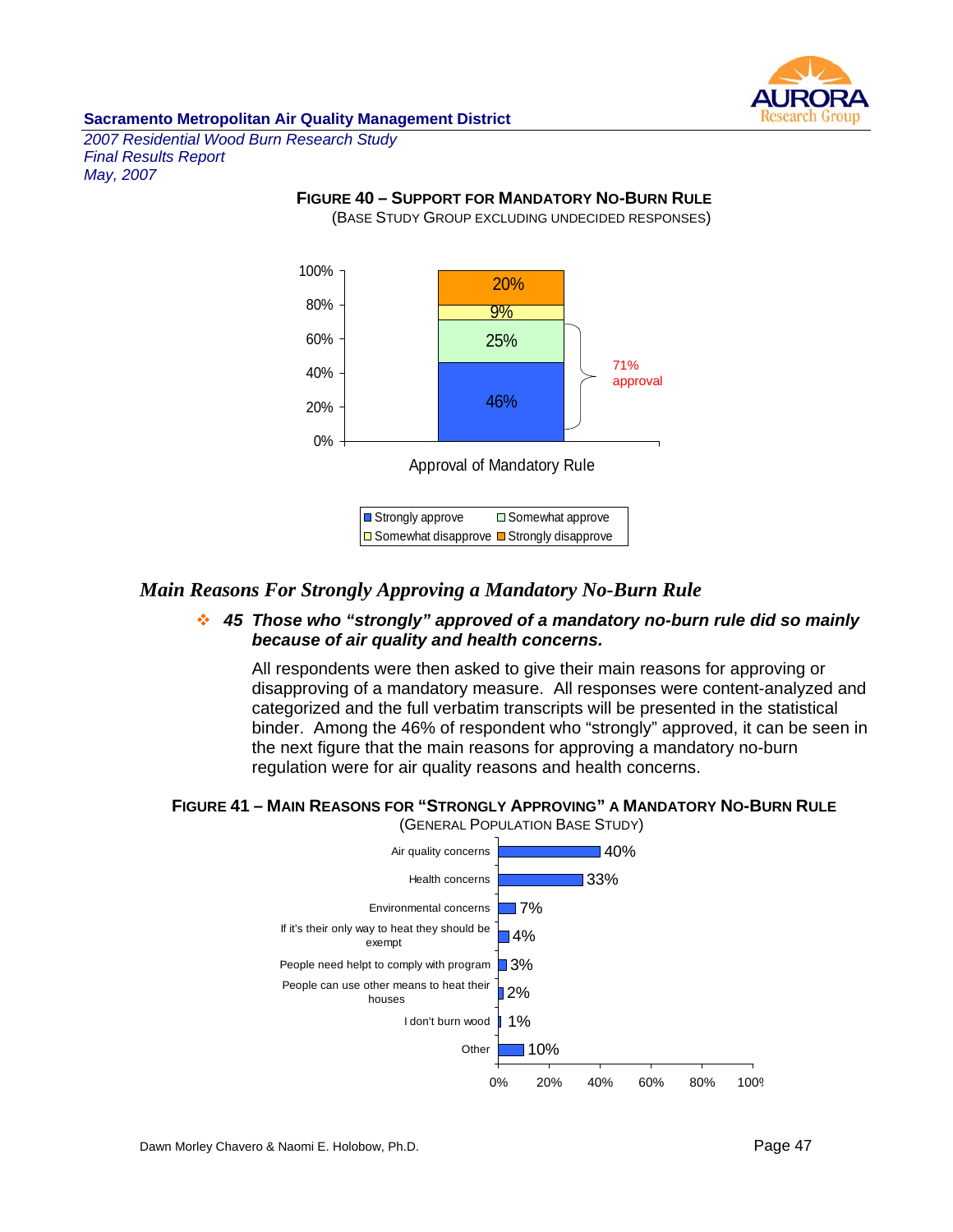

*2007 Residential Wood Burn Research Study Final Results Report May, 2007* 

> To give a sense of the actual words respondents used, a few examples are included. First, some of the comments having to do with **air quality concerns** were:

- − "*Anything that is better for the air is good.*
- − *Because of the smog and everything in the air. I think we need to have cleaner air than we do now.*
- − *Because we have to reduce air pollution.*
- − *Because we can't ignore the air quality in the valley, it continues to get worse and the things we know are contributing to the air quality should be addressed such as wood-burning fireplaces and fire pits.*
- − *Because wood-burning worsens our atmosphere and burning wood is NOT necessary.*
- − *Because you have to stop the pollution and if you stop it will help.*
- − *I am pro nature. Like to improve the air quality.*
- − *I feel that everyone has an opportunity to help improve our air quality therefore any individual effort such as not burning a fireplace that is not needed for heat should not be.*
- − *I like to breathe clean air, and I spend quite a bit of time outside, it is very evident when the air quality in Sacramento is poor. I am particularly irritated when I feel that people burn trash in their fireplaces.*
- − *I think the air quality is bad, and we need to look at what is making the air quality bad. If the only way to increase the awareness is to have this become mandatory, then they should do it.*
- − *It would help clean up the air.*
- − *I think that it is important to have good air quality and some days I don't want to and don't go outside due to the poor air quality.*
- − *If it's going to reduce particulate matter in the air and make it better I don't see why we can't all work together on it.*
- − *To reduce pollution. There is a need for it.*
- − *Just the air quality -- it's not getting better if we aren't helping to get it*  better. If you don't need a fireplace for your primary source of heat it is a *luxury that is damaging the rest of us.*
- − *That there's probably too much air particulate -and it needs to be stopped.*
- − *The less you burn, the less air pollution there will be.*
- − *The poor quality of air to breathe and things can only get worse. We've come to a point where we have to do something as stringent as this.*
- − *To keep the pollution and particulate matter out of the air.*
- − *We have to get pollution under control and I think voluntary programs won't work.*
- − *Whatever we have to do for air quality is what we need to do unless you are an exception.*
- We need to do something about all the pollution."

### A few of the supportive comments of mandatory legislation that had to do with **health concerns** included:

- − *"Because I have asthma.*
- − *Because I don't have any health issues and it wouldn't be fair of me not to think of people who do have those health problems.*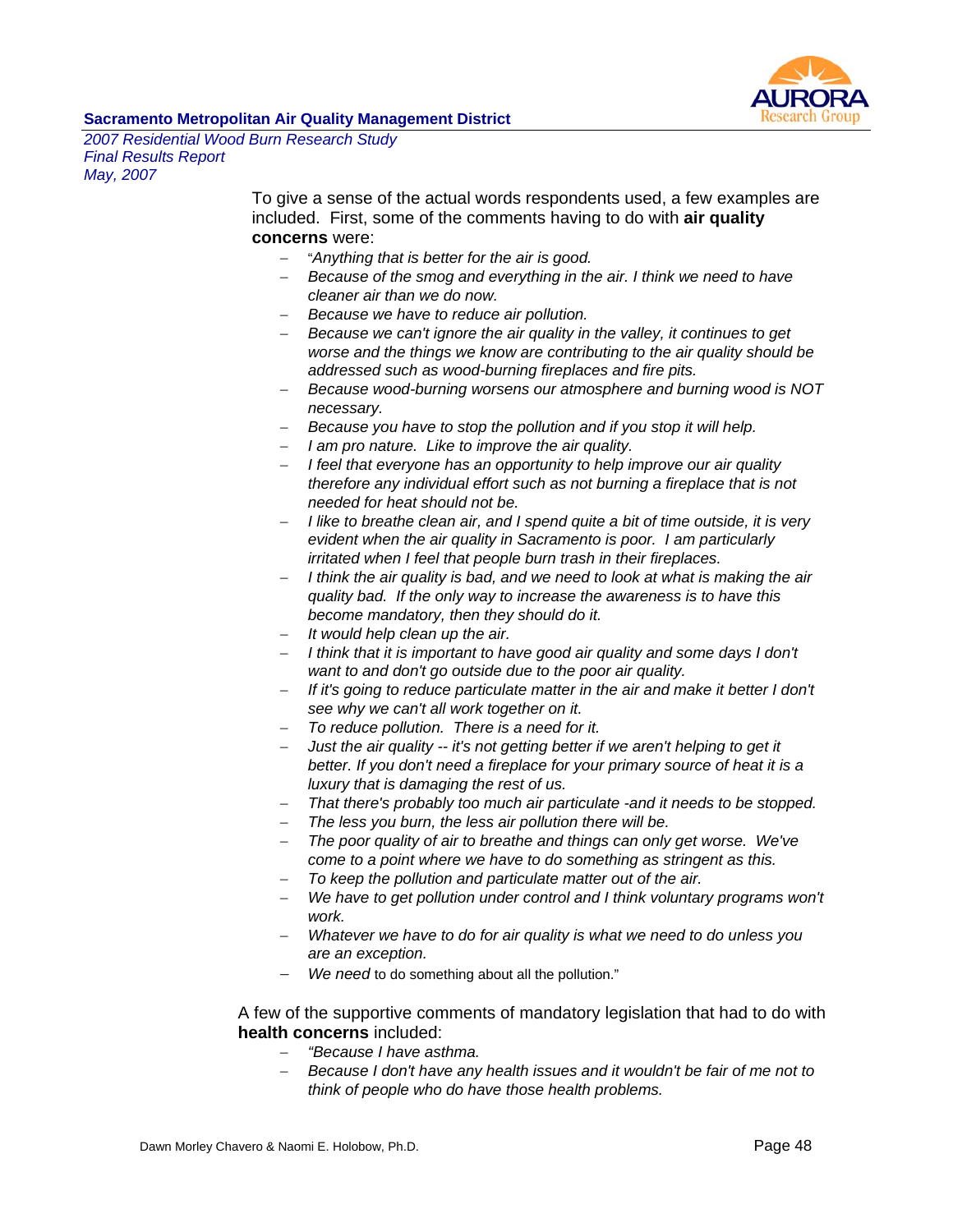

*2007 Residential Wood Burn Research Study Final Results Report May, 2007* 

- − *Because my father has 25% lung capacity and he is on oxygen 100% of the time because of his emphysema. We monitor the air quality reports and he has to stay in on days when the air quality is bad.*
- − *For the purpose of everybody breathing, I would agree that they should*  regulate it. That is why we have rules, I have elderly parents and I know that *My mother-in-law has lung problems.*
- − *I'm thinking of the children. And we want a healthy population. Without breathing this stuff in.*
- − *I go outside and smell smoke, and I'm prone to lung problems, so I approve.*
- − *I have two daughters who are asthmatic, and I think that we should do what is best for everybody.*
- − *I only have one set of lungs and pair of eyes, I have allergies and pollution irritates every one of these things.*
- − *I think everybody should be able to breath. I think wood-burning is a luxury and if we can't afford the luxury because of the damage it causes than giving up wood-burning stoves and fireplaces is a small thing to ask.*
- − *I understand the health risks to this. I'm healthy and I know that there are many people who are not. So just to have compassion for others.*
- − *It's not good for the people that have a problem breathing.*
- − *My wife died of pulmonary problems.*
- − *Not only from my own asthma, but as a teacher I see many children with breathing problems.*
- − *Well because of the whole particulate matter pollution and there are a lot kids now getting asthma from the wood-burning.*
- *Well personally I believe there is quite a bit of particulate matter in the air. I personally have an allergy or sinus related issues and it basically only happens since I moved here and I attribute it to the particulate matter in the air.*
- *When I go out and wood-burning stoves are on and fireplaces are going it really does get to me in my lungs."*

# *Main Reasons For Strongly Disapproving of a Mandatory No-Burn Rule*

# *46 The 20% who "strongly" disapproved of a mandatory no-burn rule did so mainly because they don't want their freedom limited by government regulation.*

The next figure indicates that the most frequently given reason for "strongly" disapproving a mandatory no-burn rule is that respondents do not like government regulation (54% of responses), followed by a belief that wood smoke is not such a problem (21%).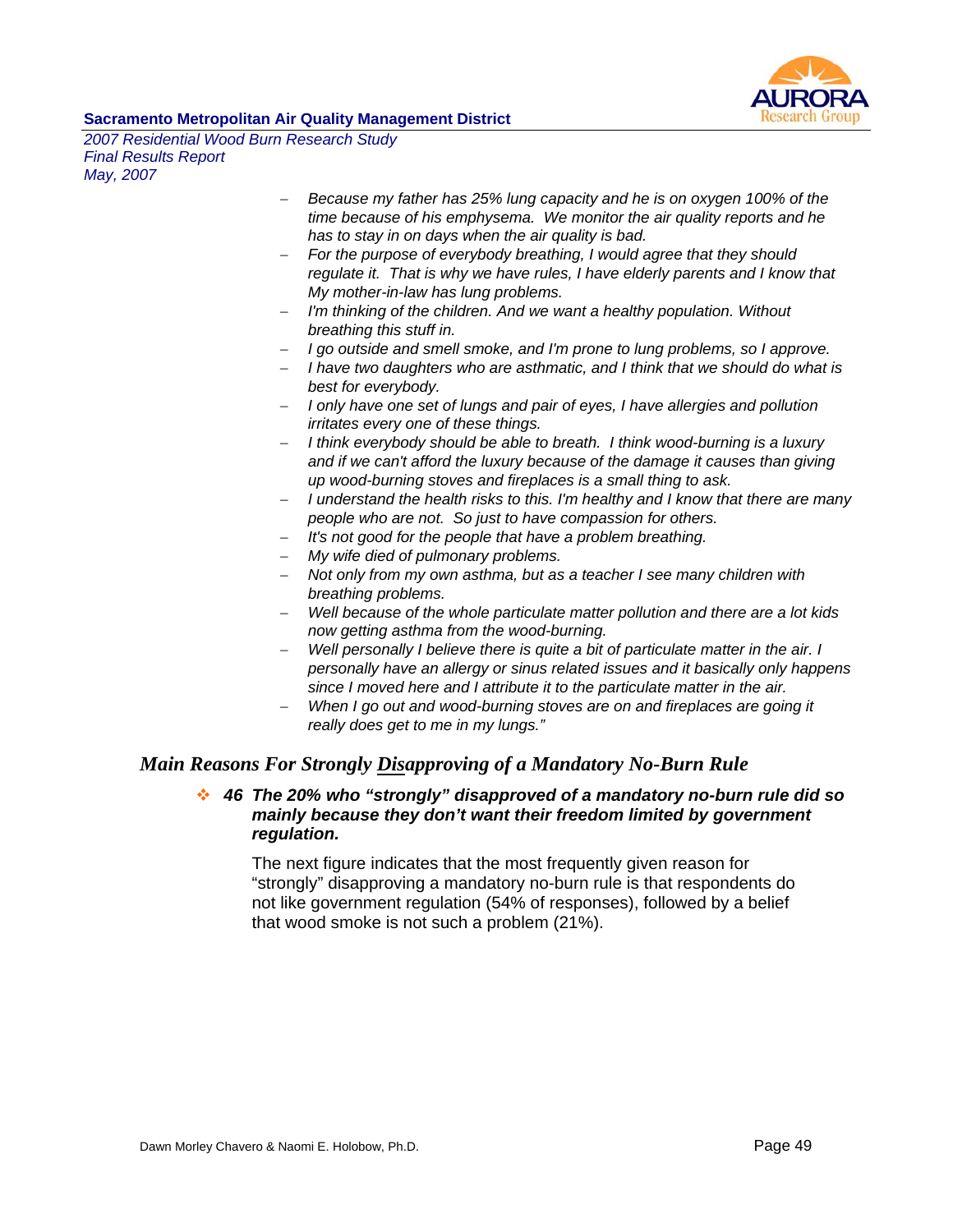

*2007 Residential Wood Burn Research Study Final Results Report May, 2007* 

# **FIGURE 42 – MAIN REASONS FOR "STRONGLY DISAPPROVING" A MANDATORY NO-BURN RULE**





A few examples of respondents who did **not like government regulation** include:

- − "*A person should be able to do what he wants to do in his house.*
- − *Government intrusion. In general I don't see the Government needing to be involved in a matter like this that's not so serious.*
- *I'm just a little bit tired of busybodies trying to tell people how to live.*
- − *I believe that people should be able to warm their houses however they like.*
- − *I don't like being nailed into something that can be turned out to bite me in the ass. What sounds good on Monday doesn't always sound so good on Tuesday.*
- − *I don't like the government telling me what I "HAVE" to do in my personal life. It is just too much. I believe in the volunteer method.*
- − *I don't think the government should tell you when and what you can burn.*
- − *I don't think we should be forced to comply.*
- − *I still think there should still be a bit of a choice in there. It's that "No you can't that bothers me".*
- − *I think governments are getting too much control.*
- − *It's a political sham the majority of people have a fireplace you can burn wood in, now we are told when we can burn and when we can't. This is what happens when you have a state controlled by Democrats.*
- *It is up to the people themselves, not have a regulatory commission dictate to them.*
- − *I don't think they should regulate that.*
- − *You have people out there who have wood-burning fireplaces and they should be allowed to use their property. If they want to adopt new building regulations for wood-burning but pre-existing homes with wood fireplaces should be exempt.*
- − *I don't want the government regulating my life.*
- − *I don't like any more regulation. I think it should be voluntary.*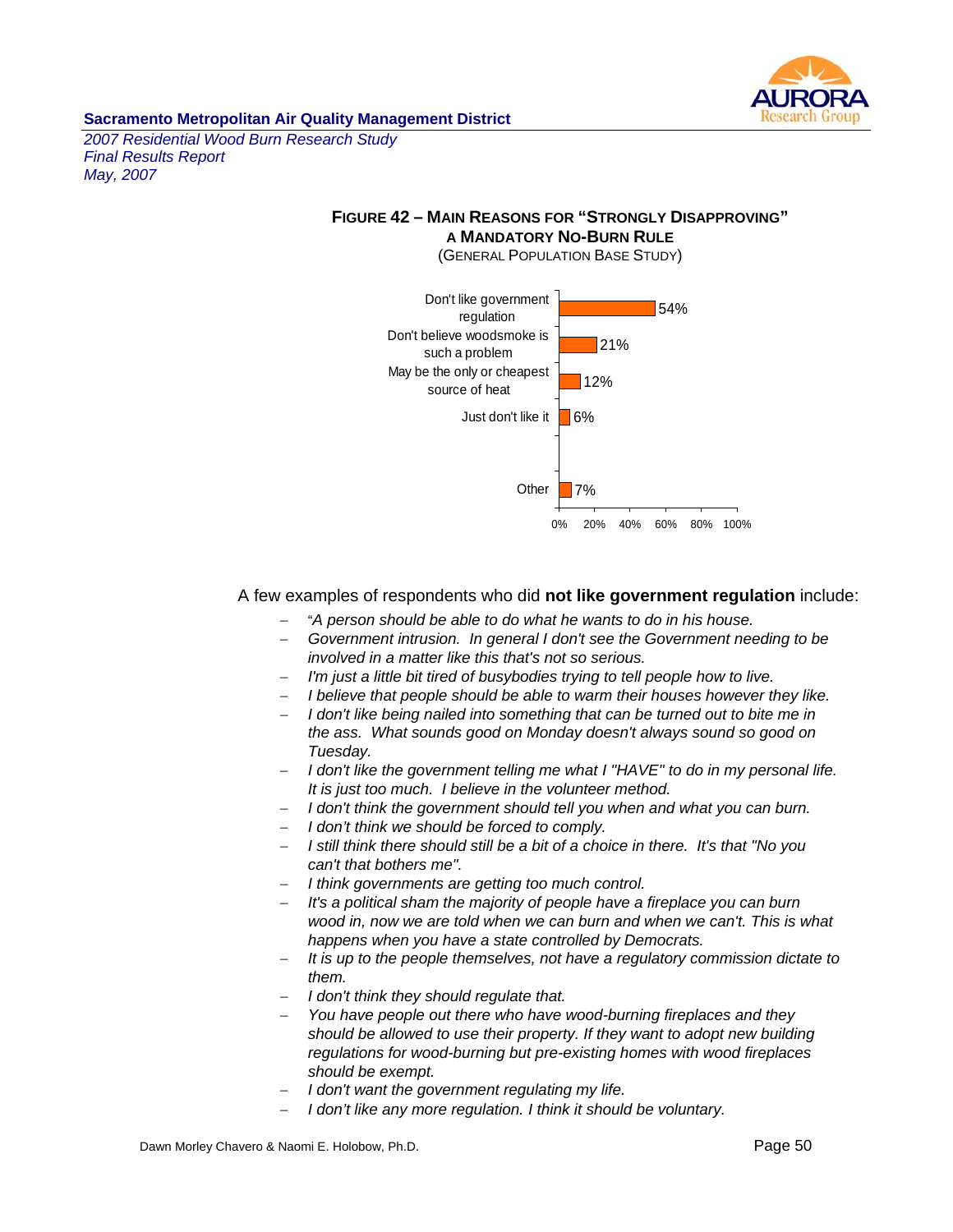

*2007 Residential Wood Burn Research Study Final Results Report May, 2007* 

- − *They are infringing on people's rights.*
- − *Whatever people want to do is their own business.*
- − *They have no right telling me I can't have a fire. If I'm trying to save money on my monthly bill you bet I'm going to light a fire. I don't see anybody paying my bills.*

And finally, a few examples from respondents who **do not believe wood smoke is a problem**:

- − *"Because I believe the so called threat is over-exaggerated and not substantiated.*
- − *I don't see people driving less, which is the real cause of pollution.*
- − *I don't think that it is a major cause of air pollution. It's a very minimal cause, and for the few times I burn it's a negligible cause.*
- − *I haven't seen enough information to tell me that this is the primary cause of the high particulate matter in the winter. Equally, I don't see enough evidence that there are restrictions on industry and vehicles.*
- − *There are not enough wood-burning fireplaces to really make a difference. When they allow the farmers to burn thousands and thousands of acres of rice fields, and put tons of particulate matter into the air, my fireplace seems inconsequential.*
- − *We say burning furnaces causes more pollution than fireplaces.*
- − *There are other areas be focused on, such as auto exhaust and municipal diesel buses.*
- − *People need to conserve energy. There are other sources to be concerned about.'"*

### **Low-Income Group**

### *47 Approval of a mandatory no-burn rule was about the same in the lowincome group as in the general population: 73% either somewhat or strongly approved a mandatory measure.*

The levels of approval of a mandatory no-burn measure among low-income respondents are presented in Figure 43. Results were generally the same as those obtained in the base study, with approximately 73% of low-income respondents approving mandatory measures and the remaining 27% disapproving.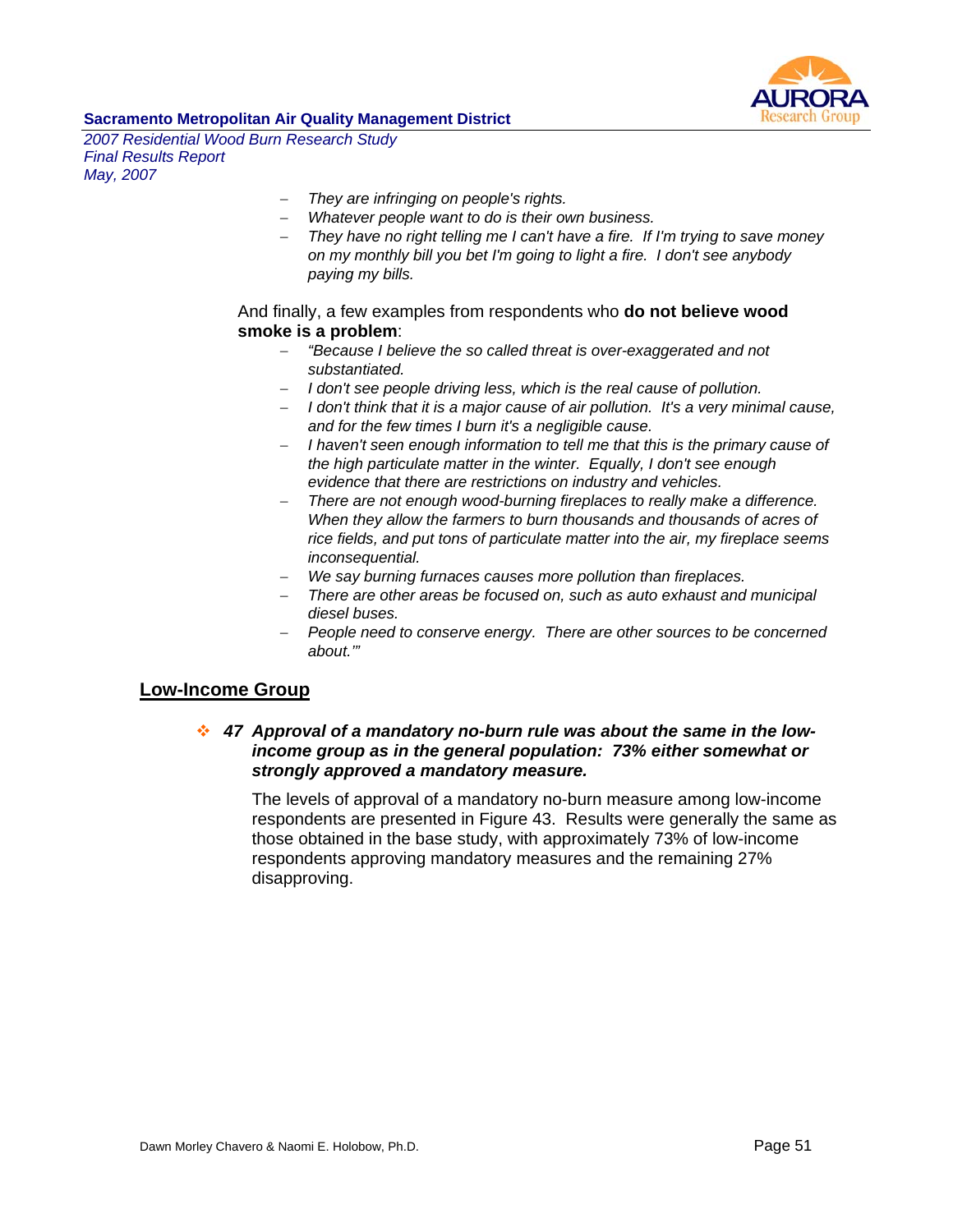

*2007 Residential Wood Burn Research Study Final Results Report May, 2007* 

#### **FIGURE 43 – SUPPORT FOR MANDATORY NO-BURN RULE**

(LOW-INCOME GROUP EXCLUDING UNDECIDED RESPONSES)



## **Burners vs. Non-Burners**

## *48 Not surprisingly, approval of a mandatory no-burn rule was significantly lower among burners (56%) than non-burners (78%) in the general population.*

Figure 44 shows the levels of approval of a mandatory no-burn measure among burners and compares them with non-burners in the general population. Results indicated that burners were significantly less likely than non-burners to approve of mandatory measures – only 33% "strongly" approved and another 23 "somewhat" approved, for a combined total of 56% approval. This contrasts with 78% of non-burners who approved of a mandatory no-burn rule.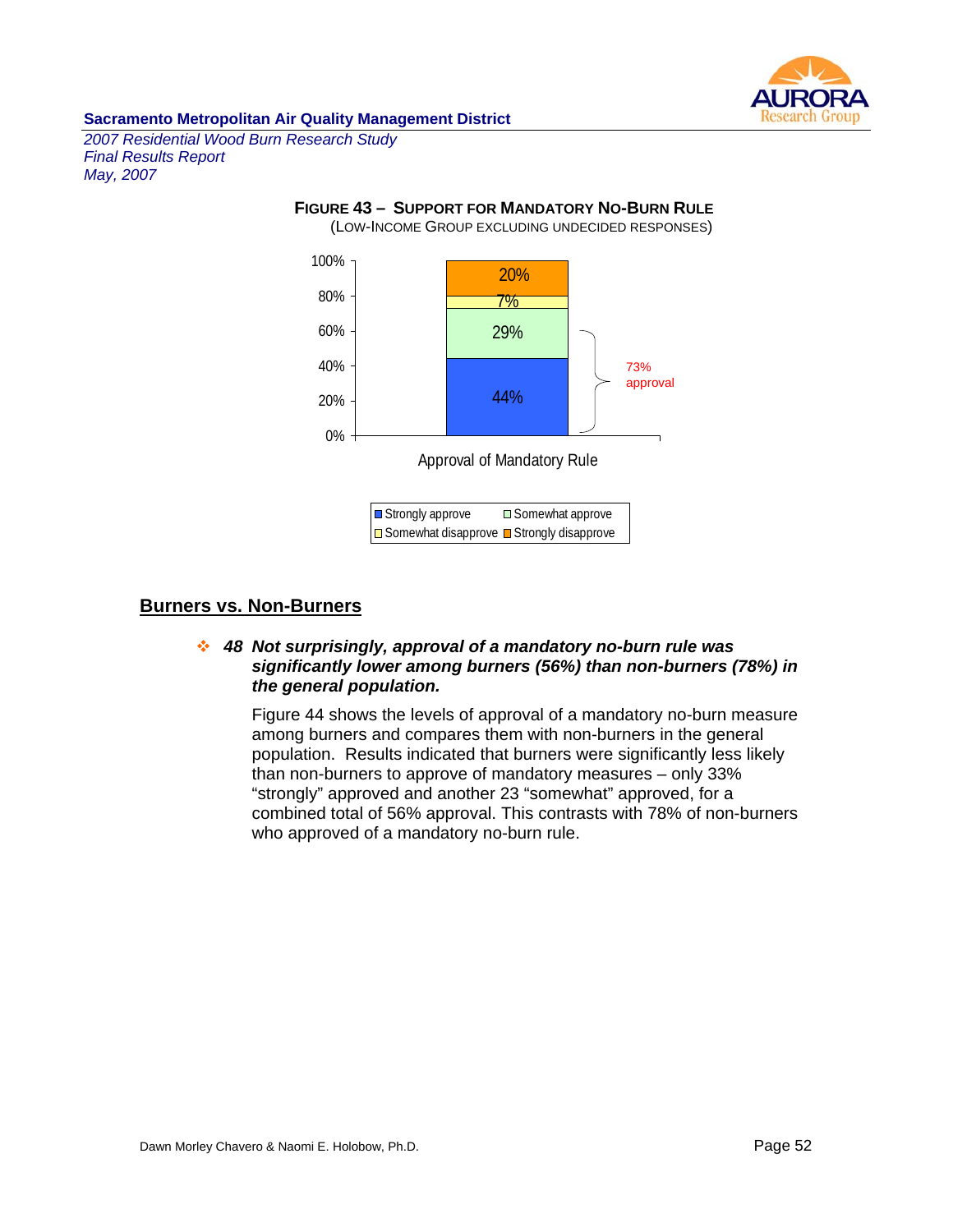

*2007 Residential Wood Burn Research Study Final Results Report May, 2007* 



\* indicates a statistically significant difference between the groups

# **Other Group Differences**

### *49 There were no other demographic features (than burners vs. nonburners) that distinguished respondents who approved mandatory no-burn measures from those who did not.*

The series of 13 chi-square analyses which were run to determine whether certain demographic features distinguished those who approved of a mandatory no-burn rule from those who disapproved did not yield any significant differences – the same proportion of males as females both approved and disapproved; as did respondents in older neighborhoods as well as newer neighborhoods; owners as well as renters; wealthier households as well as poorer households; etc.

# **LIKELIHOOD TO COMPLY WITH A MANDATORY NO-BURN RULE**

### **Owners of Wood-burning Devices**

 *50 Among those in the general population of Sacramento County respondents who owned wood-burning devices (whether or not they used them), over three-quarters (78%) said they would likely comply with a mandatory no-burn rule.*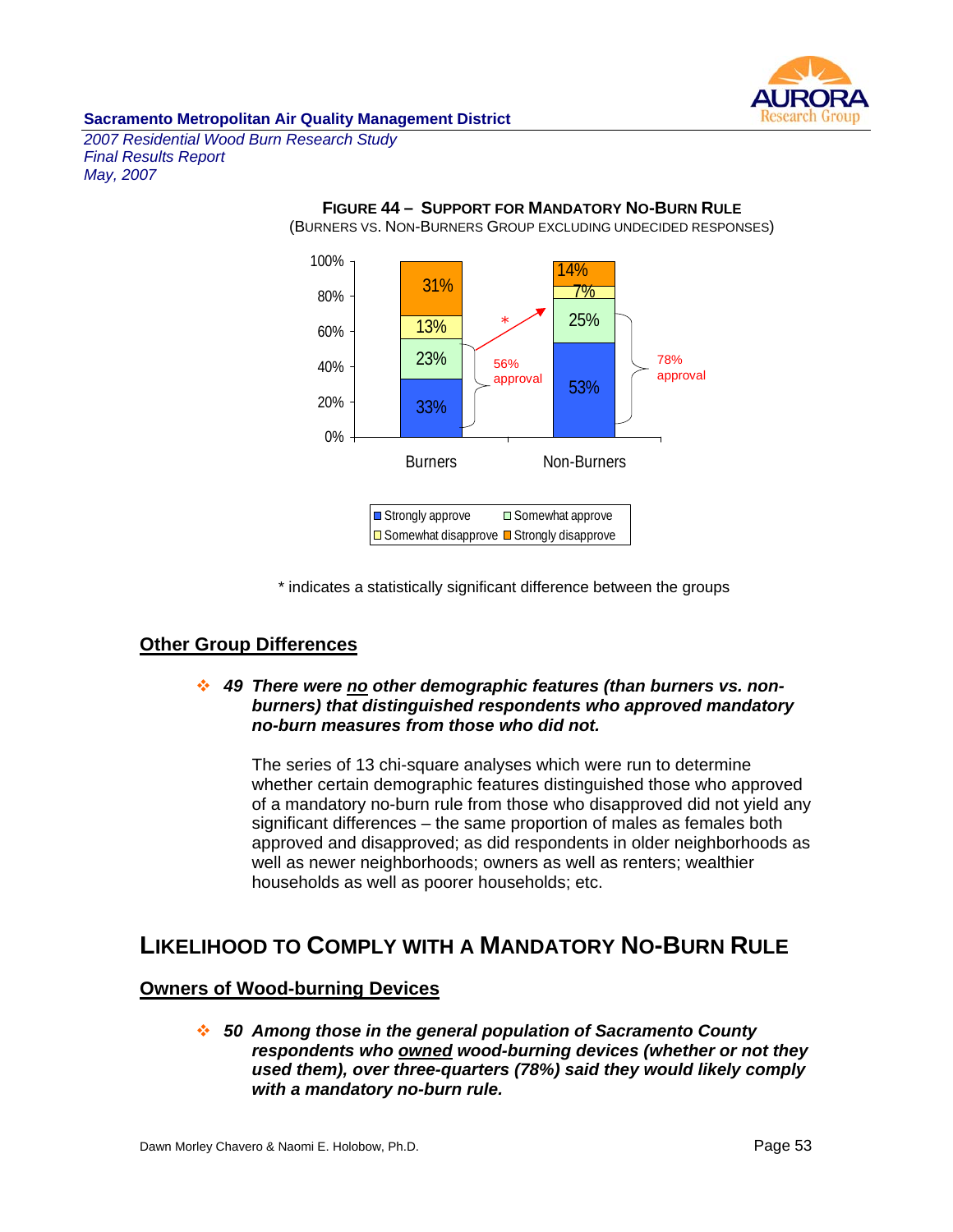

*2007 Residential Wood Burn Research Study Final Results Report May, 2007* 

> In order to get as accurate a description as possible about projected levels of the likelihood of compliance with mandatory wintertime no-burn measures, only those respondents who owned wood-burning devices and thus had the capability of burning wood (whether or not they actually used them during the past winter) were asked to speculate on how likely they would be to comply with a mandatory no-burn rule if it were implemented in the Sacramento area. Just over half of the general population was owners (this included the 134 respondents who burned wood and the 82 respondents who owned, but did not burn wood this past winter) and just under half were non-owners of wood-burning devices. Of the 54% of owners (216 in total), 60% said they would be "very" likely to comply with any mandatory no-burn regulation, and a further 18% said they would be "somewhat" likely to comply. In other words, among the group of respondents who have the capability to burn wood, 78% said they would comply with a mandatory no-burn measure.





Owners of Wood Burning Devices Only

 $\Box$  Very Likely  $\Box$  Somewhat likely  $\Box$  Somewhat unlikely  $\Box$  Not at all likely

 *51 Respondents who owned wood-burning devices were significantly more likely to say they would comply with a mandatory no-burn rule than to approve of it, indicating that prior support may not be a necessary requirement for successful implementation of a mandatory rule. In other words, respondents may not like the regulation but the majority would hypothetically comply with it.* 

In order to show levels of approval of a mandatory no-burn measure in the same graph as respondents' likelihood to comply with it, we re-calculated levels of mandatory support by including only those respondents who were asked the compliance question – namely, those who owned wood-burning devices. Results are shown in the next figure, along with the just-reported levels of compliance. It can be seen that respondents who owned woodburning devices were significantly more likely to comply with a mandatory no-burn rule (78%) than approve of it (66%).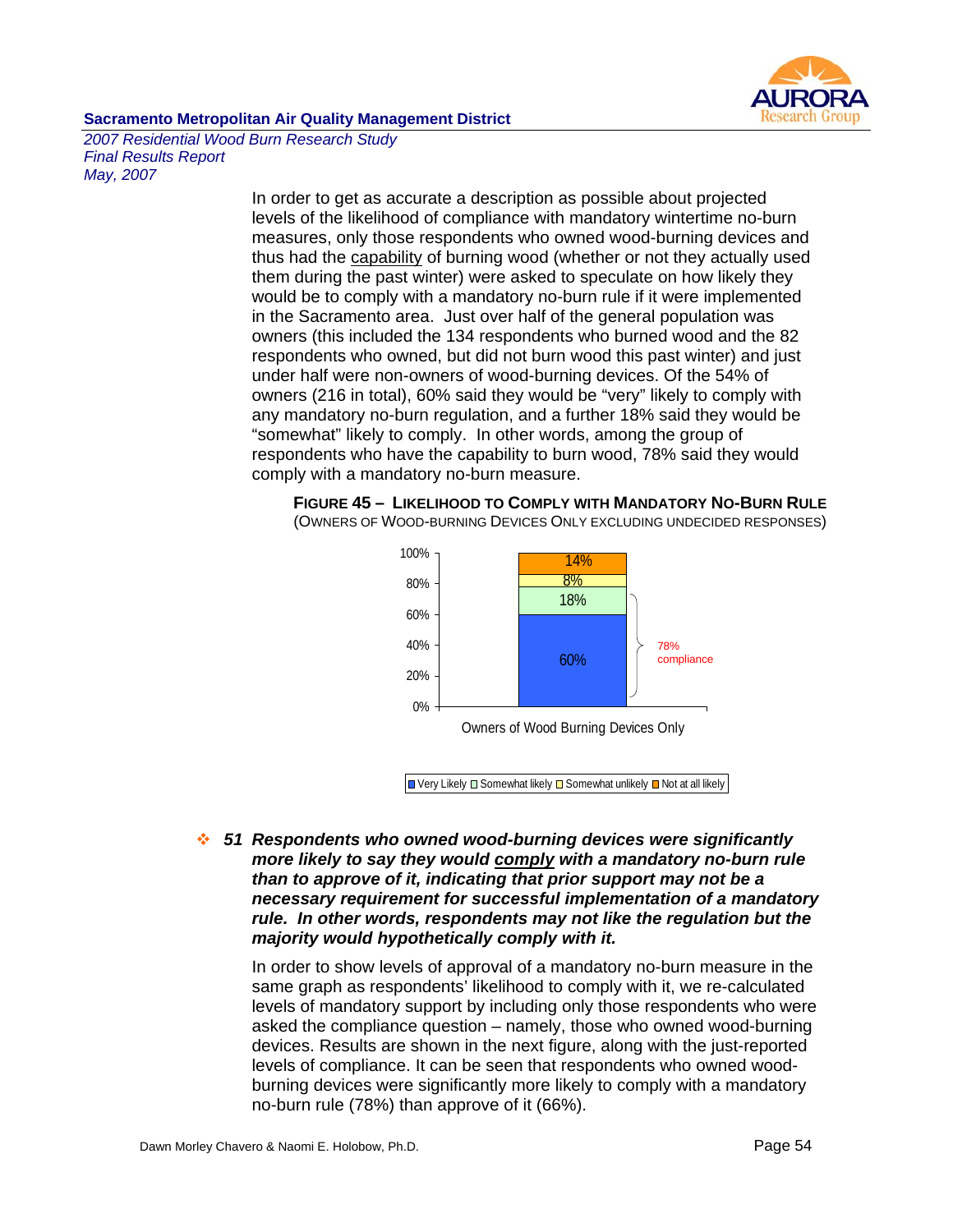

*2007 Residential Wood Burn Research Study Final Results Report May, 2007* 



### **FIGURE 46 – SUPPORT FOR MANDATORY NO-BURN RULE AND LIKELIHOOD TO COMPLY**

 *52 Crosstabulations indicated that the majority of owners who approved of mandatory measures also said they would be likely to comply with them (87%). Significantly fewer owners who disapproved of mandatory measures would be likely to comply (62%).* 

In order to see if the same discrepancies between attitudes and behavior that were found in the responses to voluntary no-burn measures also occurred in reactions to mandatory measures, we examined the fit between support for mandatory measures and likelihood to comply with them for the subgroup of respondents who were capable of burning wood (i.e. the same population of owners as just described above). Results, shown Figure 47, indicate that, among those who ("somewhat" or "strongly") approved of a mandatory noburn rule, 87% said they would likely comply ("somewhat" or "very likely") with it.Significantly fewer owners who disapproved of mandatory measures would be likely to comply (62%). In other words, and similar to what was found in the voluntary rule analysis, there was a small percentage of individuals who approved of mandatory measures but who said they would not comply with them (13%); and there was a larger percentage of respondents who disapproved of mandatory measures but nevertheless said they would comply with them (62%).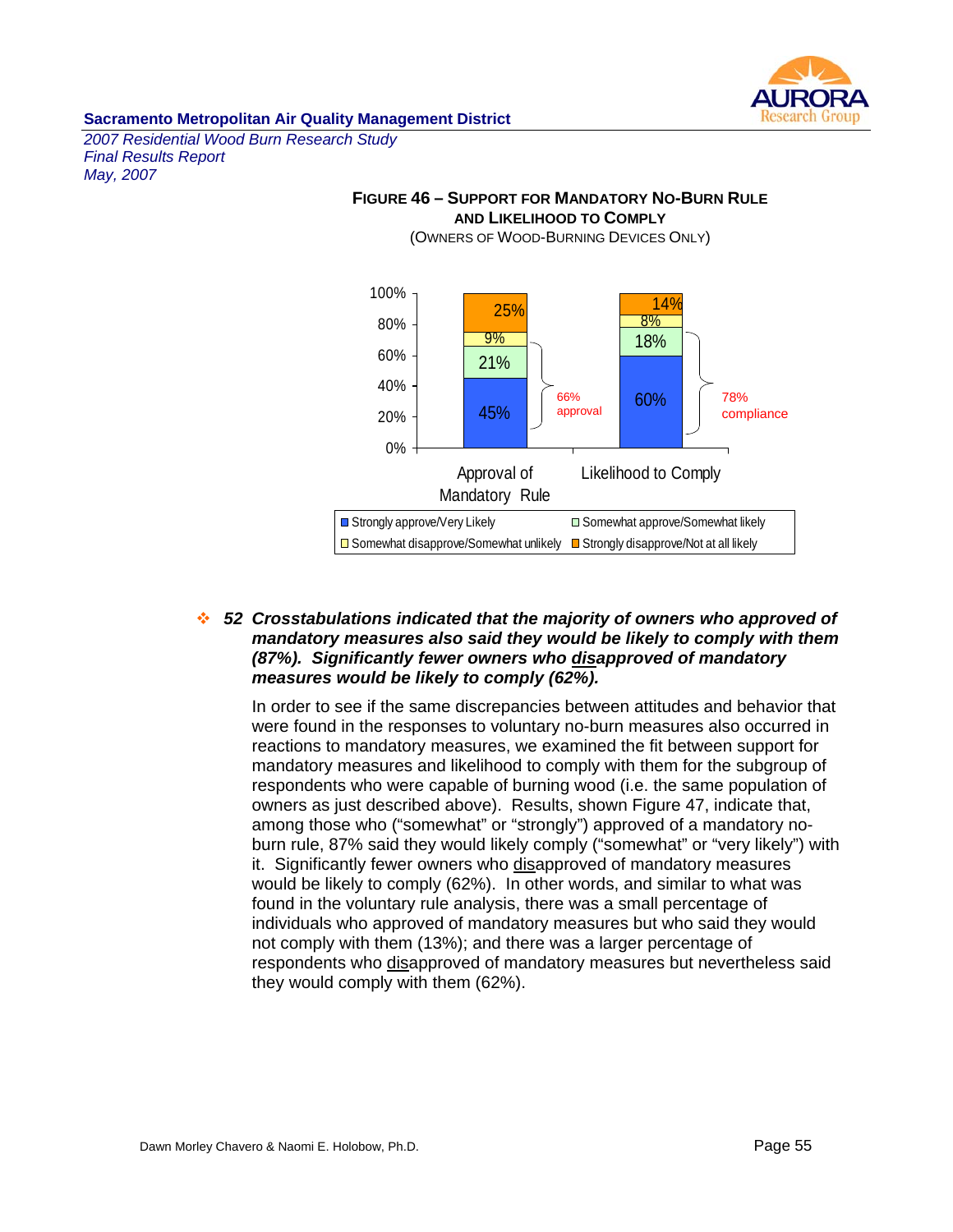

*2007 Residential Wood Burn Research Study Final Results Report May, 2007* 

### **FIGURE 47 – LIKELIHOOD TO COMPLY WITH MANDATORY NO-BURN RULE BY LEVEL OF APPROVAL OF MANDATORY MEASURE** (OWNERS OF WOOD-BURNING DEVICES ONLY)



\* indicates a statistically significant difference between the groups

# *Consistency: Support, Hypothetical Compliance and Actual Compliance*

- *53 Further analysis revealed that, although the extent of the discrepancy between what respondents said they would do voluntarily and what they actually did was similar between those who approved of mandatory measures and those who disapproved of mandatory measures; compliance this past winter was significantly higher among those who approved of mandatory measures (37%) than among those who disapproved (24%).*
- *54 However, because the majority (63%) of even favorably-disposed respondents of a mandatory no-burn rule did not voluntarily reduce the number of fires they burned this past winter, if a mandatory no-burn regulation were implemented, it would probably have to be visibly and publicly enforced in order to increase levels of compliance.*

In order to assess the levels of consistency between attitudes, hypothetical behavior and actual behavior, we separated those owners of wood-burning devices who did not support a mandatory no-burn rule from those who approved of it and within each of these two groups, examined their prior responses. The next two figures show the results of this analysis.

It can be seen in figure 48 that among the group who disapproved of a mandatory no-burn rule, the majority (69%) of owner respondents approved of a voluntary measure, and an even greater percentage (80%) said they would comply with a voluntary rule; however, only a quarter (24%) actually did reduce the number of fires they burned this past winter after hearing the voluntary requests. In other words, there was a fairly large gap between what these respondents said they would do and what they did (56% difference).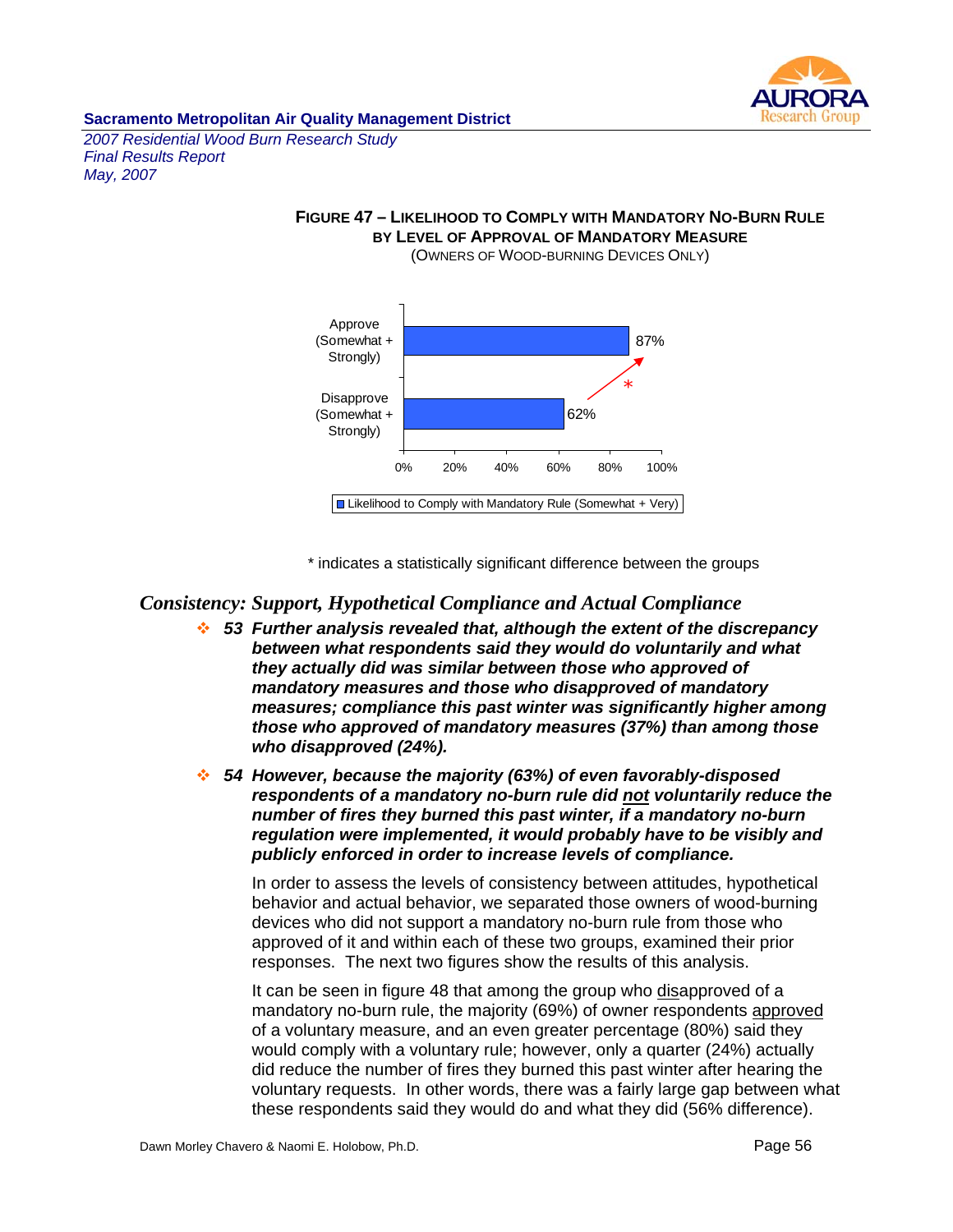

*2007 Residential Wood Burn Research Study Final Results Report May, 2007* 

# **FIGURE 48 – OWNERS WHO DID NOT APPROVE OF A MANDATORY NO-BURN RULE: VOLUNTARY SUPPORT, HYPOTHETICAL COMPLIANCE AND ACTUAL COMPLIANCE**



In terms of the group of respondents who approved of a mandatory no-burn regulation, the vast majority (92%) likewise approved of voluntary measures and nearly all (98%) said they would comply with a voluntary rule; however, only 37% of these respondents actually did reduce the number of fires they burned this past winter after hearing the voluntary requests. In other words, although support and predicted compliance was much higher among this group of owners, there was still a gap between what this otherwise favorably-disposed group of respondents said they would do voluntarily and what they actually did (61%).

### **FIGURE 49 – OWNERS WHO APPROVED OF A MANDATORY NO-BURN RULE: VOLUNTARY SUPPORT, HYPOTHETICAL COMPLIANCE AND ACTUAL COMPLIANCE**

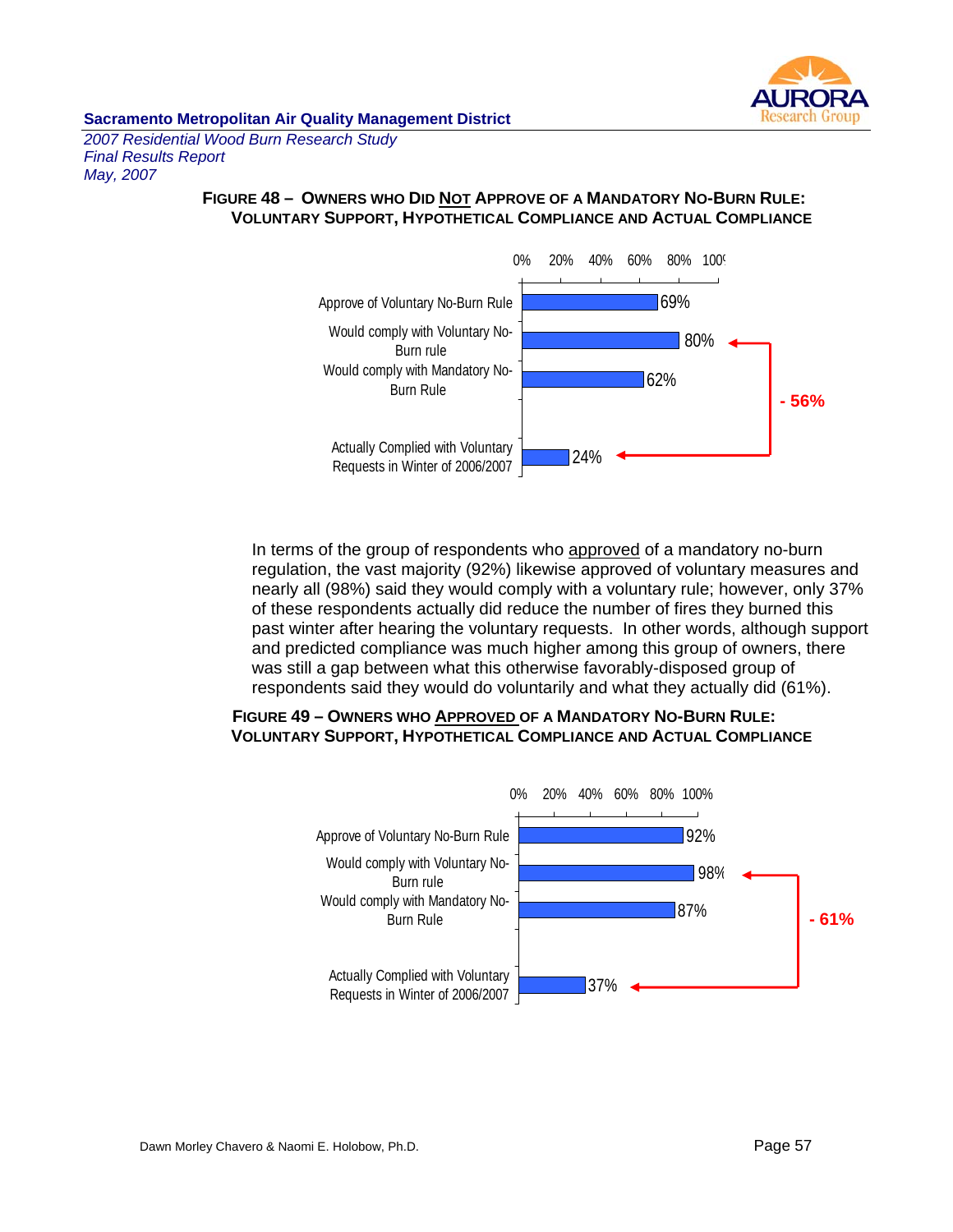

*2007 Residential Wood Burn Research Study Final Results Report May, 2007* 

# **Owner Burners vs. Owner Non-Burners**

 *55 Among owners of wood-burning devices, although levels of approval of mandatory measures were significantly different for burners and nonburners, levels of hypothetical compliance were the same.* 

Significantly fewer owners of wood-burning devices who burned wood this past winter approved of mandatory measures (56%) than owners who did not burn wood (83%). That being said, Figure 50 shows that, regardless of whether or not they approved, the same percentage of burners as non-burners $^{21}$  would be likely to comply with a mandatory restriction – among those who approved of mandatory measures, 83% of non-burners said they would likely comply with mandatory measures. This is not significantly different from the 91% of burners who approved and said they would comply. Similarly, among those who disapproved of mandatory restrictions, 64% of non-burners would nevertheless comply and 61% of burners said they would comply.



**FIGURE 50 – LIKELIHOOD TO COMPLY WITH MANDATORY NO-BURN RULE BY LEVEL OF APPROVAL OF MANDATORY MEASURE:**  (OWNER NON-BURNERS VS. OWNER BURNERS)

■ Likelihood to Comply with Mandatory Rule (Somewhat + Very)

\* indicates a statistically significant difference between the groups

### **Low-Income Group**

 $\overline{a}$ 

 *56 Owners of wood-burning devices in the low-income group were not as likely to comply with a mandatory no-burn rule.* 

 $^{21}$  This particular analysis of burners vs. non-burners is among owners of wood-burning devices only (i.e. those who were asked the mandatory compliance question). Previous analyses of burners vs. non-burners were based on a larger number of respondents as they included as non-burners the subset of the general population (185 respondents) who did not own any wood-burning devices and therefore did not burn wood this past winter.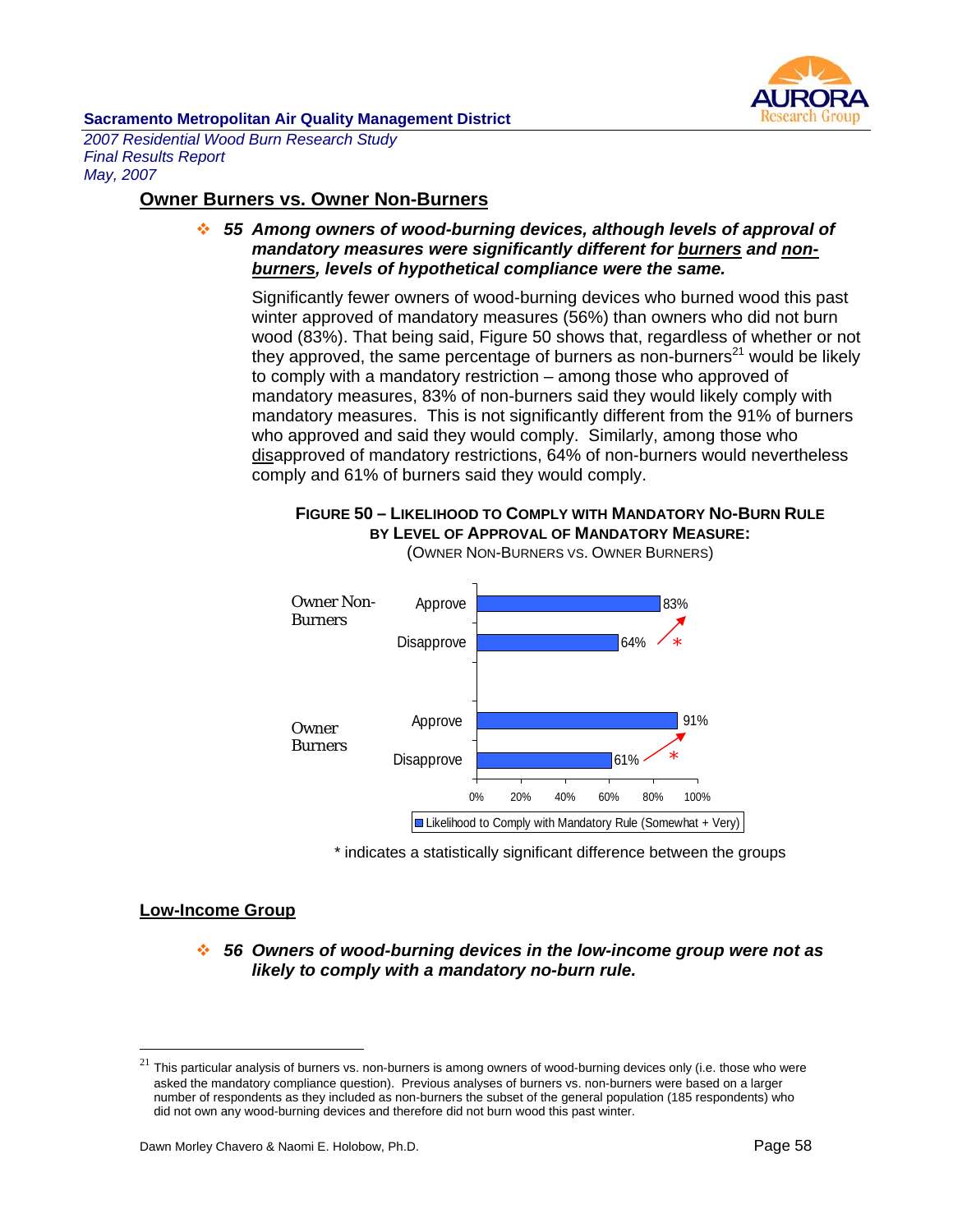

*2007 Residential Wood Burn Research Study Final Results Report May, 2007* 

> The next figure shows the levels of hypothetical compliance with a mandatory no-burn rule among low-income respondents who owned wood-burning devices. It can be seen that only 59% of these respondents would be somewhat or very likely to comply with mandatory regulation, compared with 78% of owners in the general population. (It should be kept in mind, however, that the number of owners in the lowincome group is relatively small – this analysis includes only 44 respondents.)



#### **FIGURE 51 - LIKELIHOOD TO COMPLY WITH MANDATORY NO-BURN RULE** (OWNERS OF WOOD-BURNING DEVICES ONLY: LOW-INCOME GROUP EXCLUDING UNDECIDED RESPONSES)

# **Other Group Differences**

### *57 There were no demographic features that distinguished respondents who said they were likely to comply with mandatory no-burn measures from those who were not.*

The series of 13 chi-square analyses which were run on owners of woodburning devices to determine whether certain demographic features distinguished those who were likely to comply with a mandatory no-burn rule from those who were not likely to comply did not yield any significant differences – the same proportion of males as females would comply as would not, as would owners as well as renters, those from wealthier homes and poorer homes, better educated respondents as well as less educated respondents; etc. **In other words, a public education campaign about PM pollution does not need to target specific demographics -- a broad outreach to all residents in Sacramento County should have an impact.**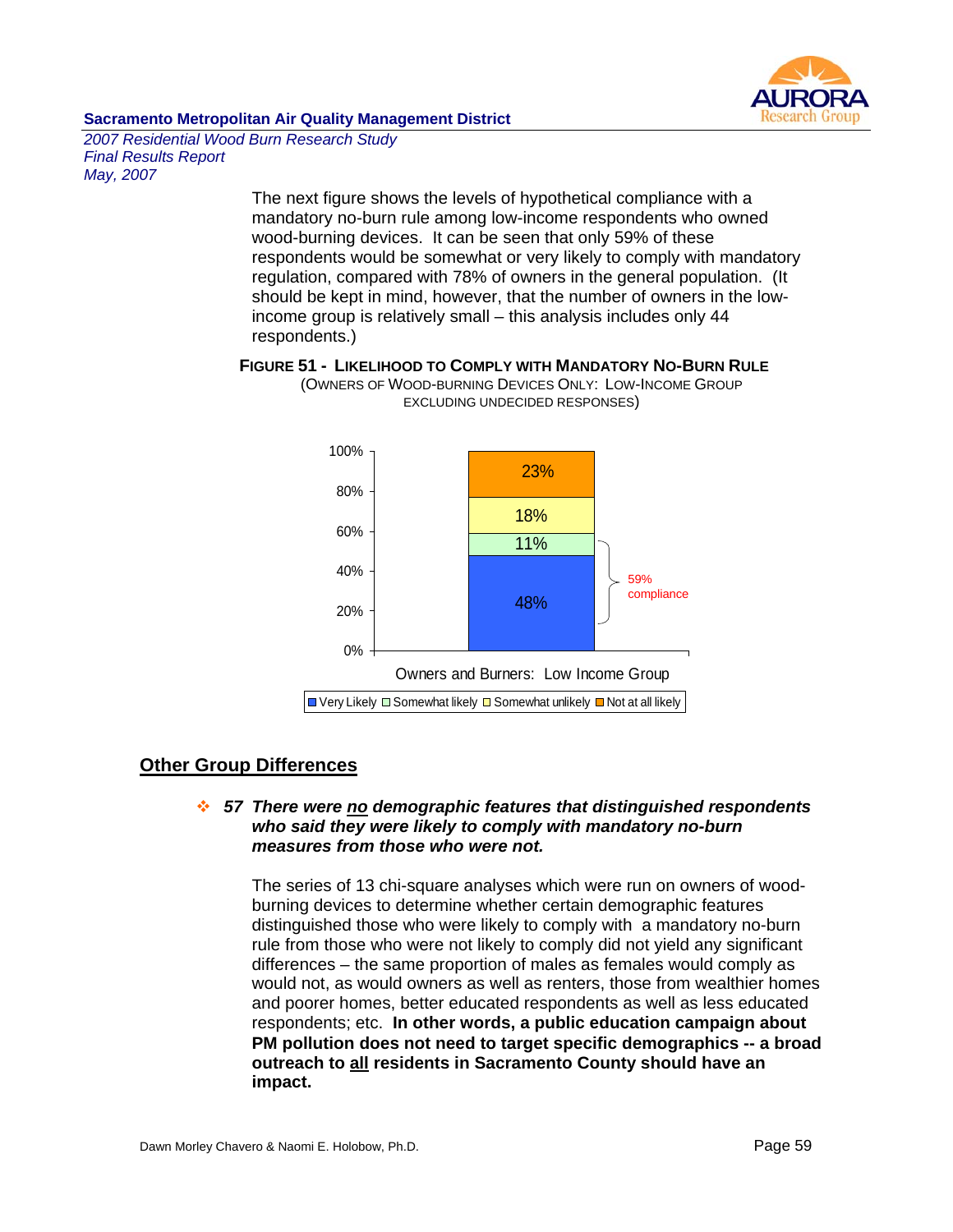

*2007 Residential Wood Burn Research Study Final Results Report May, 2007* 

# **COMMUNICATION STRATEGIES**

# **General Population**

# *58 The general news media, such as TV, radio, and newspaper, would be the best way to let residents know whether or not they can burn wood on a particular day.*

Respondents were read a list of possible ways that residents could find out about the air quality on a particular day and whether or not they could burn wood in the event that a mandatory no-burn rule was adopted. They were asked to rate each one in terms of how effective it would be for them personally, using a four-point scale: poor, fair, good, or excellent. As shown in Figure 52, the general news media was considered to be the most effective, with nearly half of those surveyed considering the TV, radio, or newspaper to be an "excellent" way to alert the public of a No-Burn Day. A further 37% said it would be a "good" way to reach them, for a combined total of 84% who held positive opinions about this communication strategy. This figure was found to be statistically significantly higher than the combined positive ratings towards the three other options mentioned: posting info on the website, 43%; emailed or text message on cell phone, 41%; or call to listen to a recorded message, 40%.



#### **FIGURE 52 - EFFECTIVENESS RATINGS OF COMMUNICATION STRATEGIES FOR NO-BURN DAYS** (AMONG BASE STUDY EXCLUDING UNDECIDED RESPONSES)

# *59 Electronic billboards along the freeway and telephone calls were identified as other effective ways to advise the public about a No-Burn Day. Additionally, 8% suggested air quality information be sent via the mail.*

Respondents were asked to identify any other way they would prefer to receive information about the air quality to keep them informed about whether or not it is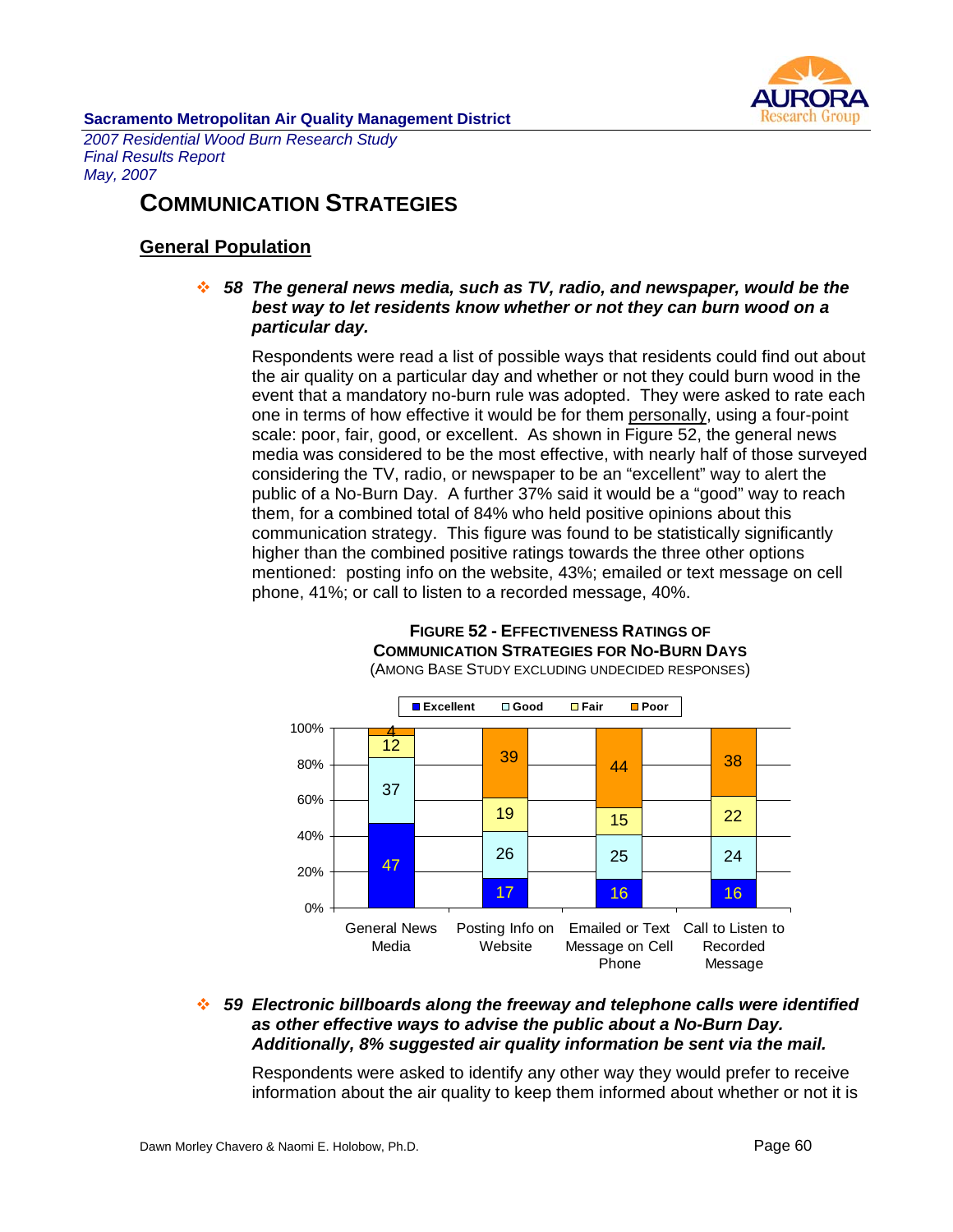

*2007 Residential Wood Burn Research Study Final Results Report May, 2007* 

> okay to burn wood on a particular day. Responses were captured in an openended format, cleaned and categorized for quantitative analysis. The majority of those surveyed (73%) offered no suggestions. Some respondents reiterated communication channels that had already been discussed (newspaper, 2%); TV, 2%; radio,1%; and general media,1%). Other ideas were more creative and included:

Eight percent said they would like to **receive something in the mail**. Although this would obviously **not** be a way to alert the public about a noburn request for the next day, a closer look at the verbatim responses implies an **opportunity for public education about air quality and noburn days** in general.

- Several people who mentioned receiving information in the form of utility bill inserts said:
	- − *"A newsletter. Maybe something similar to a schedule.*
	- − *By mail from PGE.*
	- − *Inserts in utilities bills*
	- − *The monthly utility bill could add some air quality information.*
	- − *By mail through utility services."*
- Other comments were more generic and included:
	- − *"Direct mail of all the dates and I would post on my refrigerator.*
	- − *Door to door flyers mail drops*
	- − *I didn't know this was such a big problem, so send it in the mail.*
	- − *In the mail which is on paper which is a wood product.*
	- − *Information with electric or gas bills would be a better way to inform me*
	- − *Mail flyers. Have a place to sign the flyer, show that they read it, and mail it back and get like \$5 for reading it.*
	- − *Maybe a flyer or a postcard.*
	- − *Memorandum by mail or by email.*
	- − *Pamphlet.*
	- − *Possibly a flyer or something sent in the mail."*

Several respondents (3%) would like to **receive a telephone call**. Comments included:

- − *"A phone message or a call on those days.*
- − *A telephone blast.*
- − *Automated phone book where you could call people to alert people. Generated by a computer. Look people up in the phone book to call them.*
- − *Call me.*
- − *Give me a phone call.*
- − *Recorded announcement for my phone.*
- − *They could call me.*
- − *They need to call me on the phone.*
- − *To call the people of the county.*
- − *Voluntary automated phone calls to people who have signed up."*

A few people (3%) thought **electronic billboards along the freeway** would be effective. Comments included: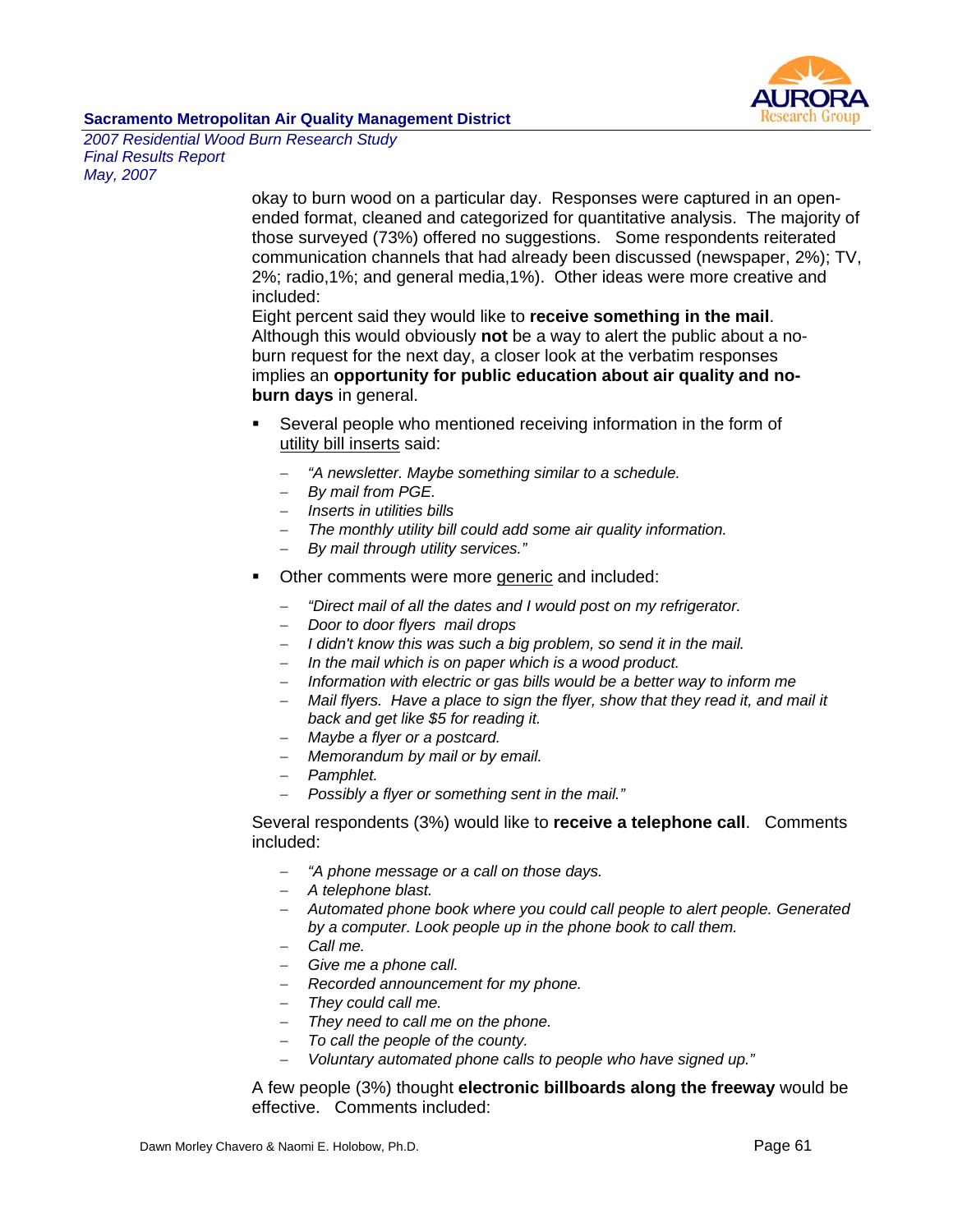

*2007 Residential Wood Burn Research Study Final Results Report May, 2007* 

- − *"Amber signs posted.*
- − *Billboards over the freeway, electronic billboards, like the ones used for construction, one will automatically read it when passing by one.*
- − *Billboards.*
- − *Displays on the highway.*
- − *Electronic billboards.*
- − *Highway signs.*
- − *Signs on freeway, flashing saying it is a no burn day.*
- − *Signs on the freeway like the Amber alerts to let people know.*
- − *The Amber Alert sign on the highway.*
- − *To do sign boards like the Amber Alert or all along the freeway."*

Other suggestions for communicating No-Burn Days that were unique and could not be grouped into the same category included:

- − *"A helicopter with a loudspeaker, but that would cause pollution itself.*
- − *A reminder that you will be notified about no burn days in the next three months.*
- − *By helicopter warnings.*
- − *E-mail on the computer; not just through the phone e-mail.*
- − *Flying a blimp, or signs on the buses.*
- − *Have a flag on capitol building like city hall.*
- − *I would consider a pop-up on the internet service. A flag system also, something like what they used to have at the fire stations.*
- − *I would like to see it come through your thermostat on my house. A smart thermostat with display to show no wood-burning.*
- − *New year blimp*
- − *Notify people at work.*
- − *People who would carry signs around to let people know.*
- − *Posters.*
- − *Put up a tower and put lights on the top of it where green if you can burn and red when you can't.*
- − *Register homeowners with fireplaces.*
- − *Reverse 911 system to be used in emergencies.*
- − *Streaming news would be helpful.*
- − *Supermarket alert in supermarket or gas pump. Places we frequent a lot. Schools. A hot air balloon.*
- − *The internet is the best way.*
- − *They should give us a schedule in our area as to when we can burn wood or not burn it.*
- − *Through community groups.*
- − *Warning signal like an air raid signal.*
- − *You would have to send a no-burn officer to the door in order to contact me."*

### **Low-Income Results**

 *60 Communication preferences among low-income respondents were very similar to those of the general population, with the general news media ranking the highest (82% gave favorable ratings).*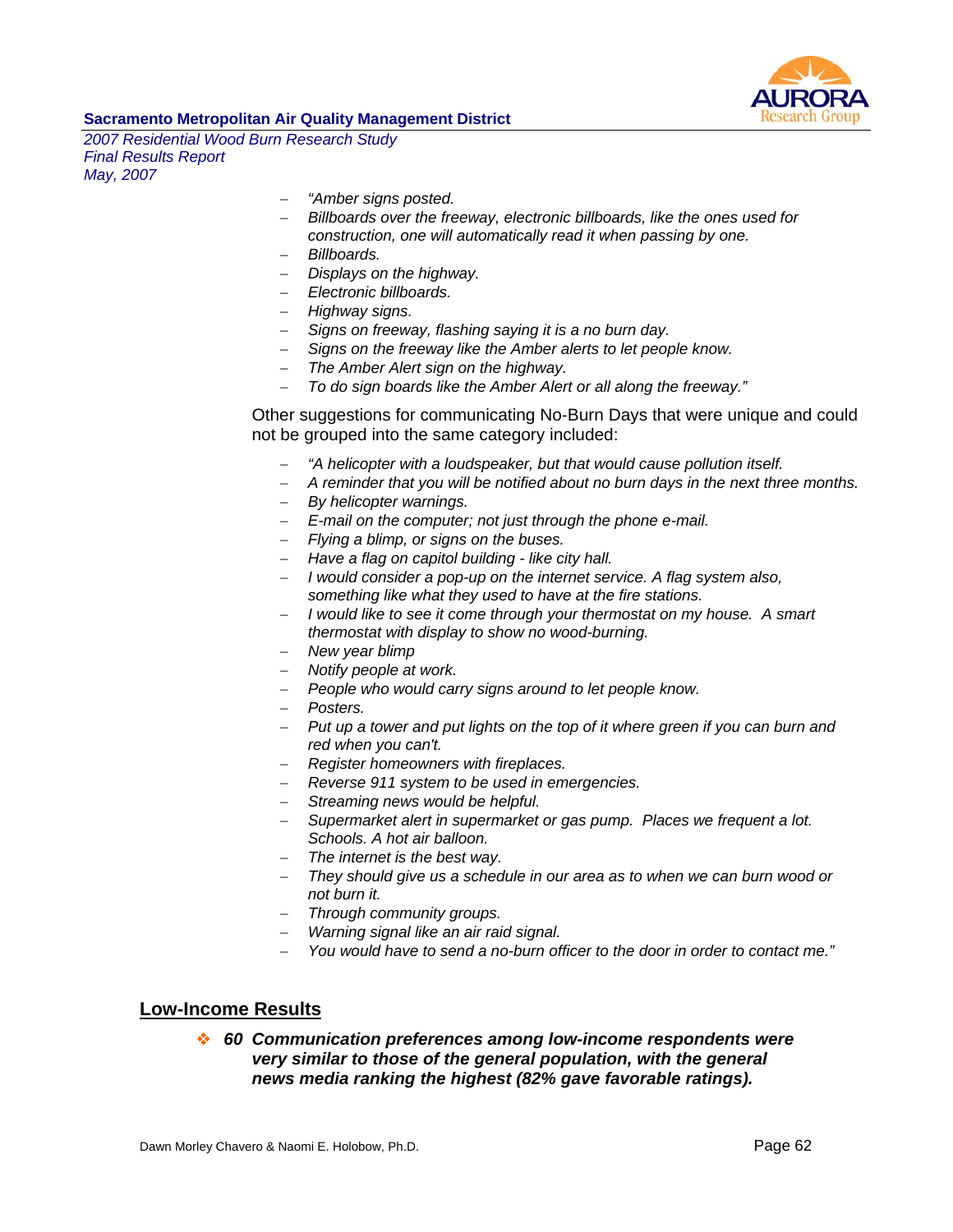

*2007 Residential Wood Burn Research Study Final Results Report May, 2007* 

> Eight in ten said that the general news media would be a "good" (37%) or "excellent" (45%) way of communicating information about air quality and no-burn days. A third of low-income respondents felt that posting on a website (34%) and sending an e-mail or text message (35%) were favorable options. About half (50%) favored a telephone number which they could call to hear a recorded message.

# **Group Differences**

 *61 Preference for a recorded telephone message varied by a few demographic features (income, ethnicity, education, Internet access, type of dwelling and wood burn activity). Ethnicity influenced the level of those favoring e-mail and text messages.*

The series of 13 chi-square analyses that were run on the general population to determine whether certain demographic features distinguished those who were gave positive evaluations of the various communication strategies from those who gave negative ratings did not yield any significant differences the use of general media or posting information on a website.

Those who gave positive ratings ("good" or "excellent") for receiving e-mailed messages or text messages on a cell phone to alert them about no-burn days were more likely to:

− identify their ethnic background as African American or Hispanic or Latino (both 63%) than Caucasian (35%).

Those who gave positive ratings for a telephone number with a recorded telephone message in terms of being an effective communication tool were more likely to:

- − live in an apartment, condo, townhome, or mobile home (54% vs. a single-family home, 36%),
- − have less formal education (46% vs. have a college degree, 32%),
- − not currently access the Internet (54% vs. those who do, 35%),
- − have lower incomes (52% vs. 33% of those earning \$50,000 or more),
- − not burn wood (45% vs. 30% of the burners),
- − identify their ethnic background as African American (56%) and Hispanic or Latino (65%) versus Caucasian (37%).

# **AIR ALERT SUBSCRIPTIONS**

 *62 Five percent of those surveyed said they currently subscribe to Air Alert. Among the non-subscribers, about four-in-ten said they would be likely to do so in the future, with 17% saying they would be "very" likely.*

Respondents were asked whether or not they subscribed to the District's Air Alert notification system and 5% said they did. The 95% who were not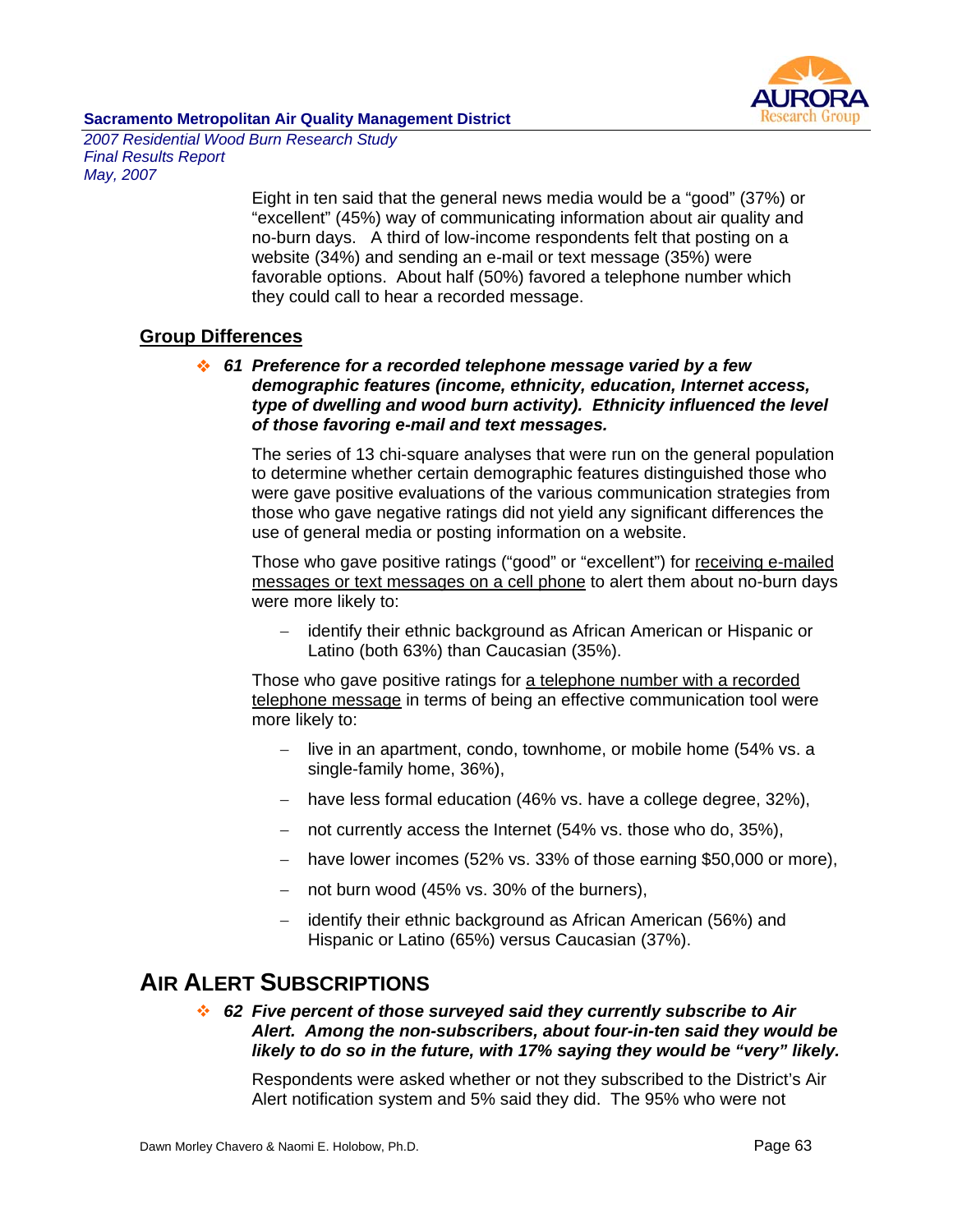

*2007 Residential Wood Burn Research Study Final Results Report May, 2007* 

> current subscribers were asked: "How likely would you be to sign up for an email notification that would alert you to no-burn days?" As shown in the next figure, 17% would be "very" likely and an additional 24% would be "somewhat" likely. In other words, four-in-ten respondents said they would be likely to sign up for Air Alerts. The other 58% were not interested in the program.

# **FIGURE 53 – SUBSCRIPTION TO AIR ALERT NOTIFICATIONS**



(AMONG BASE STUDY EXCLUDING UNDECIDED RESPONSES)

# **Group Differences**

 *63 Two demographic characteristics distinguished current non-subscribers who would be likely to sign up for Air Alert from those who would not: access to the Internet and age of home. Likelihood to subscribe was independent of other respondent demographics, including age, education, income and burner vs. non-burner, etc.*

The series of chi-square analyses were run to try to distinguish those who would be ("somewhat" or "very") likely to sign up for Air Alert from those who would not among current non-subscribers. Results yielded two statistically significant differences. Those who were more likely to become Air Alert subscribers:

- − had access to the Internet (51% vs. not access it, 18%), and
- live in homes that are less than 30 years old (50% vs. older homes, 28%).

# **DEMOGRAPHICS**

 *64 The plurality of Sacramento base study respondents: were Caucasian, between the ages of 35 and 64, held a college degree, and had household earnings of at least \$50,000. They were homeowners, living in single-family homes that were built at least 20 years ago, with at least one other person, and were registered to vote.*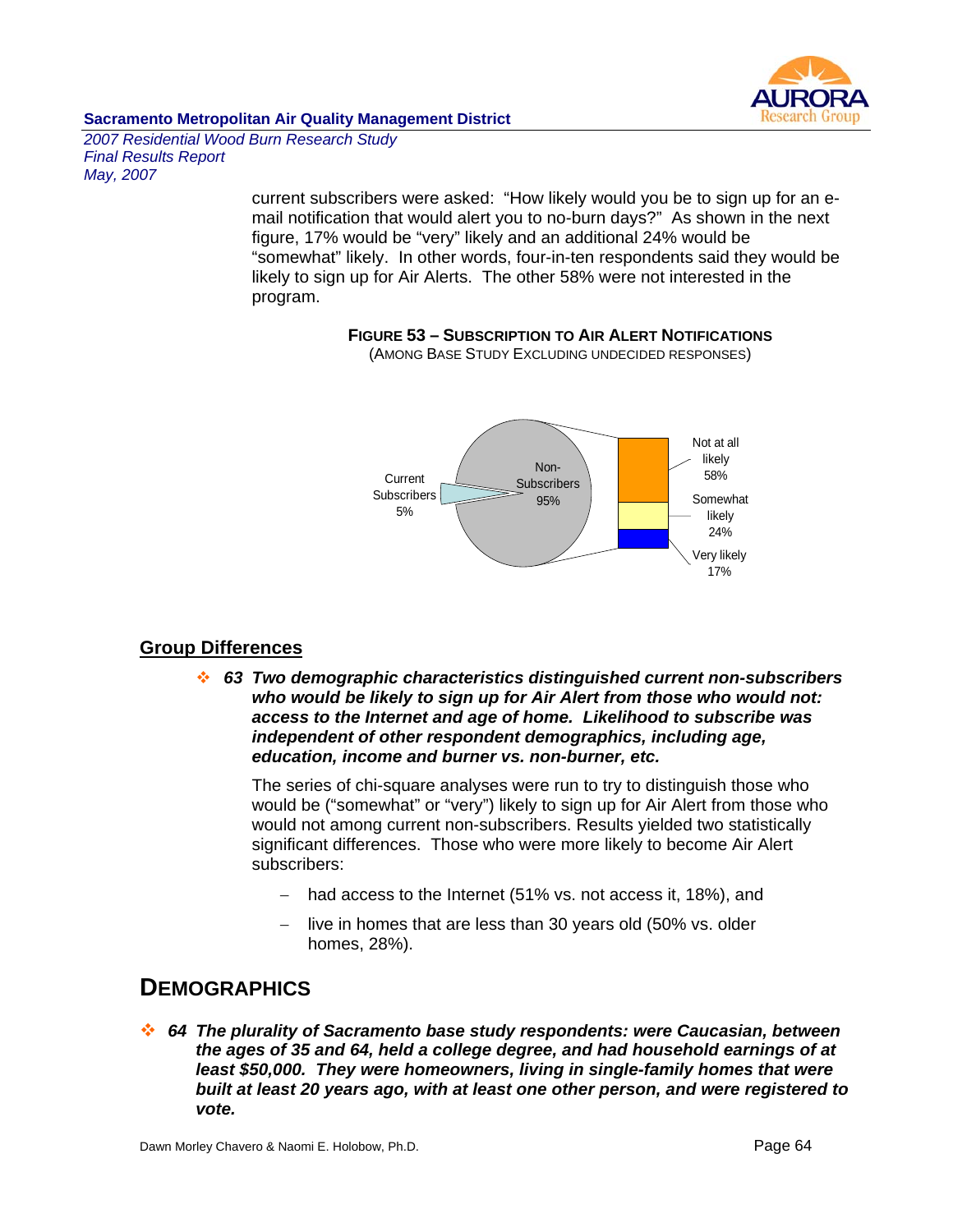

*2007 Residential Wood Burn Research Study Final Results Report May, 2007* 

> The tables on the following pages indicate the demographic characteristics of the Sacramento base study residents and the group of low-income respondents who responded to the survey. While the percentages of non-responses by refusal are included in these tables, they were usually excluded from the analyses, unless otherwise stated. Within the base study column, pluralities are indicated in bold.

> The "other" responses given for type of occupation, ethnicity, and party affiliation can be found in the statistical binder.

| <b>GENDER</b>                 | <b>PERCENT OF BASE</b><br><b>RESPONDENTS</b> | <b>PERCENT OF LOW-</b><br><b>INCOME RESPONDENTS</b> |
|-------------------------------|----------------------------------------------|-----------------------------------------------------|
| Female                        | 50%                                          | 59%                                                 |
| Male                          | 50%                                          | 41%                                                 |
| Total                         | 100%                                         | 100%                                                |
| <b>AGE</b>                    | <b>PERCENT OF BASE</b><br><b>RESPONDENTS</b> | <b>PERCENT OF LOW-</b><br><b>INCOME RESPONDENTS</b> |
| $18 - 24$                     | 3%                                           | 6%                                                  |
| $25 - 34$                     | 13%                                          | 13%                                                 |
| $35 - 44$                     | 18%                                          | 11%                                                 |
| $45 - 54$                     | 21%                                          | 12%                                                 |
| $55 - 64$                     | 19%                                          | 10%                                                 |
| 65 or older                   | 23%                                          | 47%                                                 |
| Non-response (Refused)        | 3%                                           | 1%                                                  |
| Total                         | 100%                                         | 100%                                                |
| <b>EDUCATION</b>              | <b>PERCENT OF BASE</b><br><b>RESPONDENTS</b> | <b>PERCENT OF LOW-</b><br><b>INCOME RESPONDENTS</b> |
| High school or less           | 24%                                          | 56%                                                 |
| Some college                  | 30%                                          | 24%                                                 |
| Trade/Vocational - No college | 2%                                           | 4%                                                  |
| College degree                | 26%                                          | 12%                                                 |
| Post-graduate degree          | 17%                                          | 3%                                                  |
| Non-response (Refused)        | 1%                                           | 1%                                                  |
| <b>Total</b>                  | 100%                                         | 100%                                                |

### **FIGURE 54: DEMOGRAPHIC CHARACTERISTICS OF RESPONDENTS**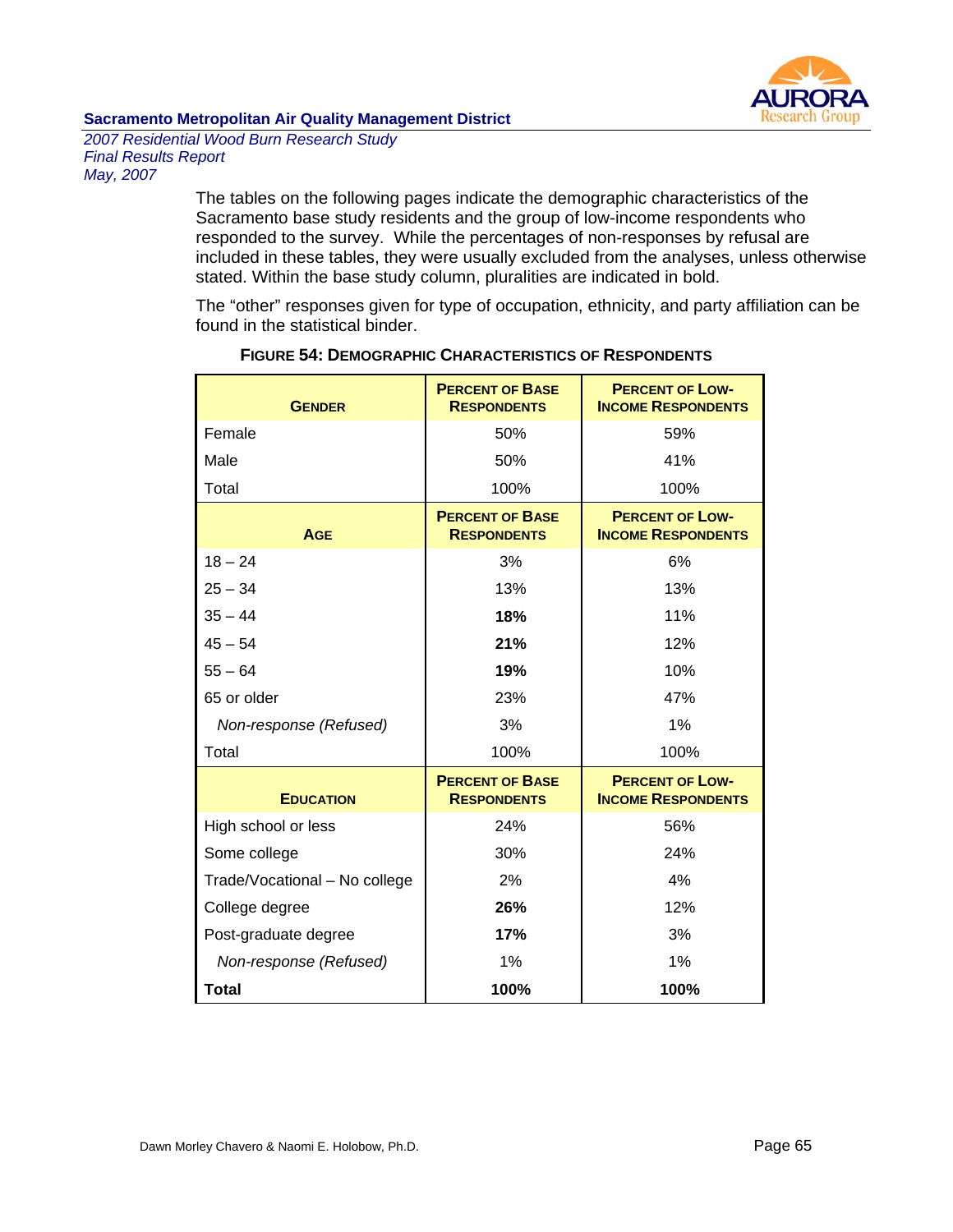

*2007 Residential Wood Burn Research Study Final Results Report May, 2007* 

| <b>ETHNICITY</b>            | <b>PERCENT OF BASE</b><br><b>RESPONDENTS</b> | <b>PERCENT OF LOW-</b><br><b>INCOME RESPONDENTS</b> |
|-----------------------------|----------------------------------------------|-----------------------------------------------------|
| African-American            | 6%                                           | 11%                                                 |
| Asian/Pacific Islander      | 5%                                           | 3%                                                  |
| Caucasian                   | 65%                                          | 51%                                                 |
| Hispanic/Latino             | 13%                                          | 24%                                                 |
| Something else              | 6%                                           | 8%                                                  |
| Non-response (Refused)      | 5%                                           | 3%                                                  |
| Total                       | 100%                                         | 100%                                                |
| <b>VOTER REGISTRATION</b>   | <b>PERCENT OF BASE</b><br><b>RESPONDENTS</b> | <b>PERCENT OF LOW-</b><br><b>INCOME RESPONDENTS</b> |
| Registered                  | 78%                                          | 64%                                                 |
| Not registered              | 21%                                          | 34%                                                 |
| Non-response (Refused)      | 1%                                           | 2%                                                  |
| Total                       | 100%                                         | 100%                                                |
|                             |                                              |                                                     |
| <b>INTERNET ACCESS</b>      | <b>PERCENT OF BASE</b><br><b>RESPONDENTS</b> | <b>PERCENT OF LOW-</b><br><b>INCOME RESPONDENTS</b> |
| None                        | 27%                                          | 67%                                                 |
| Yes                         | 72%                                          | 33%                                                 |
| Non-response (Refused)      | 1%                                           | 0%                                                  |
| Total                       | 100%                                         | 100%                                                |
| <b>TYPE OF DWELLING</b>     | <b>PERCENT OF BASE</b><br><b>RESPONDENTS</b> | <b>PERCENT OF LOW-</b><br><b>INCOME RESPONDENTS</b> |
| Apartment                   | 15%                                          | 35%                                                 |
| Condo                       | 2%                                           | 3%                                                  |
| Townhome                    | 2%                                           | 4%                                                  |
| Single-family detached home | 77%                                          | 48%                                                 |
| Mobile home                 | 2%                                           | 9%                                                  |
| Non-response (Refused)      | 2%                                           | 1%                                                  |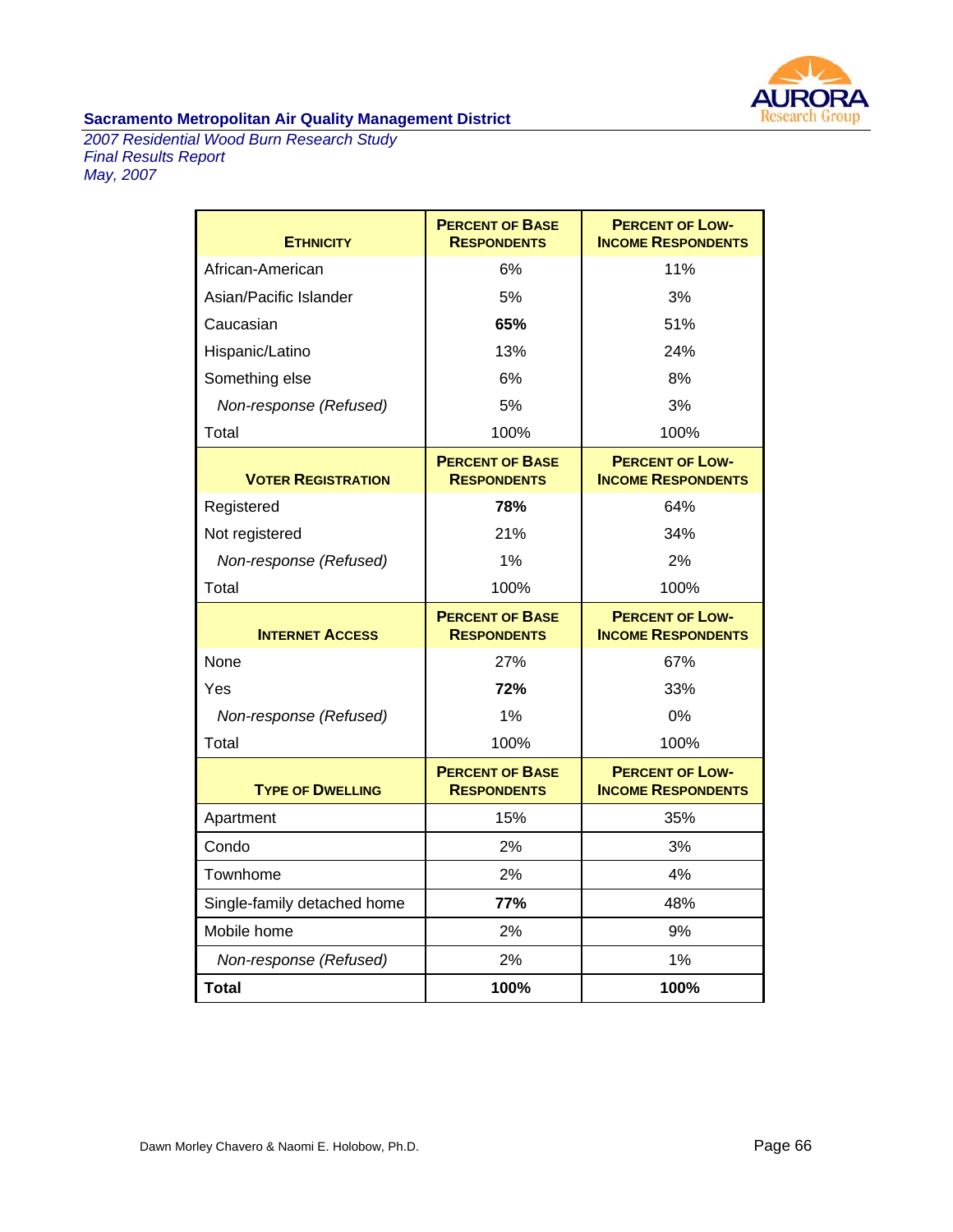

*2007 Residential Wood Burn Research Study Final Results Report May, 2007* 

| <b>HOME OWNERSHIP</b>           | <b>PERCENT OF BASE</b><br><b>RESPONDENTS</b> | <b>PERCENT OF LOW-</b><br><b>INCOME RESPONDENTS</b> |
|---------------------------------|----------------------------------------------|-----------------------------------------------------|
| <b>Rent or Lease</b>            | 27%                                          | 51%                                                 |
| Own                             | 71%                                          | 47%                                                 |
| Live with others                | 1%                                           | 0%                                                  |
| Non-response (Refused)          | 1%                                           | 2%                                                  |
| Total                           | 100%                                         | 100%                                                |
| <b>AGE OF HOME</b>              | <b>PERCENT OF BASE</b><br><b>RESPONDENTS</b> | <b>PERCENT OF LOW-</b><br><b>INCOME RESPONDENTS</b> |
| 10 years or less                | 18%                                          | 3%                                                  |
| $11 - 20$ years                 | 8%                                           | 9%                                                  |
| $21 - 30$ years                 | 15%                                          | 3%                                                  |
| $31 - 40$ years                 | 16%                                          | 16%                                                 |
| $41 - 50$ years                 | 14%                                          | 21%                                                 |
| More than 50 years              | 14%                                          | 32%                                                 |
| Non-response (Refused)          | 5%                                           | 15%                                                 |
| Total                           | 100%                                         | 100%                                                |
| # OF HOUSEHOLD MEMBERS          | <b>PERCENT OF BASE</b><br><b>RESPONDENTS</b> | <b>PERCENT OF LOW-</b><br><b>INCOME RESPONDENTS</b> |
| Live alone                      | 21%                                          | 44%                                                 |
| Two                             | 35%                                          | 21%                                                 |
| <b>Three</b>                    | 16%                                          | 7%                                                  |
| Four                            |                                              |                                                     |
|                                 | 14%                                          | 11%                                                 |
| Five or more                    | 13%                                          | 16%                                                 |
| Non-response (Refused)          | 2%                                           | 1%                                                  |
| Total                           | 100%                                         | 100%                                                |
| <b>HOUSEHOLD INCOME</b>         | <b>PERCENT OF BASE</b><br><b>RESPONDENTS</b> | <b>PERCENT OF LOW-</b><br><b>INCOME RESPONDENTS</b> |
| Under \$20,000                  | 10%                                          | 100%                                                |
| \$20,000 to less than \$50,000  | 25%                                          | 0%                                                  |
| \$50,000 to less than \$100,000 | 32%                                          | 0%                                                  |
| \$100,000 or more               | 19%                                          | 0%                                                  |
| Non-response (Refused)          | 14%                                          | 0%                                                  |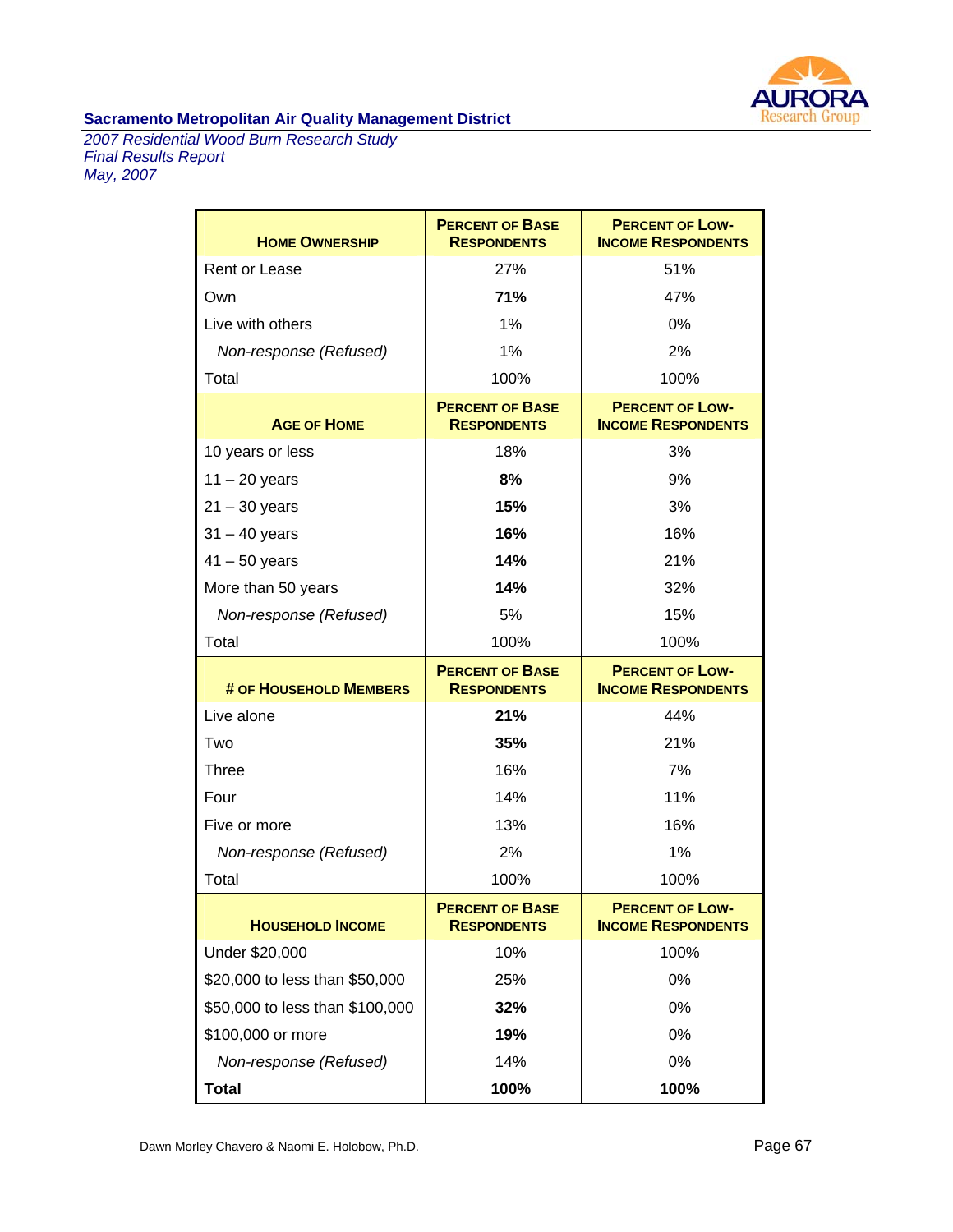

*2007 Residential Wood Burn Research Study Final Results Report May, 2007* 

# **SUMMARY CONCLUSIONS AND RECOMMENDATIONS**

*There is still much room for educating the general public about the negative effects of residential wood-burning on wintertime air quality: approximately four in ten respondents in Sacramento County felt wood-burning was not a serious cause of air pollution.* 

*One third (33%) of all respondents in the base study were classified as "burners": they owned wood or pellet burning devices (either indoors or outdoors), and they burned wood, pellets, or manufactured logs at least once this past winter. Burners were significantly more likely than non-burners to:* 

- *be home owners (rather than renters,)*
- *live in single family dwellings, and*
- *be wealthier (have household incomes greater than \$50,000).*

*Although the majority of respondents in the general population supported mandatory curtailment restrictions, about one fifth (20%) said they "strongly" disapproved of mandatory regulation. The main reason given for the disapproval was an active dislike of being told what to do by the government.* 

*Respondents who owned wood-burning devices were significantly more likely to say they would comply with a mandatory no-burn rule than to approve of it, indicating that prior support may not be a necessary requirement for successful implementation of a mandatory rule. In other words, respondents may not like the regulation but the majority would hypothetically comply with it.* 

*That being said, there was some discrepancy between attitudes and actual behavior. Among owners of wood-burning devices who approved of mandatory measures, 37% actually voluntarily reduced the number of fires they burned this past winter. This was significantly higher than the 24% of respondents who complied but who disapproved of mandatory measures.* 

*However, because the majority (63%) of even favorably-disposed respondents of a mandatory no-burn rule did not voluntarily reduce the number of fires they burned this past winter, if a mandatory restriction were to be implemented, it would probably have to be visibly and publicly enforced in order to increase levels of compliance.* 

*The best way to let residents know whether or not they can burn wood on a particular day is via the general news media, such as TV, radio, and newspaper.* 

*These results were based on 401 telephone interviews conducted in April, 2007 with a random sample of Sacramento County residents, representative of the population as a whole. Results are accurate to within +/- 4.9%, 19 times out of 20. A total of 139 interviews were also conducted with a group of low-income (based on federal guidelines) residents.*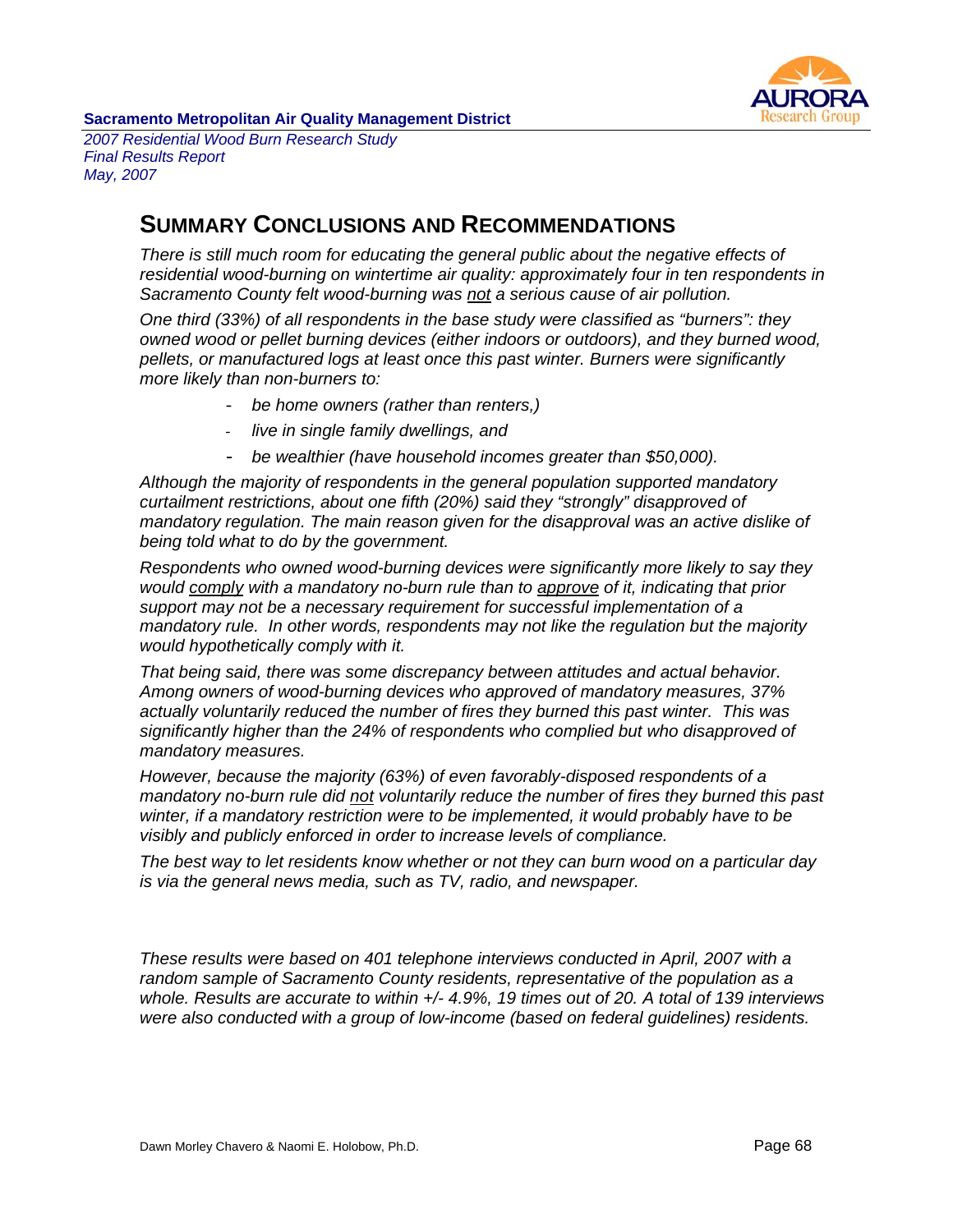# **Appendix E Comments and Responses**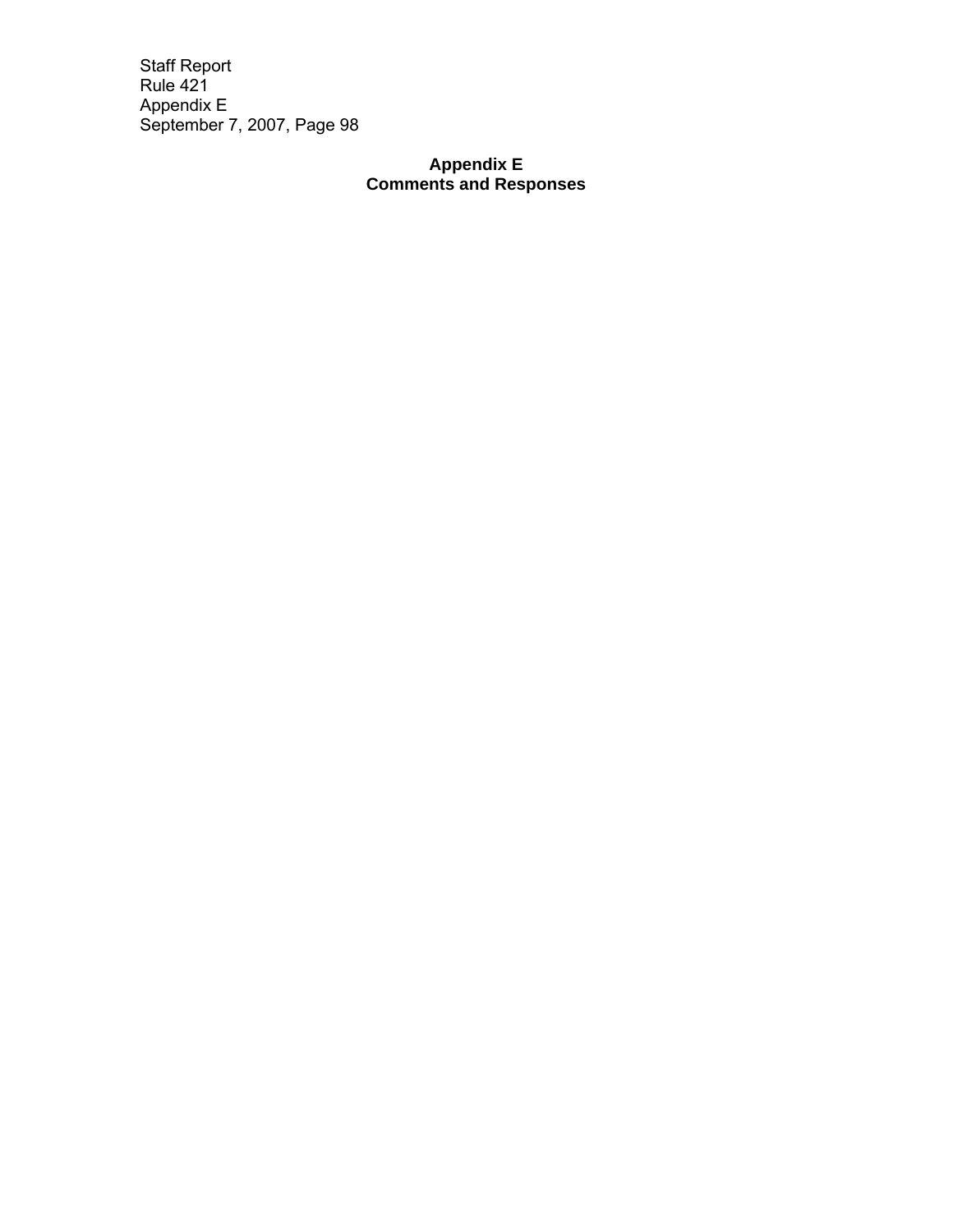# **July 25th Board Meeting Oral Comments**

Mary Ann Delaney (school nurse with the Folsom-Cordova district)

- Comment: **Every year there are more and more students with respiratory diseases such as asthma, brochiolitis, and chronic bronchitis. In the Folsom-Cordova district, parents of 1,500 students have reported that their children have respiratory illness or asthma. Nationally, 13% of school children have asthma, and they miss school twice as often as their healthy peers. Three schools in the Folsom-Cordova district have asthma rates between 16% and 18%. Older women also experience adverse health effects from fine particulate matter. Exposing the developing lungs of children to particulate matter causes disease early in life and again later in life. I urge the Board to adopt the proposed rule to curtail wood smoke.**
- Response: Thank you for your support.

Amy Ryan (Ryan Brothers Chimney Sweeping)

- Comment #1: **While I applaud the District's change-out program, I am disappointed that EPA-certified devices were included in the proposed curtailment rule. People who took voluntary actions to reduce their wood smoke emissions should be rewarded for their efforts.**
- Response: Special requirements for certified devices are not recommended for several reasons.
	- 1. While certified devices and pellet stoves are designed to pollute less than fireplaces and non-certified wood stoves, their emissions are about an order of magnitude higher than gaseous fueled devices.

| CONDITION OF ENTISSION FACTOLS |                       |  |  |
|--------------------------------|-----------------------|--|--|
| Technology                     | PM2.5 Emission Factor |  |  |
|                                | (lb/mmBtu)            |  |  |
| <b>Certified Wood Stove</b>    | 1.85                  |  |  |
| <b>Pellet Stove</b>            | 0.69                  |  |  |
| Propane Fireplace              | 0.01                  |  |  |
| <b>Natural Gas Fireplace</b>   | 0.01                  |  |  |
| Electric                       | None                  |  |  |

Comparison of Emission Factors

- 2. Certified devices and pellet stoves can smoke if not installed or operated properly. Prohibiting all wood smoke, whether from a certified device or uncontrolled fireplace is most appropriate for air quality and equity reasons.
- 3. Collectively, certified wood and pellet stoves and inserts comprise 7% of the wood burning emissions. This percentage will increase as new devices are installed or older devices replaced, particularly since no new fireplaces may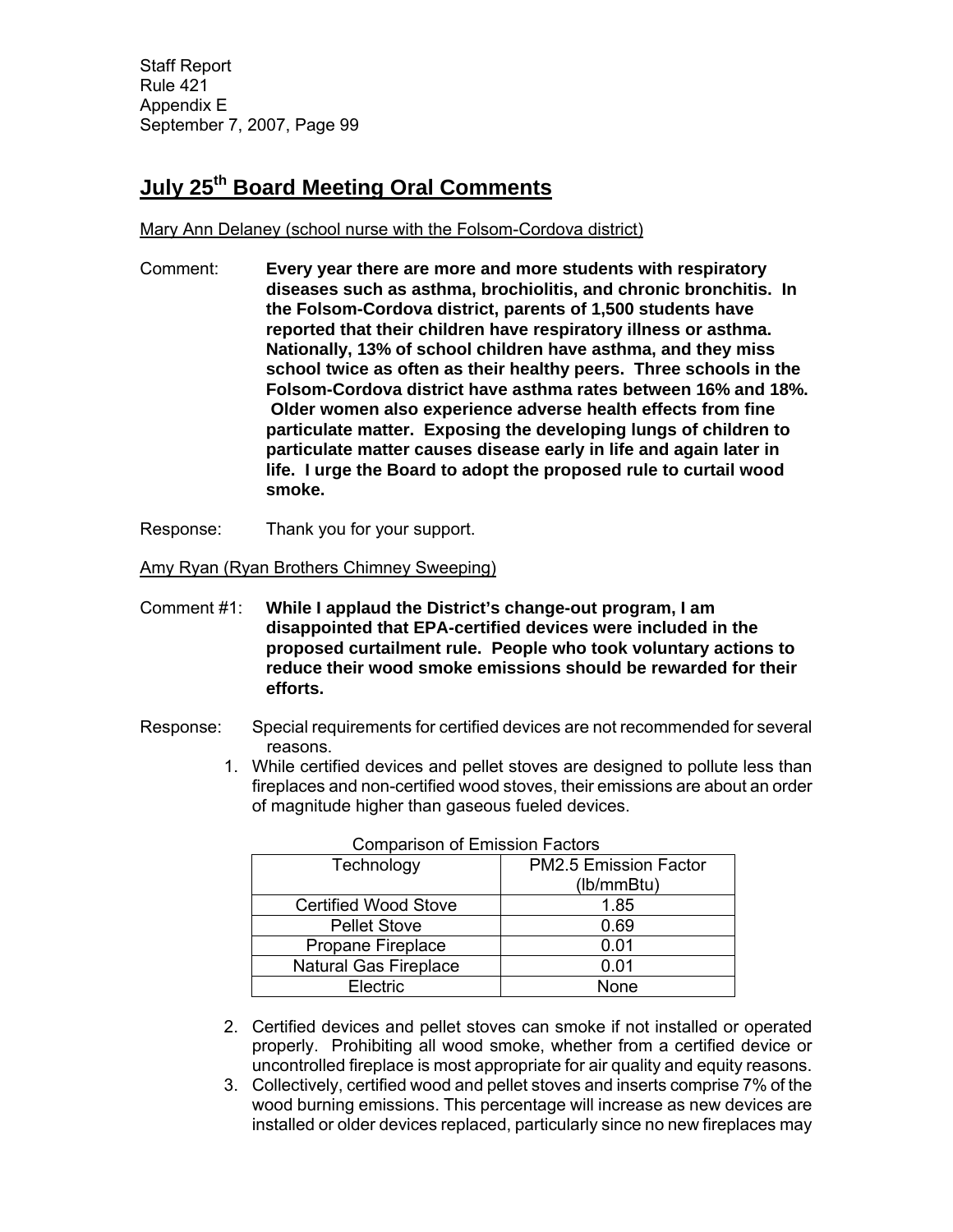> be installed after October 2007, and all new developments must use either gas fireplaces or certified equipment. All emissions reductions contribute to attainment of federal health standards.

- 4. Although pellet stoves are easily recognizable to the public, certified wood stoves are not easily distinguished from non-certified wood stoves. To know whether you have a certified stove you either need to know when the device was purchased (after 1992), or check the model number of the stove (located on the back or side of the device) and look it up on EPA's Web site. This may be difficult for some residents and would make enforcement more difficult.
- 5. Independent public opinion surveys reported that only 13% of residents rate wood smoke as a very serious cause of wintertime air pollution. Public education staff and our consultants stress the importance of creating a simple message as a key to the success of Rule 421 outreach efforts. Creating additional complexity will further burden an already difficult educational effort.
- 6. Although manufacturers suggest that creating special provisions for certified devices will increase compliance, no data has been provided or is available that substantiates these assertions. Compliance rates are difficult to predict and depend on a number of factors.
- 7. Manufacturers also suggest that not allowing certified devices to operate on some or all no burn days creates a disincentive to replace dirty devices with cleaner burning alternatives. No data has been provided to substantiate that assertion. Replacing dirty devices with cleaner burning alternatives is fairly expensive. The capital and operational costs are likely to be more significant factors in determining whether to replace dirty devices, and the choice of which devices to select. The District's incentive program provides the greatest incentive to install gaseous fueled devices. Voucher data suggests that 60% of incentive program participants choose gaseous fueled devices. Staff can track this and propose modifications to incentives or rule requirements if participation levels drop.

|                     |             | Cost of Devices <sup>14</sup> Thermal Efficiency | <b>Fuel Cost</b> | <b>Voucher incentive</b> |       |
|---------------------|-------------|--------------------------------------------------|------------------|--------------------------|-------|
|                     |             |                                                  | \$ per MMBtu     | Non-EJ                   | EJ    |
| <b>Wood Stove</b>   | \$600-2900  | 63%                                              | 29.75            | \$250                    | \$400 |
| Wood Insert         | \$1100-3000 | 63%                                              | 29.75            | \$250                    | \$400 |
| Gas/Propane Stove   | \$1000-2700 | 75%                                              | 27.67            | \$350                    | \$500 |
| Gas Insert          | \$1400-3500 | 75%                                              | 15.07            | \$350                    | \$500 |
| <b>Pellet Stove</b> | \$1200-4100 | 76%                                              | 20.56            | \$350                    | \$500 |
| Pellet Insert       | \$1400-3800 | 76%                                              | 20.56            | \$350                    | \$500 |
| Electric fireplace  | ~1.5300     | $>99\%$                                          | 23.39            | \$0                      | \$0   |

 $\overline{a}$  $14$  Installation costs are pretty similar \$350-500 and additional material costs had a wide range from \$250-1000 depending on the specifics of the installation. Installation and material costs for electric fireplaces are 0-\$75.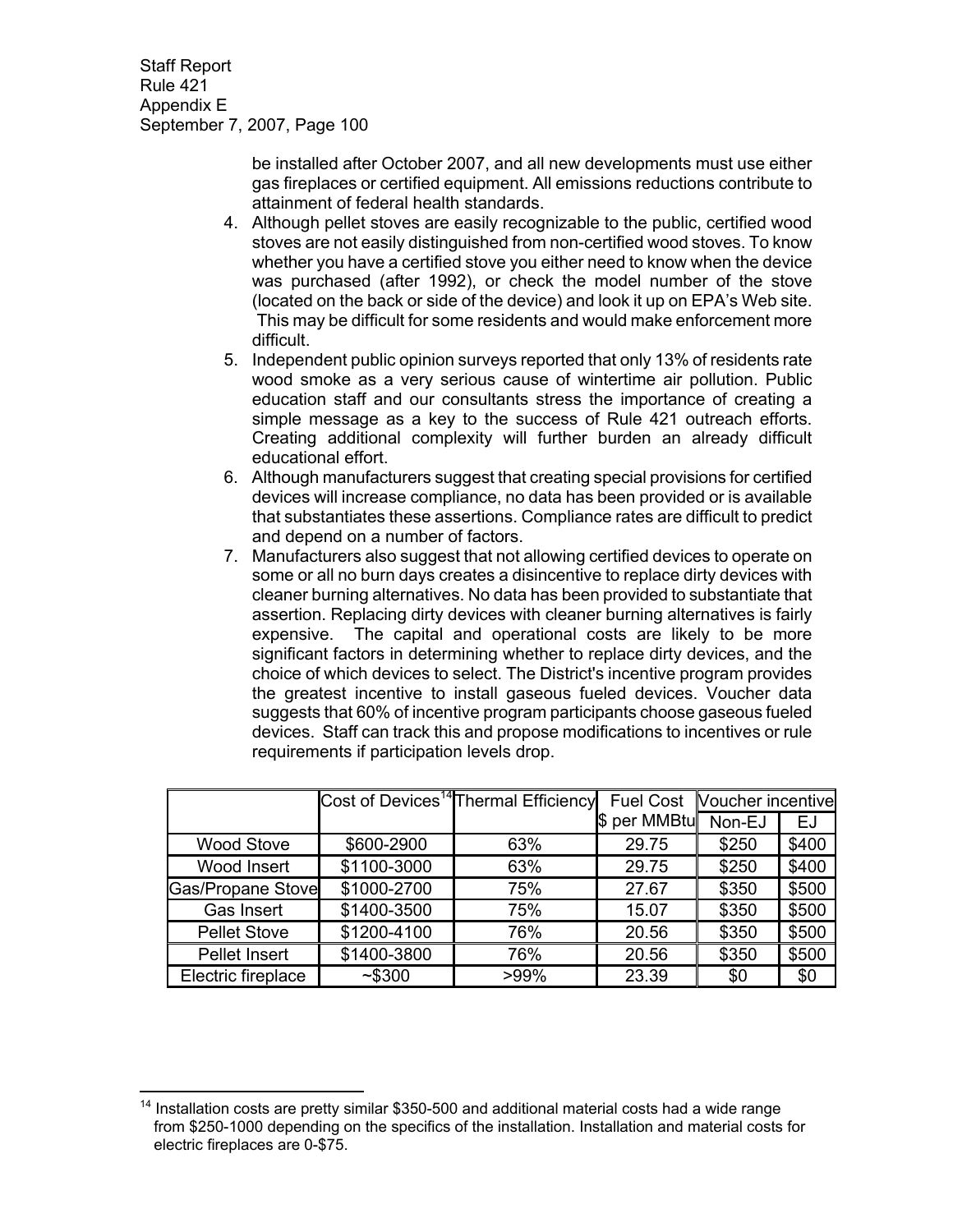Comment #2: **Ryan Brothers' own survey indicated that 78% of their customers use their fireplaces for heat, mainly because of cost. Burning wood is still a cheaper source of heat than natural gas or electricity, and people prefer the even heat that wood produces.**

Response: See response to Cynthia Marshall comment #1

Earl Withycombe

- Comment #1: **Wood smoke contains many toxic air contaminants, similar to cigarette smoke and diesel particulate.**
- Response: Staff agrees and has included the potential reductions from these pollutants as additional benefits from proposed Rule 421.

Comment #2: **In my experience with the Mountain Counties air basin, the Truckee area dealt with many complaints about childhood asthma due to smoke from wood combustion.** 

- Response: Thank you for your comments. It is an important reminder that wood combustion contributes not only to ambient PM2.5 concentrations but can also contribute to poor indoor air quality for those residents that burn wood.
- Comment #3: **PM2.5 pollution forms "hot spots" that are not readily transported.**
- Response: Dispersion modeling performed as part of the California Regional Particulate Air Quality Study<sup>15</sup> indicated that the range of influence of PM emissions ranged from 15-50 kilometers.

Note: Mr. John Crouch (representing Hearth, Patio and Barbeque Association) and Mr. Robert Cline (representing Duraflame) also testified and reiterated that testimony in subsequently provided written comments. Staff responses can be found under written comments.

# **Public Workshop/Open House/Stakeholder Comments**

# **Open House Tsakopoulos Library Galleria July 23, 2007, 6:00 pm**

Attendees: Amie Ryan Jack Dillon

 $\overline{a}$ 

Tony Hernandez Al & Cheryl Ferguson

<sup>&</sup>lt;sup>15</sup> MacDonald, C.P, McCarthy, M.C., Dye, T.S., Wheeler, N.J.M., Hafner, H.R, and Roberts, P.T., "Transport and Dispersion during Wintertime Particulate Matter Episodes in the San Joaquin Valley, California," Journal of the Air & Waste Management Association, volume 56, p. 961, July 2006.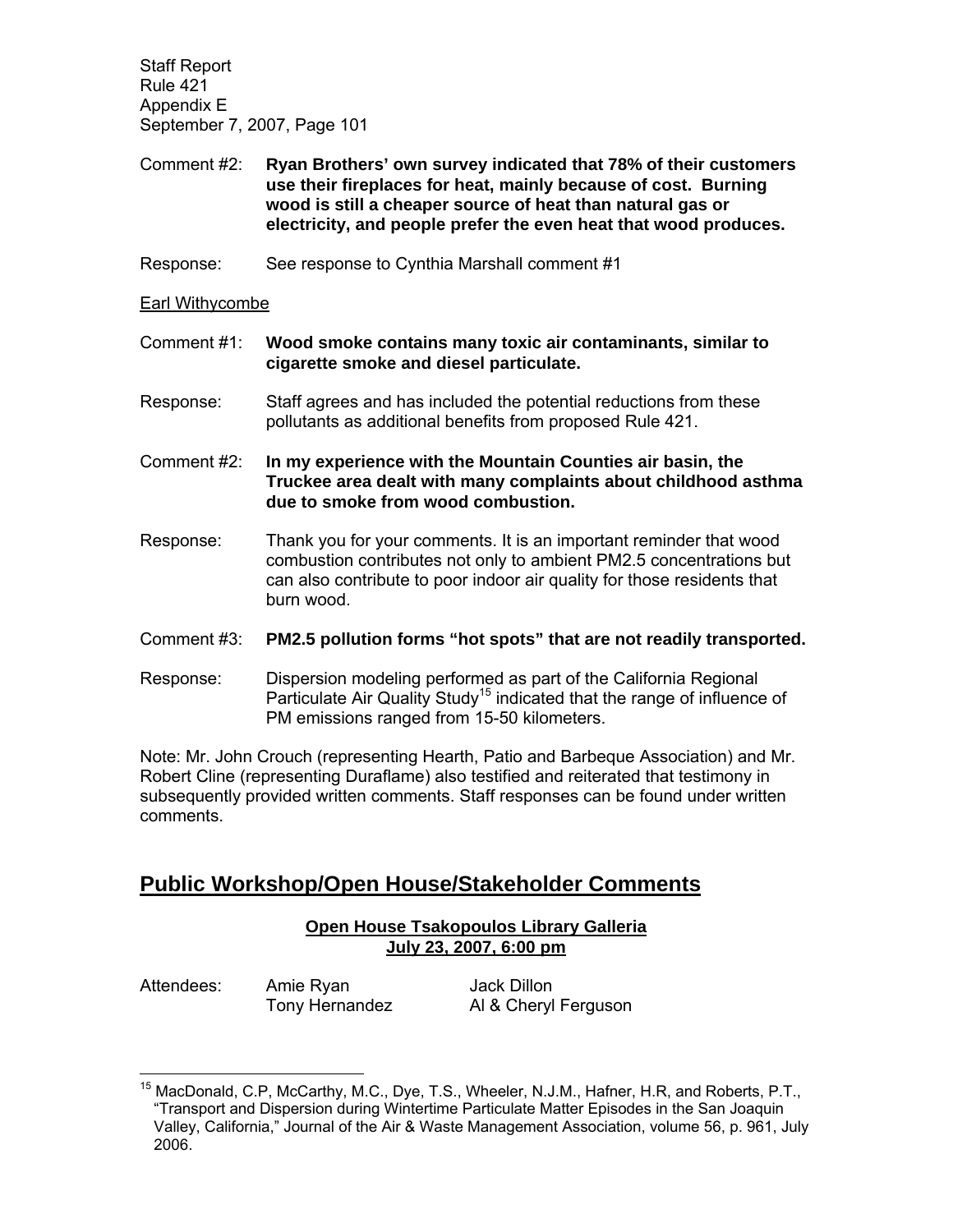> Herman T Mark Taviani Efren Guttierrez Jack Good Bill Pieper

Mitchell Heller **Earl Withycombe** 

No written comments received.

## **Open House La Sierra Community Center July 24, 2007, 6:00 pm**

Attendees: Mr. & Mrs. Jacob Schales Skip Ayres Jim Tom P Janice Holtgrave **Scott Anderson**  PJ Mocettini Carol Sando Jean & Alec McAdam Carl & Beverly Tennis Francie Axtell Rusty Savard Chris & Laurie Axtell Ann Shedd Joyce Eastin Terri Friedman

Comment received by e-mail from Joyce Eastin on July 30, 2007

- Comment: **I believe the rule is a good idea. Sacramento has enough smog and poor air quality. Furthermore fireplaces are inefficient.**
- Response: Staff agrees and appreciates your support.
- Comment received by e-mail from Ann Shedd on August 7, 2007
- Comment: **After attending the open house and reviewing the literature that was available, I am aware of the value of Rule 421. Hopefully, Rule 421 will be adopted.**
- Response: Thank you for your support.

Comment received by e-mail from Terri Friedman on August 8, 2007

- Comment: **No more government regulations are needed. Strong public outreach with voluntary restrictions on high particulate days would work, as well as limitations on all PM sources not just wood fires. Also include a max number of days per season with restrictions perhaps 8-10 days. Main goal should be development of technology to filter particulates at the chimney so restrictions on burning would not be necessary.**
- Response: Sacramento County will be designated non-attainment for federal health standards for PM2.5 unless it reduced PM2.5 emissions. Because of the serious health consequences associated with nonattainment, we need to take action to reduce PM emissions. Education is a critical component of Rule 421 success. The Aurora public opinion survey reported only 27% reduction in wood burning from people hearing the voluntary request and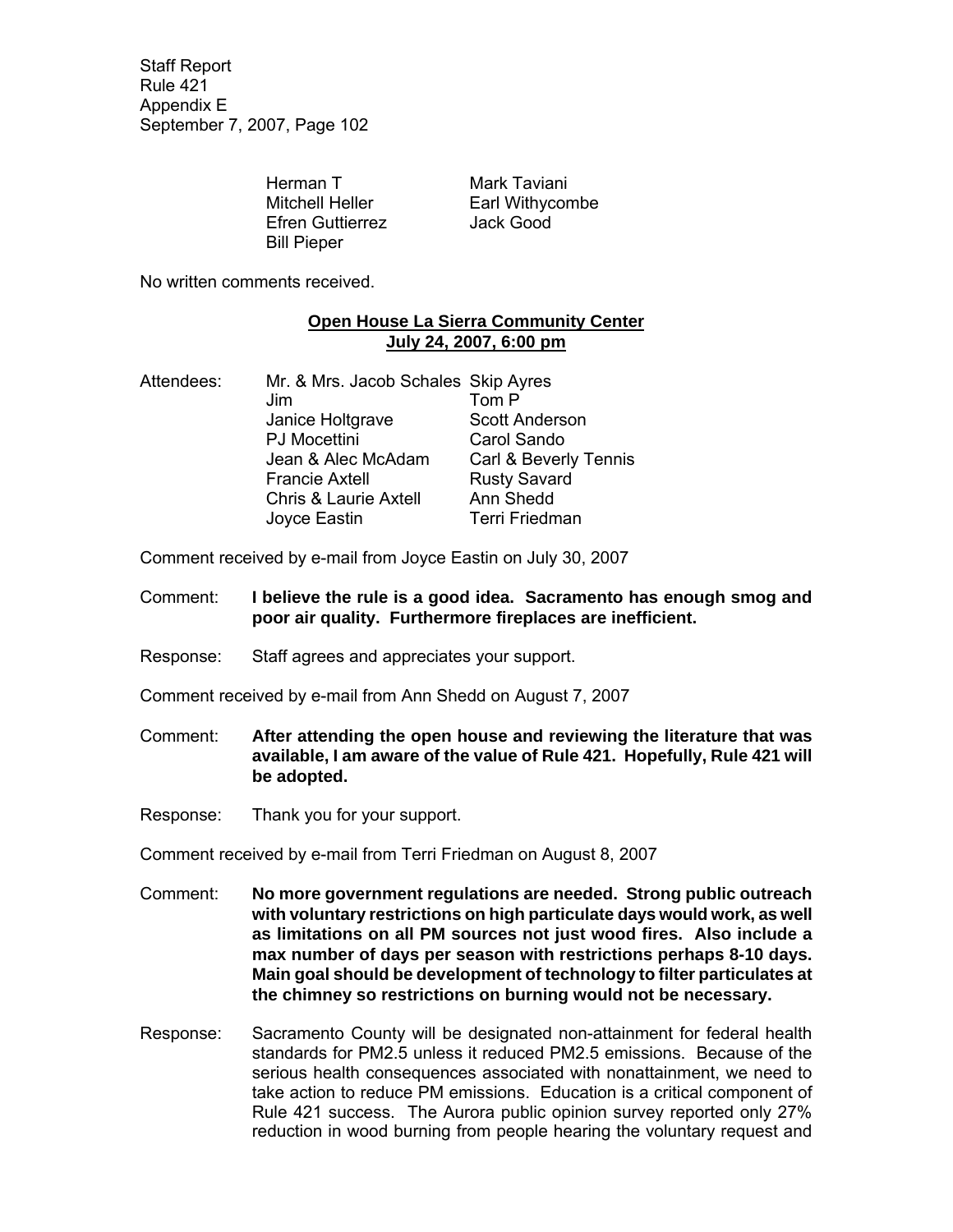> reducing burning. Based on the success of mandatory programs in other areas, Staff recommends Rule 421 as the most effective way to lower emissions.

> Limiting the amount of curtailment days would increase the number of days the District exceeds the 24-hour PM2.5 standard, and perpetuate the serious health impacts and our non-attainment status.

> Technologies to reduce particulate emissions by 85% are available, such as EPA certified wood and pellet fireplace inserts, and free standing certified wood stoves and pellet stoves. Gaseous fueled devices are >99% cleaner than certified wood stoves. The District has a program to provide financial incentives to help people replace dirty devices, and Rule 417 requires any new wood burning devices to be controlled. However, the vast majority of existing wood burning devices are not controlled at this time; an estimated 250,000 - 300,000 fireplaces and non-certified devices compared to 15,000- 25,000 certified devices and pellet stoves. Because of the expense to replace or modify existing devices, replacement of dirty devices is expected to take some time. It is possible that with incentive programs, education and replacement of uncontrolled devices, with time fewer mandatory curtailment days may be called.

# **Open House Rancho Cordova City Hall July 25, 2007, 6:00 pm**

Attendees: Stuart & Shirley Helfland Gary Namisulk

No written comments received

# **Open House SMAQMD Office July 26, 2007, 1:30 pm**

Attendees: Armen Kamian and Jennifer Finton Amie Ryan

Steve Dulone Kathy Coulter Yushuo Chang Yachun Chow Tom Orr **Annemarie Vincent** Nelson Fong Patricia Velaso

### **Oral Comments from SMAQMD Open House**

Comment #1: **Doesn't San Joaquin exempt certified devices?** 

Response: San Joaquin Valley air district issues 1) voluntary no burn requests, during which wood burning is discouraged except in the use of certified devices or manufactured logs; and 2) mandatory no burn requests, during which all wood burning is prohibited even in certified devices.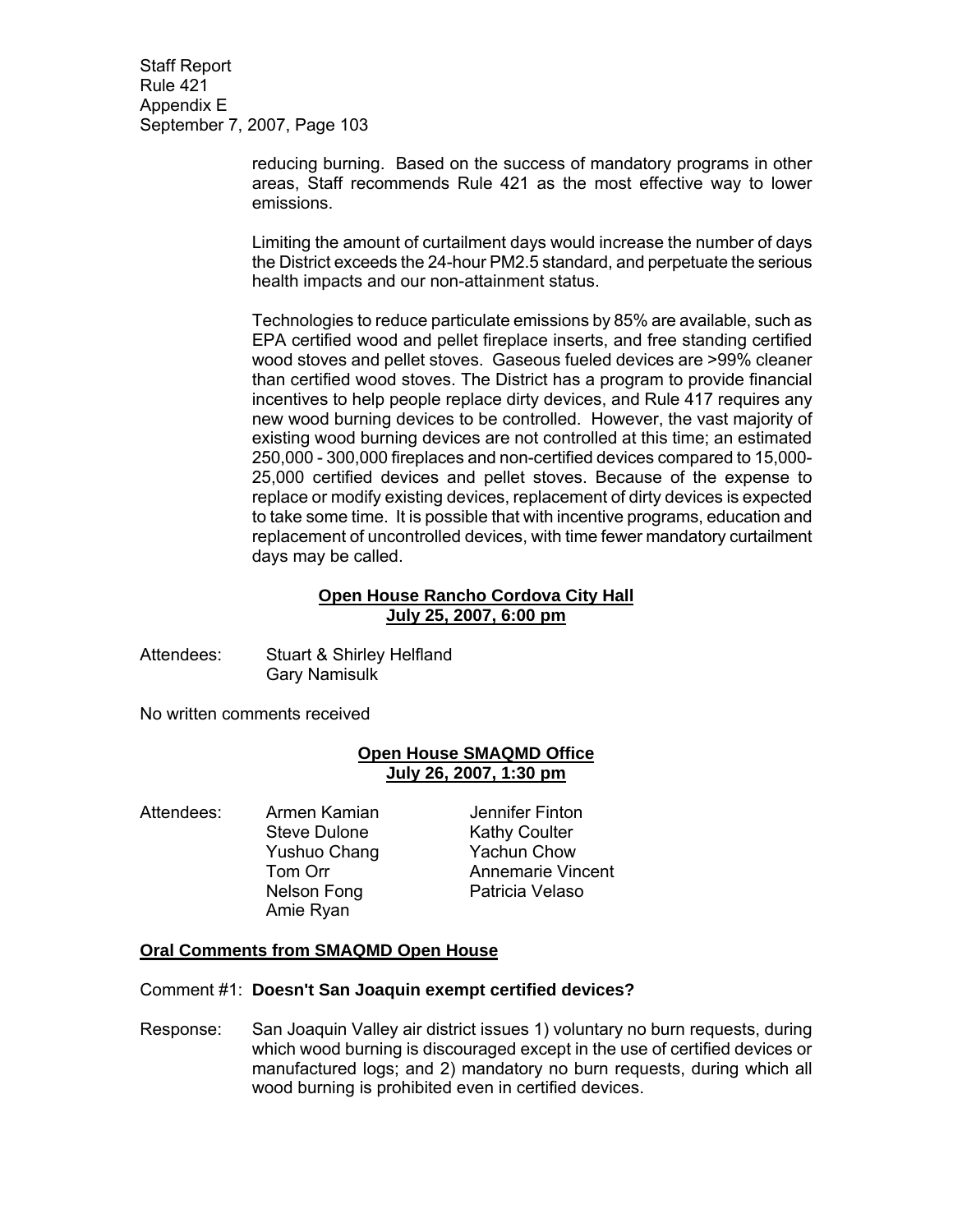## Comment #2: **Doesn't this conflict with the incentive program?**

Response: There are roughly 25,000 certified wood and pellet stoves in Sacramento County, emitting over 350,000 pounds of particulate matter every year. These devices account for 7% of the emission reduction from Rule 421. On days when the weather causes smoke to collect near the ground, reducing every source of smoke improves the air quality. Staff considered several alternatives providing special consideration to certified devices. See the Staff Report discussion of Alternatives for a full discussion. Ultimately, staff decided to not recommend special provisions.

> Staff has been clear that the healthiest choice for individuals and our community is to choose not to burn. People choosing to burn are encouraged to burn cleanly - the cleanest fuel is a gaseous fuel; either natural gas or propane. The District provides the greatest incentive for gaseous fueled devices. To avoid any potential confusion, we have modified the materials for our incentive program to more clearly state that individuals that choose to replace dirty devices with wood or pellet fueled alternatives will be prohibited from using those devices when weather conditions trap the pollution generated by those wood burning devices and contribute to health standard violations.

### Comment #3: **How does ARB determine health impacts?**

Response: ARB sponsors health studies and relies on dozens of other health studies to estimate health impacts. A fact sheet on ARB's information can be found at: http://www.arb.ca.gov/research/health/fs/PM-03fs.pdf

> EPA conducts similar reviews in setting federal PM2.5 standards. Here is a link that information: http://a257.g.akamaitech.net/7/257/2422/01jan20061800/edocket.access.gpo.gov/2006/pd f/06-8477.pdf

 An EPA fact sheet of particulate matter health issues can be found at: http://www.epa.gov/oar/particlepollution/pdfs/pm-color.pdf

### Comment #4: **What is the basis for health cost estimates?**

Response: See response to comment #3. ARB staff provided health cost data for Sacramento<sup>16</sup>. The effect for each health endpoint was calculated separately for each county; these county-wide values were then summed to produce aggregate Sac Metro results.

> Health impact calculations were based on the methodology used in CARB's 2002 PM standard staff report, with an updated response function for premature mortality (Pope et al. 2002. Journal of the American Medical Association **287**:1132-1141).

 $\overline{a}$ 

<sup>&</sup>lt;sup>16</sup> E-mail from Linda Smith to Brigette Tollstrup, January 9, 2007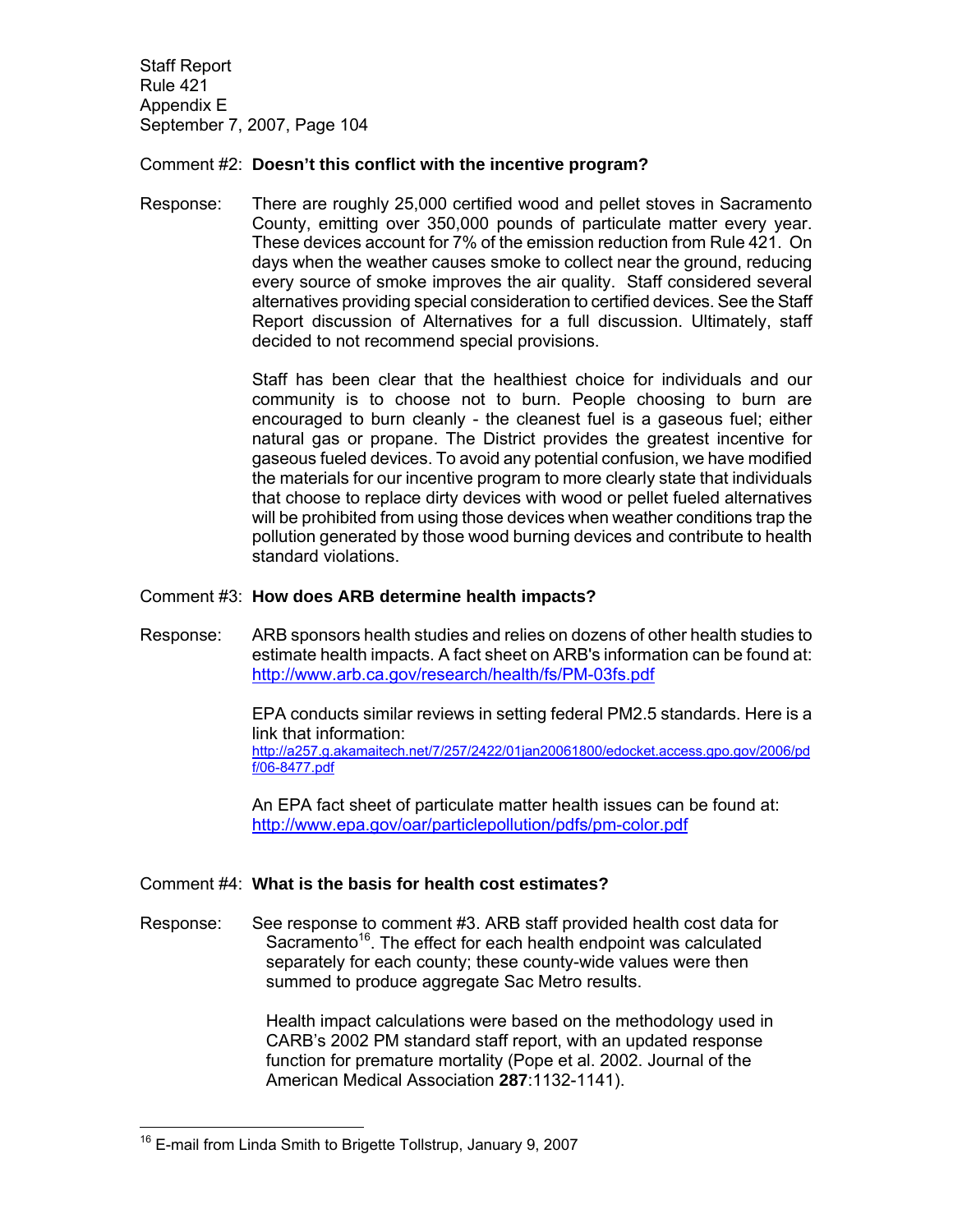> Population values were taken from the year 2000 census. PM2.5 calculations were based on 1999/2000 ambient air quality data.

### Comment #5: **What about night time enforcement?**

Response: The District will actively enforce compliance with the rule. Inspections will be based on both complaints and random inspections. If necessary, night time enforcement will occur.

# Comment #6: **What happens to repeat offenders?**

Response: Penalties for subsequent violations would be determined according to the District's Mutual Settlement Program.

Written suggestion received at the workshop from Jennifer Finton, Breathe California

- Suggestions: **Include chemical composition of wood smoke and compare to other well-known toxic emitters, use graphics to show short and long term affects of PM2.5 on the body, explain manufactured logs' contribution to PM2.5 as well as certified devices, consider targeted advertising in neighborhoods closest to PM monitors and those with similar characteristics, provide graphic illustration of combustion process, and create easy to use newsletters, PSA's, alerts.**
- Response: Thank you for your suggestions and we will consider them as we form messages to the public for the educational campaign. The monitoring station locations are selected to be representative of the broader community air quality levels as well as the immediate adjacent areas. Other parts of Sacramento County are expected to observe similar air quality. Staff has and will attended events in areas with high particulate concentrations to educate and inform them on the health impacts and alternatives to burn cleanly.

# **Open House Laguna Creek High School July 26, 2007, 6:00 pm**

| Attendees: | Ted & Rita Holm      | Marilyn Flemmer            |
|------------|----------------------|----------------------------|
|            | John Taylor          | <b>Andrew Vaillancourt</b> |
|            | <b>Faron Schmidt</b> | <b>Bill Thompson</b>       |

Written comment received at the open house from Bill and Debbie Thompson

Comment: **We are concerned about not being able to use our wood stove on "No Burn Days". The stove is the source of heat for our home. Heating electrically is cost prohibitive for us and gas is not available. We need to be able to use our stove. Please consider our situation and the many others in similar situations.**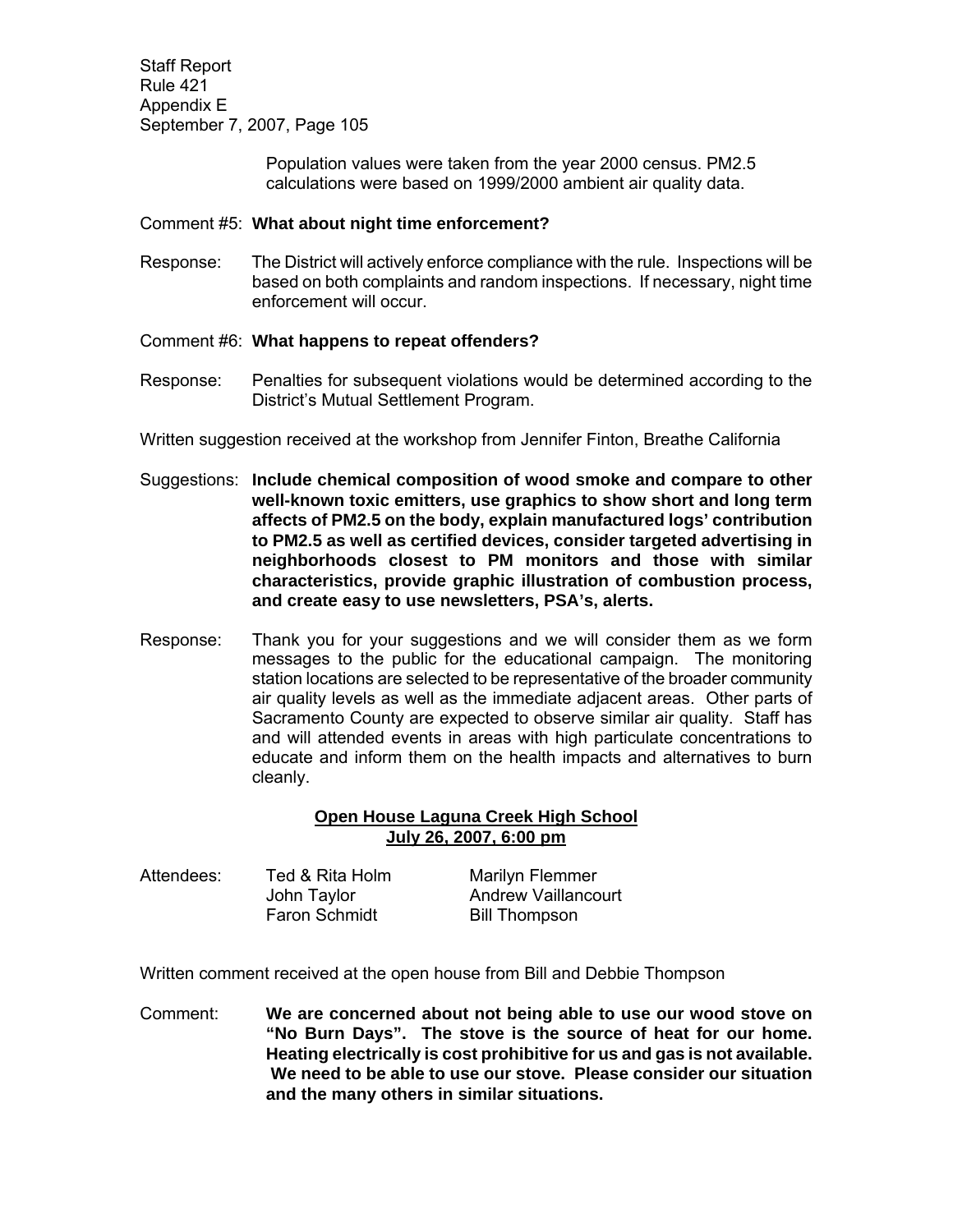Response: Staff is proposing an option for the Air Pollution Control Officer to issue hardship exemptions to households where prohibiting solid fuel burning would cause economic hardship and the granting of the exemption would not have an adverse impact. If the stove is the only source of heat for a home, it will be exempt from mandatory curtailment. Unless the wood is delivered at no cost, it generally costs less to heat a home with natural gas or electricity than with wood; even propane stoves/inserts are slightly less expensive to operate than wood.

## **Open House Orangevale Community Center July 30, 2007, 6:00 pm**

Attendees: Davis & Kim Tennant Stacy Shank Jennifer Kennedy Carol Evans Bob & Jeannie Kegley Skip Ayres Ted & Jaena Costa

No written comments received.

# **Open House Chabolla Center July 31, 2007, 6:00 pm**

| Attendees: | Thomas Young                     |
|------------|----------------------------------|
|            | City Councilperson Barbara Payne |

**Steve Frank** Supervisor Don Nottoli

No written comments received.

# **Open House Folsom Community Center August 1, 2007, 6:00 pm**

Attendees: Sharon & Ray Reed Bob Cline Heather Kuklo Karen Wilson Karen Pitts

Written comments received from Karen Pitts

- Comment #1: **The District should allow certified wood burning devices to burn during curtailment. The District is sending a mixed message by encouraging people to switch to certified wood burning devices and not allowing their use during mandatory curtailment.**
- Response: The District is currently in non-attainment of PM2.5 standards, and is committed to reductions from sources of PM2.5. Additionally, burning wood releases a variety of toxic compounds into the air.

 Staff realizes that even though we discourage all burning, even when a no burn day is not in effect, some may still choose to burn wood. Staff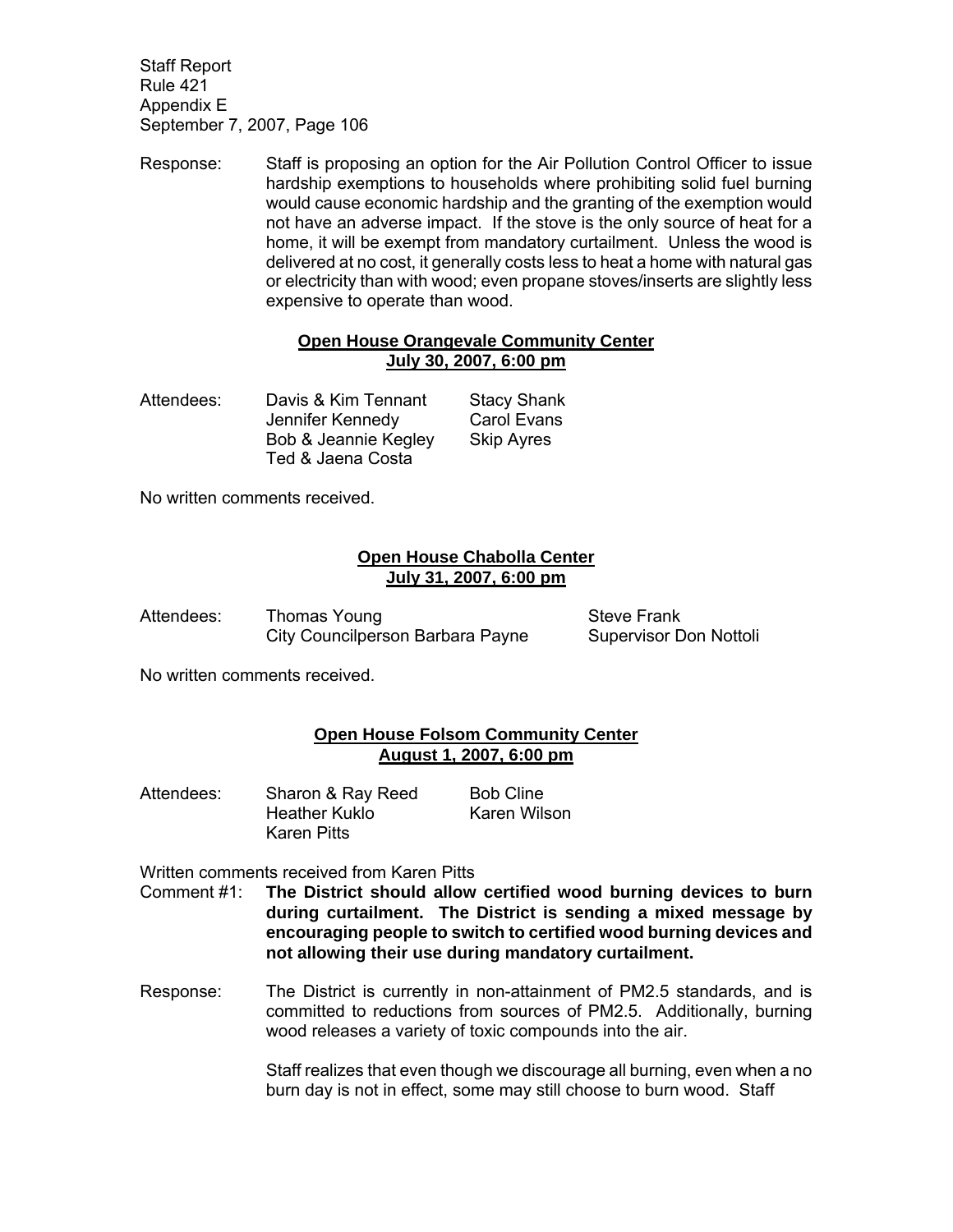> encourages those that choose to burn to do so as cleanly as possible. Certified wood burning devices are better than fireplaces and non-certified devices.

> Staff discusses potential mandatory no burn requirements with incentive program participants. To further clarify this, staff has added a brief discussion of proposed Rule 421 requirements to the voucher and voucher application.

> Replacing dirty devices with cleaner burning alternatives is expensive. The capital and installation costs are likely to be more significant factors in determining whether to replace dirty devices, and the choice of which devices to select. The District's incentive program provides the greatest incentive to install gaseous fueled devices. Voucher data suggests that 60% of incentive program participants choose gaseous fueled devices.

|                     | Cost of Devices <sup>17</sup> | <b>Thermal Efficiency</b> | <b>Fuel Cost</b> | Voucher incentive |       |
|---------------------|-------------------------------|---------------------------|------------------|-------------------|-------|
|                     |                               |                           | \$ per MMBtu     | Non-EJ            | EJ    |
| <b>Wood Stove</b>   | \$600-2900                    | 63%                       | 29.75            | \$250             | \$400 |
| Wood Insert         | \$1100-3000                   | 63%                       | 29.75            | \$250             | \$400 |
| Gas/Propane Stove   | \$1000-2700                   | 75%                       | 27.67            | \$350             | \$500 |
| Gas Insert          | \$1400-3500                   | 75%                       | 15.07            | \$350             | \$500 |
| <b>Pellet Stove</b> | \$1200-4100                   | 76%                       | 20.56            | \$350             | \$500 |
| Pellet Insert       | \$1400-3800                   | 76%                       | 20.56            | \$350             | \$500 |
| Electric fireplace  | ~15300                        | $>99\%$                   | 23.39            | \$0               | \$0   |

### Comment #2: **I am on a fixed income and can not afford to replace my gas heater.**

Response: See response to comment from Laguna Creek High School workshop.

- Comment #3: **Wood burning has a net zero effect on climate change since the greenhouse gas released when wood is burned would end in the air anyway through decay or burning or via chipping. I urge you to take into account the emissions rate of a wood stove, and the effects on climate change of natural gas before you make a one-size-fits-all ruling.**
- Response: Rule 421 would achieve clear reductions in greenhouse gases by prohibiting wood burning in fireplaces for ambiance. Residents that use wood to supplement their central heating system may switch to another fuel source to replace the wood heat. That fuel may be natural gas, propane or electricity.

 Burning wood for heat emits approximately two to five times more greenhouse gases than the replacement fuels. Some experts suggest that if the wood fuel is from a sustainable source that the wood burning

 $\overline{a}$  $17$  Installation costs are pretty similar \$350-500 and additional material costs had a wide range from \$250-1000 depending on the specifics of the installation. Installation and material costs for electric fireplaces are 0-\$75.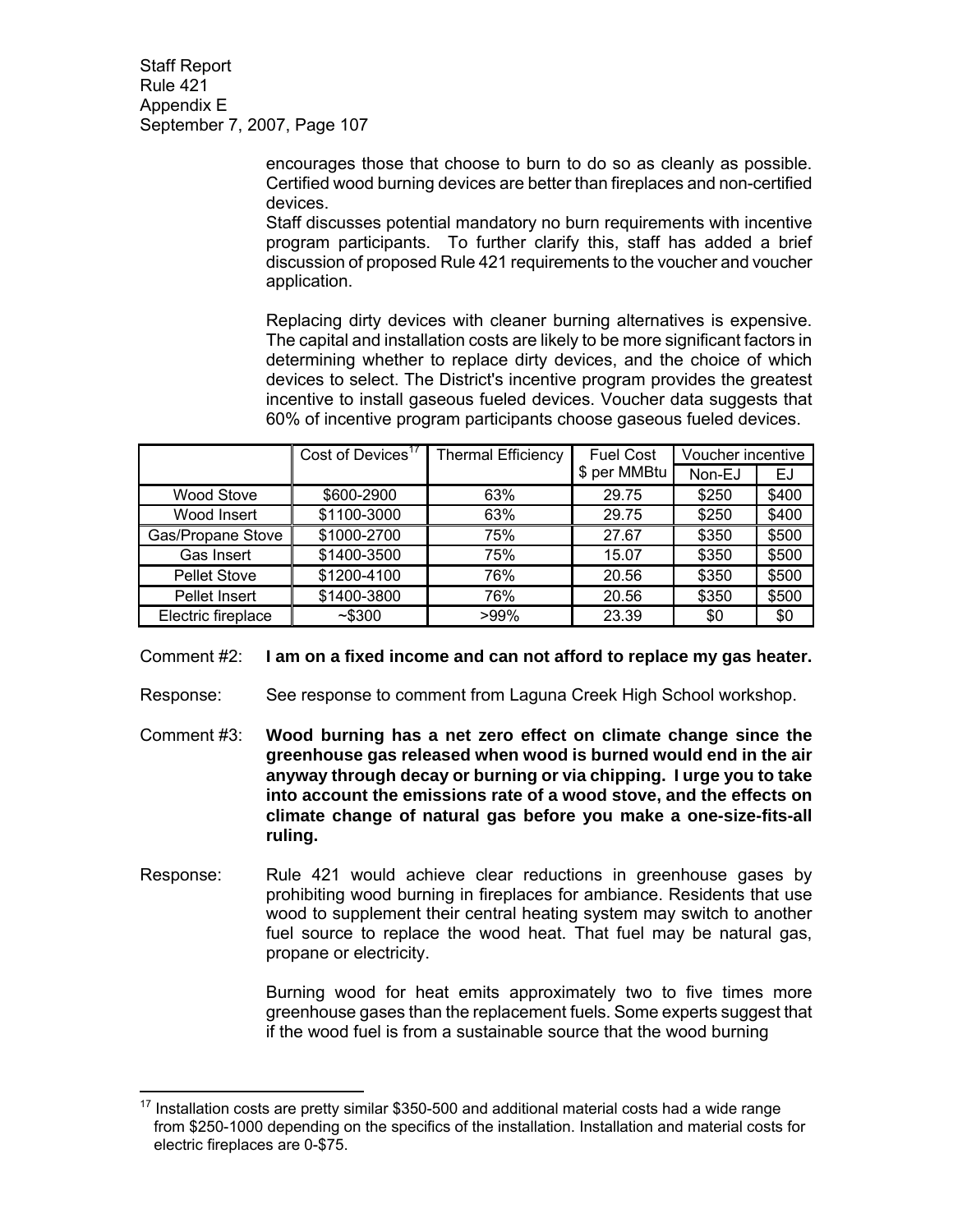emissions may be considered "carbon neutral".

 The California Air Resources Board (CARB) is conducting a public meeting in September 2007 to solicit input to develop a protocol on how to assess greenhouse gas impacts from forestry products. No approved CARB protocol is currently available. It is not clear whether the wood is obtained from a sustainable source for greenhouse gas purposes. It is also important to assess the relative impact from the immediate release of greenhouse gases from burning when compared to the longer term release of greenhouse gases if the wood were used for another purpose.

### **Stakeholder Meeting Health Organizations August 6, 2007, 8:30 am**

- Attendees: Heidi Endstay
- Comment: **"No Burn Days" should be advertised like Spare the Air Days.**
- Response: If Rule 421 is approved, outreach will be similar to Spare The Air. Staff will inform the public of the rule and of the curtailment days, under a program titled "Check Before You Burn."
- Comment: **There are a lot of people that want to make changes to their home to be "green." I think with an increased wood incentive program, more people would do it.**
- Response: The next opening for the wood stove/fireplace change out incentive program begins September 1, 2007 and ends March 31, 2008. Depending on the device installed, the incentive available ranges from \$75-\$500. The highest incentive is for replacing with gaseous fueled devices in environmental justice communities. Some retailers may provide additional discounts. In addition, the District has partnered with the Community Resource Project to fully fund replacements in low-income households.

# **Stakeholder Meeting Outdoor Organizations August 6, 2007, 1:30 pm**

Attendees: John Blue, Buffalo Chips

Comment #4: **So PM 2.5 is different than PM 10, correct?** 

Response: Yes. PM10 particles are less than 10 microns in diameter (PM10). PM2.5 is a subset of PM10 including fine particles that are less than 2.5 microns in diameter (PM2.5). According to the U.S. Environmental Protection Agency (EPA), health studies have linked exposure to PM, especially fine particles (PM2.5), to several significant health problems.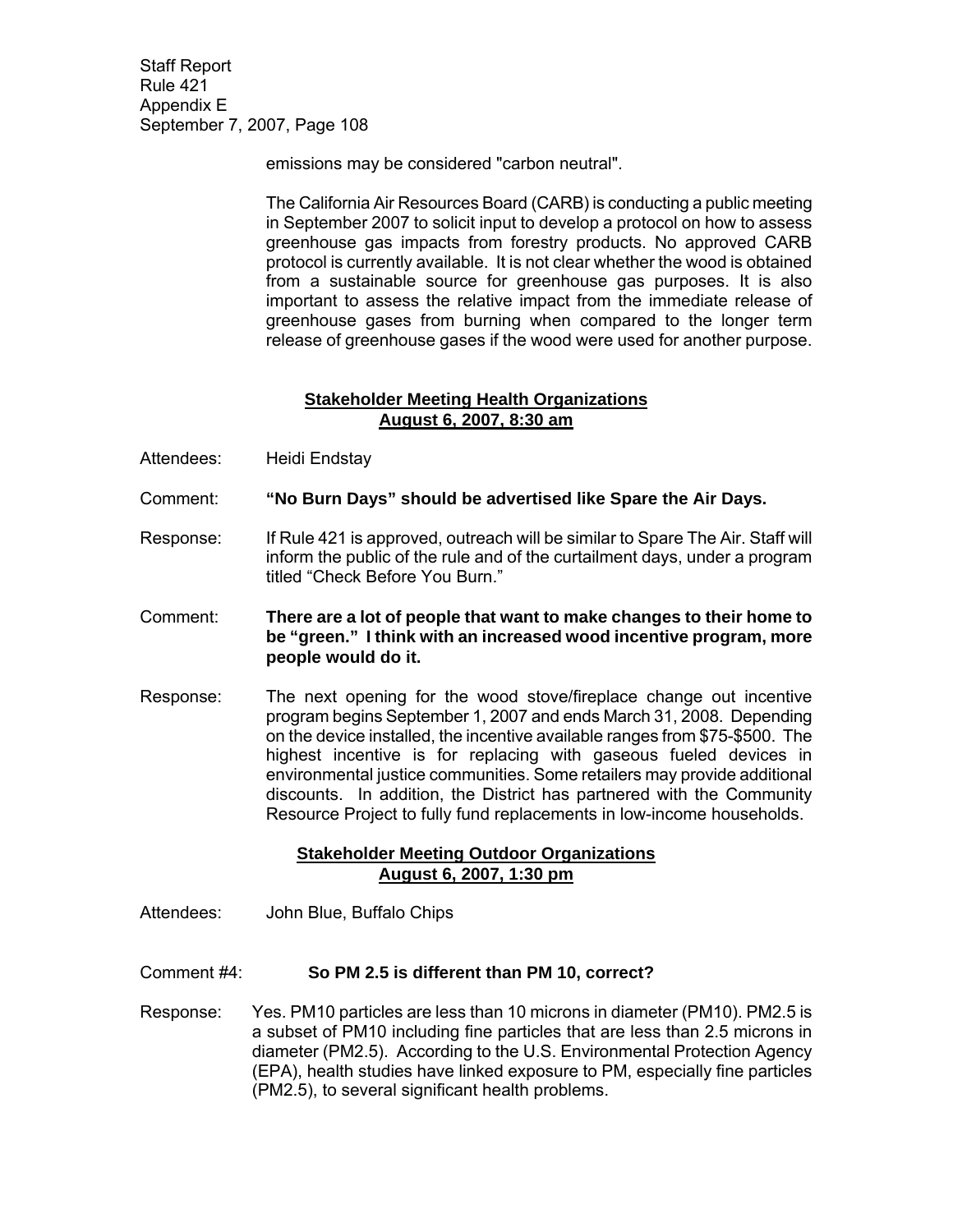Response:

Comment: **Is this new in the last 10 years?** 

Response: Yes, the first PM2.5 standards were set by EPA in 1997 and recently updated in 2006. California also has health standards for PM2.5.

#### Comment: **Are BBQ's included in the no burn restrictions?**

Response: No. The rule does not apply to cooking, including BBQ's.

#### Comment: **How much cleaner are pellet stoves?**

| <b>Comparison of Emission Factors</b> |                       |  |  |  |
|---------------------------------------|-----------------------|--|--|--|
| Technology                            | PM2.5 Emission Factor |  |  |  |
|                                       | (lb/mmBtu)            |  |  |  |
| Fireplaces                            | 33.3                  |  |  |  |
| <b>Certified Wood Stove</b>           | 1.85                  |  |  |  |
| <b>Pellet Stove</b>                   | 0.69                  |  |  |  |
| Propane Fireplace                     | 0.01                  |  |  |  |
| <b>Natural Gas Fireplace</b>          | 0.01                  |  |  |  |
| Electric                              | None                  |  |  |  |

### **Stakeholder Meeting Business Organizations August 8, 2007, 9:00 am**

- Attendees: Jon Jeisel, Cleaner Air Partnership Lori Soldano, Asian Pacific Chamber of Commerce Heinz Ludke, Natomas Chamber of Commerce
- Comment: **South Natomas has wood burning stoves but North Natomas has a lot of gas stoves. I personally have a wood burning stove and I use it a lot, but I try to honor the no burn days.**
- Response: Thank you for your support.
- Comment: **Frankly, wood is very expensive. What's the number of wood burning fireplaces out there?**
- Response: The number of uncontrolled fireplaces ranges from about 150,000-200,000. For more information see the Emission Inventory section of the Staff report on page 7.
- Comment: **We have 700 members and we can do the online link and the newsletter, but when someone comes and speaks it really hits you. Would you come to an event?**
- Response: Staff would be glad to attend one of your events.
- Comment: **Have we stopped rice burning?**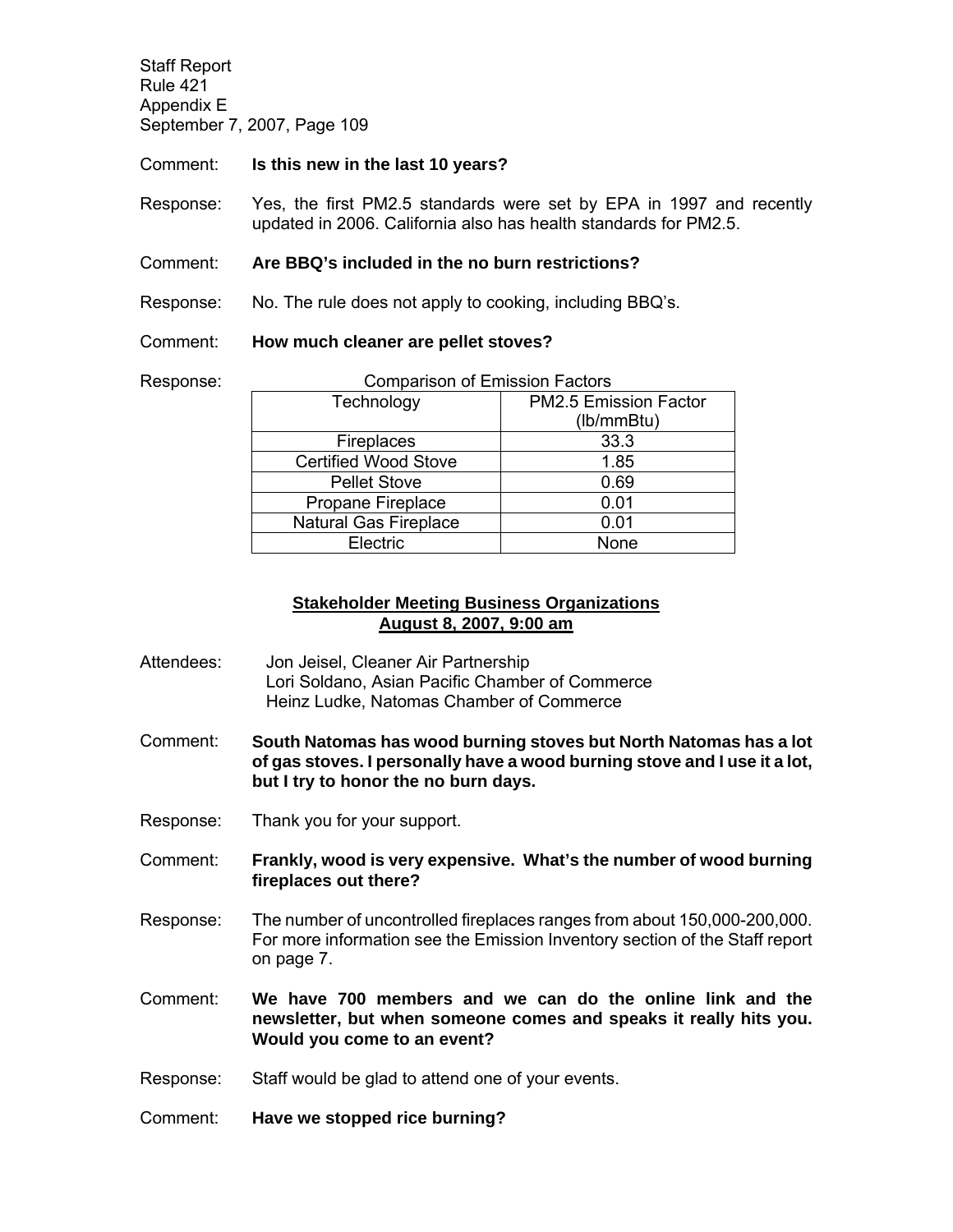Staff Report Rule 421 Appendix E September 7, 2007, Page 110 Response: Rice burning is only allowed for up to 25% of the crop, and only in the case of disease. Comment: **"Celebrate Natomas" is coming up in September, and this would be a great way for you to do some outreach. Last year we had about 3,000 people come out.**  Response: The District would be glad to have a representative attend your event. Comment: **What are the restrictions on barbecues that burn on wood?**  Response: None, the rule does not apply to cooking, including BBQ's. Comment: **What about backyard fire pits and those types of things?**  Response: All types of outdoor wood burning devices and wood burning fires are subject to this rule. Comment: **Have you thought about doing outreach to students in schools?**  Response: The District does air quality education to schools. Comment: **I know some other arguments about this rule include quality of life and also that this could go a long way to protect our transportation funding.**  Response: Thank you for your suggestions. Transportation funding issues are complex and related to nonattainment designations. See the discussion of federal mandates in the staff report for more details.

Comment: **I was surprised to learn that 45% of air pollution is wood smoke** 

Response: See answer to HPBA's comment #2 on page 117

# **Written Comments Received**

Comments Received from Andrew Steckel, EPA on July 9, 2007

- Comment: **This draft rule is important for regulating wood burning devices and we have no recommended changes. If adopted and submitted to us as drafted, we would likely propose to fully approve it.**
- Response: Thank you for your support.

Comments received from letter from Cynthia Marshall dated July 25, 2007

Comment #1: **Although the rule will not apply to homes whose sole heat source is a fireplace, which could only be a handful of homes, the proposed rule will affect those of us who try to offset the high cost of using**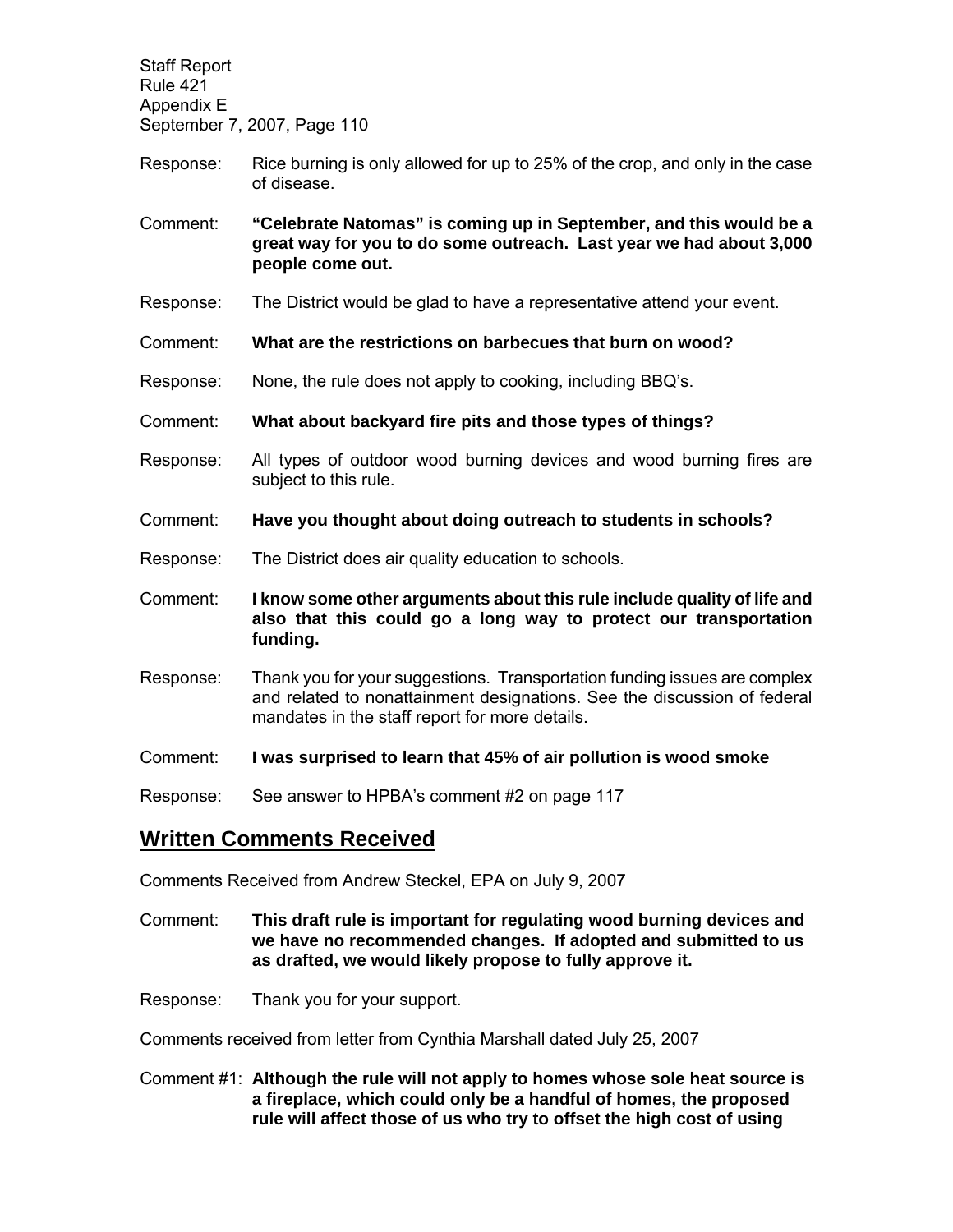> **natural gas during the winter months. A half cord of oak at \$250 will heat the complete front of my 1900 sq. ft. home during the winter months using my fireplace with a heatilator insert. This not only saves me hundreds of dollars in heating costs, actually if more people were using fireplaces, it would help save one of our waning natural resources which SMUD and PG & E have made quite clear we need to conserve!**

Response: If wood is the only source of heat to a home, then wood burning will be permitted. Residents who want to supplement their central furnace heat and reduce costs are encouraged to replace wood burning devices with gas or propane inserts and/or electric fireplaces. When you compare the fuel costs on a heat delivery basis, the fuel costs for these units are less than burning wood. The mandatory no burn rule would not apply to gas and electric fireplaces, but will affect certified wood and pellet stoves and inserts.

|                              | <b>Thermal Efficiency</b> | Fuel Cost per MMbtu |
|------------------------------|---------------------------|---------------------|
| Fireplace                    | 7%                        | \$267.76            |
| <b>Certified Wood Stove</b>  | 63%                       | \$29.75             |
| <b>Pellet Stove</b>          | 76%                       | \$20.56             |
| Propane Fireplace            | 75%                       | \$27.67             |
| <b>Natural Gas Fireplace</b> | 75%                       | \$15.07             |
| <b>Electric Fireplace</b>    | >99%                      | \$23.39             |

Assumptions used in calculation: used as primary source of heat, PG&E rates for natural gas (2007), SMUD rates for electricity (2006), average cost of cord of wood  $= $215$ , average cost of pellets =  $$250/t$ on, and Cost of propane =  $$1.899/q$ allon

There will be a version of the rule under consideration that includes an economic hardship exemption from the rule. If this version is adopted then the Air Pollution Control Officer will consider applications for such exemption and consider both the economic circumstances of the applicants and the health of neighboring residents when deciding whether to grant the exemption.

- Comment #2: **I have considered purchasing and having an insert installed to help curtail the PM from my fires, but until they are more affordable or there are significant rebates, they are not feasible at this time.**
- Response: In your letter, you indicated that you have considered purchasing an EPAcertified insert to reduce PM emissions from your fireplace. Staff urges you to consider using a cleaner burning alternative, including a gas insert for your fireplace. There are a number of different options that you could consider to help supplement the heat for you house, as shown below. The costs in the table are reflective of the cost for the heating device. Depending on other factors in your home there would be installation costs and additional materials costs.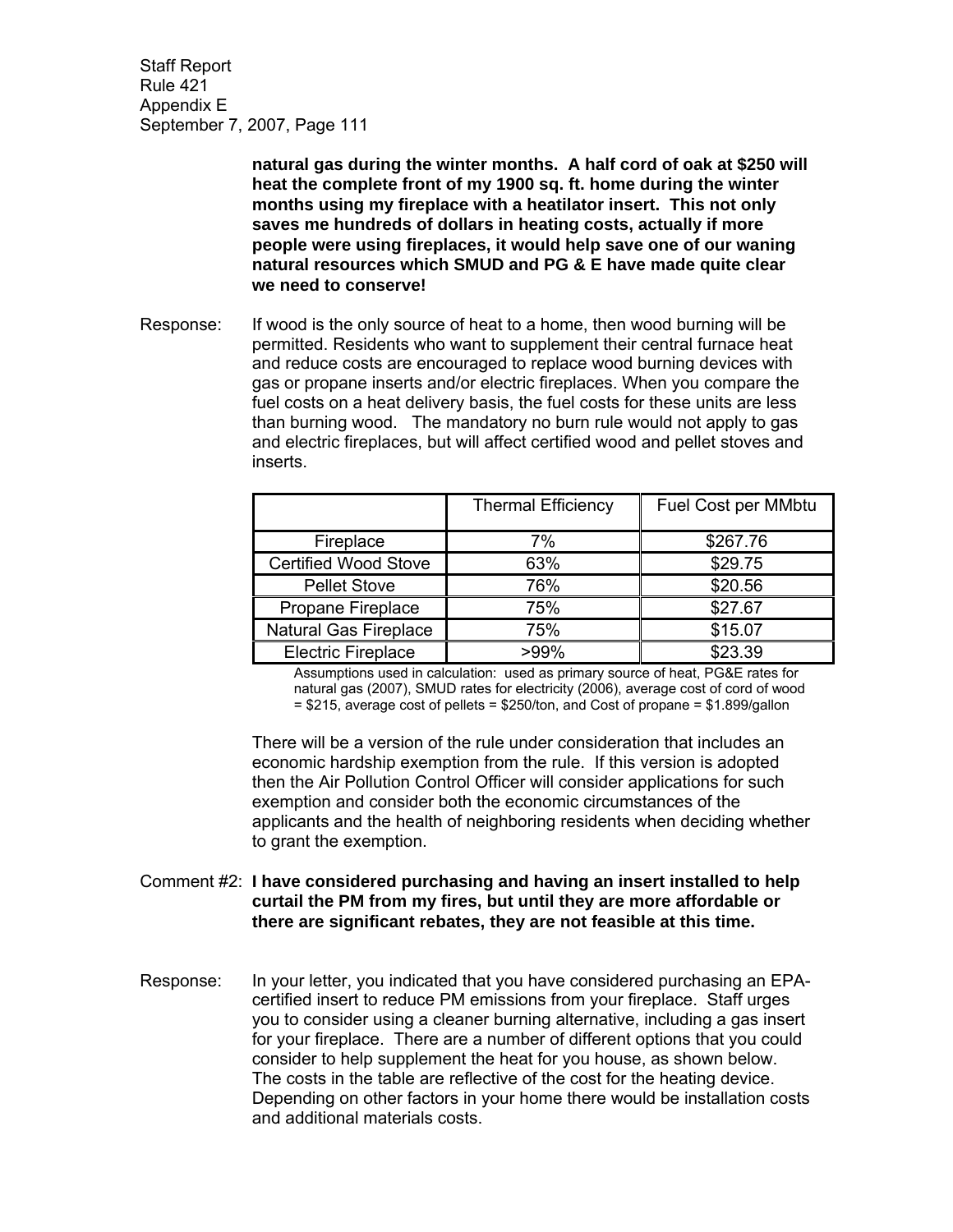> The District has a program to provide financial incentives for those who choose to replace their older wood burning devices with new, cleaner devices. The next phase of this program will start September 1, 2007 and continue through March 31, 2008. The table below shows some approximate cost information and voucher funding available. Also, depending on the retailer you use, there may be additional retailer/manufacturer incentives.

|                     |             | Cost of Devices <sup>18</sup> Thermal Efficiency<br><b>Fuel Cost</b> |                  | Voucher incentive |       |
|---------------------|-------------|----------------------------------------------------------------------|------------------|-------------------|-------|
|                     |             |                                                                      | per MMBtu<br>1\$ | Non-EJ            | EJ    |
| <b>Wood Stove</b>   | \$600-2900  | 63%                                                                  | 29.75            | \$250             | \$400 |
| Wood Insert         | \$1100-3000 | 63%                                                                  | 29.75            | \$250             | \$400 |
| Gas/Propane Stove   | \$1000-2700 | 75%                                                                  | 27.67            | \$350             | \$500 |
| Gas Insert          | \$1400-3500 | 75%                                                                  | 15.07            | \$350             | \$500 |
| <b>Pellet Stove</b> | \$1200-4100 | 76%                                                                  | 20.56            | \$350             | \$500 |
| Pellet Insert       | \$1400-3800 | 76%                                                                  | 20.56            | \$350             | \$500 |
| Electric fireplace  | ~5300       | $>99\%$                                                              | 23.39            | \$0               | \$0   |

 In addition, the District has partnered with the Community Resource Project to fully fund replacements in low-income households. You can find out more about the incentive program on the District's Web site at http://www.airquality.org/woodstove/index.shtml.

- Comment #3: **Sacramento's air quality is 1000 times worse in the summer months when we are experiencing an inversion layer and that certainly can't be blamed on wood burning fires. In fact, your entire list of significant health problems from PM are caused by year round poor air quality, not solely from wood burning fireplaces as your report would suggest.**
- Response: The air quality problems in our county are different in the summer and winter seasons. Poor air quality in the summer season is due to high concentrations of ground-level ozone, while the air quality problems in the winter season are caused by high concentrations of particulate matter (PM). The graph below illustrates the average monthly concentration of fine PM through out the year and as can be seen, the PM levels are the highest during the winter months. We agree that summertime ozone has serious health consequences. Many studies report that there are serious health consequences, aggravated asthma, heart attack, and even premature death, shortening lives by as much as 14 years, from particulate matter. Ozone's impact on premature death is only recently being identified. Clearly, the combined health effects of both pollutants

 $\overline{a}$  $18$  Installation costs are pretty similar \$350-500 and additional material costs had a wide range from \$250-1000 depending on the specifics of the installation. Installation and material costs for electric fireplaces are 0-\$75.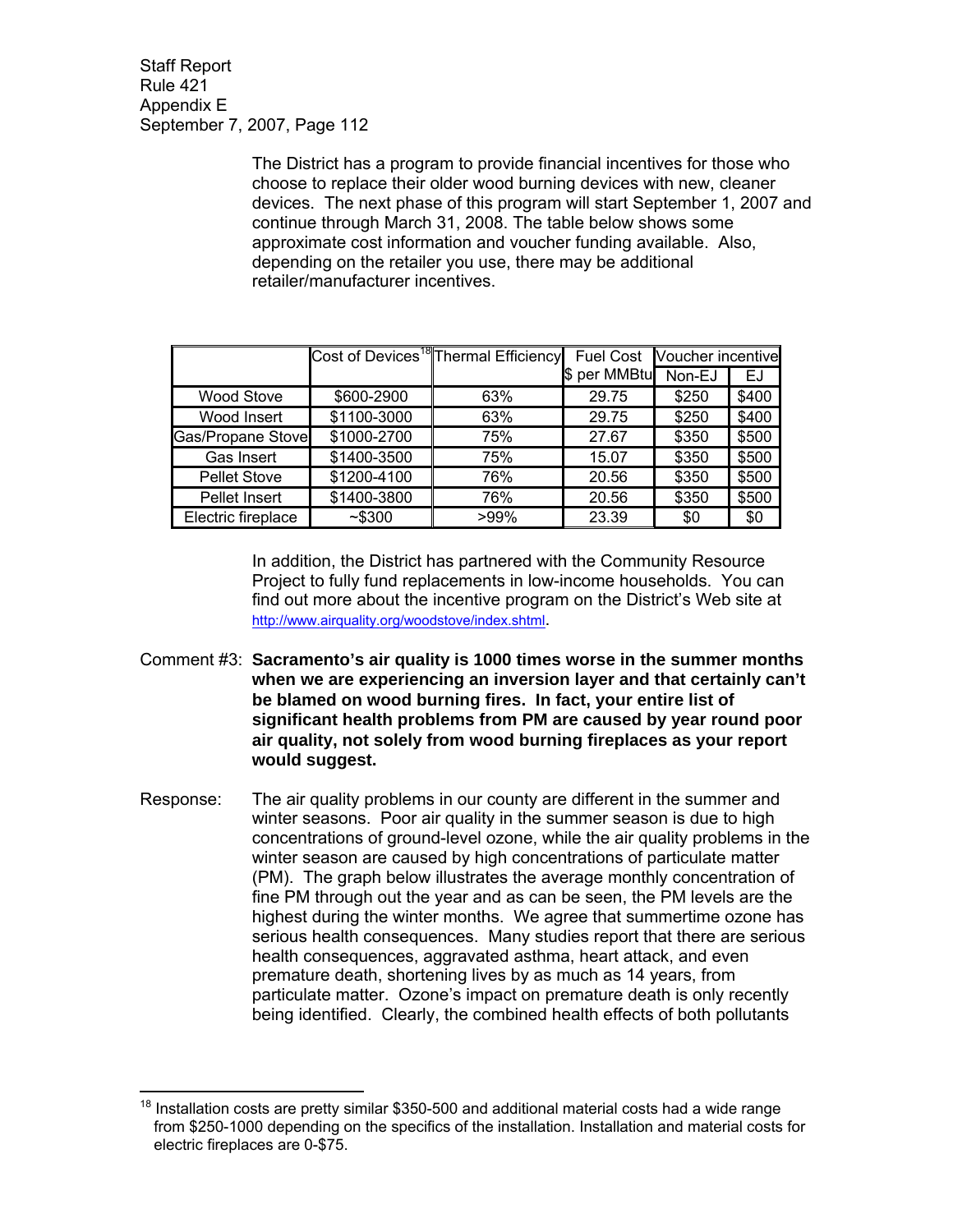require attention.



The largest source of PM in the winter months is the burning of wood, and the proposed rule is the most effective control measure to reduce PM concentrations. Voluntary curtailment will not result in emission reductions sufficient for Sacramento County to achieve federal and state air quality standards for PM.

Comment received from e-mail from Laurie Pirini on July 31, 2007

- Comment #1: **I am a hearth retailer from South San Francisco and I would like learn more about how I can help the counties in my area learn about the incentive funds you have developed to change out old and dirty wood stoves to cleaner wood stoves.**
- Response: Only Sacramento County residents are eligible for our incentive funds. Information about our program can be found at: http://www.airquality.org/woodstove/index.shtml

 The Bay Area Air Quality Management District covers the San Francisco area. You can reach them at  **Bay Area Air Quality Management 939 Ellis Street San Francisco, CA 94109 (415) 771-6000**  http://www.baaqmd.gov/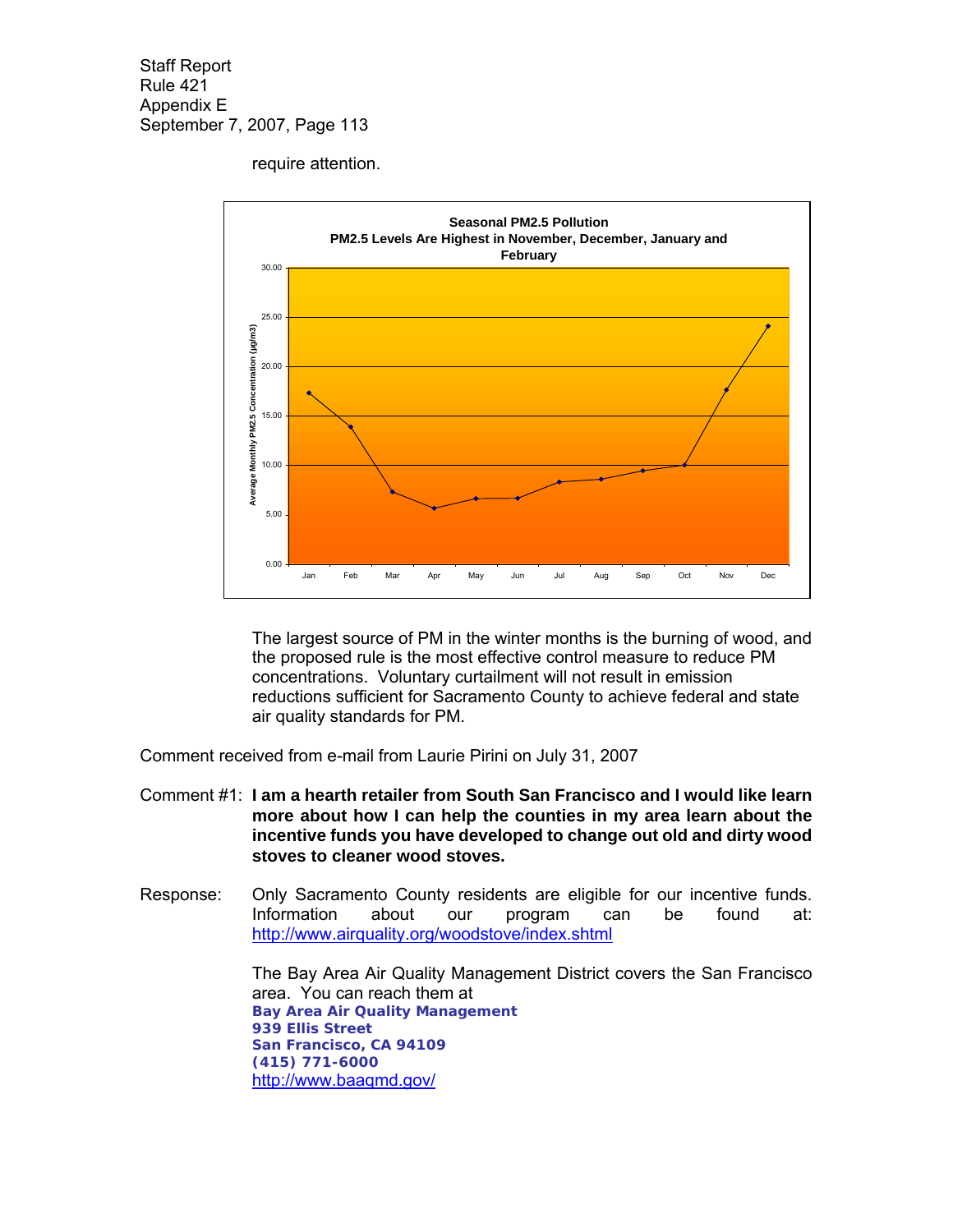## Comment #2: **When you have "No- burn" days, should it only apply to those folks with non-EPA certified devices?**

Response: See response to Comment #1 from Karen Pitts on page 106.

Comment received from e-mail from Scott Waldmire on July 31, 2007

- Comment #7: **I support the adoption of the rule. I have complained about smoky winters for at least 15 years. Wood smoke irritates my eyes, nose, and lungs.**
- Response: Thank you for your support. In addition to the health concerns noted above, people with heart problems are also at risk. Serious health effects, including premature death have been attributed to particulate matter pollution, including wood smoke, have been identified through a number of health studies. Young children and the elderly are particularly at risk, but healthy people are also impacted.

Comment received from e-mail from Al Bradley on July 31, 2007

- Comment: **Many folks in Oak Park have limited income and their homes are modest in size and their fireplaces do provide a way to heat their home. Proposed Rule 421 unfairly targets those who are poor or who need their money for other needs. Perhaps an exception from the rule could be included for those who have furnaces but choose to use wood to balance their budget.**
- Response: The Aurora study reported that low income residents are less likely to own wood burning devices or to burn wood. Our study shows it costs less to use other fuel sources. However, Staff has included in the proposed rule a hardship exemption for qualified candidates as an option for the Board of Directors to consider.

Comment received from e-mail from Dan Jacobson on August 1, 2007

- Comment: **I am against the rule going into effect. People should be allowed to burn in their fireplaces as well as make popcorn and cook. If you want to cut down on this type of pollution, do not allow anymore homes to be built with fireplaces!**
- Response: The District adopted Rule 417 in 2006 that banned the installation of uncertified wood burning devices in homes and business in Sacramento county beginning on October 26, 2007.

Comment received from e-mail from Ross Westpaal on August 2, 2007

Comment: **We don't need more government regulations; find another way to solve this problem!**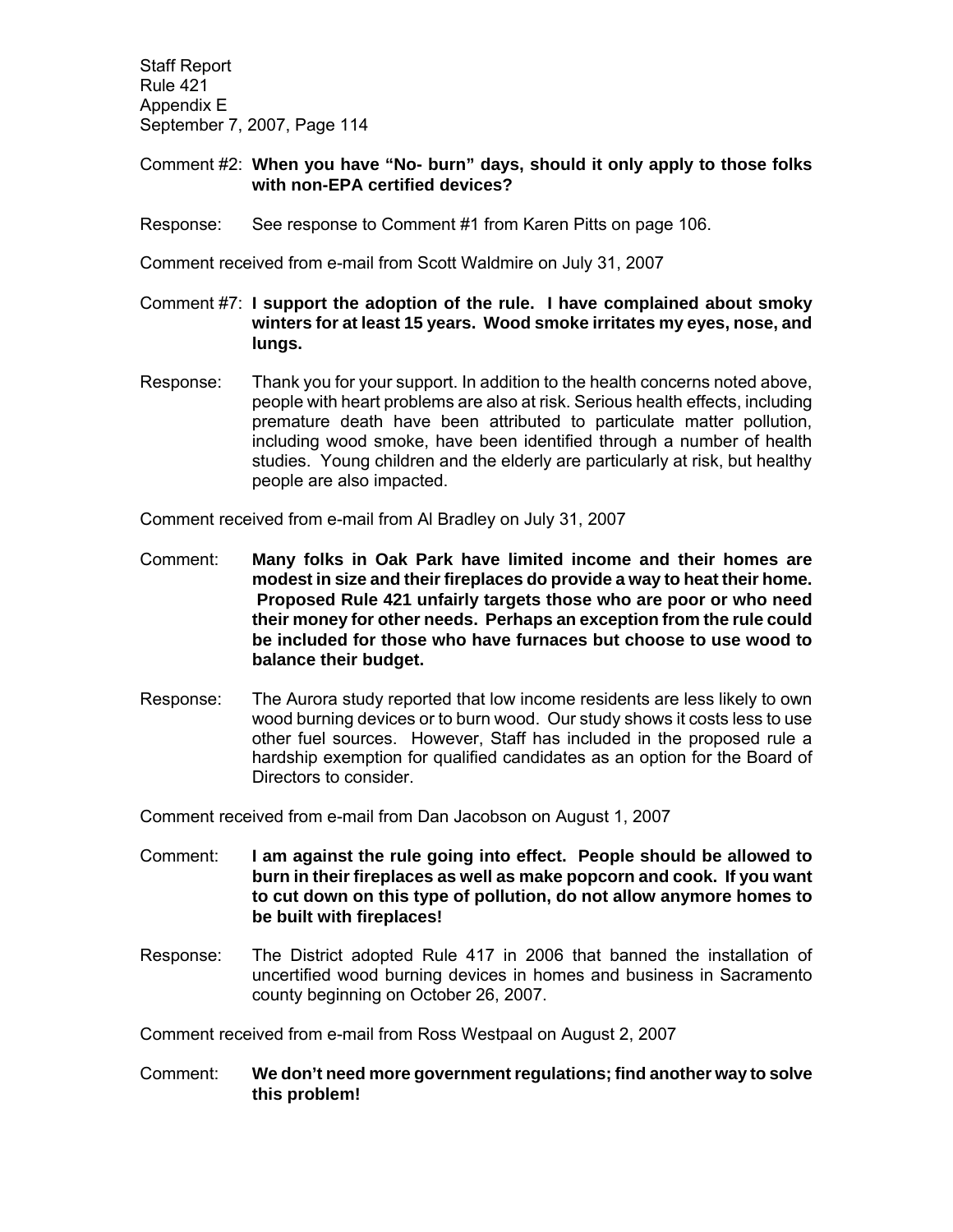Response: The District is mandated to reduce the amount of particulates in the air. There in no one solution to the problem and many other sources including cars and trucks are already controlled. However, the PM2.5 levels in the county are still above the federal guidelines because wood burning is largely unregulated. Staff recommends this rule as the most effective way to achieve a significant reduction in ambient PM2.5 levels with the least impact.

Comment received from Alex Krichevsky, CARB on August 2, 2007

- Comment: **ARB Staff has reviewed the rule and, based on the information available to us at this time, we have no comments.**
- Response: Thank you. We have appreciated having ARB health staff available at public meetings to answer health questions.

Comment received from e-mail from Kathie Schievelbein on August 3, 2007

- Comment: **I am opposed to the implementation of Rule 421. I purchased a wood stove two years ago to reduce my winter heating bills. I did considerable research before deciding to go with a wood stove to help heat my home and still give me the ambiance a fire brings on a winter day. There has been a significant reduction in the cost of my heating bill. I conserve energy where possible, car pool to work and telecommute once per week. When a notice is issued to not burn, I comply without hesitation.**
- Response: Staff appreciates your efforts to conserve energy and reduce pollution. Sacramento County is not in compliance with federal 24-hour PM2.5 standards, and state PM10 and PM2.5 standards. Accordingly, we must reduce emissions, particularly on days with the highest PM concentrations. Staff believes this rule is the most effective measure to do so.
- Comment: **I found the Aurora research report inconclusive. Education should be the driving force to change public attitudes not mandatory no-burn regulation. Enforcement programs are ineffective. Please keep the voluntary no-burn days in effect and implement awareness programs to educate and fully encourage voluntary no-burn days.**
- Response: District staff has, and will continue to educate the public on the wood smoke issues and what people can do. However, the District violates the federal 24-hour PM2.5 standard, and is therefore obligated to consider rules to reduce particulate emissions. The Aurora study reported that 27% reduction in wood smoke emissions resulted from voluntary program last year. That is not sufficient to meet air quality standards.

 Mammoth Lakes and the San Joaquin Valley are two examples of areas reporting air quality improvements after implementing mandatory no burn programs.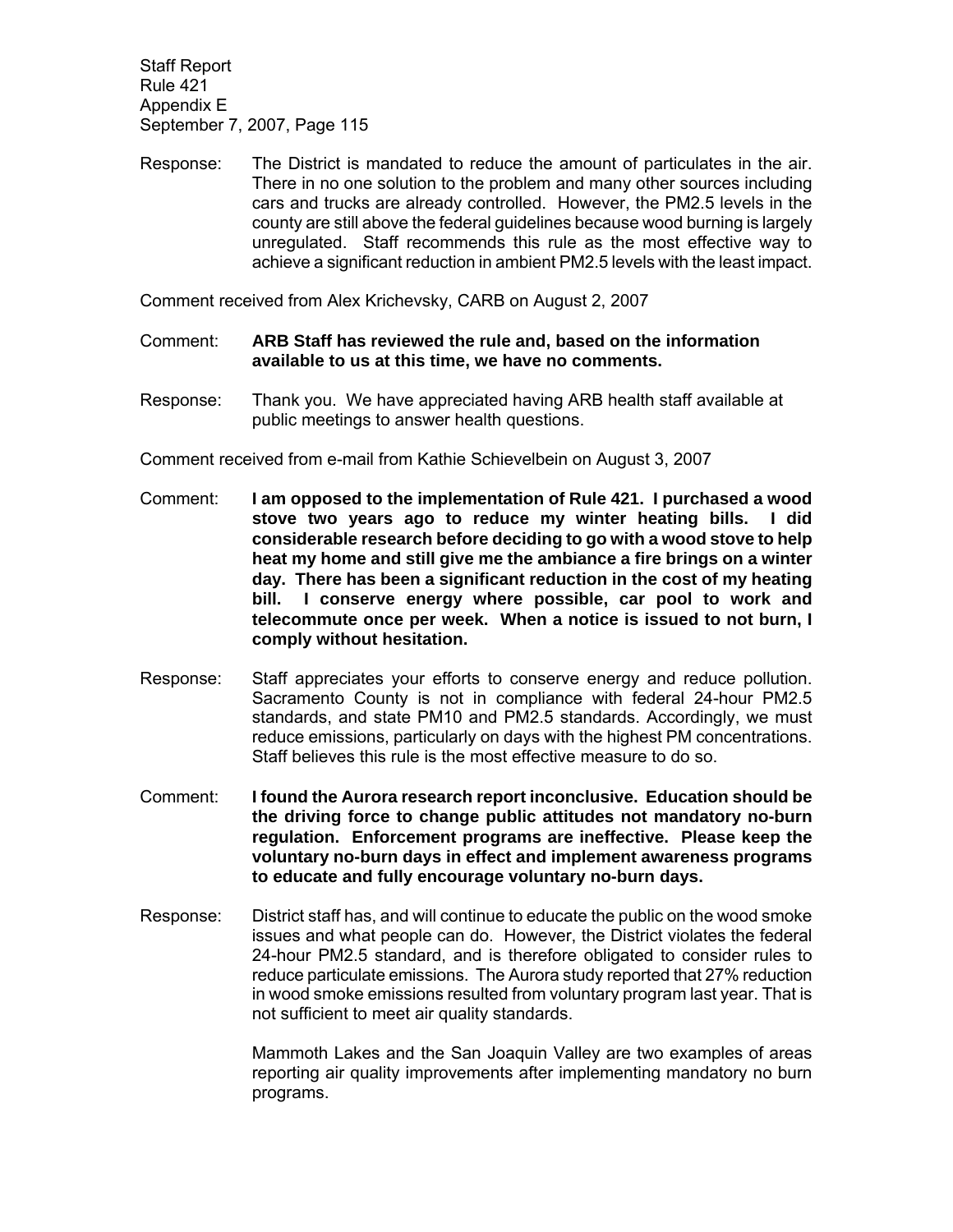Comment received from e-mail from Charlea Moore on August 3, 2007

#### Comment: **I would really appreciate having a workshop closer to Elverta, Ca.**

Response: Staff contacted the commenter to share the information that was available to the public at the open houses.

Comment received from Andrew Gwin on August 7, 2007

- Comment: **I'm an elderly with seasoned wood available to me at no charge. Tour buses, by the dozens leave California daily to casinos; up to 10,000 can travel to Arco, thousands of cars can travel all for their recreation. Let me have my fireplace. Let's all "play on a level field."**
- Response: Buses and cars have been regulated for many years to reduce the particulate matter emissions. Wood burning emissions are largely unregulated. Reducing wood burning only on those days that air quality exceeds the health standards can protect your health and the health of the community. Staff is proposing an option for the Air Pollution Control Officer to grant hardship exemptions to households where prohibiting solid fuel burning would cause economic hardship and the granting of the exemption would not have an adverse impact.

Comment received by e-mail from Simon and Cathy Sucharski on August 9, 2007

- Comment: **We are concerned about the application of Rule 421 to certified wood burning and pellet fireplace inserts. We installed a wood burning insert two years ago to burn wood more efficiently and to reduce the emissions from our fireplace. We believe it is unfair that those of us that have installed such devices will be restricted as if we were burning an open fireplace. We request that the board include a provision to allow the use of certified devices and pellet stoves/inserts.**
- Response: See response to Comment #2 from the oral comments at the July 26, 2007 open house at the SMAQMD office on page 104.

Comment received from John Ryan on August 10, 2007

- Comment: **If the AQMD is going to have monetary incentives for people to change out their old appliances, and then ask them not to burn this becomes a disincentive. The Board should consider exempting EPA certified and pellet stoves from the rule.**
- Response: See response to Comment #2 from the oral comments at the July 26, 2007 open house at the SMAQMD office on page 104.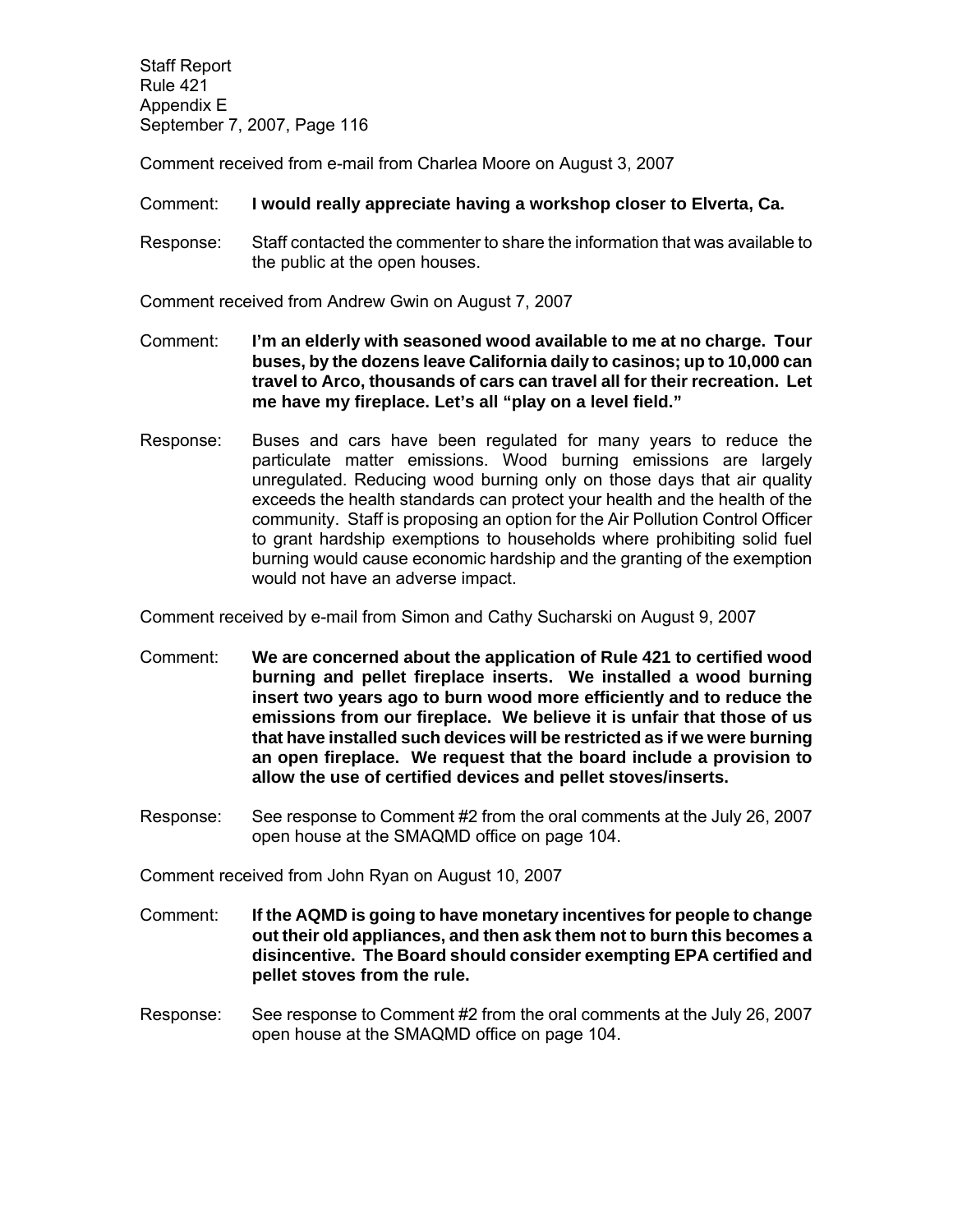Comments received by e-mail from John Crouch, HPBA on August 10, 2007

## Comment #1: **We believe that stating the rule "might" help avoid designation is spurious.**

- Response: The Legal Mandates section (page 3) of this staff report has been revised to clarify the options for avoiding certain requirements that would come with a designation of nonattainment.
- Comment #2: **We do not believe the percentage of PM2.5 attributed to wood smoke is accurate. If it is, does the rule go far enough?**
- Response: The California Air Resources Board is responsible for preparing the wood burning emission inventory for Sacramento County. CARB estimates are based on a 1987 survey conducted in Healdsburg, California that suggested that 0.28 cords of wood is burned per household per year. More recent surveys<sup>19</sup> in Sacramento indicate usage is 0.92 cords per year. If this data were used the contribution would be 72%. To properly compare Sacramento's wood smoke emissions to other areas, it's necessary to convert inventory percentages, which can be affected by emissions in other categories, and total emissions in tons/day to a per person or per housing unit emission rate. The table below summarizes the emission rates for several areas. The comparison shows that Sacramento's emissions are reasonable given its population and climate $20$

| County                | Total<br>Wintertime<br><b>Emissions</b><br>Inventory | Wood Smoke<br>Wintertime<br><b>Emissions</b><br>(tons/day) | <b>Wood Smoke</b><br><b>Emissions</b><br>per capita<br>(Ibs/person-<br>day) | <b>Wood Smoke</b><br><b>Emissions per</b><br>housing unit<br>(Ibs/housing<br>unit-day) | % PM2.5<br>Inventory<br>from Wood<br><b>Smoke</b> |
|-----------------------|------------------------------------------------------|------------------------------------------------------------|-----------------------------------------------------------------------------|----------------------------------------------------------------------------------------|---------------------------------------------------|
| <b>Butte County</b>   | 10.12                                                | 4.77                                                       | 0.044                                                                       | 0.120                                                                                  | 47%                                               |
| Sacramento County     | 17.09                                                | 8.37                                                       | 0.012                                                                       | 0.032                                                                                  | 49%                                               |
| <b>Fresno County</b>  | 29.28                                                | 4.98                                                       | 0.011                                                                       | 0.034                                                                                  | 17%                                               |
| <b>Placer County</b>  | 11.96                                                | 6.53                                                       | 0.040                                                                       | 0.094                                                                                  | 55%                                               |
| Seattle (King County) |                                                      |                                                            |                                                                             |                                                                                        |                                                   |
| Washington            | n/a                                                  | 9.32                                                       | 0.010                                                                       | 0.024                                                                                  | 63% <sup>21</sup>                                 |
| Nevada County         | 11.96                                                | 9.54                                                       | 0.193                                                                       | 0.394                                                                                  | 80%                                               |
| Kern County           | 29.92                                                | 3.90                                                       | 0.010                                                                       | 0.031                                                                                  | 13%                                               |
| Contra Costa County   | 15.92                                                | 4.72                                                       | 0.009                                                                       | 0.025                                                                                  | 30%                                               |
| San Joaquin County    | 12.77                                                | 3.19                                                       | 0.010                                                                       | 0.030                                                                                  | 25%                                               |

Additionally, data collected<sup>22</sup> from the air monitoring stations on a small

 $\overline{a}$ 

 $19$  Houck, James. 2003. "Results of Wood Burning Survey – Sacramento, San Joaquin, and San Francisco Areas, University of California Berkeley/California Air Resources Board – GIS Study"  $20$  Emission information for California counties came from PM2.5 2006 winter emissions from 2007 CARB Almanac at www.arb.ca.gov/app/emsinv/fcemssumcat2007.php. 2006 population data and 2005 housing units came from Census data, www.quickfacts.census.gov/qfd/states/06/06007.html

<sup>21</sup> Puget Sound area, "Next Ten Years Fact Sheet – Fine Particulate Matter"

<sup>&</sup>lt;sup>22</sup> "Final Staff Report SB 656 Assessment and Control Measure Evaluation", SMAQMD, July 28, 2005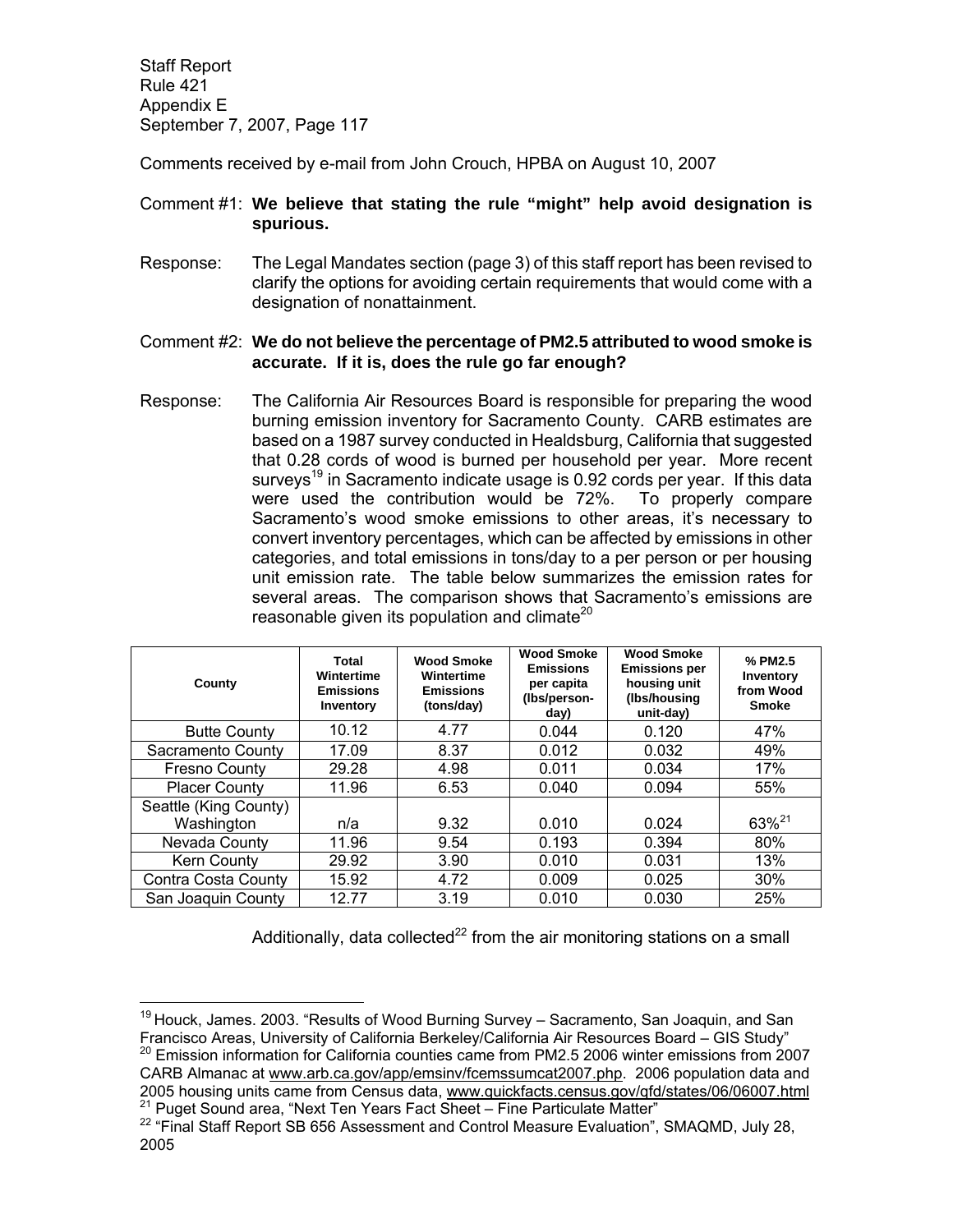> sample of high particulate matter days suggests that the directly emitted portion of the ambient filter samples is 37%. Some unknown fraction portion of the aerosol components (ammonium nitrate and ammonium sulfate) cannot be ascribed to any individual source category, but would include some fraction of NOx from wood burning.

> The District is committed to achieving all federal and state PM standards. This rule is not the only measure being considered to reduce PM2.5 emissions. SB 656 measures included other wood burning reduction strategies. This rule is expected to have the most impact, and may achieve enough reductions by itself. If it does not, additional wood smoke measures and other PM measures will be considered.

#### **Duraflame comments**

- Comment #1: **Targeted Rule Compliance is overstated. Rule will likely result in curtailment every weekend and major holiday in the winter. This will cause non-compliance. The stated 78% compliance rate is flawed, as it is drawn from all household capable of burning wood and not from "burners".**
- Response: The historical data does not indicate any pattern that would indicate that curtailment days would occur in any greater concentration on weekends or holidays. Roughly 56% of the days over the threshold were weekdays, while 44% were on weekend days. There was no discernable pattern concerning holidays. The largest contributing factors to PM levels are temperature and weather patterns, which are subject to much fluctuation.

 As was noted in Aurora's report, although levels of support for the adoption of a mandatory no burn rule were different between burners and nonburners, the levels of hypothetical compliance were relatively the same between burners and non-burners. When San Joaquin Valley APCD adopted their mandatory no burn rule they assumed a compliance rate of 80%. Staff has taken the 78% compliance rate from Aurora's phone survey. The rule estimates have been based on the number of households that would have a wood burning device and an average wood usage per home. Some households burn very little wood and some households burn significantly more wood than the average. It is appropriate to use the Aurora hypothetical compliance rate for households that own a wood burning device. The commenter did not provide an alternative rationale or data source for compliance rates.

Comment #2: **Promoting increased use of natural gas, as a substitute for wood burning, will result in a dramatic increase of non-renewable green house gas emissions. Since the State of California has recently mandated significant decrease in green house emissions over the next ten years, the district's current policy to promote an increase in natural**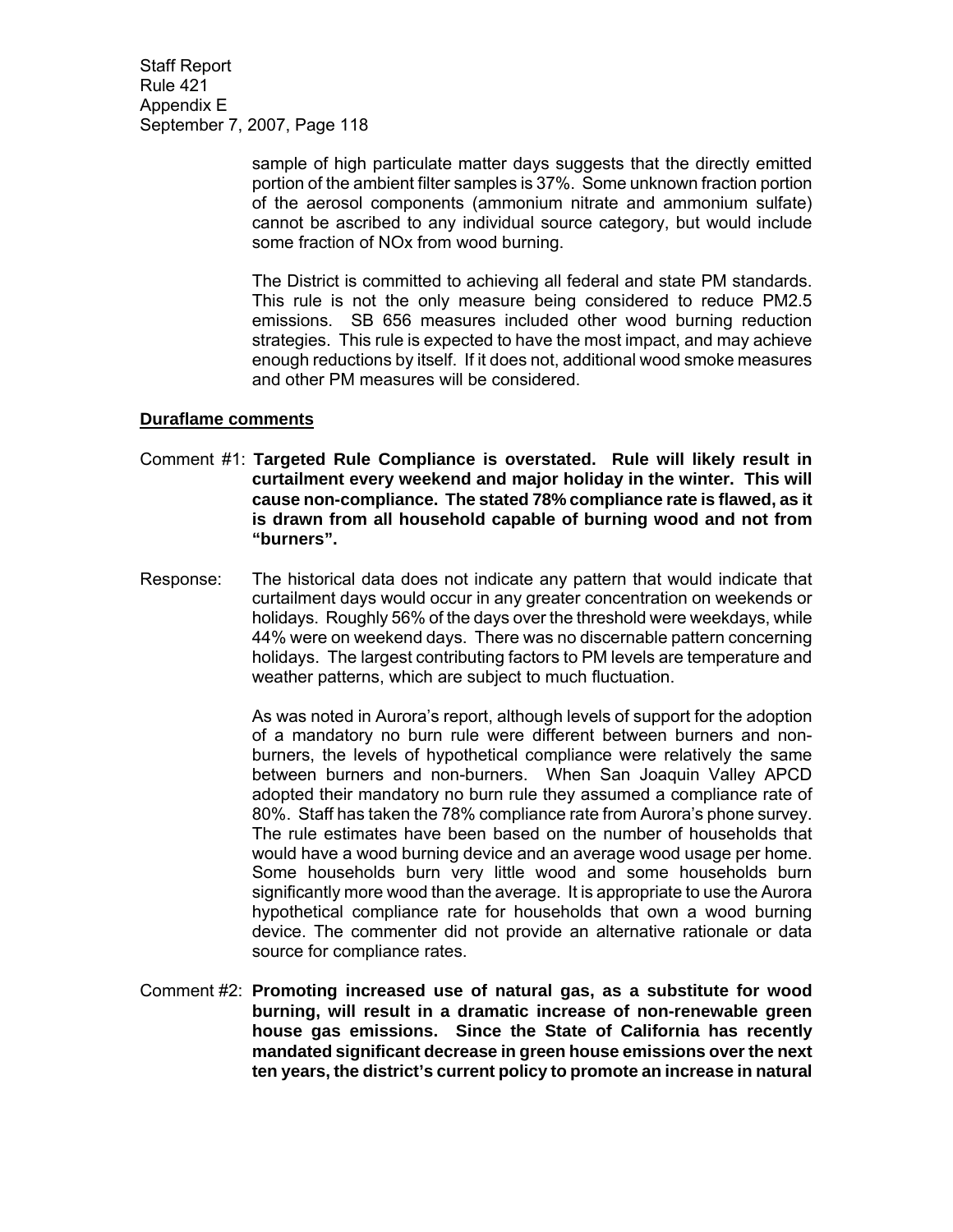## **gas fireplaces and heating stoves is flawed policy that is likely to face further limitation or regulation in the near future.**

Response: State law, AB32, California Global Warming Solutions Act of 2006 requires<sup>23</sup> the state board to consider the time period for the emissions,

> *"If applicable, the greenhouse gas emission reduction occurs over the same time period and is equivalent in amount to any direct emission reduction required pursuant to this division"*

and ensure that greenhouse gas regulations do not interfere with efforts to achieve health-based air quality standards.  $AB32<sup>24</sup>$  specifically states that the state board shall,

> *"Ensure that activities undertaken pursuant to the regulations complement, and do not interfere with, efforts to achieve and maintain federal and state ambient air quality standards and to reduce toxic air contaminant emissions."*

 Therefore, AB32 health-based requirements are consistent with Rule 421 objectives since reduction in wood burning contributes significantly to PM2.5 air quality problems and Rule 421 is necessary to attain federal and state ambient air quality standards for PM2.5.

 See also the response to Comment #3 from Karen Pitts for a discussion of greenhouse gas emissions in general.

- Comment #3: **The District should offer compliance incentives, such as allowing clean burning devices to be used during curtailment. Other districts have been able to offer two stage programs, and advocate use of manufactured fire logs.**
- Response: See response to Comment #2 from the oral comments at the July 26, 2007 open house at the SMAQMD office on page 104.

 Based on the analysis done during the Rule 417 adoption, staff does not endorse manufactured fire logs. If Duraflame feels their new products have changed their burning profile, they may submit emission test results for the new products for additional consideration.

## Comment #4: **The emissions inventory is incorrect. Why is the 2007 survey not used to calculate emissions?**

Response: Staff has revised the staff report to better describe the emissions calculations including using data from the 2007 Wood Burning Survey. Sacramento specific survey results suggest that the emissions inventory is

 $\overline{a}$ 

 $^{23}$  Health and Safety Code Section 38652(d)(3)

 $24$  Health and Safety Code Section 38562(b)(4)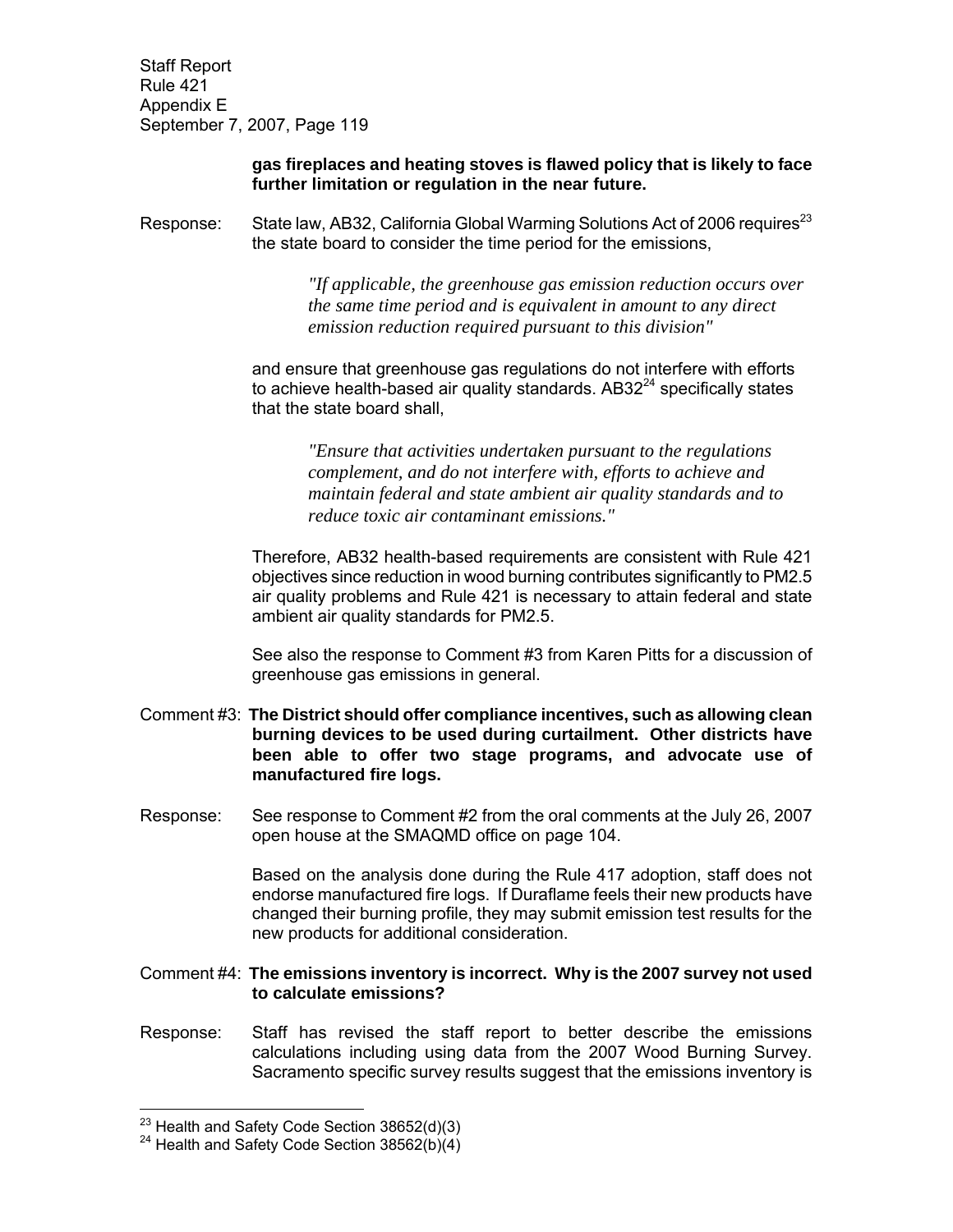higher than prior CARB estimates.

See also response to Comment #2 from John Crouch, HPBA, page 117

## Comment #5: **Further analysis is required. It is unrealistic to assume that this rule alone will meet the federal PM2.5 standard.**

- Response: Mammoth Lakes and SJVUAPCD reported 30% improvements in air quality following implementation of similar mandatory no burn rules. A 30% improvement in air quality is needed for Sacramento to attain. This data and the significant contribution from wood smoke indicate that reductions in wood smoke are critical to Sacramento's attainment efforts in the near term. Air quality is determined by complex interaction between weather conditions and emissions. It is impossible to project the future of those variables with certainty. As to whether this rule alone is successful enough to result in attainment, that remains to be seen, but if one strategy can do it, information currently available to staff suggests that this is it.
- Comment #6: **A higher threshold will raise compliance rates. SJVAPCD uses a higher threshold and exempts manufactures logs from curtailment on voluntary days.**
- Response: Staff would welcome information that substantiates this assertion. However, a threshold higher than 35  $\mu$ g/m<sup>3</sup> will mean that some days that are predicted to exceed the federal air quality standards will not benefit from reduced wood burning and may result in Sacramento being designated nonattainment. SJVACPD's curtailment program was developed to help attain the federal PM10 standards (but used the 1997 PM2.5 standards for 65 ug/m<sup>3</sup> health standard as a basis for the threshold.) The SJVAPCD does exclude manufactured logs from voluntary no burn days, but prohibits burning manufactured logs on mandatory no burn days.

Comment Received by e-mail from David Smith on August 28, 2007

- Comment: **While I understand the need to manage particulate matter on certain cold days, I find it highly deceptive to publish your notice of the hearing to address what is essentially the curtailment of using one's wood burning fireplace during periods of low air quality. While I understand the that Board is attempting to cover other, lesser known devices other than a fireplace, the Notice should have at least included wording illustrating the most common example: the wood burning fireplace. At least tell the public what's really being done, and don't hide the purpose in some bureaucratic euphemism that is meaningless to many.**
- Response: Staff re-titled the rule to make it clear that the rule applied to more than just wood burning but also included pellets and manufactured logs. However, in response to this comment, staff proposes to revise the rule title to "wood and other solid fuel" burning.